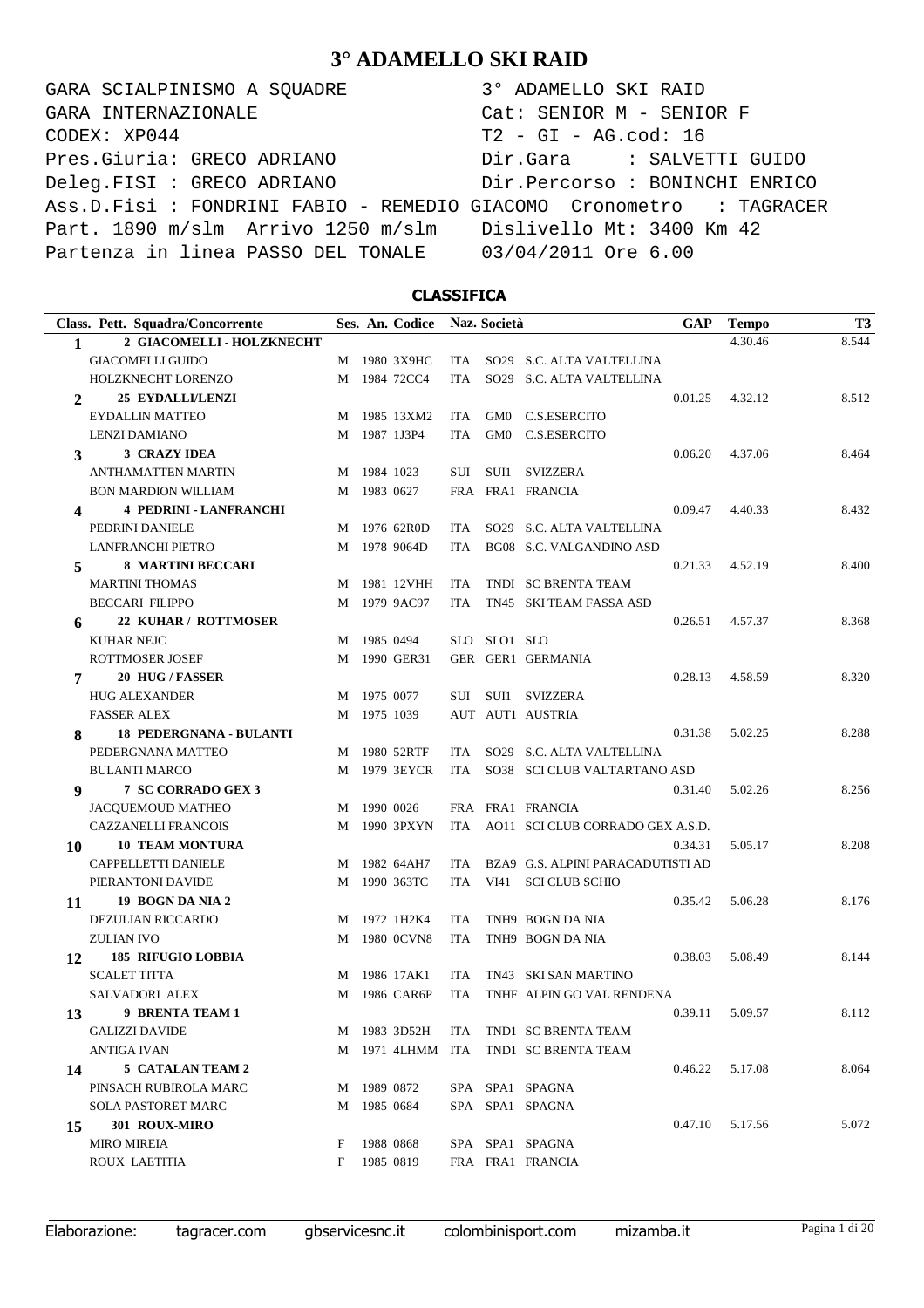GARA SCIALPINISMO A SQUADRE  $CODEX: XP044$ Pres.Giuria: GRECO ADRIANO Deleg.FISI : GRECO ADRIANO Ass.D.Fisi : FONDRINI FABIO - REMEDIO G Part. 1890 m/slm Arrivo 1250 m/slm Partenza in linea PASSO DEL TONALE GARA INTERNAZIONALE

| $Cat:$ SENIOR $M -$ SENIOR F<br>$T2 - GI - AG.cod: 16$<br>Dir.Gara : SALVETTI GUIDO<br>Dir.Percorso : BONINCHI ENRICO<br>GIACOMO Cronometro : TAGRACER |
|--------------------------------------------------------------------------------------------------------------------------------------------------------|
|                                                                                                                                                        |
|                                                                                                                                                        |
|                                                                                                                                                        |
|                                                                                                                                                        |
|                                                                                                                                                        |
| Dislivello Mt: 3400 Km 42                                                                                                                              |
| 03/04/2011 Ore 6.00                                                                                                                                    |

### **CLASSIFICA**

|    | Class. Pett. Squadra/Concorrente                   |   |             | Ses. An. Codice Naz. Società |            | <b>GAP</b>                           | <b>Tempo</b> | T <sub>3</sub> |
|----|----------------------------------------------------|---|-------------|------------------------------|------------|--------------------------------------|--------------|----------------|
| 16 | <b>12 DYNAFIT INTERNATIONAL</b>                    |   |             |                              |            | 0.52.46                              | 5.23.32      | 8.032          |
|    | <b>MARTIN DE VILLA JAVIER</b>                      |   | M 1981 0022 |                              |            | SPA SPA1 SPAGNA                      |              |                |
|    | <b>BOHEM BENEDIKT</b>                              |   |             | M 1977 GER05                 |            | GER GER1 GERMANIA                    |              |                |
| 17 | <b>13 CMS ARECHES BEAUFORT</b>                     |   |             |                              |            | 0.53.46                              | 5.24.32      | 8.000          |
|    | <b>BLANC STEVEN</b>                                |   |             | M 1985 253946                |            | FRA FRA1 FRANCIA                     |              |                |
|    | DUC GONINAZ ALEXANDRE                              |   | M 1985 0954 |                              |            | FRA FRA1 FRANCIA                     |              |                |
| 18 | <b>15 EX PENSIONADOS</b>                           |   |             |                              |            | 0.53.53                              | 5.24.39      | 7.952          |
|    | <b>OPRANDI OMAR PIETRO</b>                         |   |             | M 1965 3WWW8 ITA             |            | TN40 L'ARCOBALENO S.C.               |              |                |
|    | NICOLINI FRANCO                                    |   |             | M 1960 18K5C                 | <b>ITA</b> | TN45 SKI TEAM FASSA ASD              |              |                |
| 19 | 157 LODO SPORT                                     |   |             |                              |            | 0.54.24                              | 5.25.10      | 7.920          |
|    | <b>MAGNINI LODOVICO</b>                            |   |             | M 1972 AA25D                 | <b>ITA</b> | TND1 SC BRENTA TEAM                  |              |                |
|    | <b>MENGONI LUCA</b>                                |   |             | M 1980 M040T                 | <b>ITA</b> | TV36 S.C. VALDOBBIADENE              |              |                |
|    | PANIZZA LORIS                                      |   |             | M 1980 64738                 | <b>ITA</b> | TNHF ALPIN GO VAL RENDENA            |              |                |
| 20 | 247 S.C. SCOPELLO                                  |   |             |                              |            | 0.55.06                              | 5.25.53      | 7.888          |
|    | DEALBERTO DARIO                                    | M |             | 1983 CALMN ITA               |            | VC34 S.C. SCOPELLO FONDO ASD         |              |                |
|    | PANTINI GIANNI                                     |   |             | M 1900 ITA12                 | <b>ITA</b> | ITA1 ITALIA                          |              |                |
| 21 | <b>86 BUFALORA - SAINT NICOLAS</b>                 |   |             |                              |            | 1.02.02                              | 5.32.48      | 7.856          |
|    | PIVANO GIUSEPPE                                    |   |             | M 1978 70AYE                 | ITA        | BI14 LA BUFAROLA ASD                 |              |                |
|    | <b>GADIN FLAVIO</b>                                |   |             | M 1971 194XE                 | <b>ITA</b> | AO37 SKI CLUB SAINT NICOLAS A.S.D.   |              |                |
| 22 | 209 SCI CLUB SONDALO 2                             |   |             |                              |            | 1.05.02                              | 5.35.48      | 7.808          |
|    | <b>FRANZINI FABRIZIO</b>                           |   |             | M 1965 DA3PZ                 | ITA        | SO31 S.C. SONDALO                    |              |                |
|    | PINI EROS                                          |   |             | M 1978 81TV7                 | <b>ITA</b> | SO31 S.C. SONDALO                    |              |                |
| 23 | 89 CANAZEI 1                                       |   |             |                              |            | 1.05.36                              | 5.36.22      | 7.776          |
|    | FERRARI GIANLUCA                                   |   |             | M 1973 91LC1                 | ITA        | TN45 SKI TEAM FASSA ASD              |              |                |
|    | <b>SANTIN OSWALD</b>                               |   |             | M 1962 1D11H                 | <b>ITA</b> | TN45 SKI TEAM FASSA ASD              |              |                |
| 24 | 21 INNERHOFER/FACCHINELLI                          |   |             |                              |            | 1.05.52                              | 5.36.38      | 7.744          |
|    | <b>INNERHOFER PAUL</b>                             |   |             | M 1974 8094W                 | <b>ITA</b> | <b>BZ66 MOUNTAIN SKI SSV TAUFERS</b> |              |                |
|    | <b>FACCHINELLI MARCO</b>                           |   |             | M 1980 HA8HK                 | ITA        | TNH9 BOGN DA NIA                     |              |                |
| 25 | 11 CRAZY - CORRADO GEX                             |   |             |                              |            | 1.06.37                              | 5.37.23      | 7.712          |
|    | <b>RIGHI FILIPPO</b>                               |   |             | M 1990 60NLE                 | ITA.       | AO11 SCI CLUB CORRADO GEX A.S.D.     |              |                |
|    | THEUX MARCEL                                       |   |             | M 1988 10159                 | <b>SUI</b> | SUI1 SVIZZERA                        |              |                |
|    | <b>35 A.S.V. NIEDERORF RAIFFEISEN</b>              |   |             |                              |            | 1.09.49                              | 5.40.35      | 7.664          |
| 26 | <b>INNERKOFLER EUGEN</b>                           |   |             | M 1964 66M7Y                 | ITA        | BZ79 S.C. VILLABASSA                 |              |                |
|    | <b>WURZER MANFRED</b>                              |   |             | M 1963 30643                 | <b>ITA</b> | BZ79 S.C. VILLABASSA                 |              |                |
|    | <b>70 AZZURRI DEL CERVINO 1</b>                    |   |             |                              |            | 1.10.17                              | 5.41.03      | 7.632          |
| 27 | RONCORONI MATTIA                                   |   |             | M 1977 314L8                 | ITA        | AO6L AZZURRI DEL CERVINO             |              |                |
|    | <b>HERIN MARCO</b>                                 |   |             | M 1965 3PWF5                 |            | ITA AO6L AZZURRI DEL CERVINO         |              |                |
|    | 92 CATALAN TEAM 4                                  |   |             |                              |            | 1.12.24                              | 5.43.10      | 7.600          |
| 28 | PALOMARES ADAM JORDI                               | M |             | 1980 SPA04                   |            | SPA SPA1 SPAGNA                      |              |                |
|    | SADURNI ROQUE XAVIER                               |   |             | M 1968 SPA14                 |            | SPA SPA1 SPAGNA                      |              |                |
|    | 62 ASD LANZADA A                                   |   |             |                              |            | 1.13.06                              | 5.43.52      | 7.552          |
| 29 | <b>SERTORE DAVIDE</b>                              |   |             |                              |            | SO05 A.S.D. LANZADA                  |              |                |
|    | <b>MOIZI ROBERTO</b>                               | M |             | 1976 3X3H1<br>1972 4HLDD     | ITA        | SO05 A.S.D. LANZADA                  |              |                |
|    |                                                    | M |             |                              | ITA        |                                      |              |                |
| 30 | <b>202 SCI CLUB 13</b><br><b>ALBRICI FRANCESCO</b> |   |             |                              |            | 1.13.49                              | 5.44.35      | 7.520          |
|    |                                                    | M |             | 1970 COR78                   | ITA        | BG55 SCI CLUB 13 CLUSONE             |              |                |
|    | PIFFARI MAURIZIO                                   |   |             | M 1962 14WH1                 | ITA        | BG8P SNOWALP ALTA VALLE SERIANA      |              |                |

Elaborazione: tagracer.com gbservicesnc.it colombinisport.com mizamba.it Pagina 2 di 20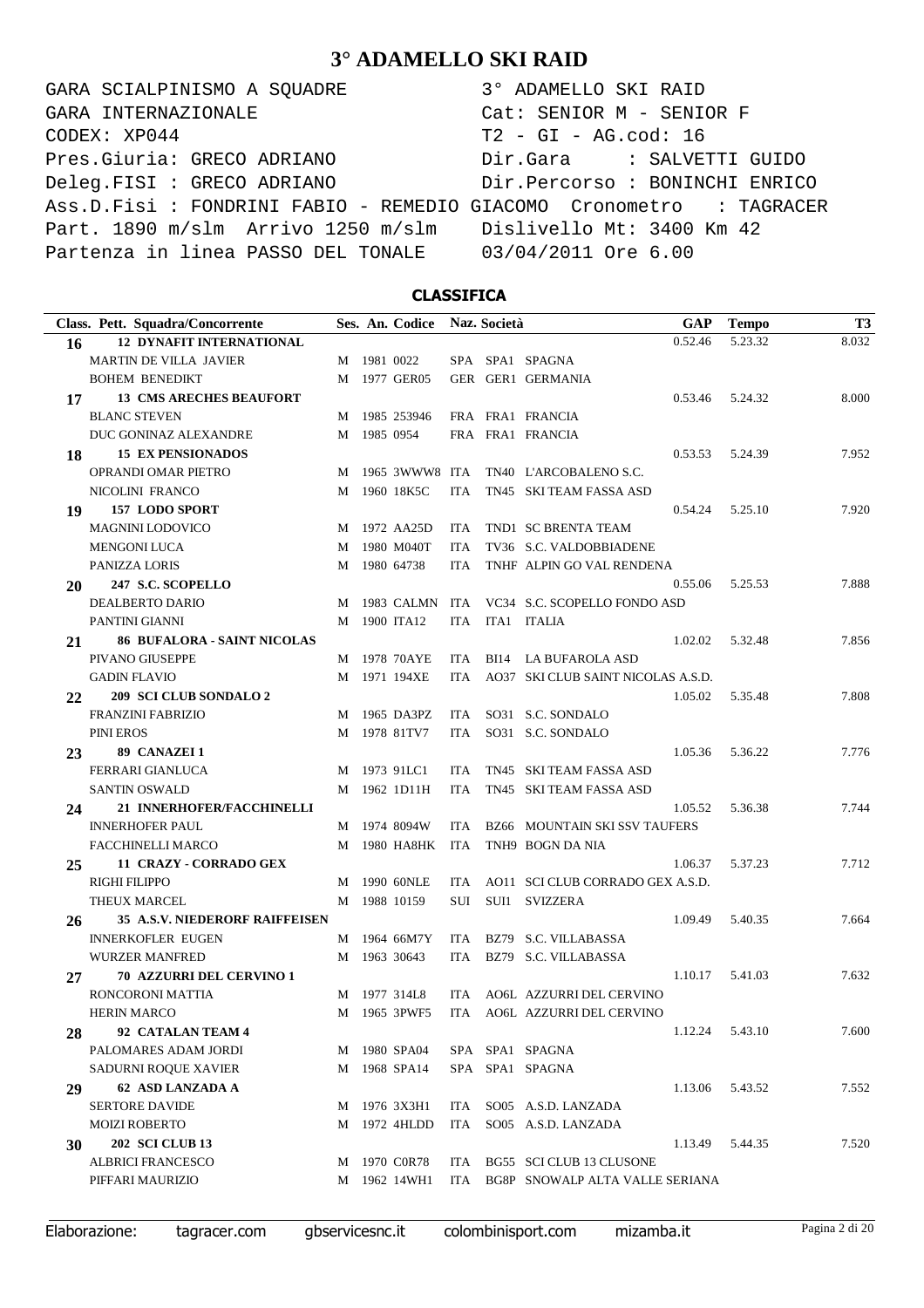GARA SCIALPINISMO A SQUADRE 3° ADAMELLO SKI RAID CODEX: XP044 T2 - GI - AG.cod: 16 Pres.Giuria: GRECO ADRIANO Dir.Gara : SALVETTI GUIDO Deleg.FISI : GRECO ADRIANO Dir.Percorso : BONINCHI ENRICO Ass.D.Fisi : FONDRINI FABIO - REMEDIO GIACOMO Cronometro : TAGRACER Part. 1890 m/slm Arrivo 1250 m/slm Dislivello Mt: 3400 Km 42 Partenza in linea PASSO DEL TONALE 03/04/2011 Ore 6.00 GARA INTERNAZIONALE Cat: SENIOR M - SENIOR F

### **CLASSIFICA**

|    | Class. Pett. Squadra/Concorrente  |   |             | Ses. An. Codice |      | Naz. Società |                                       | GAP     | <b>Tempo</b> | T <sub>3</sub> |
|----|-----------------------------------|---|-------------|-----------------|------|--------------|---------------------------------------|---------|--------------|----------------|
| 31 | <b>14 LES BEAUFORTAINS</b>        |   |             |                 |      |              |                                       | 1.14.00 | 5.44.46      | 7.488          |
|    | <b>GACHET YANN</b>                |   |             | M 1900 FRA41    |      |              | FRA FRA1 FRANCIA                      |         |              |                |
|    | PERRIER SEBASTIEN                 | M |             | 1983 FRA42      |      |              | FRA FRA1 FRANCIA                      |         |              |                |
| 32 | 302 PEDRANZINI - MARTINELLI       |   |             |                 |      |              |                                       | 1.14.06 | 5.44.52      | 4.768          |
|    | PEDRANZINI ROBERTA                | F |             | 1971 A09A9      | ITA  |              | SO29 S.C. ALTA VALTELLINA             |         |              |                |
|    | <b>MARTINELLI FRANCESCA</b>       | F |             | 1971 9AAA4      | ITA. |              | SO29 S.C. ALTA VALTELLINA             |         |              |                |
| 33 | <b>113 ERTIPS SKI ALPINISME</b>   |   |             |                 |      |              |                                       | 1.16.30 | 5.47.16      | 7.456          |
|    | <b>GENTET FREDERIC</b>            | M |             | 1973 FRA03      |      |              | FRA FRA1 FRANCIA                      |         |              |                |
|    | <b>LEONARD MARC</b>               |   |             | M 1971 FRA19    |      |              | FRA FRA1 FRANCIA                      |         |              |                |
| 34 | 39 ADAMELLO SKI TEAM 3            |   |             |                 |      |              |                                       | 1.17.35 | 5.48.22      | 7.408          |
|    | PANIZZA ROBERTO                   |   |             | M 1964 AA5H9    | ITA  |              | BSC6 ADAMELLO SKI TEAM                |         |              |                |
|    | <b>TOGNI LIVIO</b>                |   |             | M 1966 AA257    | ITA. |              | BSC6 ADAMELLO SKI TEAM                |         |              |                |
| 35 | 102 CORRADO GEX & VALLE ANTIGORIO |   |             |                 |      |              |                                       | 1.18.49 | 5.49.36      | 7.376          |
|    | PANZERA LORENZO                   |   |             | M 1970 81FX1    | ITA  |              | AO11 SCI CLUB CORRADO GEX A.S.D.      |         |              |                |
|    | <b>TOSI MARCO</b>                 |   |             | M 1964 4L9LF    | ITA. |              | <b>VB09 VALLE ANTIGORIO</b>           |         |              |                |
| 36 | 52 ALPINI PARACADUTISTI           |   |             |                 |      |              |                                       | 1.20.40 | 5.51.26      | 7.344          |
|    | PENASA MIRKO                      |   |             | M 1976 DA3YV    |      |              | ITA BZA9 G.S. ALPINI PARACADUTISTI AD |         |              |                |
|    | <b>QUADRUBBI MATTEO</b>           | M |             | 1986 3WVDY ITA  |      |              | BZA9 G.S. ALPINI PARACADUTISTI AD     |         |              |                |
| 37 | <b>183 PRESOLANA MONTEPORA</b>    |   |             |                 |      |              |                                       | 1.20.56 | 5.51.42      | 7.296          |
|    | <b>CINESI MICHEL</b>              |   |             | M 1983 HA5KF    | ITA  |              | BG21 S.C. PRESOLANA MONTE PORA        |         |              |                |
|    | MIGLIORATI MARCO                  | M |             | 1975 0T7RL      | ITA  |              | BG21 S.C. PRESOLANA MONTE PORA        |         |              |                |
| 38 | <b>166 MONTEROSA SKI</b>          |   |             |                 |      |              |                                       | 1.21.17 | 5.52.03      | 7.264          |
|    | <b>GIOVANETTO NADIR</b>           |   |             | M 1982 0AX0C    | ITA  |              | AO6L AZZURRI DEL CERVINO              |         |              |                |
|    | PERON ANDREA                      | M |             | 1971 FAH35      | ITA  |              | AO6L AZZURRI DEL CERVINO              |         |              |                |
| 39 | 51 ALPINI BAGOLINO                |   |             |                 |      |              |                                       | 1.24.04 | 5.54.50      | 7.232          |
|    | PARIS GIOVANNI                    |   |             | M 1977 541CT    | ITA. |              | TND1 SC BRENTA TEAM                   |         |              |                |
|    | LOMBARDI CLAUDIO                  | M |             | 1976 060M8      | ITA  |              | <b>BSCE VALSABBIA</b>                 |         |              |                |
| 40 | 91 CATALAN TEAM 3                 |   |             |                 |      |              |                                       | 1.29.08 | 5.59.54      | 7.200          |
|    | <b>COSTA PAIRO PAU</b>            | M |             | 1985 SPA03      |      |              | SPA SPA1 SPAGNA                       |         |              |                |
|    | CARDONA COLL NIL                  | M |             | 1990 0990       |      |              | SPA SPA1 SPAGNA                       |         |              |                |
| 41 | 34 A.S. PREMANA ASD 4             |   |             |                 |      |              |                                       | 1.30.55 | 6.01.42      | 7.152          |
|    | <b>GIANOLA DOMENICO</b>           | M |             | 1976 0DE6D      |      |              | ITA LC08 A.S. PREMANA                 |         |              |                |
|    | <b>BERERA ADRIANO</b>             | M |             | 1979 1ALXP      | ITA  |              | LC08 A.S. PREMANA                     |         |              |                |
| 42 | 56 ANDALUCIA - CATALUNIA          |   |             |                 |      |              |                                       | 1.31.42 | 6.02.28      | 7.120          |
|    | RODRIGUEZ BODAS JAVIER            |   | M 1900 0387 |                 |      |              | SPA SPA1 SPAGNA                       |         |              |                |
|    | FREIXINET ESPINOSA XAVIER         |   |             | M 1981 SPA13    |      |              | SPA SPA1 SPAGNA                       |         |              |                |
| 43 | 181 POLISPORTIVA ALBOSAGGIA 2     |   |             |                 |      |              |                                       | 1.32.25 | 6.03.11      | 7.088          |
|    | <b>COLOMBINI GIORGIO</b>          |   |             | M 1986 628VL    |      |              | ITA SO09 ASD POL. ALBOSAGGIA          |         |              |                |
|    | <b>LANZI GIUSEPPE</b>             | M |             | 1961 52NE9      | ITA  |              | SO09 ASD POL. ALBOSAGGIA              |         |              |                |
| 44 | <b>130 GAV VERTOVA 1</b>          |   |             |                 |      |              |                                       | 1.35.21 | 6.06.07      | 7.040          |
|    | <b>BONDIOLI MARZIO</b>            |   |             | M 1983 9291W    |      |              | ITA BG07 GAV VERTOVA                  |         |              |                |
|    | RINALDI PAOLO                     | M |             | 1974 50YTL      |      |              | ITA BG07 GAV VERTOVA                  |         |              |                |
| 45 | <b>114 ERTIPS SKI ALPINISME 2</b> |   |             |                 |      |              |                                       | 1.36.56 | 6.07.43      | 7.008          |
|    | <b>NOVERO LAURENT</b>             |   |             | M 1980 FRA04    |      |              | FRA FRA1 FRANCIA                      |         |              |                |
|    | <b>COPIN LAURENT</b>              |   |             | M 1980 FRA20    |      |              | FRA FRA1 FRANCIA                      |         |              |                |

Elaborazione: tagracer.com gbservicesnc.it colombinisport.com mizamba.it Pagina 3 di 20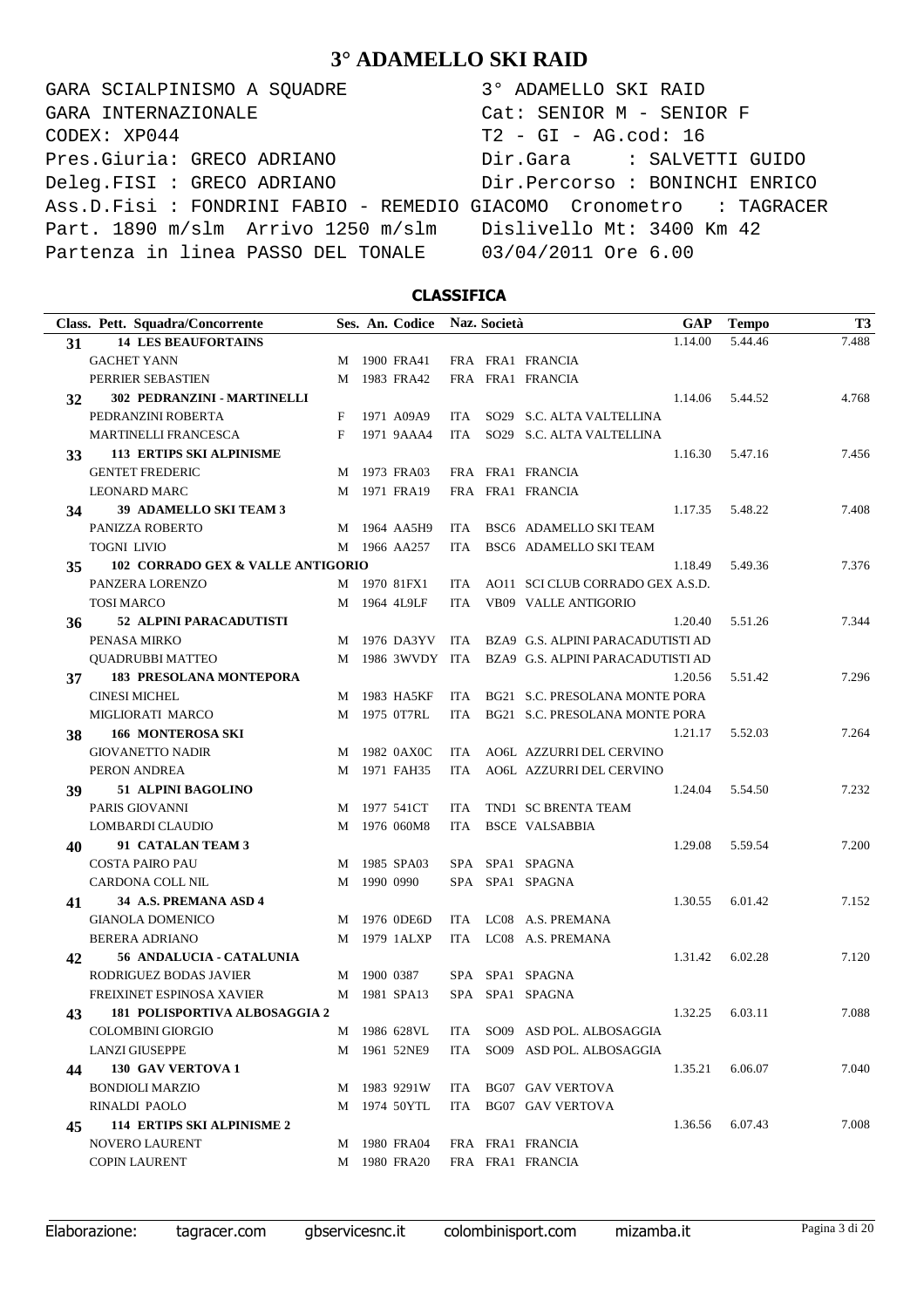GARA SCIALPINISMO A SQUADRE  $CODEX: XP044$ Pres.Giuria: GRECO ADRIANO Deleg.FISI : GRECO ADRIANO Ass.D.Fisi : FONDRINI FABIO - REMEDIO G Part. 1890 m/slm Arrivo 1250 m/slm Partenza in linea PASSO DEL TONALE GARA INTERNAZIONALE

| 3° ADAMELLO SKI RAID      |                                |
|---------------------------|--------------------------------|
| Cat: SENIOR M - SENIOR F  |                                |
| $T2 - GI - AG.cod: 16$    |                                |
|                           | Dir.Gara : SALVETTI GUIDO      |
|                           | Dir.Percorso : BONINCHI ENRICO |
|                           | GIACOMO Cronometro : TAGRACER  |
| Dislivello Mt: 3400 Km 42 |                                |
| 03/04/2011 Ore 6.00       |                                |
|                           |                                |

### **CLASSIFICA**

|    | Class. Pett. Squadra/Concorrente    |   | Ses. An. Codice Naz. Società |            | <b>GAP</b>                           | <b>Tempo</b> | T <sub>3</sub> |
|----|-------------------------------------|---|------------------------------|------------|--------------------------------------|--------------|----------------|
| 46 | <b>169 MOUNTAIN SKI SU</b>          |   |                              |            | 1.39.13                              | 6.09.59      | 6.976          |
|    | STIFTER HARTMANN                    |   | M 1957 4HM4W                 |            | ITA BZ66 MOUNTAIN SKI SSV TAUFERS    |              |                |
|    | UNTERHUBER GERAHARD                 |   | M 1969 7361A                 | <b>ITA</b> | <b>BZ66 MOUNTAIN SKI SSV TAUFERS</b> |              |                |
| 47 | 200 SCI CAI MARONE 1                |   |                              |            | 1.40.47                              | 6.11.33      | 6.944          |
|    | <b>OMODEI ANDREA</b>                |   | M 1978 517E2                 | ITA.       | <b>BS03 SCI CAI MARONE</b>           |              |                |
|    | <b>FENAROLI DIEGO</b>               |   | M 1973 61D47                 | <b>ITA</b> | <b>BS03 SCI CAI MARONE</b>           |              |                |
| 48 | 109 DOLOMITI SKI - ALP              |   |                              |            | 1.41.26                              | 6.12.12      | 6.896          |
|    | PROTTI ANDREA                       |   | M 1981 CAVTD                 | ITA        | BLA1 DOLOMITI SKI                    |              |                |
|    | CALZOLARI NICOLA                    |   | M 1983 FA7ND                 | ITA        | <b>BLA1 DOLOMITI SKI</b>             |              |                |
| 49 | <b>250 TEAM LA TRACE/VIRAGE</b>     |   |                              |            | 1.42.32                              | 6.13.18      | 6.864          |
|    | DARBELLAY ALAIN                     |   | M 1980 10132                 | SUI        | SUI1 SVIZZERA                        |              |                |
|    | ANZENBERGER GERARD                  |   | M 1980 10237                 | <b>SUI</b> | SUI1 SVIZZERA                        |              |                |
| 50 | 196 SC SONDALO & SC ALTA VALTELLINA |   |                              |            | 1.44.16                              | 6.15.02      | 6.832          |
|    | <b>SALA DINO</b>                    |   | M 1966 81XE6                 | <b>ITA</b> | SO31 S.C. SONDALO                    |              |                |
|    | <b>BIGNOTTI MATTEO</b>              |   | M 1989 FAHJZ                 | <b>ITA</b> | SO29 S.C. ALTA VALTELLINA            |              |                |
| 51 | 122 G.S.A. RANICALTITUDE            |   |                              |            | 1.46.29                              | 6.17.15      | 6.784          |
|    | <b>ROTA NODARI FABIO</b>            |   | M 1976 A04NL                 | ITA.       | BG72 LAME PERREL GSA RANICA          |              |                |
|    | SIGNORI MAURIZIO                    |   | M 1967 0C305                 | <b>ITA</b> | BG81 GRUPPO SPORTIVO ALTITUDE        |              |                |
| 52 | <b>160 MAURYSKYALP</b>              |   |                              |            | 1.47.50                              | 6.18.36      | 6.752          |
|    | <b>ENRICI MAURIZIO</b>              | M | 1978 0DM2N                   | ITA        | CN40 S.C. TRE RIFUGI CAI MONDOVI'    |              |                |
|    | ROSAZZA BURRO AMOS                  |   | M 1969 FAJ93                 | <b>ITA</b> | AO11 SCI CLUB CORRADO GEX A.S.D.     |              |                |
| 53 | 144 I GAZANE                        |   |                              |            | 1.48.20                              | 6.19.07      | 6.720          |
|    | <b>REDOLFI MARCO</b>                |   | M 1984 FA315                 | <b>ITA</b> | TN13 SCI FONDO VAL DI SOLE           |              |                |
|    | <b>CASNA LORIS</b>                  |   | M 1985 FA62H                 | <b>ITA</b> | TND1 SC BRENTA TEAM                  |              |                |
| 54 | 203 SCI CLUB 13 CLUSONE             |   |                              |            | 1.51.11                              | 6.21.57      | 6.688          |
|    | SAVOLDELLI VINCENZO                 |   | M 1982 EA98A                 | ITA        | BG55 SCI CLUB 13 CLUSONE             |              |                |
|    | BORTOLOTTI MANUEL                   |   | M 1981 EA98C                 | <b>ITA</b> | BG55 SCI CLUB 13 CLUSONE             |              |                |
| 55 | <b>82 BRENTA TEAM 3</b>             |   |                              |            | 1.52.01                              | 6.22.48      | 6.640          |
|    | ZAMBOTTI GIOVANNI                   | M | 1970 AA25A                   | ITA        | TND1 SC BRENTA TEAM                  |              |                |
|    | RADOVAN MATTEO                      |   | M 1974 1AX58                 | ITA        | TND1 SC BRENTA TEAM                  |              |                |
| 56 | 190 S.C. PEVERAGNO                  |   |                              |            | 1.53.05                              | 6.23.51      | 6.608          |
|    | <b>CAVALLO FABIO</b>                | M | 1984 CAJDR                   | <b>ITA</b> | CN10 S.C. PEVERAGNO                  |              |                |
|    | CIMENTI CARLALBERTO                 |   | M 1975 9A3ED                 | <b>ITA</b> | TOEP TEAM NUOVI TRAGUARDI            |              |                |
| 57 | <b>115 ERTIPS SKI ALPINISME OLD</b> |   |                              |            | 1.53.24                              | 6.24.11      | 6.576          |
|    | <b>ARVIN-BEROD MARC</b>             | M | 1970 FRA05                   |            | FRA FRA1 FRANCIA                     |              |                |
|    | <b>CHAMPLY FREDERIC</b>             |   | M 1970 FRA21                 |            | FRA FRA1 FRANCIA                     |              |                |
| 58 | 192 S.S. LA BUFAROLA                |   |                              |            | 1.54.29                              | 6.25.16      | 6.528          |
|    | <b>FIORI ANDREA</b>                 |   | M 1976 3VYPF                 |            | ITA BI14 LA BUFAROLA ASD             |              |                |
|    | MACCHETTO NICOLA                    |   | M 1976 50D41                 | ITA        | BI14 LA BUFAROLA ASD                 |              |                |
| 59 | <b>45 ALPE CAMPEI</b>               |   |                              |            | 1.54.58                              | 6.25.44      | 6.496          |
|    | <b>COMETTI FABIO</b>                |   | M 1974 4HWL6                 | ITA        | SO09 ASD POL. ALBOSAGGIA             |              |                |
|    | ROMERI MICHELE                      |   | M 1988 LA1LM                 | ITA        | SO09 ASD POL. ALBOSAGGIA             |              |                |
| 60 | 95 CIMA XII / VALDOBBIADENE         |   |                              |            | 1.55.54                              | 6.26.41      | 6.464          |
|    | <b>LIRA GIANCARLO</b>               |   | M 1965 85LYD                 | ITA        | TN22 S.C. CIMA DODICI ASD            |              |                |
|    | ROCCON PAOLO                        |   | M 1965 73P76                 |            | ITA TV36 S.C. VALDOBBIADENE          |              |                |
|    |                                     |   |                              |            |                                      |              |                |

Elaborazione: tagracer.com gbservicesnc.it colombinisport.com mizamba.it Pagina 4 di 20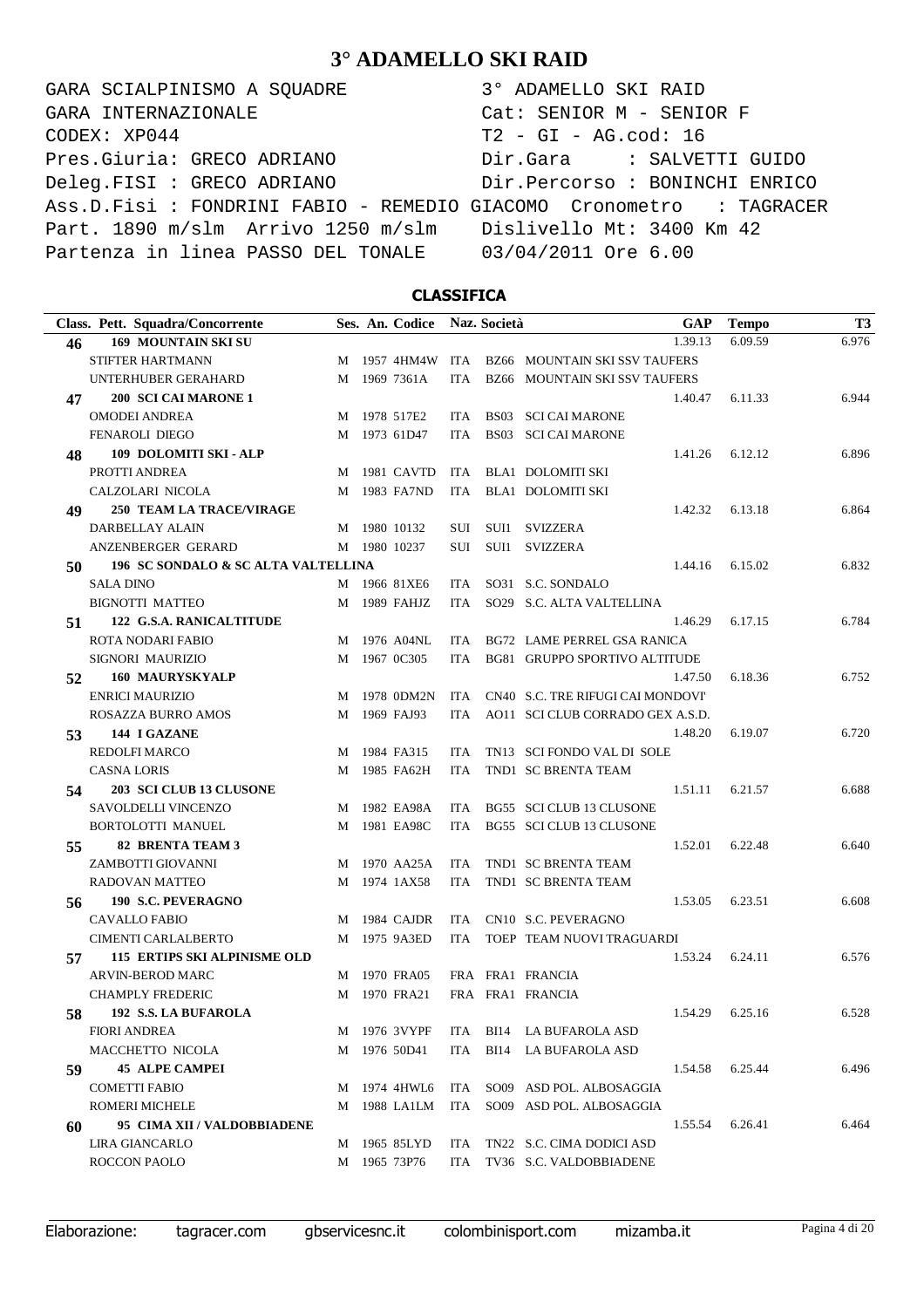GARA SCIALPINISMO A SQUADRE  $CODEX: XP044$ Pres.Giuria: GRECO ADRIANO Deleg.FISI : GRECO ADRIANO Ass.D.Fisi : FONDRINI FABIO - REMEDIO G Part. 1890 m/slm Arrivo 1250 m/slm Partenza in linea PASSO DEL TONALE GARA INTERNAZIONALE

| 3° ADAMELLO SKI RAID           |
|--------------------------------|
| Cat: SENIOR M - SENIOR F       |
| $T2 - GI - AG.cod: 16$         |
| Dir.Gara : SALVETTI GUIDO      |
| Dir.Percorso : BONINCHI ENRICO |
| HACOMO Cronometro : TAGRACER   |
| Dislivello Mt: 3400 Km 42      |
| 03/04/2011 Ore 6.00            |

### **CLASSIFICA**

|    | Class. Pett. Squadra/Concorrente    |   | Ses. An. Codice Naz. Società |            |      | GAP                                           | <b>Tempo</b> | T <sub>3</sub> |
|----|-------------------------------------|---|------------------------------|------------|------|-----------------------------------------------|--------------|----------------|
| 61 | <b>303 ENJOY THE SILENCE</b>        |   |                              |            |      | 1.56.07                                       | 6.26.53      | 4.480          |
|    | <b>BESSEGHINI LAURA</b>             | F | 1976 62A9C                   | ITA        |      | SO31 S.C. SONDALO                             |              |                |
|    | ROSSI RAFFAELLA                     | F | 1974 81TYE                   | ITA        |      | S038 SCI CLUB VALTARTANO ASD                  |              |                |
| 62 | 273 VOROSSES 3                      |   |                              |            |      | 1.58.00                                       | 6.28.46      | 6.432          |
|    | <b>CHEVALLAY GILLES</b>             |   | M 1962 FRA16                 |            |      | FRA FRA1 FRANCIA                              |              |                |
|    | <b>CHRISTIN JEAN-FRANCOIS</b>       |   | M 1969 FRA30                 |            |      | FRA FRA1 FRANCIA                              |              |                |
| 63 | 268 VALSESIA                        |   |                              |            |      | 1.58.32                                       | 6.29.18      | 6.384          |
|    | CIVEROLO CLAUDIO                    |   | M 1981 A0DR8                 |            |      | ITA VC34 S.C. SCOPELLO FONDO ASD              |              |                |
|    | DEALBERTIS LORENZO                  |   |                              |            |      | M 1978 HAPTM ITA VC34 S.C. SCOPELLO FONDO ASD |              |                |
| 64 | 23 NABES                            |   |                              |            |      | 1.59.33                                       | 6.30.19      | 6.352          |
|    | <b>BES JINESTA JORDI</b>            |   | M 1975 0015                  |            |      | SPA SPA1 SPAGNA                               |              |                |
|    | <b>SERRA JORDI</b>                  |   | M 1969 SPA17                 |            |      | SPA SPA1 SPAGNA                               |              |                |
| 65 | <b>186 ROBI SPORT BELLUNO</b>       |   |                              |            |      | 1.59.57                                       | 6.30.43      | 6.320          |
|    | BORTOLUZZI ALESSANDRO               |   | M 1956 73PEH                 | ITA        |      | BL28 S.C. PONTE NELLE ALPI                    |              |                |
|    | DE CARLI ENRICO                     |   | M 1982 HATYY                 |            |      | ITA BL28 S.C. PONTE NELLE ALPI                |              |                |
| 66 | <b>66 ASV GOSSENSASS SKI ALP</b>    |   |                              |            |      | 2.00.00                                       | 6.30.46      | 6.288          |
|    | <b>HOFER CHRISTOPH</b>              |   | M 1974 FA7M5                 | ITA        |      | BZ11 ASV GOSSENSASS                           |              |                |
|    | CAPOVILLA ALESSANDRO                |   | M 1973 7360X                 | ITA        |      | BZ11 ASV GOSSENSASS                           |              |                |
| 67 | <b>309 S.C. VALDIGNE MONT BLANC</b> |   |                              |            |      | 2.00.01                                       | 6.30.48      | 6.240          |
|    | <b>CURTONI MATTIA</b>               |   | M 1981 90F1T                 | ITA        | S038 | SCI CLUB VALTARTANO ASD                       |              |                |
|    | <b>GIANATTI ALESSANDRA</b>          | F | 1981 A0933                   | ITA        |      | SO09 ASD POL. ALBOSAGGIA                      |              |                |
| 68 | 101 CORNELLA - MATTEI               |   |                              |            |      | 2.01.07                                       | 6.31.53      | 6.208          |
|    | CORNELLA LUCA                       |   | M 1982 HAEN1                 | ITA        |      | TNA4 S.C. VALLE DEI LAGHI                     |              |                |
|    | <b>MATTEI ANDREA</b>                |   | M 1970 64L6M                 | ITA        |      | TNHF ALPIN GO VAL RENDENA                     |              |                |
| 69 | 58 ARCOBALENO 1                     |   |                              |            |      | 2.02.29                                       | 6.33.16      | 6.176          |
|    | <b>MODENA CHRISTIAN</b>             |   | M 1984 72X1R                 | ITA.       |      | TN40 L'ARCOBALENO S.C.                        |              |                |
|    | <b>BIASIOLI ANDREA</b>              |   | M 1983 HA5F1                 | ITA.       |      | TN40 L'ARCOBALENO S.C.                        |              |                |
| 70 | <b>47 ALPIN GO VAL RENDENA</b>      |   |                              |            |      | 2.02.44                                       | 6.33.30      | 6.128          |
|    | CAMPIGOTTO MATTEO                   |   | M 1977 85FVE                 | <b>ITA</b> |      | TNHF ALPIN GO VAL RENDENA                     |              |                |
|    | <b>MAGANZINI MARCO</b>              |   | M 1977 85FVC                 | ITA.       |      | TNHF ALPIN GO VAL RENDENA                     |              |                |
| 71 | 234 SPORTIVA PALU' POSCHIAVO        |   |                              |            |      | 2.03.18                                       | 6.34.04      | 6.096          |
|    | LEONARDI CORTESI NATASCIA           | F | 1971 0920                    | SUI        |      | SUI1 SVIZZERA                                 |              |                |
|    | <b>CORTESI RETO</b>                 |   | M 1968 SUI15                 | SUI        |      | SUI1 SVIZZERA                                 |              |                |
| 72 | 233 SORAN                           |   |                              |            |      | 2.04.37                                       | 6.35.23      | 6.064          |
|    | <b>BENVENUTI MIRKO</b>              |   | M 1984 LA717                 | <b>ITA</b> |      | TNA4 S.C. VALLE DEI LAGHI                     |              |                |
|    | <b>BOSETTI ALESSIO</b>              |   | M 1981 FAMZP                 | ITA.       |      | TNA4 S.C. VALLE DEI LAGHI                     |              |                |
| 73 | 232 SNOW ALP SCI CLUB GROMO         |   |                              |            |      | 2.07.21                                       | 6.38.07      | 6.032          |
|    | <b>BONACORSI ARRIGO</b>             |   | M 1968 710PV                 |            |      | ITA BG58 S.C. GROMO                           |              |                |
|    | <b>BONACORSI ROBERTO</b>            |   | M 1971 5135F                 | ITA        |      | BG8P SNOWALP ALTA VALLE SERIANA               |              |                |
| 74 | <b>262 US DOLOMITICA</b>            |   |                              |            |      | 2.09.49                                       | 6.40.35      | 5.984          |
|    | DELLAGIACOMA ANDREA                 |   | M 1981 DAV35                 |            |      | ITA TNF3 US DOLOMITICA ASD                    |              |                |
|    | DELLAGIACOMA GIUSEPPE               |   | M 1978 FAMN9                 | ITA        |      | TNF3 US DOLOMITICA ASD                        |              |                |
| 75 | <b>177 PIETRO MICCA/BUFALORA</b>    |   |                              |            |      | 2.10.08                                       | 6.40.54      | 5.952          |
|    | PEDRAZZO CESARE                     |   | M 1972 05CMJ                 |            |      | ITA BI12 APD PIETRO MICCA                     |              |                |
|    | <b>CILIESA ROBERTO</b>              |   | M 1976 827EV                 |            |      | ITA BI14 LA BUFAROLA ASD                      |              |                |

Elaborazione: tagracer.com gbservicesnc.it colombinisport.com mizamba.it Pagina 5 di 20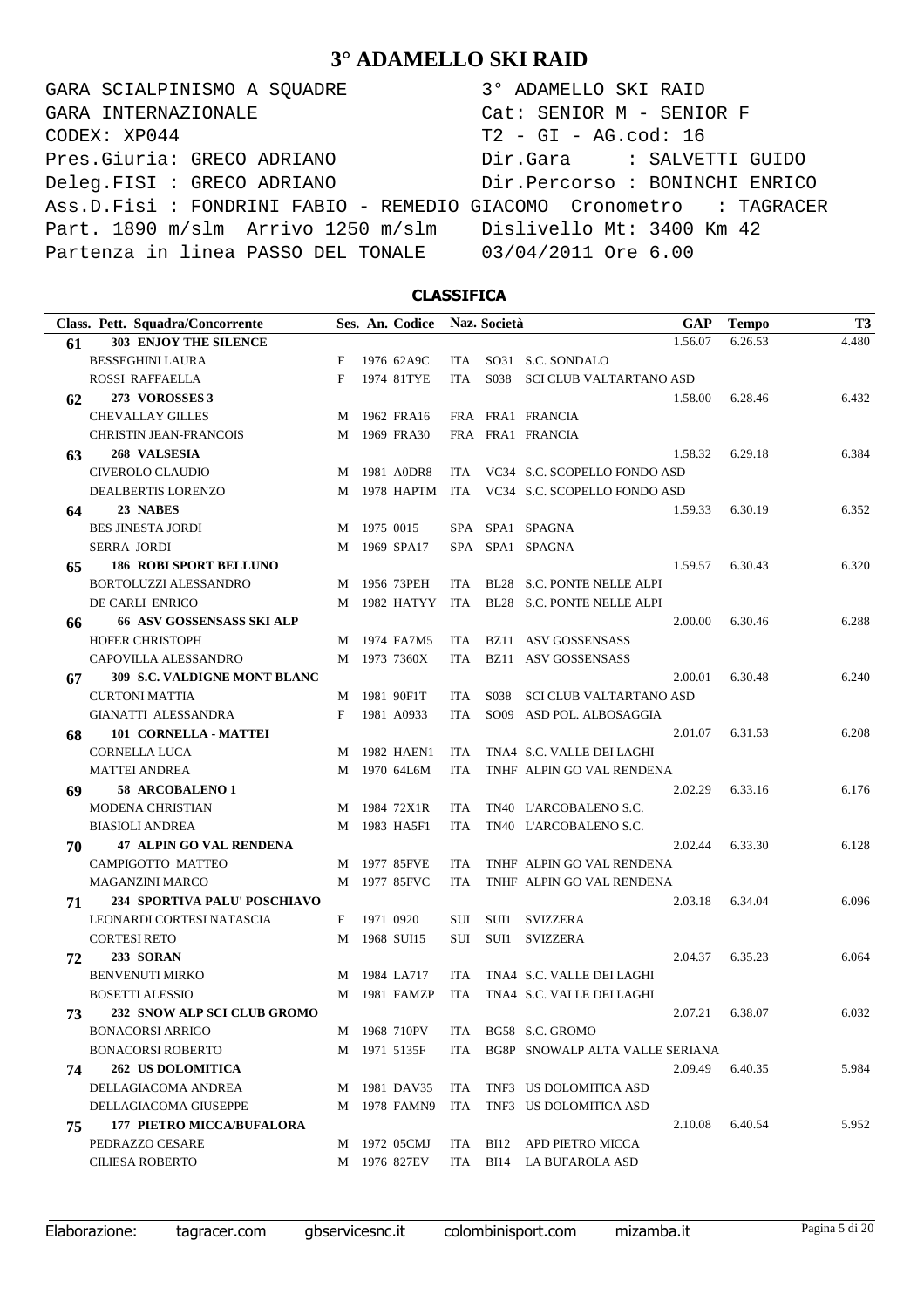GARA SCIALPINISMO A SQUADRE  $CODEX: XP044$ Pres.Giuria: GRECO ADRIANO Deleg.FISI : GRECO ADRIANO Ass.D.Fisi : FONDRINI FABIO - REMEDIO G Part. 1890 m/slm Arrivo 1250 m/slm Partenza in linea PASSO DEL TONALE GARA INTERNAZIONALE

| 3° ADAMELLO SKI RAID           |  |
|--------------------------------|--|
| Cat: SENIOR M - SENIOR F       |  |
| $T2 - GI - AG.cod: 16$         |  |
| Dir.Gara : SALVETTI GUIDO      |  |
| Dir.Percorso : BONINCHI ENRICO |  |
| GIACOMO Cronometro : TAGRACER  |  |
| Dislivello Mt: 3400 Km 42      |  |
| 03/04/2011 Ore 6.00            |  |

### **CLASSIFICA**

|    | Class. Pett. Squadra/Concorrente         |   | Ses. An. Codice Naz. Società |            |      | GAP                                  | <b>Tempo</b> | T <sub>3</sub> |
|----|------------------------------------------|---|------------------------------|------------|------|--------------------------------------|--------------|----------------|
| 76 | <b>59 ARCOBALENO FOREVER</b>             |   |                              |            |      | 2.10.30                              | 6.41.16      | 5.920          |
|    | <b>IORIATTI GIULIANO</b>                 |   | M 1964 DANF9                 |            |      | ITA TN40 L'ARCOBALENO S.C.           |              |                |
|    | DAMAGGIO LORENZO                         |   | M 1967 49LWM ITA             |            |      | TN40 L'ARCOBALENO S.C.               |              |                |
| 77 | <b>48 ALPIN GO VAL RENDENA 2</b>         |   |                              |            |      | 2.10.46                              | 6.41.32      | 5.872          |
|    | VIVIANI PAOLO                            |   | M 1985 DA634                 | ITA.       |      | TNHF ALPIN GO VAL RENDENA            |              |                |
|    | SARTORI RICCARDO                         |   | M 1985 3CWLC                 | ITA        |      | TNHF ALPIN GO VAL RENDENA            |              |                |
| 78 | <b>220 SKI ALP VALLESABBIA</b>           |   |                              |            |      | 2.11.56                              | 6.42.43      | 5.840          |
|    | <b>SCALVINI ROBERTO</b>                  |   | M 1973 71CWE                 | ITA        |      | BS03 SCI CAI MARONE                  |              |                |
|    | DEBALINI GIANLUCA                        |   | M 1974 CA3HY                 | ITA        |      | <b>BS06 SKIGROUP BANCA LOMBARDA</b>  |              |                |
| 79 | 218 SKI ALP VAL DI SOLE                  |   |                              |            |      | 2.12.13                              | 6.42.59      | 5.808          |
|    | PENASA ALBINO                            |   | M 1966 8788Y                 | ITA.       |      | TN13 SCI FONDO VAL DI SOLE           |              |                |
|    | <b>REDOLFI MAURO</b>                     |   | M 1970 EAE26                 | ITA.       |      | TN13 SCI FONDO VAL DI SOLE           |              |                |
| 80 | 265 VAL SANGONE                          |   |                              |            |      | 2.12.28                              | 6.43.14      | 5.776          |
|    | <b>VERONESE LUCIANO</b>                  |   | M 1967 90NE1                 | ITA        |      | TO01 S.C. VALSANGONE                 |              |                |
|    | PERAUDO ALEX                             |   | M 1986 1H8K5                 | ITA.       |      | TOA1 S.C. PIAN BENAUT                |              |                |
| 81 | <b>120 G.S.A. INTRA</b>                  |   |                              |            |      | 2.12.46                              | 6.43.32      | 5.728          |
|    | TOFFOLET STEFANO                         |   | M 1968 E09YD                 | ITA.       |      | VB02 GRUPPO SPORTIVO ALPINI INTRA AC |              |                |
|    | <b>MINOGGIO CRISTIAN</b>                 |   | M 1984 E09YA                 | ITA        |      | VB02 GRUPPO SPORTIVO ALPINI INTRA AC |              |                |
| 82 | <b>182 PRESOLANA</b>                     |   |                              |            |      | 2.14.23                              | 6.45.09      | 5.696          |
|    | PEDROCCHI ANTONIO                        |   | M 1974 EA98L                 | ITA.       |      | BG21 S.C. PRESOLANA MONTE PORA       |              |                |
|    | <b>TRUSSARDI EMILIO</b>                  |   | M 1971 905T8                 | ITA.       |      | BG55 SCI CLUB 13 CLUSONE             |              |                |
| 83 | 228 SNOW ALP ALTA VALLE SERIANA 2        |   |                              |            |      | 2.14.32                              | 6.45.18      | 5.664          |
|    | <b>ALBRICCI MANUEL</b>                   |   | M 1972 9060C                 | ITA.       |      | BG8P SNOWALP ALTA VALLE SERIANA      |              |                |
|    | <b>FORNONI ENRICO</b>                    |   | M 1987 LA5AZ                 | ITA        |      | BG8P SNOWALP ALTA VALLE SERIANA      |              |                |
| 84 | <b>77 BOGN DA NIA ASV GOSSENSASS</b>     |   |                              |            |      | 2.14.40                              | 6.45.26      | 5.616          |
|    | PFEIFER MARKUS                           |   | M 1970 3R6N5                 | ITA        |      | TNH9 BOGN DA NIA                     |              |                |
|    | PFATTNER KURT                            |   | M 1973 HA973                 | ITA        |      | BZ11 ASV GOSSENSASS                  |              |                |
| 85 | <b>148 KALDI-BASTINO</b>                 |   |                              |            |      | 2.15.44                              | 6.46.30      | 5.584          |
|    | UGHETTO CHRISTIAN                        |   | M 1976 FAKEE                 | ITA.       |      | CN40 S.C. TRE RIFUGI CAI MONDOVI'    |              |                |
|    | <b>FENOGLIO MAURIZIO</b>                 |   | M 1982 M08KX                 |            |      | ITA CN39 S.C. VALLE VARAITA          |              |                |
| 86 | <b>164 MONTE ROSA TEAM</b>               |   |                              |            |      | 2.17.48                              | 6.48.34      | 5.552          |
|    | <b>GAMBARINI MANUEL</b>                  |   | M 1977 60TLR                 | ITA.       |      | VC34 S.C. SCOPELLO FONDO ASD         |              |                |
|    | CAPPELLETTI FABIO                        |   | M 1973 531XY                 | ITA        |      | VB12 S.C. VALLE ANZASCA              |              |                |
| 87 | <b>307 PASSE MONTAGNE / CRAZY SUISSE</b> |   |                              |            |      | 2.18.15                              | 6.49.01      | 4.176          |
|    | <b>RICHARD MIREILLE</b>                  | F | 1989 0719                    | SUI        | SUI1 | SVIZZERA                             |              |                |
|    | KILCHENMANN CAROLINE                     | F | 1984 10984                   | SUI        | SUI1 | SVIZZERA                             |              |                |
| 88 | 227 SNOW ALP ALTA VALLE SERIANA 1        |   |                              |            |      | 2.19.17                              | 6.50.03      | 5.520          |
|    | PASINI MARCO                             |   | M 1979 M02H2                 | ITA        |      | BG8P SNOWALP ALTA VALLE SERIANA      |              |                |
|    | RICCARDI CRISTIAN                        |   | M 1980 M0F65                 | ITA        |      | BG8P SNOWALP ALTA VALLE SERIANA      |              |                |
| 89 | 175 PEZZORO 1                            |   |                              |            |      | 2.19.43                              | 6.50.29      | 5.472          |
|    | <b>MILINI LUCA</b>                       |   | M 1974 51L7M                 |            |      | ITA BS90 S.C. PEZZORO                |              |                |
|    | BERTUSSI GIANCARLO                       |   | M 1979 C03WT                 | ITA        |      | BS90 S.C. PEZZORO                    |              |                |
| 90 | 143 I COGNATI                            |   |                              |            |      | 2.20.01                              | 6.50.48      | 5.440          |
|    | <b>GIUDICI SIMONE</b>                    |   | M 1974 04KJJ                 | <b>ITA</b> |      | BG58 S.C. GROMO                      |              |                |
|    | <b>BEGNIS ANDREA</b>                     |   | M 1985 403FH                 | ITA        |      | BG58 S.C. GROMO                      |              |                |

Elaborazione: tagracer.com gbservicesnc.it colombinisport.com mizamba.it Pagina 6 di 20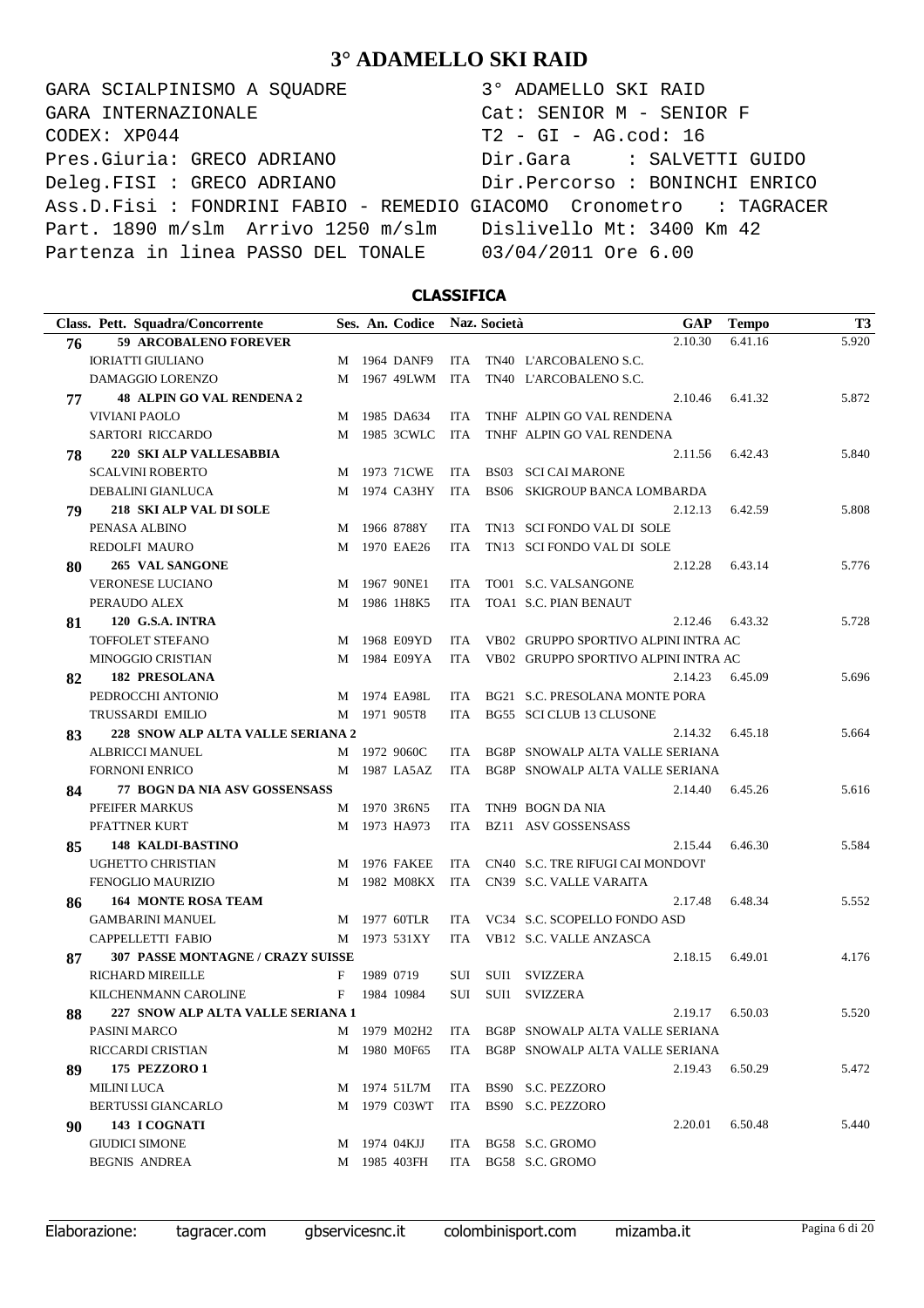GARA SCIALPINISMO A SQUADRE 3° ADAMELLO SKI RAID CODEX: XP044 T2 - GI - AG.cod: 16 Pres.Giuria: GRECO ADRIANO Dir.Gara : SALVETTI GUIDO Deleg.FISI : GRECO ADRIANO Dir.Percorso : BONINCHI ENRICO Ass.D.Fisi : FONDRINI FABIO - REMEDIO GIACOMO Cronometro : TAGRACER Part. 1890 m/slm Arrivo 1250 m/slm Dislivello Mt: 3400 Km 42 Partenza in linea PASSO DEL TONALE 03/04/2011 Ore 6.00 GARA INTERNAZIONALE Cat: SENIOR M - SENIOR F

### **CLASSIFICA**

|     | Class. Pett. Squadra/Concorrente |   | Ses. An. Codice |            | Naz. Società | <b>GAP</b>                                      | <b>Tempo</b> | T <sub>3</sub> |
|-----|----------------------------------|---|-----------------|------------|--------------|-------------------------------------------------|--------------|----------------|
| 91  | 57 ARCOBALENO - BRENTA TEAM      |   |                 |            |              | 2.20.18                                         | 6.51.04      | 5.408          |
|     | FORNI ALESSANDRO                 | M | 1980 HAEXW ITA  |            |              | TN40 L'ARCOBALENO S.C.                          |              |                |
|     | <b>LAMPIS MATTIA</b>             | М | 1986 1CVVK ITA  |            |              | TN13 SCI FONDO VAL DI SOLE                      |              |                |
| 92  | <b>69 AUSTRIA ALPIN TEAM</b>     |   |                 |            |              | 2.20.21                                         | 6.51.07      | 5.360          |
|     | <b>HAUSMANN FRANZ</b>            | M | 1957 AUT86      |            |              | AUT AUT1 AUSTRIA                                |              |                |
|     | <b>TOD MANFRED</b>               | М | 1966 AUT74      |            |              | AUT AUT1 AUSTRIA                                |              |                |
| 93  | 133 GLI ORSI 2                   |   |                 |            |              | 2.20.32                                         | 6.51.18      | 5.328          |
|     | CERQUETTINI DIEGO                | M | 1973 828XM      | ITA        |              | CN40 S.C. TRE RIFUGI CAI MONDOVI'               |              |                |
|     | SAULO ALBERTO                    | М | 1972 856WY      | ITA        |              | SV16 S.C. CEVA                                  |              |                |
| 94  | <b>319 TEAM ALPENSTOFF</b>       |   |                 |            |              | 2.20.38                                         | 6.51.24      | 3.872          |
|     | <b>GRUBER BARBARA</b>            | F | 1977 0579       |            |              | GER GER1 GERMANIA                               |              |                |
|     | <b>GRASSL JUDITH</b>             | F | 1968 0694       |            |              | GER GER1 GERMANIA                               |              |                |
| 95  | 264 VAL GLERIS                   |   |                 |            |              | 2.20.42                                         | 6.51.28      | 5.296          |
|     | DE PODESTA' GIANNI               | М | 1963 51MFX      | ITA        |              | UD12 G.S. VAL GLERIS PONTEBBA                   |              |                |
|     | DE PODESTA' DAVIDE               | M | 1979 COMMA ITA  |            |              | UD12 G.S. VAL GLERIS PONTEBBA                   |              |                |
| 96  | <b>251 TEAM MORZINE/AVORIAZ</b>  |   |                 |            |              | 2.21.39                                         | 6.52.26      | 5.264          |
|     | <b>GARREAU STEPHANE</b>          | М | 1968 FRA11      |            |              | FRA FRA1 FRANCIA                                |              |                |
|     | <b>BUET NICOLAS</b>              | М | 1964 FRA26      |            |              | FRA FRA1 FRANCIA                                |              |                |
| 97  | 210 SCI CLUB SONDALO ALP         |   |                 |            |              | 2.21.46                                         | 6.52.33      | 5.216          |
|     | DE MARON LUCA                    | М | 1986 M01JK      | ITA        |              | SO31 S.C. SONDALO                               |              |                |
|     | <b>STRAMBINI MARIO</b>           | М | 1980 EA9E9      | ITA        |              | SO31 S.C. SONDALO                               |              |                |
| 98  | <b>38 ADAMELLO SKI TEAM 2</b>    |   |                 |            |              | 2.21.58                                         | 6.52.45      | 5.184          |
|     | OCCHI MAURO                      | М | 1977 EAC67      | <b>ITA</b> |              | BSC6 ADAMELLO SKI TEAM                          |              |                |
|     | <b>MARIOTTI DANIEL</b>           | М | 1978 HAAF7      | ITA        |              | BSC6 ADAMELLO SKI TEAM                          |              |                |
| 99  | 111 DRINK                        |   |                 |            |              | 2.25.29                                         | 6.56.15      | 5.152          |
|     | <b>JOUX CHRISTIAN</b>            | М | 1976 03NCV      | ITA        |              | AO58 SKI CLUB PILA                              |              |                |
|     | <b>CUNEAZ LAURENT</b>            | М | 1980 06C8K      | ITA        |              | AO05 SC DRINK                                   |              |                |
| 100 | 79 BOGNANCO RUSH TEAM            |   |                 |            |              | 2.26.43                                         | 6.57.29      | 5.104          |
|     | DE LUCA STEFANO                  | M | 1970 HARTA      | ITA        |              | VB13 ASD S.C. BOGNANCO                          |              |                |
|     | PICCINI ALESSANDRO               | М | 1968 8236L      | <b>ITA</b> |              | VB13 ASD S.C. BOGNANCO                          |              |                |
| 101 | 304 CATALAN TEAM 1               |   |                 |            |              | 2.26.56                                         | 6.57.42      | 3.584          |
|     | RIBA CARLOS MARTA                | F | 1972 0612       |            |              | SPA SPA1 SPAGNA                                 |              |                |
|     | <b>ARRO RIBOT GEMMA</b>          | F | 1980 0847       |            |              | SPA SPA1 SPAGNA                                 |              |                |
| 102 | 195 SC CORRADO GEX 2             |   |                 |            |              | 2.28.13                                         | 6.58.59      | 5.072          |
|     | CAMANDONA MARCO                  | M | 1970 02MJT      | ITA        |              | AO11 SCI CLUB CORRADO GEX A.S.D.                |              |                |
|     | <b>MARGUERETTAZ ALAIN</b>        | M |                 |            |              | 1961 HATRK ITA AO11 SCI CLUB CORRADO GEX A.S.D. |              |                |
| 103 | <b>104 CUGINI SKIALPER</b>       |   |                 |            |              | 2.29.34                                         | 7.00.20      | 5.040          |
|     | CASTELLI ANGELO                  | М | 1978 HATV5      |            |              | ITA BG07 GAV VERTOVA                            |              |                |
|     | POLI PAOLO                       | М | 1990 LAW4K ITA  |            |              | BG08 S.C. VALGANDINO ASD                        |              |                |
| 104 | 222 SKI ALP VALLESABBIA 3        |   |                 |            |              | 2.30.31                                         | 7.01.18      | 5.008          |
|     | CHEMOTTI CRISTIAN                | М | 1975 CA86C      | ITA        |              | BS03 SCI CAI MARONE                             |              |                |
|     | RICCI GIANLUCA                   | М | 1973 48RMP      | ITA        |              | BS03 SCI CAI MARONE                             |              |                |
| 105 | 119 G & G                        |   |                 |            |              | 2.30.48                                         | 7.01.34      | 4.960          |
|     | <b>FERRARIS GIOVANNI</b>         | М | 1965 358H1      | ITA        |              | AO11 SCI CLUB CORRADO GEX A.S.D.                |              |                |
|     | <b>GARDINI GUIDO</b>             | М | 1969 925AT      | ITA        |              | AO11 SCI CLUB CORRADO GEX A.S.D.                |              |                |

Elaborazione: tagracer.com gbservicesnc.it colombinisport.com mizamba.it Pagina 7 di 20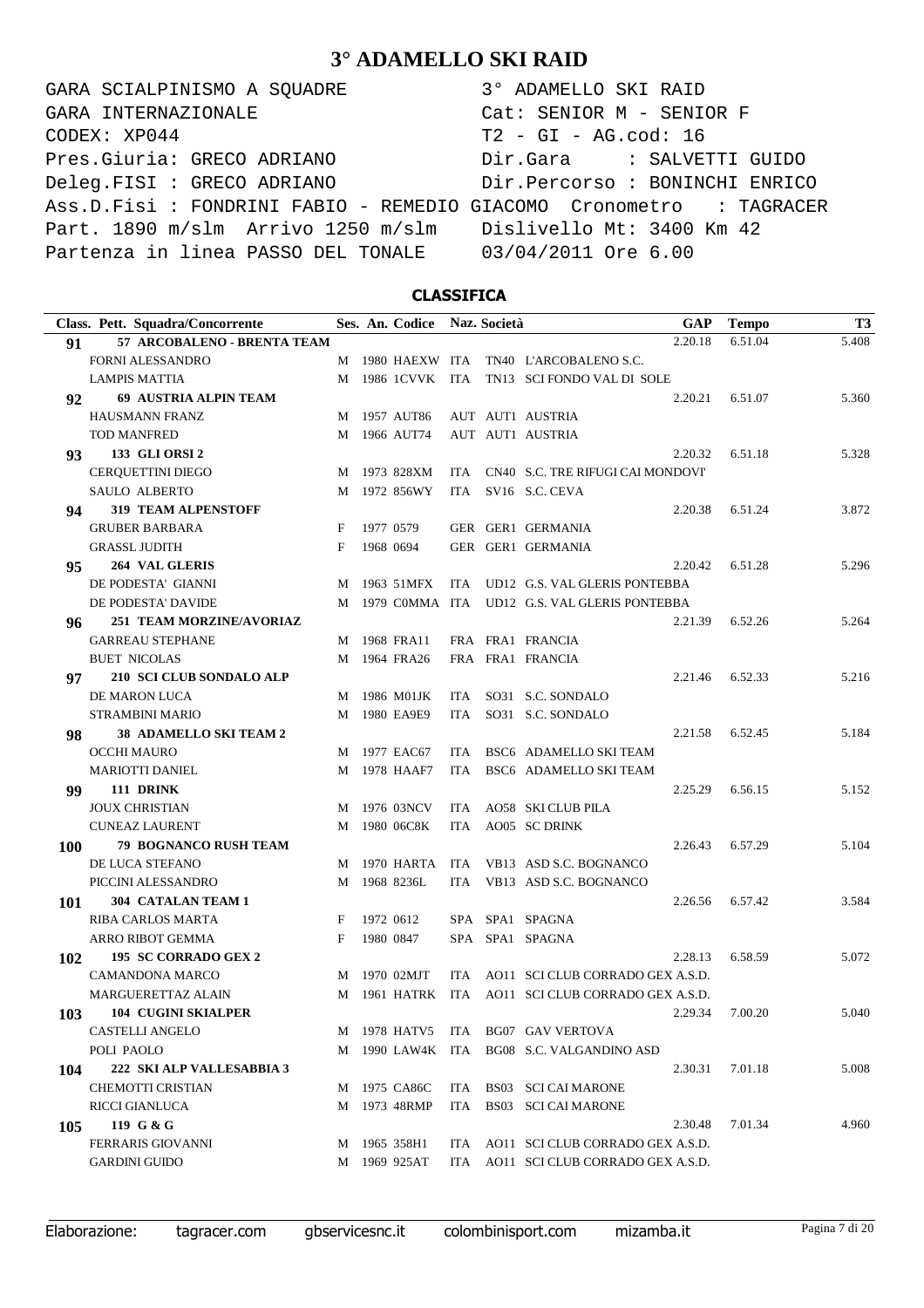GARA SCIALPINISMO A SQUADRE 3° ADAMELLO SKI RAID CODEX: XP044 T2 - GI - AG.cod: 16 Pres.Giuria: GRECO ADRIANO Dir.Gara : SALVETTI GUIDO Deleg.FISI : GRECO ADRIANO Dir.Percorso : BONINCHI ENRICO Ass.D.Fisi : FONDRINI FABIO - REMEDIO GIACOMO Cronometro : TAGRACER Part. 1890 m/slm Arrivo 1250 m/slm Dislivello Mt: 3400 Km 42 Partenza in linea PASSO DEL TONALE 03/04/2011 Ore 6.00 GARA INTERNAZIONALE Cat: SENIOR M - SENIOR F

### **CLASSIFICA**

| 134 GRESSONEY<br>2.31.26<br>7.02.12<br>106<br>ITA AO50 S.C. GRESSONEY MONTE ROSA<br><b>BEVOLO CLAUDIO</b><br>1964 9AAFY<br>M<br>1965 860LD<br>AO50 S.C. GRESSONEY MONTE ROSA<br><b>TURINI RICCARDO</b><br>М<br>ITA<br>180 POLISPORTIVA ALBOSAGGIA<br>2.32.52<br>7.03.38<br>107<br><b>MARCONI ANDREA</b><br>M 1963 81VA7<br>SO09 ASD POL. ALBOSAGGIA<br>ITA.<br>VITALINI ERMANNO<br>1960 4HLF4<br>SO09 ASD POL. ALBOSAGGIA<br><b>ITA</b><br>М<br><b>159 MAI ZEDER TEAM</b><br>2.33.53<br>7.04.39<br>108<br>TNA G.S. COSTALTA<br><b>FEDEL DAMIANO</b><br>1983 17DFM<br><b>ITA</b><br>M<br>1976 DA3HR<br><b>ITA</b><br>TNA4 S.C. VALLE DEI LAGHI<br><b>BROSEGHINI GIANLUCA</b><br>M<br>254 TEAM SPECK - SPORTS 1<br>2.34.08<br>7.04.54<br>109<br><b>KREBS THOMAS</b><br>1971 0023<br>FRA FRA1 FRANCIA<br>M<br><b>GEHANT ERIC</b><br>1963 089403<br>FRA FRA1 FRANCIA<br>M<br><b>153 L'ARCOBALENO</b><br>2.35.00<br>7.05.46<br><b>110</b><br><b>GIOVANNINI FULVIO</b><br>1966 EAMA4<br>ITA<br>TN40 L'ARCOBALENO S.C.<br>М<br>1977 DAK8R<br>TN40 L'ARCOBALENO S.C.<br><b>BETTEGA FEDERICO</b><br><b>ITA</b><br>M<br>258 TESTINI & ROSSI<br>7.06.55<br>2.36.09<br>111<br><b>TESTINI ROBERTO</b><br>1969 03LH1<br>BSC6 ADAMELLO SKI TEAM<br><b>ITA</b><br>М<br><b>ROSSI NICOLA</b><br>1984 EA490<br><b>BS81 BRIXIA SCI CENTRO AGON.</b><br><b>ITA</b><br>M | 4.928<br>4.896<br>4.864<br>4.816 |
|----------------------------------------------------------------------------------------------------------------------------------------------------------------------------------------------------------------------------------------------------------------------------------------------------------------------------------------------------------------------------------------------------------------------------------------------------------------------------------------------------------------------------------------------------------------------------------------------------------------------------------------------------------------------------------------------------------------------------------------------------------------------------------------------------------------------------------------------------------------------------------------------------------------------------------------------------------------------------------------------------------------------------------------------------------------------------------------------------------------------------------------------------------------------------------------------------------------------------------------------------------------------------------------------------------------------------------------------------|----------------------------------|
|                                                                                                                                                                                                                                                                                                                                                                                                                                                                                                                                                                                                                                                                                                                                                                                                                                                                                                                                                                                                                                                                                                                                                                                                                                                                                                                                                    |                                  |
|                                                                                                                                                                                                                                                                                                                                                                                                                                                                                                                                                                                                                                                                                                                                                                                                                                                                                                                                                                                                                                                                                                                                                                                                                                                                                                                                                    |                                  |
|                                                                                                                                                                                                                                                                                                                                                                                                                                                                                                                                                                                                                                                                                                                                                                                                                                                                                                                                                                                                                                                                                                                                                                                                                                                                                                                                                    |                                  |
|                                                                                                                                                                                                                                                                                                                                                                                                                                                                                                                                                                                                                                                                                                                                                                                                                                                                                                                                                                                                                                                                                                                                                                                                                                                                                                                                                    |                                  |
|                                                                                                                                                                                                                                                                                                                                                                                                                                                                                                                                                                                                                                                                                                                                                                                                                                                                                                                                                                                                                                                                                                                                                                                                                                                                                                                                                    |                                  |
|                                                                                                                                                                                                                                                                                                                                                                                                                                                                                                                                                                                                                                                                                                                                                                                                                                                                                                                                                                                                                                                                                                                                                                                                                                                                                                                                                    |                                  |
|                                                                                                                                                                                                                                                                                                                                                                                                                                                                                                                                                                                                                                                                                                                                                                                                                                                                                                                                                                                                                                                                                                                                                                                                                                                                                                                                                    |                                  |
|                                                                                                                                                                                                                                                                                                                                                                                                                                                                                                                                                                                                                                                                                                                                                                                                                                                                                                                                                                                                                                                                                                                                                                                                                                                                                                                                                    |                                  |
|                                                                                                                                                                                                                                                                                                                                                                                                                                                                                                                                                                                                                                                                                                                                                                                                                                                                                                                                                                                                                                                                                                                                                                                                                                                                                                                                                    |                                  |
|                                                                                                                                                                                                                                                                                                                                                                                                                                                                                                                                                                                                                                                                                                                                                                                                                                                                                                                                                                                                                                                                                                                                                                                                                                                                                                                                                    |                                  |
|                                                                                                                                                                                                                                                                                                                                                                                                                                                                                                                                                                                                                                                                                                                                                                                                                                                                                                                                                                                                                                                                                                                                                                                                                                                                                                                                                    |                                  |
|                                                                                                                                                                                                                                                                                                                                                                                                                                                                                                                                                                                                                                                                                                                                                                                                                                                                                                                                                                                                                                                                                                                                                                                                                                                                                                                                                    |                                  |
|                                                                                                                                                                                                                                                                                                                                                                                                                                                                                                                                                                                                                                                                                                                                                                                                                                                                                                                                                                                                                                                                                                                                                                                                                                                                                                                                                    | 4.784                            |
|                                                                                                                                                                                                                                                                                                                                                                                                                                                                                                                                                                                                                                                                                                                                                                                                                                                                                                                                                                                                                                                                                                                                                                                                                                                                                                                                                    |                                  |
|                                                                                                                                                                                                                                                                                                                                                                                                                                                                                                                                                                                                                                                                                                                                                                                                                                                                                                                                                                                                                                                                                                                                                                                                                                                                                                                                                    |                                  |
|                                                                                                                                                                                                                                                                                                                                                                                                                                                                                                                                                                                                                                                                                                                                                                                                                                                                                                                                                                                                                                                                                                                                                                                                                                                                                                                                                    | 4.752                            |
|                                                                                                                                                                                                                                                                                                                                                                                                                                                                                                                                                                                                                                                                                                                                                                                                                                                                                                                                                                                                                                                                                                                                                                                                                                                                                                                                                    |                                  |
|                                                                                                                                                                                                                                                                                                                                                                                                                                                                                                                                                                                                                                                                                                                                                                                                                                                                                                                                                                                                                                                                                                                                                                                                                                                                                                                                                    |                                  |
| 170 MULLER/FLORIN<br>2.37.02<br>7.07.48<br>112                                                                                                                                                                                                                                                                                                                                                                                                                                                                                                                                                                                                                                                                                                                                                                                                                                                                                                                                                                                                                                                                                                                                                                                                                                                                                                     | 4.704                            |
| <b>MULLER ANDRE'</b><br><b>SVIZZERA</b><br>1967 SUI06<br>SUI1<br>SUI<br>M                                                                                                                                                                                                                                                                                                                                                                                                                                                                                                                                                                                                                                                                                                                                                                                                                                                                                                                                                                                                                                                                                                                                                                                                                                                                          |                                  |
| <b>FLORIN JURG</b><br>1972 SUI16<br>SUI1<br><b>SVIZZERA</b><br>SUI<br>М                                                                                                                                                                                                                                                                                                                                                                                                                                                                                                                                                                                                                                                                                                                                                                                                                                                                                                                                                                                                                                                                                                                                                                                                                                                                            |                                  |
| 229 SNOW ALP ALTA VALLE SERIANA 3<br>2.37.04<br>7.07.50<br>113                                                                                                                                                                                                                                                                                                                                                                                                                                                                                                                                                                                                                                                                                                                                                                                                                                                                                                                                                                                                                                                                                                                                                                                                                                                                                     | 4.672                            |
| PASINI STEFANO<br>1984 1JL27<br>BG8P SNOWALP ALTA VALLE SERIANA<br>ITA.<br>M                                                                                                                                                                                                                                                                                                                                                                                                                                                                                                                                                                                                                                                                                                                                                                                                                                                                                                                                                                                                                                                                                                                                                                                                                                                                       |                                  |
| NEGRONI MANUEL<br>1985 LA1PE<br>BG8P SNOWALP ALTA VALLE SERIANA<br><b>ITA</b><br>М                                                                                                                                                                                                                                                                                                                                                                                                                                                                                                                                                                                                                                                                                                                                                                                                                                                                                                                                                                                                                                                                                                                                                                                                                                                                 |                                  |
| <b>187 RODES SKI ALP-TEAM</b><br>2.37.20<br>7.08.07<br>114                                                                                                                                                                                                                                                                                                                                                                                                                                                                                                                                                                                                                                                                                                                                                                                                                                                                                                                                                                                                                                                                                                                                                                                                                                                                                         | 4.640                            |
| <b>BELOTTI LUCIANO</b><br>1968 A092X<br>SO09 ASD POL. ALBOSAGGIA<br><b>ITA</b><br>М                                                                                                                                                                                                                                                                                                                                                                                                                                                                                                                                                                                                                                                                                                                                                                                                                                                                                                                                                                                                                                                                                                                                                                                                                                                                |                                  |
| <b>GIANONCELLI MORIS</b><br>1975 LATC6<br>SO09 ASD POL. ALBOSAGGIA<br><b>ITA</b><br>М                                                                                                                                                                                                                                                                                                                                                                                                                                                                                                                                                                                                                                                                                                                                                                                                                                                                                                                                                                                                                                                                                                                                                                                                                                                              |                                  |
| 311 INNERHOFER CALIARI<br>7.08.17<br>2.37.31<br>115                                                                                                                                                                                                                                                                                                                                                                                                                                                                                                                                                                                                                                                                                                                                                                                                                                                                                                                                                                                                                                                                                                                                                                                                                                                                                                | 3.280                            |
| <b>INNERHOFER ANDREA</b><br>1973 19V70<br>F<br><b>BZ66 MOUNTAIN SKI SSV TAUFERS</b><br><b>ITA</b>                                                                                                                                                                                                                                                                                                                                                                                                                                                                                                                                                                                                                                                                                                                                                                                                                                                                                                                                                                                                                                                                                                                                                                                                                                                  |                                  |
| <b>CALLIARI ORIETTA</b><br>1969 80PFR<br>TND1 SC BRENTA TEAM<br>F<br><b>ITA</b>                                                                                                                                                                                                                                                                                                                                                                                                                                                                                                                                                                                                                                                                                                                                                                                                                                                                                                                                                                                                                                                                                                                                                                                                                                                                    |                                  |
| 224 SKI CLUB TORINO 1<br>7.08.57<br>2.38.11<br>116                                                                                                                                                                                                                                                                                                                                                                                                                                                                                                                                                                                                                                                                                                                                                                                                                                                                                                                                                                                                                                                                                                                                                                                                                                                                                                 | 4.608                            |
| <b>BERTA LUCA</b><br>1983 EARAP<br><b>ITA</b><br>TO79 SKI CLUB TORINO<br>М                                                                                                                                                                                                                                                                                                                                                                                                                                                                                                                                                                                                                                                                                                                                                                                                                                                                                                                                                                                                                                                                                                                                                                                                                                                                         |                                  |
| GENINATTI COSSATIN GIUSEPPE<br>1981 M0JAJ<br>TO79 SKI CLUB TORINO<br><b>ITA</b><br>М                                                                                                                                                                                                                                                                                                                                                                                                                                                                                                                                                                                                                                                                                                                                                                                                                                                                                                                                                                                                                                                                                                                                                                                                                                                               |                                  |
| <b>64 ASD LANZADA C</b><br>7.10.21<br>2.39.35<br>117                                                                                                                                                                                                                                                                                                                                                                                                                                                                                                                                                                                                                                                                                                                                                                                                                                                                                                                                                                                                                                                                                                                                                                                                                                                                                               | 4.560                            |
| <b>BARDEA FABIO</b><br>1987 AAPAT<br>ITA<br>SO05 A.S.D. LANZADA<br>М                                                                                                                                                                                                                                                                                                                                                                                                                                                                                                                                                                                                                                                                                                                                                                                                                                                                                                                                                                                                                                                                                                                                                                                                                                                                               |                                  |
| DELL'ANDRINO WALTER<br>1990 FAPWP<br>ITA<br>SO05 A.S.D. LANZADA<br>М                                                                                                                                                                                                                                                                                                                                                                                                                                                                                                                                                                                                                                                                                                                                                                                                                                                                                                                                                                                                                                                                                                                                                                                                                                                                               |                                  |
| 87 CAI VERRES - DONNAS 1<br>2.39.58<br>7.10.44<br>118                                                                                                                                                                                                                                                                                                                                                                                                                                                                                                                                                                                                                                                                                                                                                                                                                                                                                                                                                                                                                                                                                                                                                                                                                                                                                              | 4.528                            |
| <b>BOSONIN LUCIO</b><br>ITA AO11 SCI CLUB CORRADO GEX A.S.D.<br>M 1973 A10YE                                                                                                                                                                                                                                                                                                                                                                                                                                                                                                                                                                                                                                                                                                                                                                                                                                                                                                                                                                                                                                                                                                                                                                                                                                                                       |                                  |
| 1975 3PWY5<br>DALBARD OSCAR<br>ITA AO11 SCI CLUB CORRADO GEX A.S.D.<br>М                                                                                                                                                                                                                                                                                                                                                                                                                                                                                                                                                                                                                                                                                                                                                                                                                                                                                                                                                                                                                                                                                                                                                                                                                                                                           |                                  |
| 235 SPORTMAD<br>7.10.59<br>2.40.12<br>119                                                                                                                                                                                                                                                                                                                                                                                                                                                                                                                                                                                                                                                                                                                                                                                                                                                                                                                                                                                                                                                                                                                                                                                                                                                                                                          | 4.496                            |
| <b>ALLIOD MICHELE</b><br>1981 10415<br>ITA AO11 SCI CLUB CORRADO GEX A.S.D.<br>M                                                                                                                                                                                                                                                                                                                                                                                                                                                                                                                                                                                                                                                                                                                                                                                                                                                                                                                                                                                                                                                                                                                                                                                                                                                                   |                                  |
| <b>GAGGINO MASSIMO</b><br>1973 HATT9<br>ITA AO05 SC DRINK<br>М                                                                                                                                                                                                                                                                                                                                                                                                                                                                                                                                                                                                                                                                                                                                                                                                                                                                                                                                                                                                                                                                                                                                                                                                                                                                                     |                                  |
| <b>138 H. MAURIENNAIS</b><br>2.40.14<br>7.11.00<br><b>120</b>                                                                                                                                                                                                                                                                                                                                                                                                                                                                                                                                                                                                                                                                                                                                                                                                                                                                                                                                                                                                                                                                                                                                                                                                                                                                                      |                                  |
| WILLAY PHILIPPE<br>M 1956 FRA06<br>FRA FRA1 FRANCIA                                                                                                                                                                                                                                                                                                                                                                                                                                                                                                                                                                                                                                                                                                                                                                                                                                                                                                                                                                                                                                                                                                                                                                                                                                                                                                |                                  |
| <b>BRIGAUD THOMAS</b><br>M 1985 FRA22<br>FRA FRA1 FRANCIA                                                                                                                                                                                                                                                                                                                                                                                                                                                                                                                                                                                                                                                                                                                                                                                                                                                                                                                                                                                                                                                                                                                                                                                                                                                                                          | 4.448                            |

Elaborazione: tagracer.com gbservicesnc.it colombinisport.com mizamba.it Pagina 8 di 20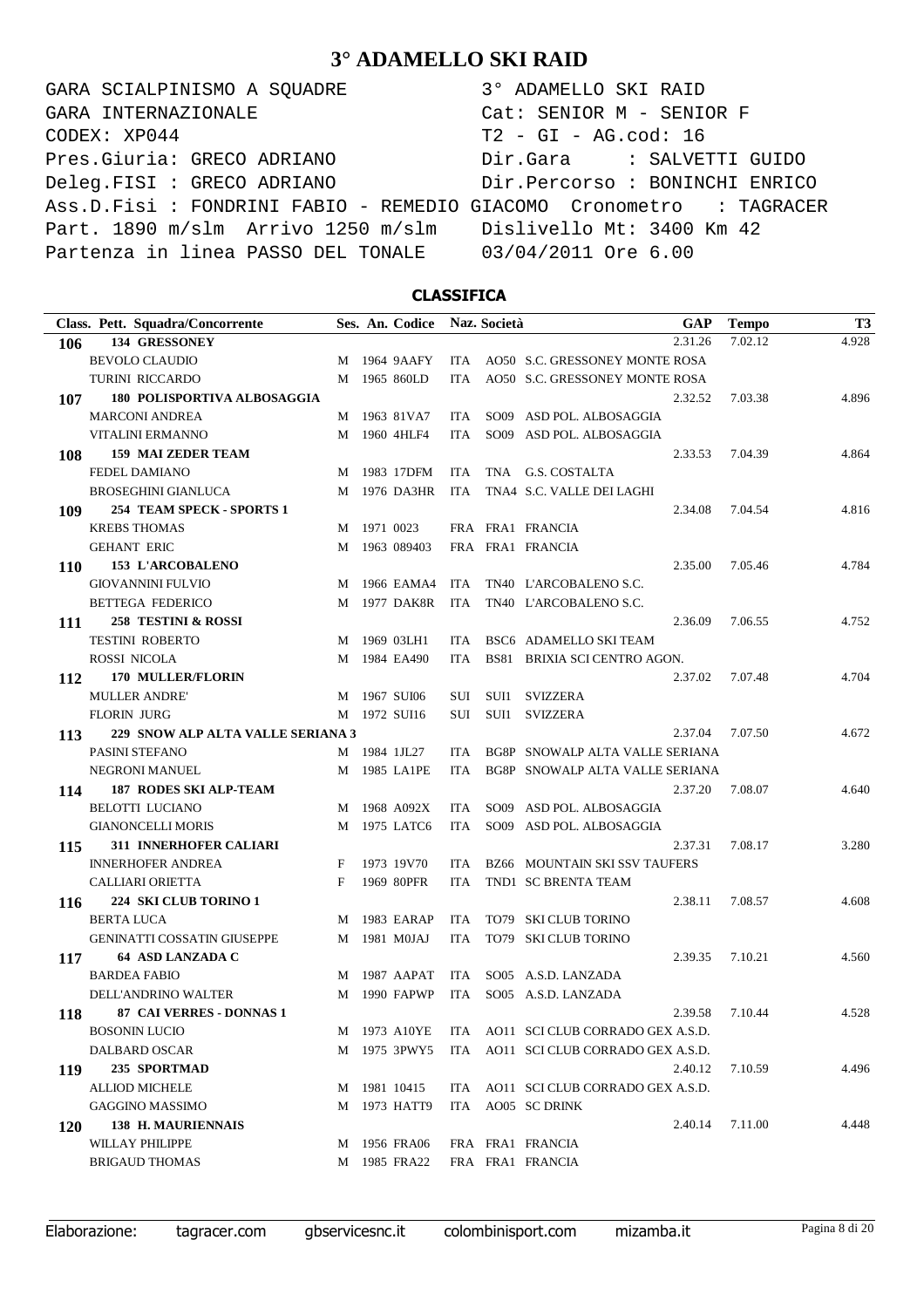GARA SCIALPINISMO A SQUADRE 3° ADAMELLO SKI RAID CODEX: XP044 T2 - GI - AG.cod: 16 Pres.Giuria: GRECO ADRIANO Dir.Gara : SALVETTI GUIDO Deleg.FISI : GRECO ADRIANO Dir.Percorso : BONINCHI ENRICO Ass.D.Fisi : FONDRINI FABIO - REMEDIO GIACOMO Cronometro : TAGRACER Part. 1890 m/slm Arrivo 1250 m/slm Dislivello Mt: 3400 Km 42 Partenza in linea PASSO DEL TONALE 03/04/2011 Ore 6.00 GARA INTERNAZIONALE Cat: SENIOR M - SENIOR F

### **CLASSIFICA**

| Class. Pett. Squadra/Concorrente                       |  | Ses. An. Codice  |            | Naz. Società |                                                  | GAP     | <b>Tempo</b> | <b>T3</b> |
|--------------------------------------------------------|--|------------------|------------|--------------|--------------------------------------------------|---------|--------------|-----------|
| 53 ALTITUDE 1<br>121                                   |  |                  |            |              |                                                  | 2.41.36 | 7.12.22      | 4.416     |
| <b>BARCELLA DAVIDE</b>                                 |  | M 1967 C026E     |            |              | ITA BG81 GRUPPO SPORTIVO ALTITUDE                |         |              |           |
| <b>BOLIS MATTEO</b>                                    |  | M 1979 9068X     | ITA.       |              | BG81 GRUPPO SPORTIVO ALTITUDE                    |         |              |           |
| <b>139 HERBRON GAUMONT</b><br>122                      |  |                  |            |              |                                                  | 2.41.45 | 7.12.32      | 4.384     |
| <b>HERBRON FRANCK</b>                                  |  | M 1972 FRA07     |            |              | FRA FRA1 FRANCIA                                 |         |              |           |
| <b>GAUMONT YANN</b>                                    |  | M 1978 FRA23     |            |              | FRA FRA1 FRANCIA                                 |         |              |           |
| <b>205 SCI CLUB ADAMELLO</b><br>123                    |  |                  |            |              |                                                  | 2.41.51 | 7.12.37      | 4.352     |
| <b>GREGORINI PAOLO</b>                                 |  | M 1974 CA9YF     |            |              | ITA BS13 SC ADAMELLO                             |         |              |           |
| <b>MENICI MATTEO</b>                                   |  | M 1982 1E7PJ     | ITA        |              | BS13 SC ADAMELLO                                 |         |              |           |
| 245 TAGA TEAM CATALUNYA 2<br>124                       |  |                  |            |              |                                                  | 2.42.06 | 7.12.52      | 4.304     |
| <b>FARRIOL ALMIRALL RICARD</b>                         |  | M 1967 SPA12     |            |              | SPA SPA1 SPAGNA                                  |         |              |           |
| VALLADARES MOLINA JONATHAN                             |  | M 1971 SPA15     |            |              | SPA SPA1 SPAGNA                                  |         |              |           |
| 96 CISACIRI<br>125                                     |  |                  |            |              |                                                  | 2.44.15 | 7.15.01      | 4.272     |
| CISAMOLO CLAUDIO                                       |  | M 1971 54HP4     | ITA.       |              | VR08 S.C. ROVERE' ASD                            |         |              |           |
| <b>CARPANE CLAUDIO</b>                                 |  | M 1970 63RVV     | ITA        |              | VR05 NORDICO PRISMA                              |         |              |           |
| 212 SCI CLUB VALDOBBIADENE 1<br>126                    |  |                  |            |              |                                                  | 2.45.23 | 7.16.10      | 4.240     |
| <b>GERONAZZO DAVIDE</b>                                |  | M 1979 08Y60     | ITA.       |              | TV36 S.C. VALDOBBIADENE                          |         |              |           |
| <b>GATTO MICHELE</b>                                   |  | M 1975 740VH     | ITA        |              | TV36 S.C. VALDOBBIADENE                          |         |              |           |
| 32 A.S. PREMANA ASD<br>127                             |  |                  |            |              |                                                  | 2.45.30 | 7.16.16      | 4.192     |
| <b>FAZZINI MAURO</b>                                   |  | M 1978 40A46     |            |              | ITA LC08 A.S. PREMANA                            |         |              |           |
| <b>CODEGA ANDREA</b>                                   |  | M 1977 8174W     |            |              | ITA LC08 A.S. PREMANA                            |         |              |           |
| 230 SNOW ALP ALTA VALLE SERIANA 4<br>128               |  |                  |            |              |                                                  | 2.47.35 | 7.18.21      | 4.160     |
| <b>DONATI RICCARDO</b>                                 |  | M 1981 9060H     |            |              | ITA BG8P SNOWALP ALTA VALLE SERIANA              |         |              |           |
| <b>BONORIS PIETRO</b>                                  |  |                  |            |              | M 1985 1EVDM ITA BG8P SNOWALP ALTA VALLE SERIANA |         |              |           |
| 238 STRABAG ALPIN TEAM<br>129                          |  |                  |            |              |                                                  | 2.48.26 | 7.19.12      | 4.128     |
| <b>KRAEFTNER MICHAEL</b>                               |  | M 1968 AUT40     |            |              | AUT AUT1 AUSTRIA                                 |         |              |           |
| MORGENBEESER THOMAS                                    |  | M 1978 AUT65     |            |              | AUT AUT1 AUSTRIA                                 |         |              |           |
| 188 S.C. CORRADO GEX - S.C. VALCHIUSELLA<br><b>130</b> |  |                  |            |              |                                                  | 2.48.47 | 7.19.33      | 4.096     |
| <b>BAIARDI LUCA</b>                                    |  | M 1963 CAJA9     |            |              | ITA AO11 SCI CLUB CORRADO GEX A.S.D.             |         |              |           |
| <b>TARDITI DAVIDE</b>                                  |  | M 1978 CAR26     |            |              | ITA TO18 S.C. VALCHIUSELLA                       |         |              |           |
| <b>155 LINEA VERTICALE FELTRE</b><br>131               |  |                  |            |              |                                                  | 2.49.30 | 7.20.16      | 4.048     |
| ZANOVELLO EMANUELE                                     |  | M 1978 73P7E     | <b>ITA</b> |              | TN85 SKI TEAM LAGORAI                            |         |              |           |
| <b>TAGLIAPIETRA MAURO</b>                              |  | M 1974 CARM9 ITA |            |              | TV36 S.C. VALDOBBIADENE                          |         |              |           |
| 226 SKYRUNNER 01<br>132                                |  |                  |            |              |                                                  | 2.49.43 | 7.20.29      | 4.016     |
| <b>BIANCHINI GRAZIANO</b>                              |  | M 1978 CATRR     | ITA        |              | TND6 S.C. VIGOLO VATTARO                         |         |              |           |
| PEDROTTI LUCA                                          |  | M 1971 EANXL ITA |            |              | TNE7 S.C. PANAROTTA                              |         |              |           |
| <b>150 KS KANDAHAR/BERGHAUS TEAM</b><br>133            |  |                  |            |              |                                                  | 2.50.37 | 7.21.23      | 3.984     |
| <b>GOMOLA ADAM</b>                                     |  | M 1972 0396      |            |              | POL POL1 POLONIA                                 |         |              |           |
| <b>KILARSKI MAREK</b>                                  |  | M 1975 POL21     |            |              | POL POL1 POLONIA                                 |         |              |           |
| <b>165 MONTEBIANCO MAGAZINE</b><br>134                 |  |                  |            |              |                                                  | 2.51.05 | 7.21.51      | 3.936     |
| SCANDROGLIO LORENZO                                    |  | M 1969 DAXR6     |            |              | ITA VB09 VALLE ANTIGORIO                         |         |              |           |
| <b>BUZZI DAMIANO</b>                                   |  | M 1990 LANK4     |            |              | ITA VB09 VALLE ANTIGORIO                         |         |              |           |
| <b>83 BRENTA TEAM 4</b><br>135                         |  |                  |            |              |                                                  | 2.51.54 | 7.22.40      | 3.904     |
| <b>MAESTRI GIOSUE'</b>                                 |  | M 1969 A1H99     | ITA        |              | TND1 SC BRENTA TEAM                              |         |              |           |
| <b>BUGNA MARINO</b>                                    |  | M 1964 A1H9F     | ITA        |              | TND1 SC BRENTA TEAM                              |         |              |           |
|                                                        |  |                  |            |              |                                                  |         |              |           |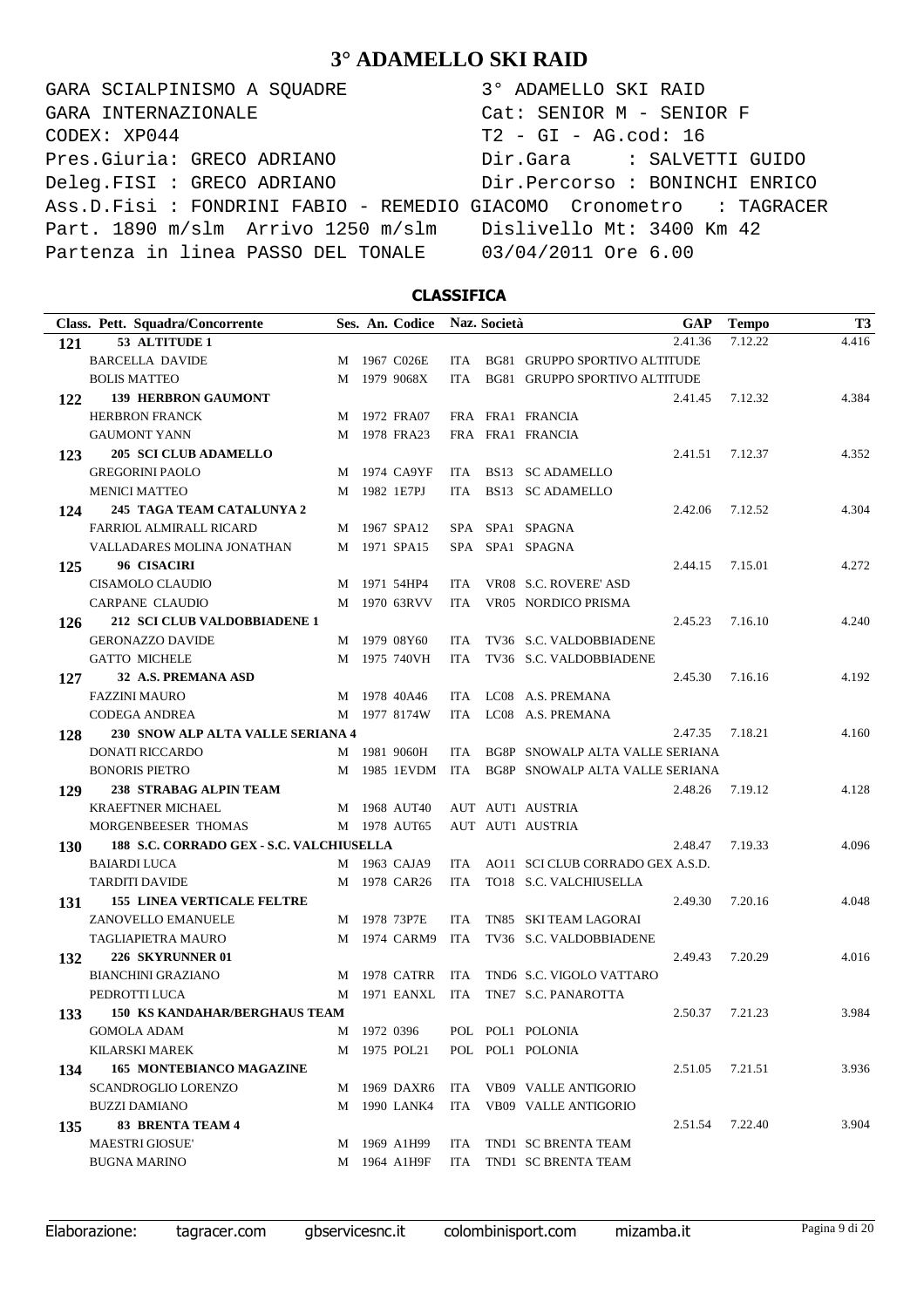GARA SCIALPINISMO A SQUADRE 3° ADAMELLO SKI RAID CODEX: XP044 T2 - GI - AG.cod: 16 Pres.Giuria: GRECO ADRIANO Dir.Gara : SALVETTI GUIDO Deleg.FISI : GRECO ADRIANO Dir.Percorso : BONINCHI ENRICO Ass.D.Fisi : FONDRINI FABIO - REMEDIO GIACOMO Cronometro : TAGRACER Part. 1890 m/slm Arrivo 1250 m/slm Dislivello Mt: 3400 Km 42 Partenza in linea PASSO DEL TONALE 03/04/2011 Ore 6.00 GARA INTERNAZIONALE Cat: SENIOR M - SENIOR F

### **CLASSIFICA**

| Class. Pett. Squadra/Concorrente       |   | Ses. An. Codice Naz. Società |            |              | <b>GAP</b>                           | <b>Tempo</b> | T <sub>3</sub> |
|----------------------------------------|---|------------------------------|------------|--------------|--------------------------------------|--------------|----------------|
| <b>241 SUPER TRAMP</b><br>136          |   |                              |            |              | 2.52.16                              | 7.23.02      | 3.872          |
| LORA CARLO MARIA                       |   | M 1978 FAE6W                 |            |              | ITA VI41 SCI CLUB SCHIO              |              |                |
| MASTROTTO MICHELE                      |   | M 1980 EA6YL                 | ITA        | VI41         | <b>SCI CLUB SCHIO</b>                |              |                |
| <b>259 THE PATELAVAX</b><br>137        |   |                              |            |              | 2.54.46                              | 7.25.32      | 3.840          |
| <b>BIANCHETTI LUIGI</b>                |   | M 1960 D00CE                 |            |              | ITA AO05 SC DRINK                    |              |                |
| <b>BRETTI GIACOMO</b>                  | M | 1979 CAAZD                   | ITA        |              | AO11 SCI CLUB CORRADO GEX A.S.D.     |              |                |
| 174 PERRAUDIN SP.OVERSTIM.S.<br>138    |   |                              |            |              | 2.56.48                              | 7.27.35      | 3.792          |
| <b>SIERRO JEAN FREDERIC</b>            |   | M 1900 SUI10                 |            |              | SUI SUI1 SVIZZERA                    |              |                |
| <b>COMBY DANIEL</b>                    |   | M 1900 SUI17                 | SUI        | SUI1         | <b>SVIZZERA</b>                      |              |                |
| 152 LA BUFAROLA - MONT NERY 2<br>139   |   |                              |            |              | 2.57.07                              | 7.27.53      | 3.760          |
| <b>BUSCA ROBERTO</b>                   |   | M 1963 1DL3Y                 | ITA        |              | BI14 LA BUFAROLA ASD                 |              |                |
| ROCCHI DELFO                           | M | 1960 30W5F                   | ITA        |              | AO30 S.C. MONT NERY                  |              |                |
| 272 VIGOLONON<br>140                   |   |                              |            |              | 2.57.11                              | 7.27.57      | 3.728          |
| <b>GIACOMELLI GIULIANO</b>             |   | M 1972 7092K                 | ITA.       |              | TND6 S.C. VIGOLO VATTARO             |              |                |
| LEONARDELLI DANIELE                    | M | 1975 FA87V                   | ITA        |              | TND1 SC BRENTA TEAM                  |              |                |
| 305 NEIGE ET SNOW<br>141               |   |                              |            |              | 2.57.15                              | 7.28.01      | 2.976          |
| <b>SILITCH NINA</b>                    | F | 1972 1026                    |            | USA USA1 USA |                                      |              |                |
| <b>DUCREST BLANDINE</b>                | F | 1975 FRA31                   |            |              | FRA FRA1 FRANCIA                     |              |                |
| <b>137 GS ALTITUDE</b><br>142          |   |                              |            |              | 2.57.57                              | 7.28.43      | 3.680          |
| <b>CONSONNI ANDREA</b>                 |   | M 1975 DAP0E                 | ITA.       |              | <b>BG81 GRUPPO SPORTIVO ALTITUDE</b> |              |                |
| <b>GOISIS PIERLUIGI</b>                | M | 1978 C0269                   | ITA        |              | BG81 GRUPPO SPORTIVO ALTITUDE        |              |                |
| 88 CAMURRI - GARLASCHINI<br>143        |   |                              |            |              | 3.03.31                              | 7.34.17      | 3.648          |
| <b>GARLASCHINI DAVIDE</b>              |   | M 1983 L030C                 | ITA.       |              | VB13 ASD S.C. BOGNANCO               |              |                |
| <b>CAMURRI IVAN</b>                    | M | 1986 357AN                   | ITA        |              | VC34 S.C. SCOPELLO FONDO ASD         |              |                |
| <b>156 LOBA</b><br>144                 |   |                              |            |              | 3.03.52                              | 7.34.38      | 3.616          |
| <b>SCOLA NADIA</b>                     | F | 1975 EA70E                   | ITA        |              | TN45 SKI TEAM FASSA ASD              |              |                |
| <b>VALENTINI STEFANO</b>               | M | 1977 CARAZ                   | ITA        |              | TN40 L'ARCOBALENO S.C.               |              |                |
| <b>176 PIANDALMAS</b><br>145           |   |                              |            |              | 3.04.00                              | 7.34.46      | 3.584          |
| CAPOVILLA MANUEL                       |   | M 1983 FA71E                 | ITA.       |              | TN03 S.C. VALLE DI CEMBRA            |              |                |
| <b>FELICETTI MARCO</b>                 | M | 1984 FA71J                   | <b>ITA</b> |              | TN03 S.C. VALLE DI CEMBRA            |              |                |
| 99 CLUB DE SKI<br>146                  |   |                              |            |              | 3.05.38                              | 7.36.24      | 3.536          |
| COLOMBO ALBERTO                        |   | M 1981 FACHP                 | ITA.       |              | VC34 S.C. SCOPELLO FONDO ASD         |              |                |
| <b>VALLET CHRISTIAN</b>                | M | 1984 4HCAF                   | ITA        |              | AO68 ASD CLUB DE SKI VALTOURNENCHE   |              |                |
| <b>60 ARCOBALENO SUPER</b><br>147      |   |                              |            |              | 3.05.48                              | 7.36.34      | 3.504          |
| <b>CESCONI LORENZO</b>                 |   | M 1978 91HVM                 | ITA        |              | TN40 L'ARCOBALENO S.C.               |              |                |
| <b>CASTELLAN MARCO</b>                 |   | M 1967 533R9                 | ITA        |              | TN40 L'ARCOBALENO S.C.               |              |                |
| 37 ADAMELLO SKI TEAM 1<br>148          |   |                              |            |              | 3.06.06                              | 7.36.53      | 3.472          |
| <b>VIDILINI LUCA</b>                   |   | M 1975 LAAD2                 |            |              | ITA BSC6 ADAMELLO SKI TEAM           |              |                |
| POLI GIORGIO                           |   | M 1975 EAC69                 |            |              | ITA BSC6 ADAMELLO SKI TEAM           |              |                |
| <b>197 SC VALTARTANO MASTER</b><br>149 |   |                              |            |              | 3.06.31                              | 7.37.17      | 3.440          |
| VAIRETTI DANIELE                       |   | M 1963 52RT6                 | ITA        |              | SO38 SCI CLUB VALTARTANO ASD         |              |                |
| <b>BRIVIO FAUSTO</b>                   |   | M 1962 61X98                 |            |              | ITA SO38 SCI CLUB VALTARTANO ASD     |              |                |
| 61 ASD G.S. ALTITUDE<br>150            |   |                              |            |              | 3.06.39                              | 7.37.25      | 3.392          |
| <b>GHISALBERTI ALESSANDRO</b>          |   | M 1975 DOLTE                 | ITA        |              | BG81 GRUPPO SPORTIVO ALTITUDE        |              |                |
| <b>BONI FRANCESCO</b>                  |   | M 1965 40463                 |            |              | ITA BG81 GRUPPO SPORTIVO ALTITUDE    |              |                |

Elaborazione: tagracer.com gbservicesnc.it colombinisport.com mizamba.it Pagina 10 di 20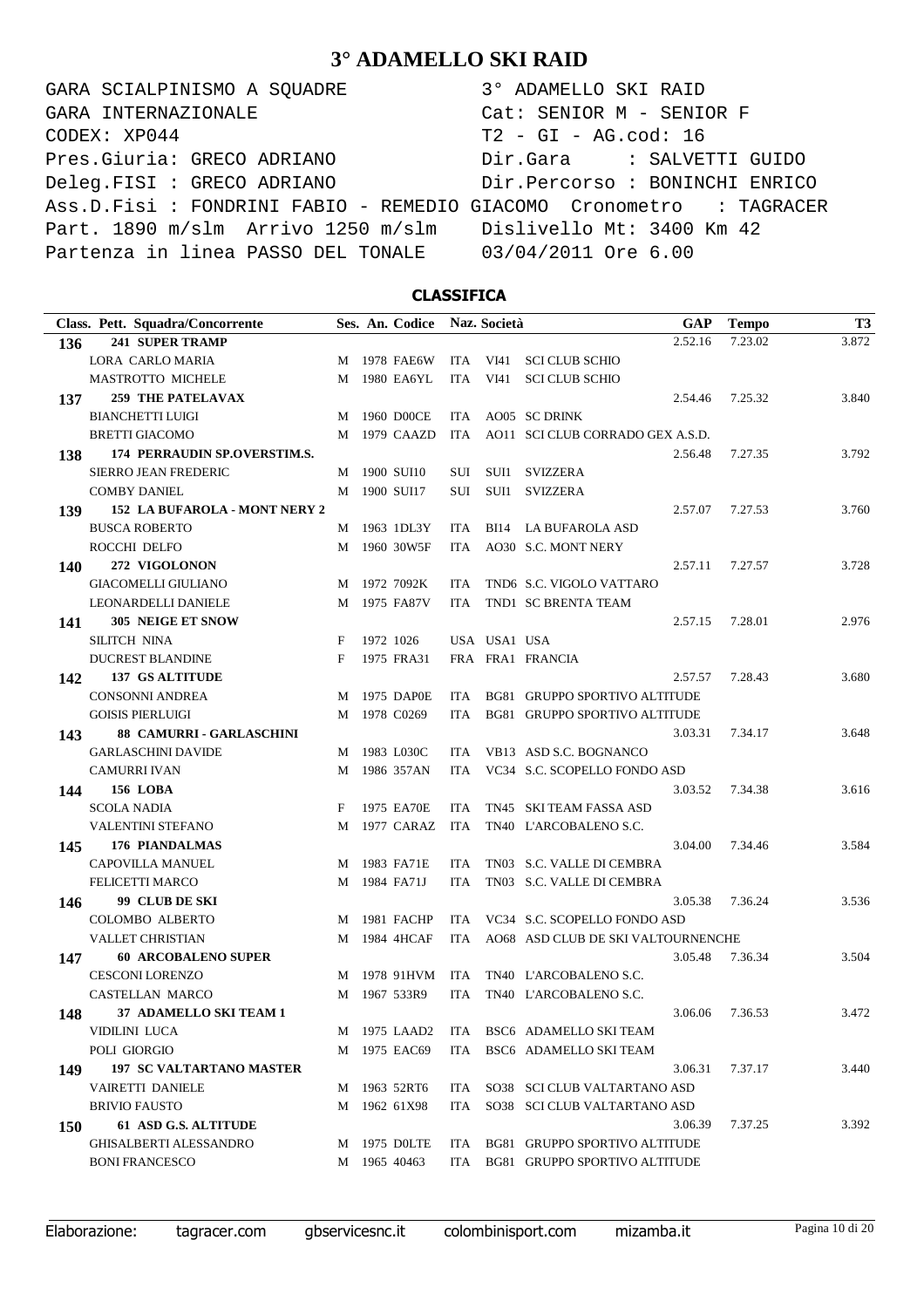GARA SCIALPINISMO A SQUADRE  $CODEX: XP044$ Pres.Giuria: GRECO ADRIANO Deleg.FISI : GRECO ADRIANO Ass.D.Fisi : FONDRINI FABIO - REMEDIO G Part. 1890 m/slm Arrivo 1250 m/slm Partenza in linea PASSO DEL TONALE GARA INTERNAZIONALE

| 3° ADAMELLO SKI RAID           |
|--------------------------------|
| $Cat:$ SENIOR $M -$ SENIOR F   |
| $T2 - GI - AG.cod: 16$         |
| Dir.Gara : SALVETTI GUIDO      |
| Dir.Percorso : BONINCHI ENRICO |
| GIACOMO Cronometro : TAGRACER  |
| Dislivello Mt: 3400 Km 42      |
| 03/04/2011 Ore 6.00            |

### **CLASSIFICA**

|            | Class. Pett. Squadra/Concorrente |   | Ses. An. Codice Naz. Società |            | GAP                                    | <b>Tempo</b> | <b>T3</b> |
|------------|----------------------------------|---|------------------------------|------------|----------------------------------------|--------------|-----------|
| 151        | <b>248 TEAM HIGH LAB FERRINO</b> |   |                              |            | 3.07.31                                | 7.38.17      | 3.360     |
|            | MOLINENGO CLAUDIO                |   | M 1964 HAA81                 |            | ITA CN40 S.C. TRE RIFUGI CAI MONDOVI   |              |           |
|            | <b>GALLIANO MARCO</b>            |   | M 1967 3VTF0                 | ITA.       | CN33 A.D. S.C. MONVISO                 |              |           |
| 152        | <b>68 AURONZO DOLOMITI</b>       |   |                              |            | 3.07.49                                | 7.38.35      | 3.328     |
|            | <b>MANAIGO CLAUDIO</b>           |   | M 1965 1F1C9                 | ITA        | BLA1 DOLOMITI SKI                      |              |           |
|            | DA RIN PISTER ANGELO             |   | M 1968 MOEZN                 |            | ITA BLA A.S.D. DOLOMITICI              |              |           |
| 153        | <b>189 S.C. DRINK 3</b>          |   |                              |            | 3.07.52                                | 7.38.38      | 3.280     |
|            | <b>FRUTAZ LUCA</b>               |   | M 1974 FAFAZ                 | ITA        | AO05 SC DRINK                          |              |           |
|            | PROT ROBERTO                     |   | M 1971 HA6LW                 | ITA        | AO05 SC DRINK                          |              |           |
| 154        | <b>42 ADAMELLO SKI TEAM 6</b>    |   |                              |            | 3.09.08                                | 7.39.55      | 3.248     |
|            | <b>MARTINAZZOLI SEVERINO</b>     |   |                              |            | M 1981 MOM32 ITA BSC6 ADAMELLO SKITEAM |              |           |
|            | URBANETTO FABIO                  |   |                              |            | M 1967 M03W2 ITA BSC6 ADAMELLO SKITEAM |              |           |
| 155        | <b>80 BOGNANCO VECC</b>          |   |                              |            | 3.09.25                                | 7.40.11      | 3.216     |
|            | <b>LORENZI FABRIZIO</b>          |   | M 1973 36ER1                 | ITA        | VB13 ASD S.C. BOGNANCO                 |              |           |
|            | <b>TRISCONI MARCO</b>            |   | M 1951 DAV1X                 |            | ITA VB13 ASD S.C. BOGNANCO             |              |           |
| 156        | <b>74 BELA LADINIA</b>           |   |                              |            | 3.09.32                                | 7.40.18      | 3.184     |
|            | DAPORTA HARALD                   |   | M 1971 C05TT                 | ITA.       | TN45 SKI TEAM FASSA ASD                |              |           |
|            | <b>VAJA ANDREAS</b>              |   | M 1973 3WMM2 ITA             |            | TN45 SKI TEAM FASSA ASD                |              |           |
| 157        | <b>263 V. STURA</b>              |   |                              |            | 3.09.37                                | 7.40.23      | 3.136     |
|            | <b>IAVELLI GIANLUCA</b>          |   | M 1983 EAFLR                 | ITA        | CN40 S.C. TRE RIFUGI CAI MONDOVI'      |              |           |
|            | ROMANA DANILO                    |   | M 1961 LAXJW                 |            | ITA CN40 S.C. TRE RIFUGI CAI MONDOVI'  |              |           |
| 158        | 206 SCI CLUB ARCOBALENO - 4      |   |                              |            | 3.10.09                                | 7.40.55      | 3.104     |
|            | <b>TOLLER ROBERTO</b>            |   | M 1965 EAL1N                 | ITA        | TN40 L'ARCOBALENO S.C.                 |              |           |
|            | RIOLFATTI RICCARDO               |   | M 1969 72VEL                 | ITA        | TN40 L'ARCOBALENO S.C.                 |              |           |
| 159        | <b>267 VALLE BREMBANA</b>        |   |                              |            | 3.11.22                                | 7.42.08      | 3.072     |
|            | <b>ARSUFFI MIRKO</b>             | M | 1974 80PFD                   | ITA.       | BG81 GRUPPO SPORTIVO ALTITUDE          |              |           |
|            | <b>ROTA CARLO</b>                |   | M 1975 50Y1X                 | ITA        | BG81 GRUPPO SPORTIVO ALTITUDE          |              |           |
| <b>160</b> | 125 G.S.A. SOVERE 3              |   |                              |            | 3.11.27                                | 7.42.13      | 3.024     |
|            | <b>CARRARA GIUSEPPE</b>          |   | M 1963 1JK2K                 | ITA        | <b>BG30 GSA SOVERE</b>                 |              |           |
|            | SALVADORI MAURO                  |   | M 1963 AA255                 | <b>ITA</b> | <b>BG30 GSA SOVERE</b>                 |              |           |
| 161        | 63 ASD LANZADA B                 |   |                              |            | 3.12.29                                | 7.43.15      | 2.992     |
|            | <b>GIORDANI MASSIMO</b>          | M | 1981 627M3                   | ITA        | SO05 A.S.D. LANZADA                    |              |           |
|            | <b>BARDEA VITO</b>               |   | M 1963 0543W                 | <b>ITA</b> | SO05 A.S.D. LANZADA                    |              |           |
| 162        | 132 GIO E JO                     |   |                              |            | 3.13.19                                | 7.44.05      | 2.960     |
|            | ORSELLO GIOVANNI                 |   | M 1972 HADCZ                 | <b>ITA</b> | CN40 S.C. TRE RIFUGI CAI MONDOVI'      |              |           |
|            | <b>SASSANO GIUSEPPE</b>          |   | M 1971 70DEN                 | <b>ITA</b> | CN03 SC GARESSIO                       |              |           |
| 163        | 136 GRINTEAM                     |   |                              |            | 3.14.00                                | 7.44.47      | 2.928     |
|            | <b>GARELLI GIULIANO</b>          |   | M 1970 50F2N                 |            | ITA CN40 S.C. TRE RIFUGI CAI MONDOVI   |              |           |
|            | <b>GRIMALDI FABRIZIO</b>         |   | M 1970 50L12                 |            | ITA CN40 S.C. TRE RIFUGI CAI MONDOVI   |              |           |
| 164        | <b>316 NEVE</b>                  |   |                              |            | 3.15.18                                | 7.46.04      | 2.688     |
|            | <b>TOMATIS KATIA</b>             | F | 1981 EAFLW                   |            | ITA CN40 S.C. TRE RIFUGI CAI MONDOVI   |              |           |
|            | <b>GIANOTTI RAFFAELLA</b>        | F | 1976 9A4RN                   |            | ITA AO47 S.C. CERVINO VALTOURN.        |              |           |
| 165        | <b>84 BRENTA TEAM SELVAGGIA</b>  |   |                              |            | 3.16.12                                | 7.46.58      | 2.880     |
|            | PILATI MICHELE                   |   | M 1982 A107F                 | ITA        | TND1 SC BRENTA TEAM                    |              |           |
|            | PEDRANZ STEFANO                  |   | M 1976 85RCP                 | ITA        | TND1 SC BRENTA TEAM                    |              |           |

Elaborazione: tagracer.com gbservicesnc.it colombinisport.com mizamba.it Pagina 11 di 20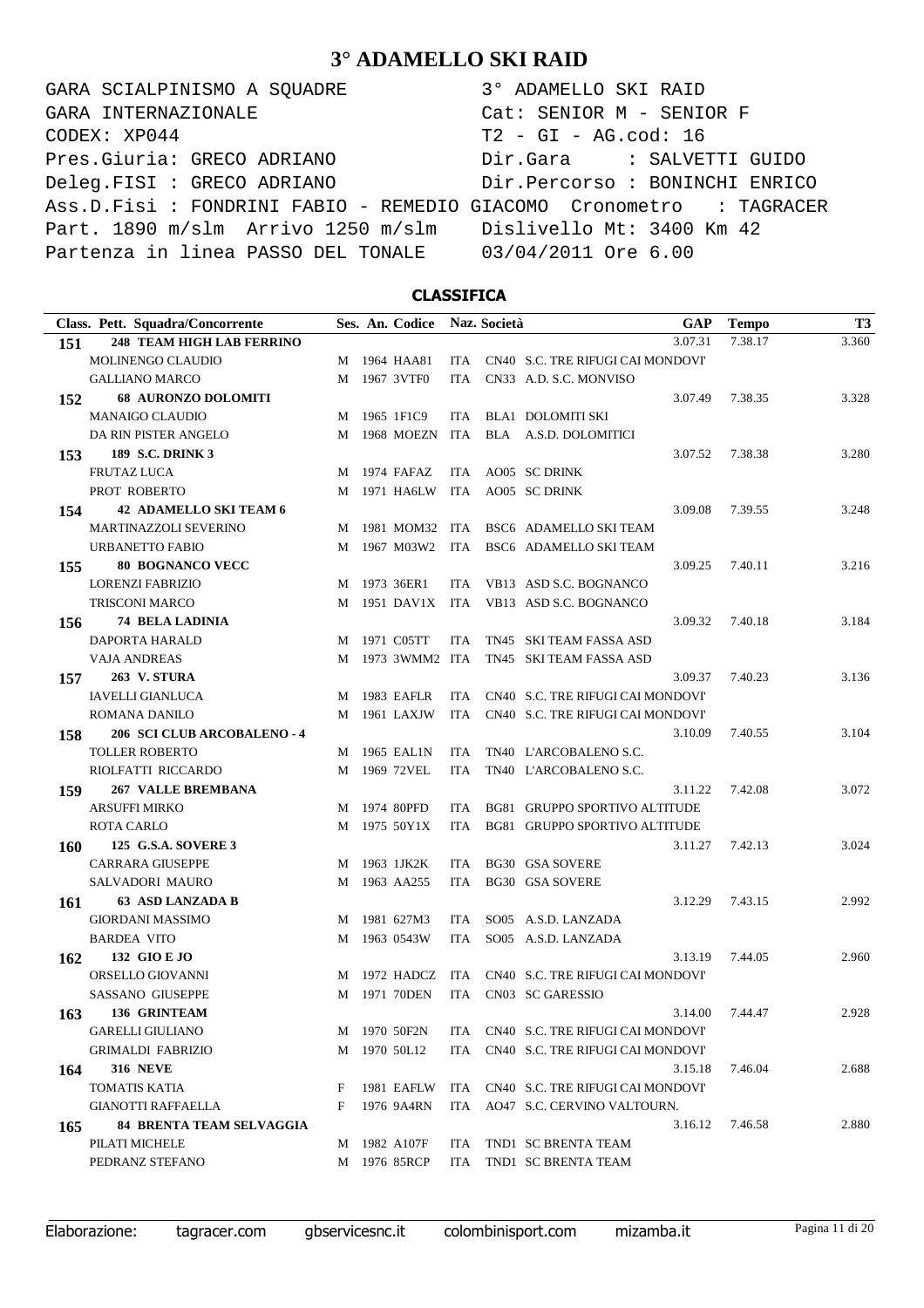GARA SCIALPINISMO A SQUADRE  $CODEX: XP044$ Pres.Giuria: GRECO ADRIANO Deleg.FISI : GRECO ADRIANO Ass.D.Fisi : FONDRINI FABIO - REMEDIO G Part. 1890 m/slm Arrivo 1250 m/slm Partenza in linea PASSO DEL TONALE GARA INTERNAZIONALE

| 3° ADAMELLO SKI RAID           |
|--------------------------------|
| $Cat:$ SENIOR $M -$ SENIOR F   |
| $T2 - GI - AG.cod: 16$         |
| Dir.Gara : SALVETTI GUIDO      |
| Dir.Percorso : BONINCHI ENRICO |
| HACOMO Cronometro : TAGRACER;  |
| Dislivello Mt: 3400 Km 42      |
| 03/04/2011 Ore 6.00            |
|                                |

### **CLASSIFICA**

| Class. Pett. Squadra/Concorrente   |   | Ses. An. Codice Naz. Società |            |              | <b>GAP</b>                                | <b>Tempo</b>    | T <sub>3</sub> |
|------------------------------------|---|------------------------------|------------|--------------|-------------------------------------------|-----------------|----------------|
| 270 VALTROMPIA TEAM<br>166         |   |                              |            |              | 3.17.35                                   | 7.48.21         | 2.848          |
| <b>BECCHETTI DAVIDE</b>            | M | 1982 0E81C                   | ITA.       |              | BS84 S.C. CONCESIO                        |                 |                |
| <b>SALERI LUCIO</b>                | M | 1967 3DR64                   | <b>ITA</b> |              | BS90 S.C. PEZZORO                         |                 |                |
| 193 SARRE - COGNE<br>167           |   |                              |            |              | 3.19.05                                   | 7.49.51         | 2.816          |
| <b>BESENVAL CORRADO</b>            | M | 1970 AAD2K                   | ITA        |              | AO05 SC DRINK                             |                 |                |
| <b>CAVAGNET ELVIN</b>              | M | 1973 LAXF4                   | <b>ITA</b> |              | AO10 SCI CLUB GRAN PARADISO               |                 |                |
| 306 TEAM CRAZY YOSEMITE<br>168     |   |                              |            |              | 3.19.41                                   | 7.50.27         | 2.384          |
| PASCHE CECILE                      | F | 1974 SUI12                   | SUI        |              | SUI1 SVIZZERA                             |                 |                |
| MEYER LYNSAY                       | F | 1973 1121                    |            | USA USA1 USA |                                           |                 |                |
| 161 MODENA - PERENZONI<br>169      |   |                              |            |              | 3.20.02                                   | 7.50.48         | 2.768          |
| MODENA GIULIANO                    | М | 1962 17CND                   | <b>ITA</b> |              | TN40 L'ARCOBALENO S.C.                    |                 |                |
| PERENZONI GABRIEL                  | M | 1984 3D1V6                   | <b>ITA</b> |              | TN40 L'ARCOBALENO S.C.                    |                 |                |
| 204 SCI CLUB 3 RIFUGI CUNEO<br>170 |   |                              |            |              | 3.20.22                                   | 7.51.09         | 2.736          |
| MICHELIS SANDRO                    | M | 1945 3WOF7                   | <b>ITA</b> |              | CN16 S.C. ORMEA                           |                 |                |
| <b>BERGIA ANTONELLO</b>            | M | 1966 4DEEN                   | <b>ITA</b> |              | CN40 S.C. TRE RIFUGI CAI MONDOVI'         |                 |                |
| 103 CORRADO GEX / MONT NERY<br>171 |   |                              |            |              | 3.21.09                                   | 7.51.55         | 2.704          |
| PUSCEDDU ALESSANDRO                | M | 1990 0D4PC                   | ITA.       |              | AO11 SCI CLUB CORRADO GEX A.S.D.          |                 |                |
| <b>GROS PIERO</b>                  | M | 1989 LAVA5                   | <b>ITA</b> |              | AO30 S.C. MONT NERY                       |                 |                |
| 246 TEAM EB<br>172                 |   |                              |            |              | 3.24.49                                   | 7.55.35         | 2.672          |
| <b>GOTTARDI LUCIANO RENATO</b>     | М | 1958 FAJCF                   | <b>ITA</b> |              | BS84 S.C. CONCESIO                        |                 |                |
| <b>CONGIU FABIO</b>                | M | 1979 1JAY3                   | <b>ITA</b> |              | SO38 SCI CLUB VALTARTANO ASD              |                 |                |
| 33 A.S. PREMANA ASD 2<br>173       |   |                              |            |              | 3.24.53                                   | 7.55.39         | 2.624          |
| <b>GIANOLA LEONARDO</b>            | М | 1980 1JNTY                   | ITA.       |              | LC08 A.S. PREMANA                         |                 |                |
| POMONI DIEGO                       | M | 1986 EARC2                   | <b>ITA</b> |              | LC08 A.S. PREMANA                         |                 |                |
| 146 ISNOGUD<br>174                 |   |                              |            |              | 3.25.18                                   | 7.56.04         | 2.592          |
| ZANOTELLI TOMMASO                  | М | 1965 9201T                   | <b>ITA</b> | VI41         | <b>SCI CLUB SCHIO</b>                     |                 |                |
| STRAMARE LUCA                      | M | 1974 FA5CO                   | <b>ITA</b> |              | PN28 MONTANAIA RACING                     |                 |                |
| 78 BOGN DA NIA-ZON TE CADIN<br>175 |   |                              |            |              | 3.25.36                                   | 7.56.22         | 2.560          |
| DANTONE ENNIO                      | M | 1954 85FMX                   | <b>ITA</b> |              | TNH9 BOGN DA NIA                          |                 |                |
| DELMARCO PAOLO                     | M | 1966 HARPV                   | <b>ITA</b> |              | TNF1 POLISPORTIVA MOLINA                  |                 |                |
| 253 TEAM SALEVE 2<br>176           |   |                              |            |              | 3.26.17                                   | 7.57.03         | 2.512          |
| <b>GENDRE STEVE</b>                | М | 1900 FRA13                   |            |              | FRA FRA1 FRANCIA                          |                 |                |
| HOCHMANN MARC                      | M | 1900 SUI13                   | SUI        | SUI1         | <b>SVIZZERA</b>                           |                 |                |
| <b>118 FRUSTAGARET</b><br>177      |   |                              |            |              | 3.27.51                                   | 7.58.37         | 2.480          |
| <b>GOTTA GIACOMO</b>               | M | 1971 LA8VJ                   | <b>ITA</b> |              | AO11 SCI CLUB CORRADO GEX A.S.D.          |                 |                |
| PAGLIA PIERCARLO                   | М | 1978 EA98V                   | <b>ITA</b> |              | AO11 SCI CLUB CORRADO GEX A.S.D.          |                 |                |
| <b>154 LES ASSOMES</b><br>178      |   |                              |            |              |                                           | 3.28.12 7.58.58 | 2.448          |
| PRETOT ERIC                        |   | M 1900 FRA09                 |            |              | FRA FRA1 FRANCIA                          |                 |                |
| MORVAN THIBAUT                     |   | M 1900 FRA24                 |            |              | FRA FRA1 FRANCIA                          |                 |                |
| <b>129 GAV VERTOVA</b><br>179      |   |                              |            |              | 3.30.37                                   | 8.01.23         | 2.416          |
| <b>MISTRI NICHOLAS</b>             |   | M 1984 CAKM8                 | ITA        |              | <b>BG07 GAV VERTOVA</b>                   |                 |                |
| <b>BONANDRINI PAOLO</b>            |   | M 1984 FA4T4                 | ITA        |              | <b>BG07 GAV VERTOVA</b>                   |                 |                |
| 249 TEAM KINOMANA SKIALP 1<br>180  |   |                              |            |              | 3.31.27                                   | 8.02.13         | 2.368          |
| <b>KEIM ALEXANDER</b>              |   | M 1976 CAK5T                 | ITA        |              | PR4A KINOMANA SKIALP ASD                  |                 |                |
| <b>CELEGHINI FEDERICO</b>          |   |                              |            |              | M 1972 MOHAH ITA PR4A KINOMANA SKIALP ASD |                 |                |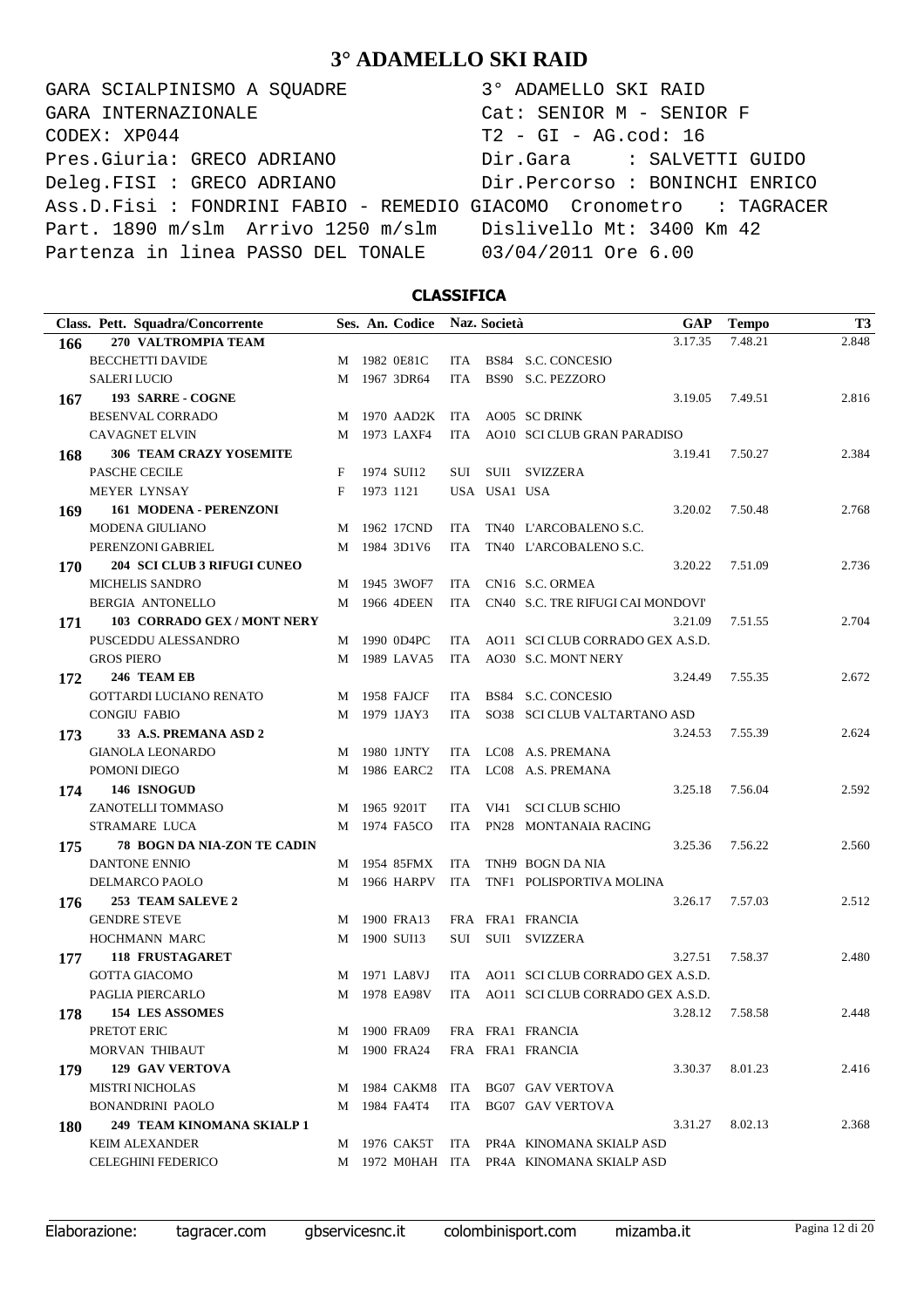GARA SCIALPINISMO A SQUADRE 3° ADAMELLO SKI RAID CODEX: XP044 T2 - GI - AG.cod: 16 Pres.Giuria: GRECO ADRIANO Dir.Gara : SALVETTI GUIDO Deleg.FISI : GRECO ADRIANO Dir.Percorso : BONINCHI ENRICO Ass.D.Fisi : FONDRINI FABIO - REMEDIO GIACOMO Cronometro : TAGRACER Part. 1890 m/slm Arrivo 1250 m/slm Dislivello Mt: 3400 Km 42 Partenza in linea PASSO DEL TONALE 03/04/2011 Ore 6.00 GARA INTERNAZIONALE Cat: SENIOR M - SENIOR F

### **CLASSIFICA**

|            | Class. Pett. Squadra/Concorrente   |   |             | Ses. An. Codice |            | Naz. Società     |                                   | <b>GAP</b> | <b>Tempo</b> | T <sub>3</sub> |
|------------|------------------------------------|---|-------------|-----------------|------------|------------------|-----------------------------------|------------|--------------|----------------|
| 181        | <b>151 LA BUFAROLA - MONT NERY</b> |   |             |                 |            |                  |                                   | 3.31.55    | 8.02.41      | 2.336          |
|            | <b>MARCHIONATTI ANDREA</b>         |   |             | M 1981 LACTV    | ITA        |                  | BI14 LA BUFAROLA ASD              |            |              |                |
|            | MONTICONE ALBERTO                  |   |             | M 1974 60M6Y    | <b>ITA</b> |                  | AO30 S.C. MONT NERY               |            |              |                |
| 182        | 141 L'AQUILA                       |   |             |                 |            |                  |                                   | 3.32.11    | 8.02.57      | 2.304          |
|            | <b>MANZOLINI PIETRO</b>            |   |             | M 1978 3ELE9    | ITA.       |                  | AQ06 SCI CLUB PAGANICA            |            |              |                |
|            | FIAMMA FRANCESCO                   | M |             | 1978 3RT3P      | ITA        |                  | AQ06 SCI CLUB PAGANICA            |            |              |                |
| 183        | 71 BALDU - HUGON                   |   |             |                 |            |                  |                                   | 3.32.14    | 8.03.00      | 2.256          |
|            | <b>BALDUCHELLI YAN</b>             |   | M 1979 1483 |                 | SUI        | SUI1             | SVIZZERA                          |            |              |                |
|            | <b>HUGON FRIEDDY</b>               |   |             | M 1972 SUI14    | SUI        | SUI1             | <b>SVIZZERA</b>                   |            |              |                |
| 184        | <b>242 SURSUM CORDA</b>            |   |             |                 |            |                  |                                   | 3.33.11    | 8.03.57      | 2.224          |
|            | <b>NOSEDA ANDREA</b>               |   |             | M 1964 48VV4    | <b>ITA</b> |                  | CO03 CLUB ALPINO OPERAIO          |            |              |                |
|            | <b>ARRIGONI ALESSIO</b>            | M |             | 1975 DA3PV      | <b>ITA</b> |                  | CO19 SCI CLUB BOLETTO             |            |              |                |
| 185        | 117 FOLGORE                        |   |             |                 |            |                  |                                   | 3.34.53    | 8.05.39      | 2.192          |
|            | <b>LUZZI FABIAN</b>                | M |             | 1976 LAEIT      | ITA        |                  | SO38 SCI CLUB VALTARTANO ASD      |            |              |                |
|            | <b>MARTINOLI MARCO</b>             | M |             | 1968 DAMPE      | ITA        |                  | SO09 ASD POL. ALBOSAGGIA          |            |              |                |
| 186        | 243 T.N.T. TEAM NUOVI TRAGUARDI    |   |             |                 |            |                  |                                   | 3.35.12    | 8.05.58      | 2.160          |
|            | <b>TANOTTI ROBERTO</b>             | M |             | 1981 HA9TJ      | ITA        |                  | TOEP TEAM NUOVI TRAGUARDI         |            |              |                |
|            | <b>MORO CRISTIAN</b>               | M |             | 1974 LCAZ9      | <b>ITA</b> |                  | TOEP TEAM NUOVI TRAGUARDI         |            |              |                |
| 187        | 269 VALSTRONA/GS BOGNANCO          |   |             |                 |            |                  |                                   | 3.35.48    | 8.06.34      | 2.112          |
|            | <b>VOLPONE IVAN</b>                |   |             | M 1974 E0A22    | ITA        |                  | VB13 ASD S.C. BOGNANCO            |            |              |                |
|            | <b>TRAGLIO PIETRO</b>              | M |             | 1980 M05WE      | ITA        |                  | VB23 S.C. JOLLY SPORT ASD         |            |              |                |
| 188        | 105 DAL PONT COSTRUZIONI SPA       |   |             |                 |            |                  |                                   | 3.36.30    | 8.07.16      | 2.080          |
|            | <b>IORIATTI ANDREA</b>             |   |             | M 1972 866C6    | ITA        |                  | BL65 ASD POL. CAPRIOLI            |            |              |                |
|            | <b>GALEAZZI MAURIZIO</b>           |   |             | M 1974 CARCZ    | ITA        |                  | BL65 ASD POL. CAPRIOLI            |            |              |                |
| 189        | <b>36 ADAMELLO OLD BOYS</b>        |   |             |                 |            |                  |                                   | 3.37.04    | 8.07.50      | 2.048          |
|            | <b>MOIA FAUSTO</b>                 | M |             | 1948 AA2A2      | <b>ITA</b> |                  | BSC6 ADAMELLO SKI TEAM            |            |              |                |
|            | <b>BALZARINI LINO</b>              | M |             | 1960 AA4A6      | <b>ITA</b> |                  | BSC6 ADAMELLO SKI TEAM            |            |              |                |
| <b>190</b> | <b>85 BRESSAN-SOMMADOSSI</b>       |   |             |                 |            |                  |                                   | 3.38.22    | 8.09.08      | 2.016          |
|            | BRESSAN ALESSANDRO                 | M |             | 1972 C0W24      | <b>ITA</b> |                  | TNA3 GSA POVO ASD                 |            |              |                |
|            | SOMMADOSSI RUDI                    | M |             | 1981 EAR14      | ITA        |                  | TNA4 S.C. VALLE DEI LAGHI         |            |              |                |
| 191        | <b>199 SCI CAI MARONE</b>          |   |             |                 |            |                  |                                   | 3.38.30    | 8.09.16      | 1.968          |
|            | <b>ZANOTTI DAVIDE</b>              |   |             | M 1972 CA2J5    | ITA        | BS <sub>03</sub> | <b>SCI CAI MARONE</b>             |            |              |                |
|            | SALVALAI GIAMBATTISTA              | M |             | 1965 EA4R0      | <b>ITA</b> | <b>BS03</b>      | <b>SCI CAI MARONE</b>             |            |              |                |
| 192        | <b>40 ADAMELLO SKI TEAM 4</b>      |   |             |                 |            |                  |                                   | 3.39.01    | 8.09.47      | 1.936          |
|            | <b>SANDRINI LUIGI</b>              |   |             | M 1977 81103    | <b>ITA</b> |                  | BS93 S.C. PONTE DI LEGNO          |            |              |                |
|            | <b>COATTI PAOLO</b>                |   |             | M 1986 3X2V1    | ITA        |                  | BSC6 ADAMELLO SKI TEAM            |            |              |                |
| 193        | 219 SKI ALP VAL DI SOLE 2          |   |             |                 |            |                  |                                   | 3.39.29    | 8.10.15      | 1.904          |
|            | <b>FONDRIEST TOMMASO</b>           |   |             | M 1983 LAA8M    | ITA        |                  | TN13 SCI FONDO VAL DI SOLE        |            |              |                |
|            | PODETTI PAOLO                      | M |             | 1965 HA53T      | ITA        |                  | TN13 SCI FONDO VAL DI SOLE        |            |              |                |
| 194        | <b>318 SCI CLUB TRE RIFUGI</b>     |   |             |                 |            |                  |                                   | 3.39.51    | 8.10.37      | 2.096          |
|            | PONZO SILVIA                       | F |             | 1960 LA6AF      | ITA.       |                  | CN40 S.C. TRE RIFUGI CAI MONDOVI' |            |              |                |
|            | ORLANDO MARIA                      | F |             | 1972 CANLH      | ITA        |                  | CN40 S.C. TRE RIFUGI CAI MONDOVI' |            |              |                |
| 195        | <b>260 TRE RIFUGI</b>              |   |             |                 |            |                  |                                   | 3.39.52    | 8.10.39      | 1.856          |
|            | <b>SCLAVO DANIELE</b>              | M |             | 1975 F01TD      | ITA.       |                  | CN40 S.C. TRE RIFUGI CAI MONDOVI' |            |              |                |
|            | <b>BALBIS SONIA</b>                | F |             | 1979 F01TE      | ITA        |                  | CN40 S.C. TRE RIFUGI CAI MONDOVI' |            |              |                |
|            |                                    |   |             |                 |            |                  |                                   |            |              |                |

Elaborazione: tagracer.com gbservicesnc.it colombinisport.com mizamba.it Pagina 13 di 20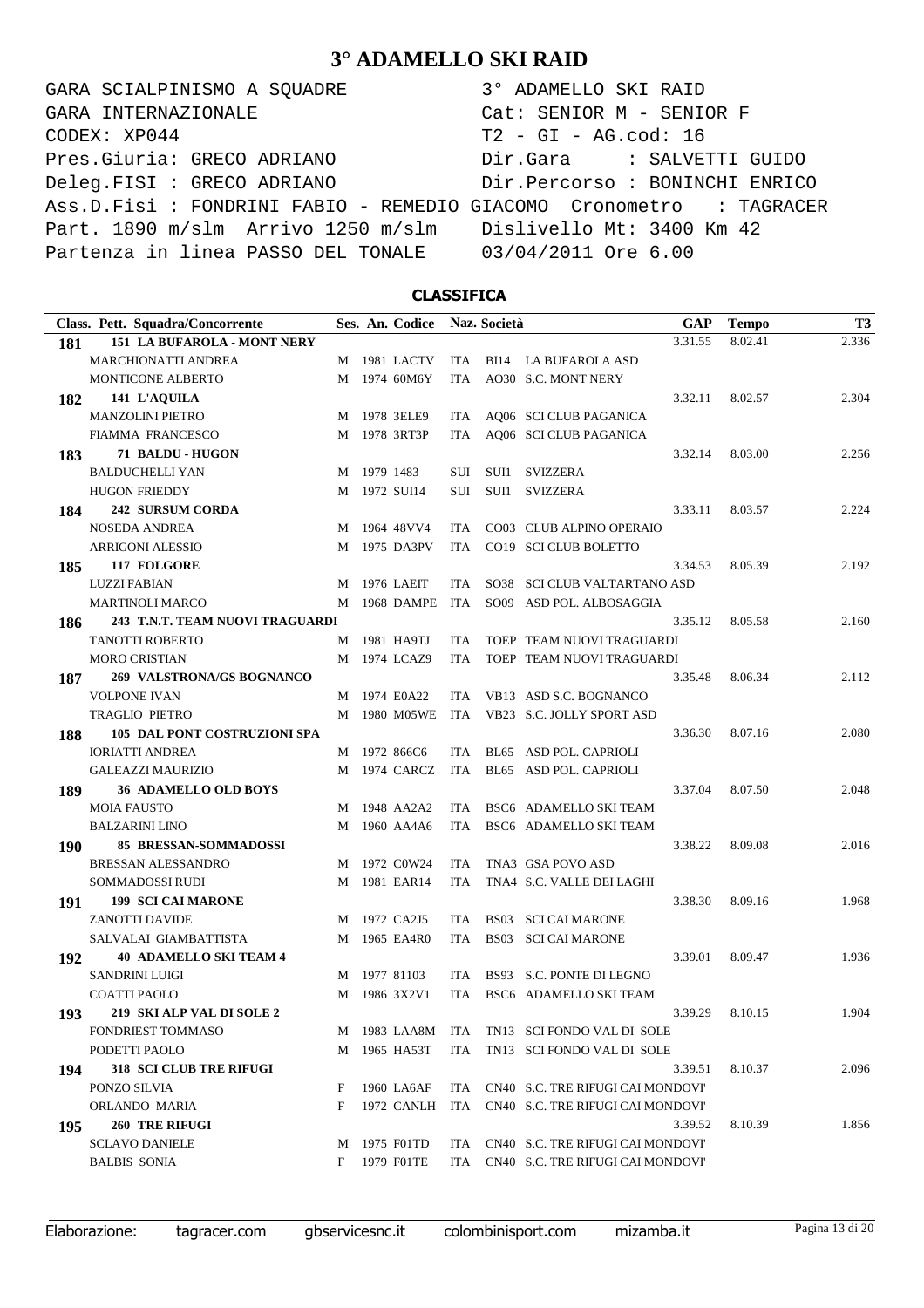GARA SCIALPINISMO A SQUADRE 3° ADAMELLO SKI RAID CODEX: XP044 T2 - GI - AG.cod: 16 Pres.Giuria: GRECO ADRIANO Dir.Gara : SALVETTI GUIDO Deleg.FISI : GRECO ADRIANO Dir.Percorso : BONINCHI ENRICO Ass.D.Fisi : FONDRINI FABIO - REMEDIO GIACOMO Cronometro : TAGRACER Part. 1890 m/slm Arrivo 1250 m/slm Dislivello Mt: 3400 Km 42 Partenza in linea PASSO DEL TONALE 03/04/2011 Ore 6.00 GARA INTERNAZIONALE Cat: SENIOR M - SENIOR F

### **CLASSIFICA**

| Class. Pett. Squadra/Concorrente       |   | Ses. An. Codice |            | Naz. Società |                                      | <b>GAP</b> | <b>Tempo</b> | T <sub>3</sub> |
|----------------------------------------|---|-----------------|------------|--------------|--------------------------------------|------------|--------------|----------------|
| 239 STRABAG ALPIN TEAM 2<br>196        |   |                 |            |              | 3.41.57                              |            | 8.12.43      | 1.824          |
| <b>HAUSMANN GERALD</b>                 |   | M 1971 AUT63    |            |              | AUT AUT1 AUSTRIA                     |            |              |                |
| <b>NAGL WILLI</b>                      | M | 1970 AUT41      |            |              | AUT AUT1 AUSTRIA                     |            |              |                |
| 179 PIZZA<br>197                       |   |                 |            |              | 3.43.01                              |            | 8.13.47      | 1.792          |
| <b>ZANEI MATTEO</b>                    | M | 1977 EALJA      | ITA.       |              | TNA G.S. COSTALTA                    |            |              |                |
| <b>BAROZZI MASSIMO</b>                 | M | 1966 FA6Z3      | <b>ITA</b> |              | TN40 L'ARCOBALENO S.C.               |            |              |                |
| 308 DRINK - ST. NICOLAS<br>198         |   |                 |            |              | 3.43.25                              |            | 8.14.11      | 1.792          |
| <b>IEMMI ILARIA</b>                    | F | 1975 FARJF      | ITA        |              | AO05 SC DRINK                        |            |              |                |
| <b>LUPU ZINAIDA</b>                    | F | 1982 EAHW2 ITA  |            |              | AO37 SKI CLUB SAINT NICOLAS A.S.D.   |            |              |                |
| 225 SKI CLUB TORINO 2<br>199           |   |                 |            |              | 3.44.42                              |            | 8.15.29      | 1.760          |
| <b>BERTA SARA</b>                      | F | 1988 EARAT      | ITA.       |              | TO79 SKI CLUB TORINO                 |            |              |                |
| <b>FRANCONE RAFFAELE</b>               | M | 1974 HATJY      | <b>ITA</b> |              | TO79 SKI CLUB TORINO                 |            |              |                |
| <b>90 CARBONSTREET</b><br><b>200</b>   |   |                 |            |              | 3.45.22                              |            | 8.16.08      | 1.712          |
| PANIZ MATTEO                           | M | 1977 FA8K9      | ITA.       |              | TV36 S.C. VALDOBBIADENE              |            |              |                |
| <b>CECCHIN DAVID</b>                   | M | 1984 LA6J5      | ITA        |              | <b>BLA1 DOLOMITI SKI</b>             |            |              |                |
| 163 MONTANAIA RACING 1<br><b>201</b>   |   |                 |            |              | 3.46.58                              |            | 8.17.45      | 1.680          |
| PADESI RICCARDO                        | M | 1967 19J1C      | ITA        |              | PN28 MONTANAIA RACING                |            |              |                |
| PERESSUTTI PIERLUIGI                   | M | 1967 FA5AT      | ITA.       |              | PN28 MONTANAIA RACING                |            |              |                |
| 54 ALTITUDE 5<br>202                   |   |                 |            |              | 3.48.32                              |            | 8.19.19      | 1.648          |
| TAVOLARI LUCA                          | M | 1969 AAKZ9      | ITA        |              | BG81 GRUPPO SPORTIVO ALTITUDE        |            |              |                |
| SIGNORELLI LUIGI                       | M | 1964 DAWNL ITA  |            |              | BG81 GRUPPO SPORTIVO ALTITUDE        |            |              |                |
| 271 VIGOLANA 1<br>203                  |   |                 |            |              | 3.50.44                              |            | 8.21.30      | 1.600          |
| <b>BAILONI CLAUDIO</b>                 | M | 1970 HAPPP      | <b>ITA</b> |              | TND6 S.C. VIGOLO VATTARO             |            |              |                |
| <b>BIANCHINI MARCO</b>                 | M | 1967 01CJF      | <b>ITA</b> |              | TND6 S.C. VIGOLO VATTARO             |            |              |                |
| <b>314 LES FILLES DE SAVOIE</b><br>204 |   |                 |            |              | 3.51.48                              |            | 8.22.34      | 1.488          |
| <b>CIFERMAN ISABELLE</b>               | F | 1970 FRA10      |            |              | FRA FRA1 FRANCIA                     |            |              |                |
| <b>MARTIN GAELLE</b>                   | F | 1980 FRA25      |            |              | FRA FRA1 FRANCIA                     |            |              |                |
| 97 CITTADINI E QUARANTENNI<br>205      |   |                 |            |              | 3.53.14                              |            | 8.24.00      | 1.568          |
| <b>MECIANI LORENZO</b>                 | M | 1964 81FTE      | ITA        |              | MI78 ASD S.C. PASSO DOPO PASSO       |            |              |                |
| RIGHETTI FABRIZIO                      | M | 1964 CADW7      | ITA        |              | BG81 GRUPPO SPORTIVO ALTITUDE        |            |              |                |
| 149 KRONPLATZ - OLANG<br>206           |   |                 |            |              | 3.54.19                              |            | 8.25.05      | 1.536          |
| HUBER DIETMAR                          | M | 1965 M0H9Y      | ITA        |              | BZ07 AMATEURSPORTCLUB OLANG          |            |              |                |
| <b>SEEBER MANFRED</b>                  | M | 1970 7321H      | ITA        |              | BZ07 AMATEURSPORTCLUB OLANG          |            |              |                |
| 261 TRE RIFUGI 7<br>207                |   |                 |            |              | 3.55.30                              |            | 8.26.16      | 1.504          |
| <b>BARONTI MATTEO</b>                  | M | 1973 AOCLR      | ITA        |              | CN40 S.C. TRE RIFUGI CAI MONDOVI     |            |              |                |
| PACE MARCO                             |   | M 1973 AAPNC    |            |              | ITA CN40 S.C. TRE RIFUGI CAI MONDOVI |            |              |                |
| <b>67 ATTITUDE GS</b><br>208           |   |                 |            |              | 3.55.36                              |            | 8.26.22      | 1.456          |
| BENEDETTI PIERANGELO                   |   | M 1955 818AP    |            |              | ITA BG81 GRUPPO SPORTIVO ALTITUDE    |            |              |                |
| MANZONI GIANCARLO                      |   | M 1968 9AA3Y    | ITA        |              | BG81 GRUPPO SPORTIVO ALTITUDE        |            |              |                |
| 194 SC CORRADO GEX<br>209              |   |                 |            |              | 3.56.26                              |            | 8.27.12      | 1.424          |
| PIVA PAOLO                             | M | 1968 70AP1      |            |              | ITA AO11 SCI CLUB CORRADO GEX A.S.D. |            |              |                |
| <b>FOGLIA EMILIO</b>                   | M | 1966 MOL61      |            |              | ITA AO11 SCI CLUB CORRADO GEX A.S.D. |            |              |                |
| 317 PEPSI<br><b>210</b>                |   |                 |            |              | 3.57.31                              |            | 8.28.17      | 1.200          |
| SARTOGO MONICA                         | F | 1964 CAX23      |            |              | ITA UD58 U.S. MORO ASD LAV. LEGNAMI  |            |              |                |
| COMELLO CLAUDIA                        | F | 1969 AAPAN      |            |              | ITA AO30 S.C. MONT NERY              |            |              |                |

Elaborazione: tagracer.com gbservicesnc.it colombinisport.com mizamba.it Pagina 14 di 20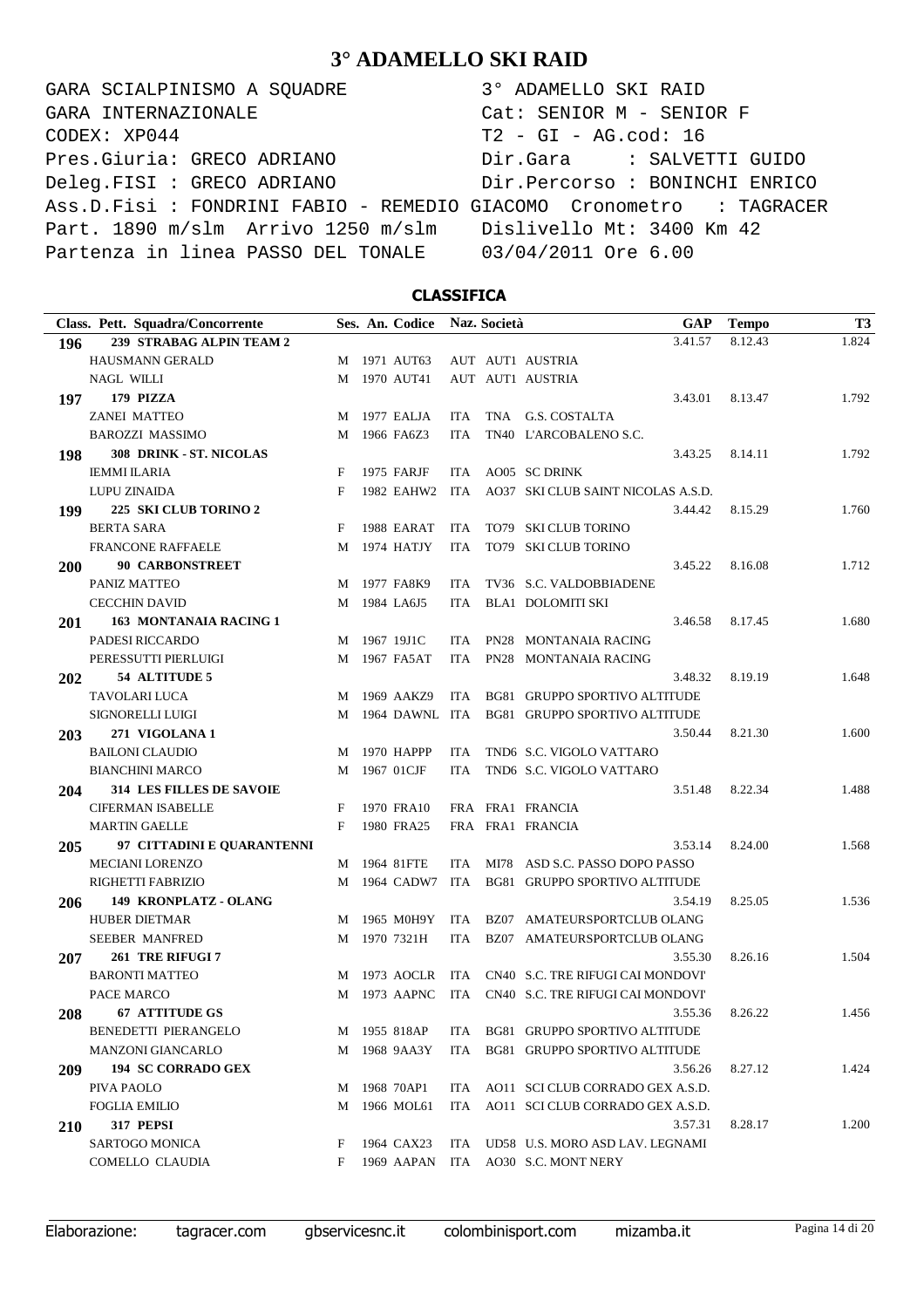GARA SCIALPINISMO A SQUADRE  $CODEX: XP044$ Pres.Giuria: GRECO ADRIANO Deleg.FISI : GRECO ADRIANO Ass.D.Fisi : FONDRINI FABIO - REMEDIO G Part. 1890 m/slm Arrivo 1250 m/slm Partenza in linea PASSO DEL TONALE GARA INTERNAZIONALE

| 3° ADAMELLO SKI RAID           |
|--------------------------------|
| Cat: SENIOR M - SENIOR F       |
| $T2 - GI - AG.cod: 16$         |
| Dir.Gara : SALVETTI GUIDO      |
| Dir.Percorso : BONINCHI ENRICO |
| GIACOMO Cronometro : TAGRACER  |
| Dislivello Mt: 3400 Km 42      |
| 03/04/2011 Ore 6.00            |

### **CLASSIFICA**

| Class. Pett. Squadra/Concorrente          |   | Ses. An. Codice |            | Naz. Società | <b>GAP</b>                           | <b>Tempo</b>    | T <sub>3</sub> |
|-------------------------------------------|---|-----------------|------------|--------------|--------------------------------------|-----------------|----------------|
| <b>50 ALPINGO RICCARIVA</b><br>211        |   |                 |            |              | 3.57.35                              | 8.28.22         | 1.392          |
| RICCADONNA ANDREA                         |   | M 1976 DA632    | ITA.       |              | TNHF ALPIN GO VAL RENDENA            |                 |                |
| <b>RIVANI MATTEO</b>                      | M | 1981 FA9YE      | <b>ITA</b> |              | TNHF ALPIN GO VAL RENDENA            |                 |                |
| 46 ALPIN GO<br>212                        |   |                 |            |              | 3.57.40                              | 8.28.26         | 1.344          |
| <b>BIANCHI STEFANO</b>                    |   | M 1988 FAN14    | ITA.       |              | TNHF ALPIN GO VAL RENDENA            |                 |                |
| <b>PAOLI GIORGIO</b>                      |   | M 1988 49VXN    | ITA        |              | TNHF ALPIN GO VAL RENDENA            |                 |                |
| 124 G.S.A. SOVERE 2<br>213                |   |                 |            |              | 4.01.50                              | 8.32.36         | 1.312          |
| <b>CARRARA ELIA</b>                       | M | 1958 3W2HW ITA  |            |              | <b>BG30 GSA SOVERE</b>               |                 |                |
| <b>BELOTTI GIUSEPPE</b>                   |   | M 1970 LA2HN    | ITA        |              | <b>BG30 GSA SOVERE</b>               |                 |                |
| <b>211 SCI CLUB VALCHIUSELLA 1</b><br>214 |   |                 |            |              | 4.03.12                              | 8.33.58         | 1.280          |
| <b>ZENERINO ENRICO</b>                    |   | M 1971 023T0    | ITA.       |              | TO18 S.C. VALCHIUSELLA               |                 |                |
| POL GUALTIERO                             |   | M 1972 F04DD    | <b>ITA</b> |              | TO03 S.C. LEVANNA AD                 |                 |                |
| 215<br>55 AMICI DINOSAURI SKI BRA         |   |                 |            |              | 4.06.53                              | 8.37.39         | 1.248          |
| <b>CRAVERO ROBERTO</b>                    |   | M 1962 FAJ5N    | ITA.       |              | CN40 S.C. TRE RIFUGI CAI MONDOVI'    |                 |                |
| BELLOTTI ALBERTO                          |   | M 1955 3VWLR    | ITA        |              | CN40 S.C. TRE RIFUGI CAI MONDOVI'    |                 |                |
| 171 OSSOLA SKI TEAM<br>216                |   |                 |            |              | 4.14.09                              | 8.44.55         | 1.200          |
| VALENTINI MASSIMILIANO                    | M | 1970 AL95P      | ITA.       |              | VB13 ASD S.C. BOGNANCO               |                 |                |
| <b>SGARIA ROBERTO</b>                     |   | M 1967 3W2EY    | ITA        |              | VB13 ASD S.C. BOGNANCO               |                 |                |
| 216 SCOPELLO 1<br>217                     |   |                 |            |              | 4.15.34                              | 8.46.20         | 1.168          |
| DE BIAGGI LUCA                            | M | 1977 DARJ1      | ITA.       |              | VC34 S.C. SCOPELLO FONDO ASD         |                 |                |
| MUSAZZI SIMONE                            | M | 1969 0007D      |            |              | ITA VC34 S.C. SCOPELLO FONDO ASD     |                 |                |
| 244 TAGA TEAM CATALUNYA 1<br>218          |   |                 |            |              | 4.15.55                              | 8.46.41         | 1.136          |
| <b>BALET MANEL</b>                        |   | M 1957 SPA11    |            |              | SPA SPA1 SPAGNA                      |                 |                |
| <b>CAIXACH PILAR</b>                      | F | 1962 SPA18      |            |              | SPA SPA1 SPAGNA                      |                 |                |
| 112 EDO TEAM<br>219                       |   |                 |            |              | 4.17.47                              | 8.48.33         | 1.088          |
| <b>BONVECCHIO EDOARDO</b>                 | M | 1967 HA4AR      | ITA        |              | TN40 L'ARCOBALENO S.C.               |                 |                |
| ROSO ZANOTTI GIUSEPPE                     |   | M 1962 64AY2    | <b>ITA</b> |              | TN40 L'ARCOBALENO S.C.               |                 |                |
| <b>266 VALLE ANZASCA</b><br><b>220</b>    |   |                 |            |              | 4.20.43                              | 8.51.29         | 1.056          |
| ROLANDO FABRIZIO                          |   | M 1971 D0F2F    | <b>ITA</b> |              | VB12 S.C. VALLE ANZASCA              |                 |                |
| GALLONE FRANCESCA                         | F | 1972 F05P5      | ITA.       |              | VB12 S.C. VALLE ANZASCA              |                 |                |
| 106 DANI FABRI<br>221                     |   |                 |            |              | 4.21.06                              | 8.51.52         | 1.024          |
| <b>FONTANA DANIELE</b>                    | M | 1973 91E78      | <b>ITA</b> |              | CN03 SC GARESSIO                     |                 |                |
| PRATO FABRIZIO                            | M | 1963 AOCLP      | <b>ITA</b> |              | CN40 S.C. TRE RIFUGI CAI MONDOVI'    |                 |                |
| 315 MOGNETTI - PEZZOLI<br>222             |   |                 |            |              | 4.21.19                              | 8.52.05         | 896            |
| MOGNETTI MADDALENA                        | F | 1983 3WXFX      | ITA        |              | <b>BG30 GSA SOVERE</b>               |                 |                |
| PEZZOLI PAOLA                             | F | 1983 DAL9R      | <b>ITA</b> |              | BG21 S.C. PRESOLANA MONTE PORA       |                 |                |
| 217 SKI ALP BIELLA ARCOTEC<br>223         |   |                 |            |              |                                      | 4.24.33 8.55.19 | 992            |
| <b>EULOGIO RICCARDO</b>                   |   |                 |            |              | M 1976 90M7X ITA AO30 S.C. MONT NERY |                 |                |
| <b>CANOVA IVAN</b>                        |   | M 1969 DAV11    |            |              | ITA BI14 LA BUFAROLA ASD             |                 |                |
| 221 SKI ALP VALLESABBIA 2<br>224          |   |                 |            |              | 4.24.54                              | 8.55.40         | 944            |
| <b>GNUTTI MASSIMO</b>                     |   |                 |            |              | M 1968 AAMTY ITA BS03 SCI CAI MARONE |                 |                |
| PEVERADA GIANFRANCO                       |   |                 |            |              | M 1963 AAK0V ITA BS03 SCI CAI MARONE |                 |                |
| 127 G.S.A. SOVERE 6<br>225                |   |                 |            |              | 4.25.21                              | 8.56.07         | 912            |
| <b>BELLICINI LORENZO</b>                  |   |                 |            |              | M 1983 FAMPC ITA BG30 GSA SOVERE     |                 |                |
| <b>BELLICINI MICHELE</b>                  |   |                 |            |              | M 1985 FAMPD ITA BG30 GSA SOVERE     |                 |                |
|                                           |   |                 |            |              |                                      |                 |                |

Elaborazione: tagracer.com gbservicesnc.it colombinisport.com mizamba.it Pagina 15 di 20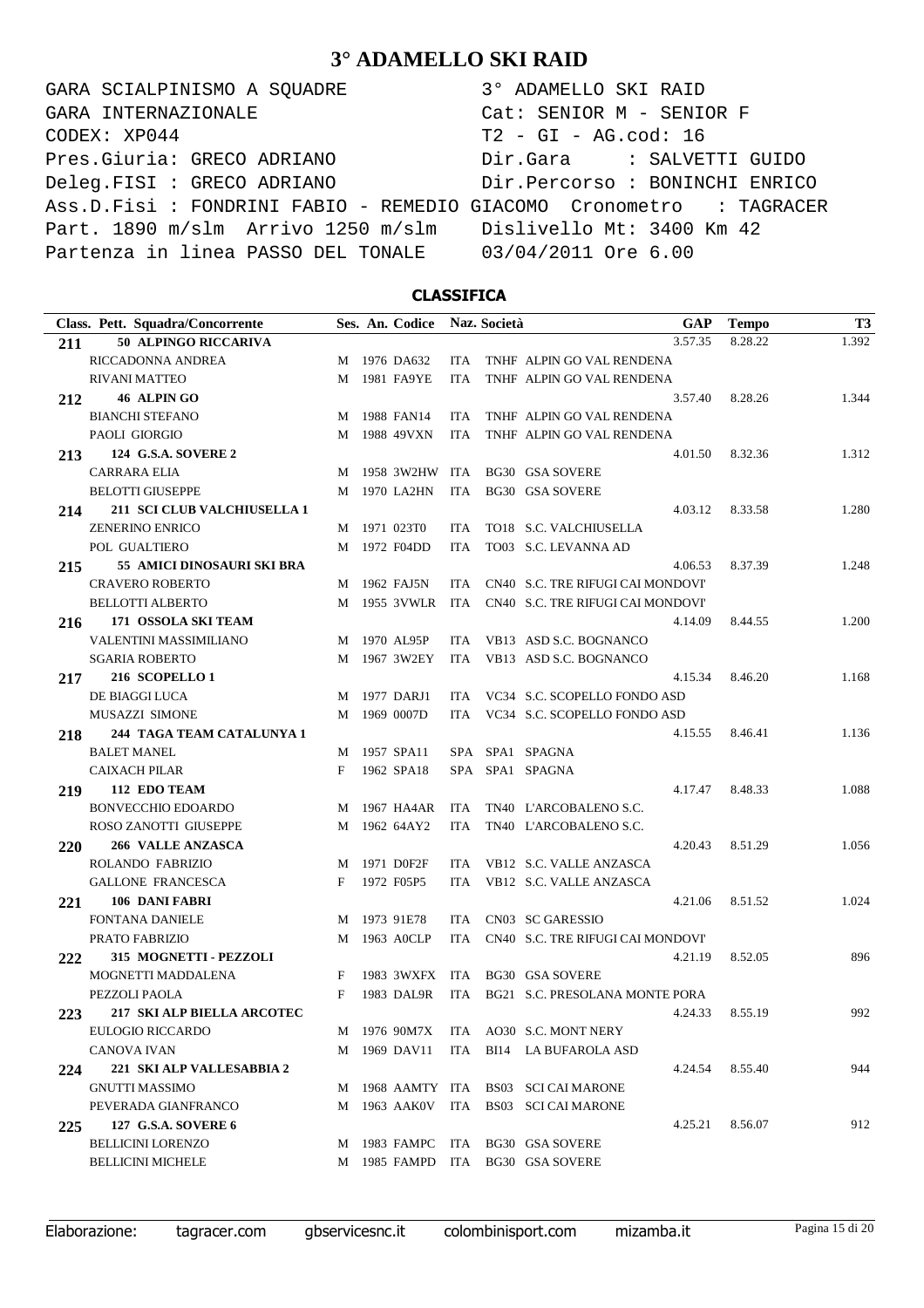GARA SCIALPINISMO A SQUADRE 3° ADAMELLO SKI RAID CODEX: XP044 T2 - GI - AG.cod: 16 Pres.Giuria: GRECO ADRIANO Dir.Gara : SALVETTI GUIDO Deleg.FISI : GRECO ADRIANO Dir.Percorso : BONINCHI ENRICO Ass.D.Fisi : FONDRINI FABIO - REMEDIO GIACOMO Cronometro : TAGRACER Part. 1890 m/slm Arrivo 1250 m/slm Dislivello Mt: 3400 Km 42 Partenza in linea PASSO DEL TONALE 03/04/2011 Ore 6.00 GARA INTERNAZIONALE Cat: SENIOR M - SENIOR F

### **CLASSIFICA**

|     | Class. Pett. Squadra/Concorrente   |   |             | Ses. An. Codice  |            | Naz. Società | GAP                               | <b>Tempo</b> |        | <b>T3</b> |
|-----|------------------------------------|---|-------------|------------------|------------|--------------|-----------------------------------|--------------|--------|-----------|
| 226 | 313 DOLOMITI SKI - ALP 2           |   |             |                  |            |              | 4.28.51                           | 8.59.38      | $\ast$ | 592       |
|     | DE FILIPPO CECILIA                 | F |             | 1980 73LED       | ITA        |              | BLA1 DOLOMITI SKI                 |              |        |           |
|     | ROSSI FRANCESCA                    | F |             | 1966 M0ELJ       | <b>ITA</b> |              | BL28 S.C. PONTE NELLE ALPI        |              |        |           |
| 227 | <b>240 STURM TRUPPEN 3 RIFUGI</b>  |   |             |                  |            |              | 4.35.26                           | 9.06.12      |        | 880       |
|     | OLIVERO MASSIMO                    |   |             | M 1976 FAJTW     | ITA.       |              | CN40 S.C. TRE RIFUGI CAI MONDOVI' |              |        |           |
|     | <b>CORBELLINI FABIO</b>            | M |             | 1982 HATAT       | <b>ITA</b> |              | CN40 S.C. TRE RIFUGI CAI MONDOVI' |              |        |           |
| 228 | 135 GRIGNE                         |   |             |                  |            |              | 4.38.50                           | 9.09.36      |        | 832       |
|     | <b>GILARDONI ALESSANDRO</b>        |   |             | M 1959 816EF     | ITA        |              | SO38 SCI CLUB VALTARTANO ASD      |              |        |           |
|     | <b>NOSEDA VITTORIO</b>             | M |             | 1962 51NC6       | <b>ITA</b> |              | MILA S.C. PENNA NERA              |              |        |           |
| 229 | <b>207 SCI CLUB CONCESIO</b>       |   |             |                  |            |              | 4.39.01                           | 9.09.48      |        | 800       |
|     | CASTEGNATI CLAUDIO                 |   |             | M 1973 DAEHE     | ITA        |              | BS84 S.C. CONCESIO                |              |        |           |
|     | CODENOTTI IVO                      | M |             | 1969 LAOTC       | ITA        |              | BS84 S.C. CONCESIO                |              |        |           |
| 230 | 123 G.S.A. SOVERE 1                |   |             |                  |            |              | 4.40.53                           | 9.11.40      |        | 768       |
|     | MARTINAZZOLI ANDREA                |   |             | M 1975 924CM     | ITA        |              | <b>BG30 GSA SOVERE</b>            |              |        |           |
|     | CROTTI DANIELE CARLO               | M |             | 1986 LA9CE       | <b>ITA</b> |              | <b>BG30 GSA SOVERE</b>            |              |        |           |
| 231 | <b>65 ASTURIAS</b>                 |   |             |                  |            |              | 4.44.27                           | 9.15.13      |        | 736       |
|     | <b>VALLE ZABALA EMILIO</b>         |   | M 1955 0395 |                  |            |              | SPA SPA1 SPAGNA                   |              |        |           |
|     | GONZALEZ JOSE' MANUEL              | M |             | 1900 SPA16       |            |              | SPA SPA1 SPAGNA                   |              |        |           |
| 232 | <b>184 PROVINCIA DI SONDRIO</b>    |   |             |                  |            |              | 4.47.44                           | 9.18.30      |        | 688       |
|     | <b>CORRADINI PIER PAOLO</b>        |   |             | M 1974 016X2     | ITA.       |              | SO29 S.C. ALTA VALTELLINA         |              |        |           |
|     | MORETTI STEFANO                    | М |             | 1970 62C1N       | ITA        |              | SO38 SCI CLUB VALTARTANO ASD      |              |        |           |
| 233 | 173 PALTEGANE TIBETANE             |   |             |                  |            |              | 4.51.44                           | 9.22.31      |        | 656       |
|     | <b>DEAVI PAOLO</b>                 |   |             | M 1972 FA9A5     | <b>ITA</b> |              | TN40 L'ARCOBALENO S.C.            |              |        |           |
|     | <b>BERTOTTI DINO</b>               | М |             | 1966 FA9AF       | <b>ITA</b> |              | TN40 L'ARCOBALENO S.C.            |              |        |           |
| 234 | 49 ALPIN GO VAL RENDENA 4          |   |             |                  |            |              | 4.52.33                           | 9.23.19      |        | 624       |
|     | <b>FERRARI FABRIZIO</b>            |   |             | M 1966 EA7TY     | <b>ITA</b> |              | TNHF ALPIN GO VAL RENDENA         |              |        |           |
|     | <b>TERZI LUCIANO</b>               | М |             | 1961 FA9YJ       | <b>ITA</b> |              | THNF ALPIN GO VAL RENDENA         |              |        |           |
| 235 | 140 HOLLANDA                       |   |             |                  |            |              | 4.57.18                           | 9.28.05      |        | 592       |
|     | NIEUWENHUYS GREG                   |   |             | M 1979 NDL01     |            | NDL NDL1 NDL |                                   |              |        |           |
|     | <b>WOUTERS ROGIER</b>              | М |             | 1976 NDL02       |            | NDL NDL1 NDL |                                   |              |        |           |
| 236 | <b>256 TEAM STELLA ALPINA</b>      |   |             |                  |            |              | 4.58.01                           | 9.28.48      |        | 544       |
|     | <b>MARIANI DARIO</b>               |   |             | M 1969 0EECJ     | ITA.       |              | BG81 GRUPPO SPORTIVO ALTITUDE     |              |        |           |
|     | <b>MARCONI LUCA</b>                | М |             | 1978 M0P8A       | <b>ITA</b> |              | PR4A KINOMANA SKIALP ASD          |              |        |           |
| 237 | <b>107 DINOSAURI SKIALP BRA</b>    |   |             |                  |            |              | 4.59.40                           | 9.30.27      |        | 512       |
|     | PONZO GIAMPIERO                    |   |             | M 1958 D04P2     | ITA.       |              | CN40 S.C. TRE RIFUGI CAI MONDOVI' |              |        |           |
|     | SEBASTIANELLI MAURO                |   |             | M 1953 09H2K     | ITA        |              | CN40 S.C. TRE RIFUGI CAI MONDOVI' |              |        |           |
| 238 | 76 BOGN DA NIA 1                   |   |             |                  |            |              | 5.00.49                           | 9.31.35      |        | 480       |
|     | <b>LORENZ VALERIO</b>              |   |             | M 1961 3W2A7     | ITA        |              | TNH9 BOGN DA NIA                  |              |        |           |
|     | SACCHI LUCA                        |   |             | M 1965 90WR4     | ITA        |              | TNH9 BOGN DA NIA                  |              |        |           |
| 239 | 116 FIRST TIME                     |   |             |                  |            |              | 5.00.53                           | 9.31.39      |        | 432       |
|     | <b>CARRARA FABIO</b>               |   |             | M 1983 M0NXH ITA |            |              | <b>BG07 GAV VERTOVA</b>           |              |        |           |
|     | MERELLI ANDREA                     |   |             | M 1984 HA4JH     | ITA        |              | <b>BG07 GAV VERTOVA</b>           |              |        |           |
| 240 | <b>178 PIETRO MICCA/BUFALORA 2</b> |   |             |                  |            |              | 5.01.08                           | 9.31.54      |        | 400       |
|     | <b>BULLIO GUIDO</b>                |   |             | M 1964 HAP7R     | ITA        | BI14         | LA BUFAROLA ASD                   |              |        |           |
|     | VIGITELLO CORRADO                  |   |             | M 1985 HAKJ9     | ITA        |              | BI12 APD PIETRO MICCA             |              |        |           |
|     |                                    |   |             |                  |            |              |                                   |              |        |           |

Elaborazione: tagracer.com gbservicesnc.it colombinisport.com mizamba.it Pagina 16 di 20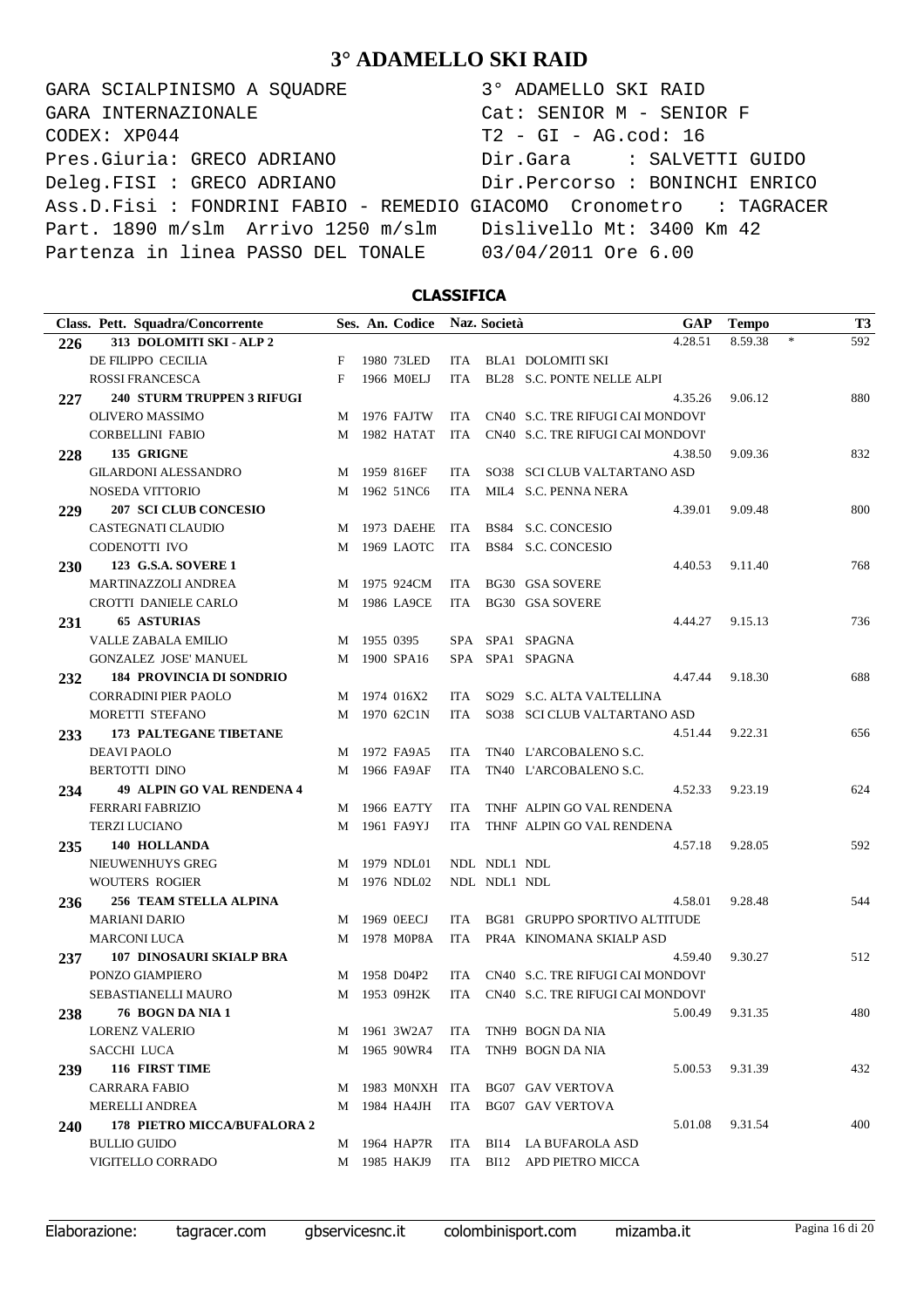GARA SCIALPINISMO A SQUADRE 3° ADAMELLO SKI RAID CODEX: XP044 T2 - GI - AG.cod: 16 Pres.Giuria: GRECO ADRIANO Dir.Gara : SALVETTI GUIDO Deleg.FISI : GRECO ADRIANO Dir.Percorso : BONINCHI ENRICO Ass.D.Fisi : FONDRINI FABIO - REMEDIO GIACOMO Cronometro : TAGRACER Part. 1890 m/slm Arrivo 1250 m/slm Dislivello Mt: 3400 Km 42 Partenza in linea PASSO DEL TONALE 03/04/2011 Ore 6.00 GARA INTERNAZIONALE Cat: SENIOR M - SENIOR F

#### **CLASSIFICA**

| Class. Pett. Squadra/Concorrente   |   | Ses. An. Codice Naz. Società |            |                                        | <b>GAP</b> | <b>Tempo</b>     | T <sub>3</sub> |
|------------------------------------|---|------------------------------|------------|----------------------------------------|------------|------------------|----------------|
| <b>108 DODI</b><br>241             |   |                              |            |                                        | 5.01.08    | 9.31.54          | 368            |
| RUFFINO DOMENICO                   |   | M 1964 LA8FZ                 |            | ITA CN03 SC GARESSIO                   |            |                  |                |
| <b>BRUZZONE MASSIMO</b>            |   | M 1970 EAFW2                 |            | ITA CN03 SC GARESSIO                   |            |                  |                |
| 223 SKI APL 1<br>242               |   |                              |            |                                        | 5.01.29    | 9.32.15          | 336            |
| PESCOSTA PIERO                     |   | M 1953 LARX2                 |            | ITA BLA1 DOLOMITI SKI                  |            |                  |                |
| <b>MISTRON MATTEO</b>              |   | M 1973 4L378                 | ITA        | <b>BLA1 DOLOMITI SKI</b>               |            |                  |                |
| <b>126 G.S.A. SOVERE 5</b><br>243  |   |                              |            |                                        | 5.04.17    | 9.35.04          | 288            |
| PATELLI FULVIO                     |   | M 1979 C0R7A                 | ITA        | BG30 GSA SOVERE                        |            |                  |                |
| PEDRAZZINI ALFRED                  |   | M 1970 EANYD                 | ITA        | <b>BG30 GSA SOVERE</b>                 |            |                  |                |
| 213 SCI CLUB VALLE VARAITA<br>244  |   |                              |            |                                        | 5.05.52    | 9.36.38          | 256            |
| <b>BOTASSO PAOLO</b>               |   | M 1968 50HHL                 | ITA        | CN39 S.C. VALLE VARAITA                |            |                  |                |
| DECHIESA ALBERTO                   |   | M 1960 90N57                 |            | ITA CN39 S.C. VALLE VARAITA            |            |                  |                |
| <b>257 TEAM VALLE ORCO</b><br>245  |   |                              |            |                                        | 5.07.58    | 9.38.44          | 224            |
| CERESA PRINA DAVIDE                |   | M 1973 82CN2                 | <b>ITA</b> | TO03 S.C. LEVANNA AD                   |            |                  |                |
| <b>CERUTTI DAVIDE</b>              |   | M 1975 EO873                 |            | ITA AO11 SCI CLUB CORRADO GEX A.S.D.   |            |                  |                |
| 255 TEAM SPECK - SPORTS 2<br>246   |   |                              |            |                                        | 5.08.30    | 9.39.17          | 176            |
| <b>ROOS FABRICE</b>                |   | M 1900 FRA14                 |            | FRA FRA1 FRANCIA                       |            |                  |                |
| <b>MAYER OLIVIER</b>               |   | M 1900 FRA28                 |            | FRA FRA1 FRANCIA                       |            |                  |                |
| <b>252 TEAM SALEVE</b><br>247      |   |                              |            |                                        | 5.27.43    | 9.58.29          | 144            |
| <b>FALTIN DANIEL</b>               |   | M 1900 SUI11                 |            | SUI SUI1 SVIZZERA                      |            |                  |                |
| <b>TURILLOT ELOI</b>               |   | M 1987 FRA27                 |            | FRA FRA1 FRANCIA                       |            |                  |                |
| 312 COCA ZERO<br>248               |   |                              |            |                                        |            | 5.34.40 10.05.26 | 304            |
| <b>TALLIA CHIARA</b>               | F | 1978 70AYP                   | ITA        | BI14 LA BUFAROLA ASD                   |            |                  |                |
| <b>GHIRARDI MILENA</b>             | F | 1966 40WJK                   | ITA        | BI14 LA BUFAROLA ASD                   |            |                  |                |
| 98 CLUB ALPINO OPERAIO COMO<br>249 |   |                              |            |                                        |            | 5.46.06 10.16.52 | 112            |
| <b>BERETTA MARCO</b>               |   | M 1960 A063L                 | ITA        | CO03 CLUB ALPINO OPERAIO               |            |                  |                |
| <b>FORIERI FLAMINIO</b>            |   | M 1964 HAPYN                 |            | ITA CO03 CLUB ALPINO OPERAIO           |            |                  |                |
| 208 SCI CLUB MANTA<br><b>250</b>   |   |                              |            |                                        |            | 5.48.43 10.19.29 | 80             |
| <b>BORETTO ALBERTO</b>             |   | M 1969 AAPD8                 | ITA        | CN17 SCI CLUB MANTA                    |            |                  |                |
| <b>TESIO MASSIMO</b>               |   | M 1966 AAPK2                 |            | ITA CN17 SCI CLUB MANTA                |            |                  |                |
| 172 OUSITAN MOUNTAIN<br>251        |   |                              |            |                                        |            | 5.58.59 10.29.46 | 32             |
| <b>BRUN RICCARDO</b>               |   | M 1972 M0FR1                 | ITA        | TO83 S.C. SESTRIERE                    |            |                  |                |
| PERCIVATI GIAN MARIA               |   | M 1976 MOFR2                 | ITA        | TO83 S.C. SESTRIERE                    |            |                  |                |
| <b>41 ADAMELLO SKI TEAM 5</b>      |   |                              |            |                                        |            | <b>DNS</b>       |                |
| <b>GUZZA PIETRO</b>                |   | M 1967 3WVA3                 | ITA        | BSC6 ADAMELLO SKI TEAM                 |            |                  |                |
| <b>GUZZA ALFIO</b>                 |   |                              |            | M 1965 LAHRW ITA BSC6 ADAMELLO SKITEAM |            |                  |                |
| 72 BDC RACE                        |   |                              |            |                                        |            | <b>DNS</b>       |                |
| PIACINI EGON                       |   | M 1980 08PV7                 | ITA.       | TND1 SC BRENTA TEAM                    |            |                  |                |
| <b>ZAMBONI MICHELE</b>             |   | M 1986 M0H4V                 | ITA        | TND1 SC BRENTA TEAM                    |            |                  |                |
| <b>16 DEINI - IACCHINI</b>         |   |                              |            |                                        |            | <b>DNS</b>       |                |
| <b>DEINI ERWIN</b>                 |   | M 1982 A099T                 | ITA        | VB09 VALLE ANTIGORIO                   |            |                  |                |
| <b>IACCHINI FABIO</b>              |   | M 1967 5315A                 | ITA        | BG81 GRUPPO SPORTIVO ALTITUDE          |            |                  |                |
| <b>110 DORFMANN/ELSLER</b>         |   |                              |            |                                        |            | <b>DNS</b>       |                |
| DORFMANN MANFRED                   |   | M 1970 53Y7Y                 |            | ITA BZ66 MOUNTAIN SKI SSV TAUFERS      |            |                  |                |
| <b>ELSLER MARTIN</b>               |   | M 1966 64CER                 | ITA        | TN45 SKI TEAM FASSA ASD                |            |                  |                |

Elaborazione: tagracer.com gbservicesnc.it colombinisport.com mizamba.it Pagina 17 di 20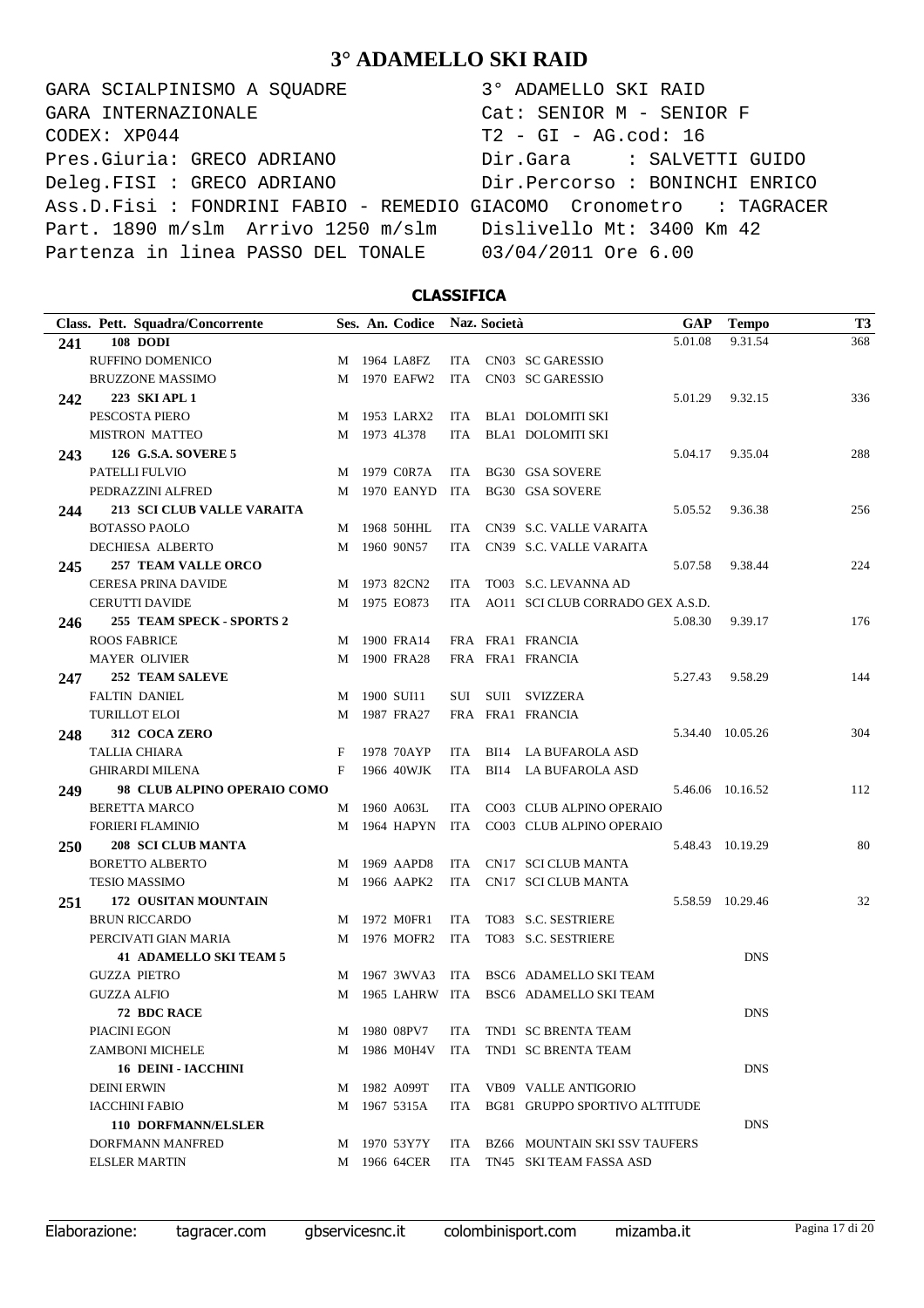GARA SCIALPINISMO A SQUADRE 3° ADAMELLO SKI RAID CODEX: XP044 T2 - GI - AG.cod: 16 Pres.Giuria: GRECO ADRIANO Dir.Gara : SALVETTI GUIDO Deleg.FISI : GRECO ADRIANO Dir.Percorso : BONINCHI ENRICO Ass.D.Fisi : FONDRINI FABIO - REMEDIO GIACOMO Cronometro : TAGRACER Part. 1890 m/slm Arrivo 1250 m/slm Dislivello Mt: 3400 Km 42 Partenza in linea PASSO DEL TONALE 03/04/2011 Ore 6.00 GARA INTERNAZIONALE Cat: SENIOR M - SENIOR F

### **CLASSIFICA**

| Class. Pett. Squadra/Concorrente   |   |                 | Ses. An. Codice |            | Naz. Società | <b>GAP</b>                       | <b>Tempo</b> | <b>T3</b>       |
|------------------------------------|---|-----------------|-----------------|------------|--------------|----------------------------------|--------------|-----------------|
| <b>145 I PRINCIPINI</b>            |   |                 |                 |            |              |                                  | <b>DNS</b>   |                 |
| VIVIANI ALESSANDRO                 |   |                 | M 1987 AALJL    | ITA        |              | TNHF ALPIN GO VAL RENDENA        |              |                 |
| <b>GIORGESI VALERIO</b>            | M |                 | 1975 91LTN      | <b>ITA</b> |              | TNHF ALPIN GO VAL RENDENA        |              |                 |
| <b>24 PELLISSIER / BRUNOD</b>      |   |                 |                 |            |              |                                  | <b>DNS</b>   |                 |
| PELLISSIER JEAN                    | M |                 | 1972 3PRPE      | ITA        |              | AO47 S.C. CERVINO VALTOURN.      |              |                 |
| <b>BRUNOD DENNIS</b>               | M |                 | 1978 05F25      | <b>ITA</b> |              | AO6 MONT AVIC POL.               |              |                 |
| <b>198 SC VALTARTANO Z</b>         |   |                 |                 |            |              |                                  | <b>DNS</b>   |                 |
| <b>GUSMEROLI RENATO</b>            |   |                 | M 1965 04CYJ    |            |              | ITA SO38 SCI CLUB VALTARTANO ASD |              |                 |
| 236 STEINBACH BIKE TEAM            |   |                 |                 |            |              |                                  | <b>DNS</b>   |                 |
| <b>HUNDEGGER PETER</b>             |   |                 | M 1963 AUT45    |            |              | AUT AUT1 AUSTRIA                 |              |                 |
| BERNHART MATTHIAS                  | М |                 |                 |            |              | 1966 AUT113 AUT AUT1 AUSTRIA     |              |                 |
| <b>6 TEAM SCHIA - CRAZY IDEA</b>   |   |                 |                 |            |              |                                  | <b>DNS</b>   |                 |
| <b>BOSCACCI MICHELE</b>            |   |                 | M 1990 A0932    |            |              | ITA SO09 ASD POL. ALBOSAGGIA     |              |                 |
| ANTONIOLI ROBERT                   | М |                 | 1990 4L9F2      | ITA.       |              | SO29 S.C. ALTA VALTELLINA        |              |                 |
| 31 13 CLUSONE YEA                  |   |                 |                 |            |              |                                  | <b>DNF</b>   |                 |
| <b>FIENGO RAFFAELE</b>             | M |                 | 1974 3X64P      | ITA        |              | BG55 SCI CLUB 13 CLUSONE         |              |                 |
| <b>GIUDICI MICHELE</b>             | M |                 | 1976 618NH      | ITA        |              | BG55 SCI CLUB 13 CLUSONE         |              |                 |
| <b>43 ADAMELLO SKI TEAM 7</b>      |   |                 |                 |            |              |                                  | <b>DNF</b>   |                 |
| <b>VERALDI MIRCO</b>               |   |                 | M 1974 HA21Y    | ITA        |              | <b>BG30 GSA SOVERE</b>           |              |                 |
| CALDINELLI GABRIELE                | M |                 | 1962 AA25K      | ITA        |              | BSC6 ADAMELLO SKI TEAM           |              |                 |
| 44 ALBOSAGGIA 1                    |   |                 |                 |            |              |                                  | <b>DNF</b>   |                 |
| CRISTINI GIANLUCA                  | M |                 | 1969 4140V      | ITA        |              | SO09 ASD POL. ALBOSAGGIA         |              |                 |
| VENTURINI PAOLO                    | М |                 | 1973 81V8E      | ITA        |              | SO09 ASD POL. ALBOSAGGIA         |              |                 |
| 17 ALBOSAGGIA 2                    |   |                 |                 |            |              |                                  | <b>DNF</b>   |                 |
| <b>BOSCACCI GRAZIANO</b>           | M |                 | 1969 1M4WF      | ITA        |              | SO09 ASD POL. ALBOSAGGIA         |              |                 |
| MORIONDO PAOLO                     | М |                 | 1975 A092R      | ITA        |              | SO38 SCI CLUB VALTARTANO ASD     |              |                 |
| <b>310 BAROLI SPORT</b>            |   |                 |                 |            |              |                                  | <b>DNF</b>   |                 |
| <b>NEX CHRISTIANE</b>              | F |                 | 1973 60PA7      | ITA        |              | AO11 SCI CLUB CORRADO GEX A.S.D. |              |                 |
| LOCATELLI TATIANA                  | F |                 | 1979 91NL2      | ITA        |              | AO47 S.C. CERVINO VALTOURN.      |              |                 |
| <b>73 BEACH BOYS</b>               |   |                 |                 |            |              |                                  | <b>DNF</b>   |                 |
| ROSSATTI STEFANO                   | M |                 | 1968 DA3PW      | ITA        |              | SO31 S.C. SONDALO                |              |                 |
| CAPITANI DARIO UMBERTO             |   |                 | M 1973 41664    | ITA        |              | SO31 S.C. SONDALO                |              |                 |
| <b>75 BERGRETTUNG OBERAMMERGAU</b> |   |                 |                 |            |              |                                  | <b>DNF</b>   |                 |
| <b>WAGNER STEPHANE</b>             |   |                 | M 1971 GER01    |            |              | GER GER1 GERMANIA                |              |                 |
| REINDL STEPHAN                     | M |                 | 1960 GER03      |            |              | GER GER1 GERMANIA                |              |                 |
| <b>1 BLANC JORNET</b>              |   |                 |                 |            |              |                                  | <b>DNF</b>   |                 |
| <b>BLANC DIDIER</b>                | M |                 | 1984 201361     |            |              | FRA FRA1 FRANCIA                 |              |                 |
| JORNET BURGADA KILIAN              | М |                 | 1987 0531       |            |              | SPA SPA1 SPAGNA                  |              |                 |
| 81 BOSCAIOLI                       |   |                 |                 |            |              |                                  | <b>DNF</b>   |                 |
| <b>NAUDIN FABIO</b>                | М |                 | 1974 85VL3      | ITA        |              | AO11 SCI CLUB CORRADO GEX A.S.D. |              |                 |
| LATTUADA FRANCESCO                 | М |                 | 1970 92AWM ITA  |            |              | AO11 SCI CLUB CORRADO GEX A.S.D. |              |                 |
| 93 CERQUI - GAZZORELLI             |   |                 |                 |            |              |                                  | <b>DNF</b>   |                 |
| CERQUI LUCA                        | М |                 | 1980 MOKTM ITA  |            |              | <b>BS03 SCI CAI MARONE</b>       |              |                 |
| <b>GAZZORELLI DANIELE</b>          | M |                 | 1976 61N8L      | ITA        |              | <b>BS03 SCI CAI MARONE</b>       |              |                 |
| 94 CIALMARES                       |   |                 |                 |            |              |                                  | <b>DNF</b>   |                 |
| <b>BELTRAMO ENRICO</b>             | М |                 | 1970 M0A2Y      | ITA        | T018         | <b>S.C. VALCHIUSELLA</b>         |              |                 |
| PELLINO ALESSANDRO                 | М |                 | 1976 LAHET      | ITA        |              | T018 S.C. VALCHIUSELLA           |              |                 |
| Elaborazione:<br>tagracer.com      |   | gbservicesnc.it |                 |            |              | colombinisport.com<br>mizamba.it |              | Pagina 18 di 20 |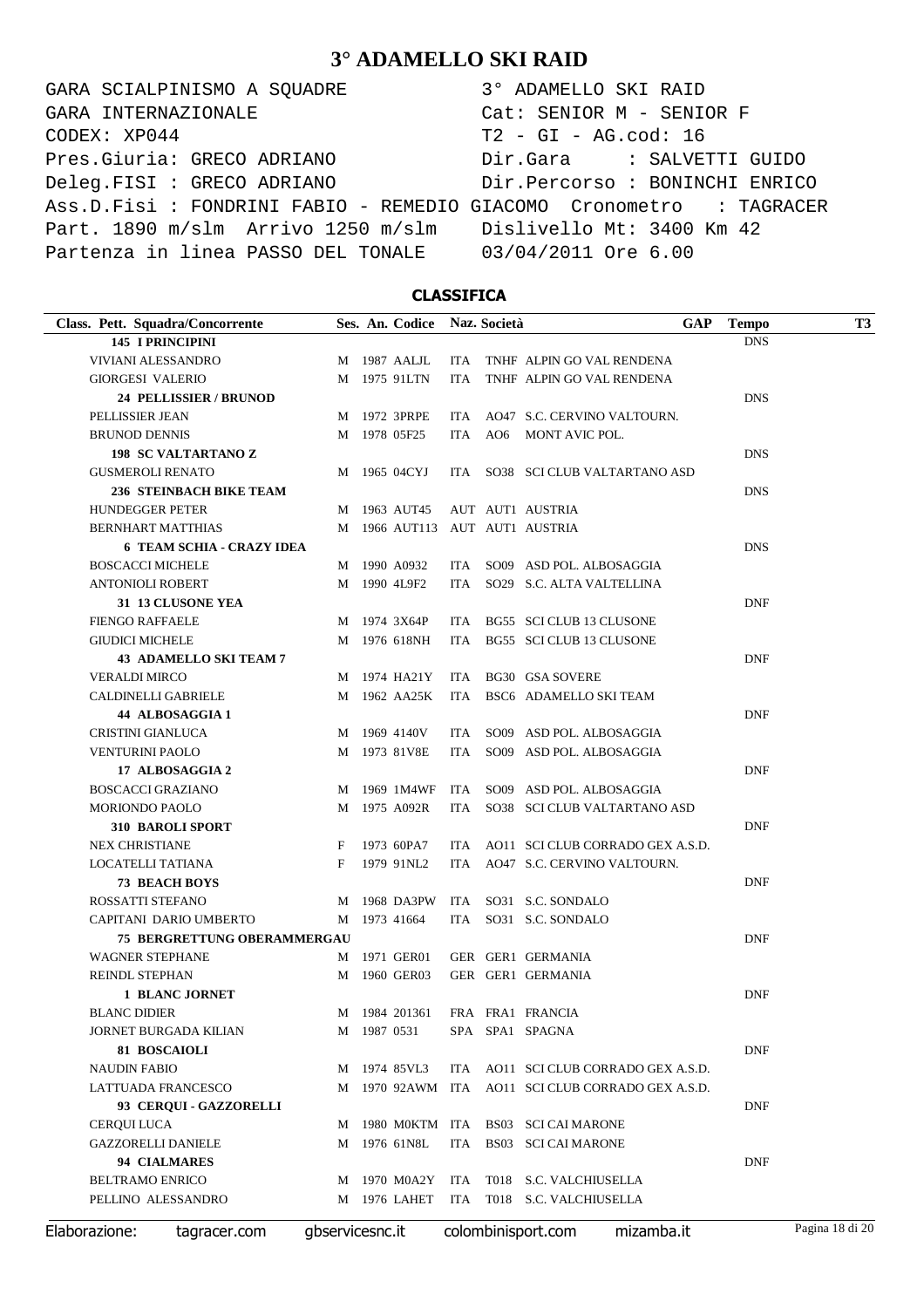GARA SCIALPINISMO A SQUADRE 3° ADAMELLO SKI RAID CODEX: XP044 T2 - GI - AG.cod: 16 Pres.Giuria: GRECO ADRIANO Dir.Gara : SALVETTI GUIDO Deleg.FISI : GRECO ADRIANO Dir.Percorso : BONINCHI ENRICO Ass.D.Fisi : FONDRINI FABIO - REMEDIO GIACOMO Cronometro : TAGRACER Part. 1890 m/slm Arrivo 1250 m/slm Dislivello Mt: 3400 Km 42 Partenza in linea PASSO DEL TONALE 03/04/2011 Ore 6.00 GARA INTERNAZIONALE Cat: SENIOR M - SENIOR F

### **CLASSIFICA**

| Class. Pett. Squadra/Concorrente    |   | Ses. An. Codice |      | Naz. Società | <b>GAP</b>                            | <b>Tempo</b> | T <sub>3</sub> |
|-------------------------------------|---|-----------------|------|--------------|---------------------------------------|--------------|----------------|
| 100 CORNACCI1                       |   |                 |      |              |                                       | <b>DNF</b>   |                |
| VARESCO LUCA                        | M | 1978 7031J      |      |              | ITA TNC5 U.S. CORNACCI                |              |                |
| DEFLORIAN PAOLO                     | М | 1968 72WNE      | ITA  |              | TNC5 U.S. CORNACCI                    |              |                |
| 121 G.S.A. INTRA 2                  |   |                 |      |              |                                       | <b>DNF</b>   |                |
| PARRAVICINI ALESSANDRO              | M |                 |      |              | 1979 CONDH ITA VB13 ASD S.C. BOGNANCO |              |                |
| CERESOLI LUCA                       | М | 1978 F05N7      | ITA  |              | VB02 GRUPPO SPORTIVO ALPINI INTRA AC  |              |                |
| <b>128 G.S.A. SOVERE 7</b>          |   |                 |      |              |                                       | <b>DNF</b>   |                |
| PELAMATTI FEDERICO                  | M | 1961 71AXX      | ITA  |              | BG30 GSA SOVERE                       |              |                |
| DUCOLI IVO                          | M | 1970 51CP6      | ITA  |              | <b>BG30 GSA SOVERE</b>                |              |                |
| 131 GAV VERTOVA 2                   |   |                 |      |              |                                       | <b>DNF</b>   |                |
| <b>BERNINI ANGELO</b>               | M | 1964 0632K      | ITA  |              | <b>BG07 GAV VERTOVA</b>               |              |                |
| CATTANEO MARTINO                    | М | 1963 4L60N      | ITA  |              | BG08 S.C. VALGANDINO ASD              |              |                |
| 142 I BARBONI                       |   |                 |      |              |                                       | <b>DNF</b>   |                |
| <b>VALENTINI MIRKO</b>              | M | 1972 49W5T      | ITA  |              | TN45 SKI TEAM FASSA ASD               |              |                |
| MACCABELLI MICHELE                  | M | 1976 91LAY      | ITA  |              | TNA4 S.C. VALLE DEI LAGHI             |              |                |
| 147 K2 ROCKER TEAM                  |   |                 |      |              |                                       | <b>DNF</b>   |                |
| <b>DIRSCHERL ROMAN</b>              | M | 1972 GER02      |      |              | GER GER1 GERMANIA                     |              |                |
| <b>CLASSEN SIMON</b>                | М | 1973 GER04      |      |              | GER GER1 GERMANIA                     |              |                |
| <b>158 LYSKAMM 4000</b>             |   |                 |      |              |                                       | <b>DNF</b>   |                |
| <b>CUNACCIA MARCO</b>               | M | 1978 M0EDD      |      |              | ITA AO11 SCI CLUB CORRADO GEX A.S.D.  |              |                |
| CIOCCA MARCO                        | M | 1946 9A968      | ITA  |              | AO11 SCI CLUB CORRADO GEX A.S.D.      |              |                |
| 162 MONTANAIA RACING                |   |                 |      |              |                                       | <b>DNF</b>   |                |
| <b>FANTINI ENRICO</b>               | M | 1968 9AA6Y      | ITA  |              | PN28 MONTANAIA RACING                 |              |                |
| <b>CARLOT FRANCO</b>                | M | 1968 84R39      | ITA  |              | PN12 S.C. VALCELLINA                  |              |                |
| <b>167 MOUNTAIN SICKS 4</b>         |   |                 |      |              |                                       | <b>DNF</b>   |                |
| <b>RIVA MARCO PIETRO</b>            | M | 1979 CA6W2      | ITA  |              | AO11 SCI CLUB CORRADO GEX A.S.D.      |              |                |
| RAIMONDO LUCA                       | M | 1974 EO877      | ITA  |              | AO11 SCI CLUB CORRADO GEX A.S.D.      |              |                |
| 168 MOUNTAIN SKI SS                 |   |                 |      |              |                                       | <b>DNF</b>   |                |
| <b>STEGER THOMAS</b>                | M | 1968 67XW1      | ITA. |              | <b>BZ66 MOUNTAIN SKI SSV TAUFERS</b>  |              |                |
| <b>SCHENK ANDREAS</b>               | M | 1971 CAJKJ      | ITA  |              | <b>BZ66 MOUNTAIN SKI SSV TAUFERS</b>  |              |                |
| 191 S.C. VALCHIUSELLA - VAL D'AYAS  |   |                 |      |              |                                       | <b>DNF</b>   |                |
| MERCURIALI MASSIMILIANO             |   | M 1964 DAT3Y    | ITA  |              | TO18 S.C. VALCHIUSELLA                |              |                |
| <b>MERLET DENIS</b>                 | M | 1969 3VWPX ITA  |      |              | AO04 S.C. VAL D'AYAS                  |              |                |
| 201 SCI CAI SCHIO                   |   |                 |      |              |                                       | <b>DNF</b>   |                |
| <b>GUASINA GIORGIO</b>              | M | 1961 3VYYN      | ITA  | VI41         | <b>SCI CLUB SCHIO</b>                 |              |                |
| RENIERO JHONNY                      | M | 1979 HA74A      |      | ITA VI41     | <b>SCI CLUB SCHIO</b>                 |              |                |
| <b>214 SCI CLUB VALLE VARAITA 1</b> |   |                 |      |              |                                       | DNF          |                |
| <b>BERNARDI GERMANO</b>             |   | M 1971 04AA8    | ITA. |              | CN39 S.C. VALLE VARAITA               |              |                |
| CALIMODIO LUCA                      | М | 1981 H016Y      | ITA  |              | CN39 S.C. VALLE VARAITA               |              |                |
| 215 SCI CLUB VALLE VARAITA 2        |   |                 |      |              |                                       | <b>DNF</b>   |                |
| <b>GRASSERO PAOLO</b>               |   | M 1975 70DHL    | ITA. |              | CN39 S.C. VALLE VARAITA               |              |                |
| FICETTO GIORGIO                     | M | 1983 EAC73      | ITA  |              | CN39 S.C. VALLE VARAITA               |              |                |
| 231 SNOW ALP ALTA VALLE SERIANA 5   |   |                 |      |              |                                       | DNF          |                |
| BERGAMINI SILVANO                   |   | M 1967 0E60H    | ITA  |              | BG8P SNOWALP ALTA VALLE SERIANA       |              |                |
| MORSTABILINI MAURIZIO               | M | 1970 FAJ3J      | ITA  |              | BG8P SNOWALP ALTA VALLE SERIANA       |              |                |

Elaborazione: tagracer.com gbservicesnc.it colombinisport.com mizamba.it Pagina 19 di 20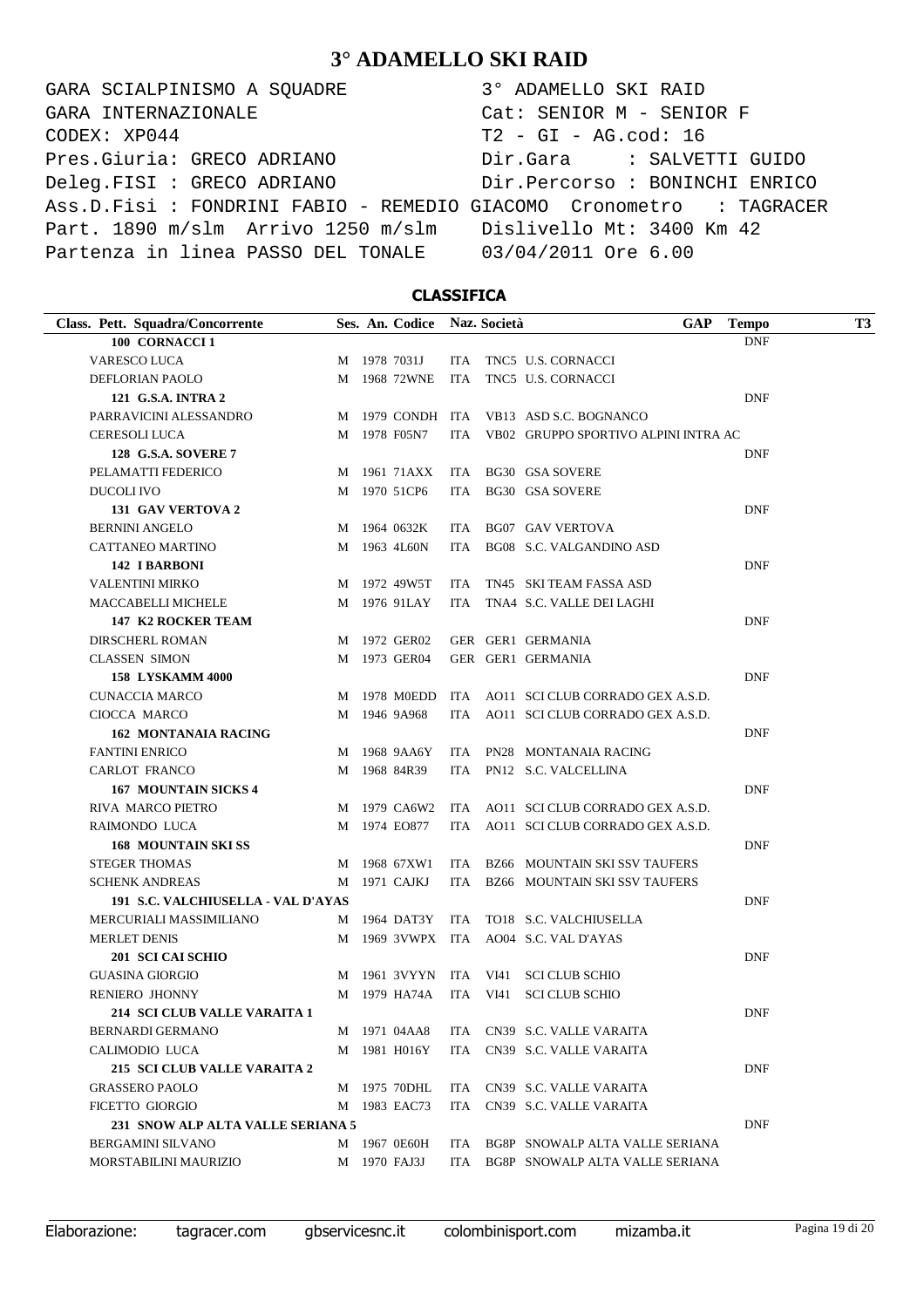| GARA SCIALPINISMO A SQUADRE                                         | 3° ADAMELLO SKI RAID      |
|---------------------------------------------------------------------|---------------------------|
| GARA INTERNAZIONALE                                                 | Cat: SENIOR M - SENIOR F  |
| CODEX: XP044                                                        | $T2 - GI - AG.cod: 16$    |
| Pres.Giuria: GRECO ADRIANO                                          | Dir.Gara : SALVETTI GUIDO |
|                                                                     |                           |
| Ass.D.Fisi : FONDRINI FABIO - REMEDIO GIACOMO Cronometro : TAGRACER |                           |
| Part. 1890 m/slm Arrivo 1250 m/slm Dislivello Mt: 3400 Km 42        |                           |
| Partenza in linea PASSO DEL TONALE 03/04/2011 Ore 6.00              |                           |

### **CLASSIFICA**

| Class. Pett. Squadra/Concorrente | Ses. An. Codice Naz. Società |  | GAP                                                | Tempo |  |
|----------------------------------|------------------------------|--|----------------------------------------------------|-------|--|
| 237 STELLA ALPINA                |                              |  |                                                    | DNF   |  |
| ASCHERI MARCO                    |                              |  | M 1972 DAXVK ITA CN40 S.C. TRE RIFUGI CAI MONDOVI' |       |  |
| CODA ZABETTA ROBERTO             | M 1962 92C6X                 |  | ITA CN40 S.C. TRE RIFUGI CAI MONDOVI'              |       |  |

\* penalità di 3 minuti per passaggio in zona controlla senza la corda di sicurezza richiesta dall'organizzazione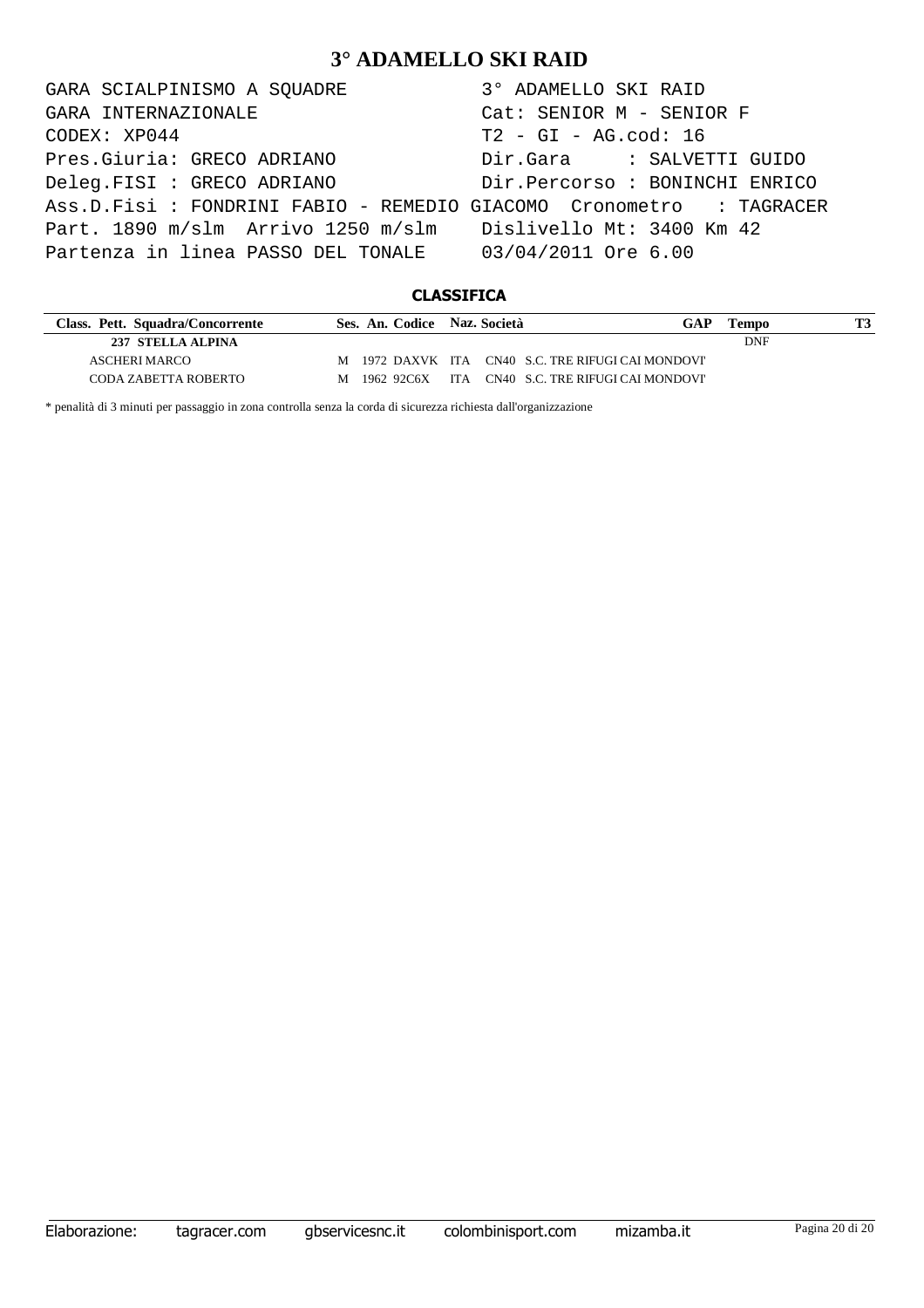GARA SCIALPINISMO A SQUADRE 3° ADAMELLO SKI RAID CODEX: XP044 T2 - GI - AG.cod: 16 Pres.Giuria: GRECO ADRIANO Dir.Gara : SALVETTI GUIDO Deleg.FISI : GRECO ADRIANO Dir.Percorso : BONINCHI ENRICO Ass.D.Fisi : FONDRINI FABIO - REMEDIO GIACOMO Cronometro : TAGRACER Part. 1890 m/slm Arrivo 1250 m/slm Dislivello Mt: 3400 Km 42 Partenza in linea PASSO DEL TONALE 03/04/2011 Ore 6.00 GARA INTERNAZIONALE Cat: SENIOR M - SENIOR F

### **CLASSIFICA**

|    | Class. Pett. Squadra/Concorrente         |   | Ses. An. Codice Naz. Società |                  |                   | <b>GAP</b>                           | <b>Tempo</b> | <b>T3</b> |
|----|------------------------------------------|---|------------------------------|------------------|-------------------|--------------------------------------|--------------|-----------|
|    |                                          |   |                              | <b>FEMMINILE</b> |                   |                                      |              |           |
| 1  | 301 ROUX-MIRO                            |   |                              |                  |                   |                                      | 5.17.56      | 5.072     |
|    | <b>MIRO MIREIA</b>                       | F | 1988 0868                    |                  |                   | SPA SPA1 SPAGNA                      |              |           |
|    | ROUX LAETITIA                            | F | 1985 0819                    |                  |                   | FRA FRA1 FRANCIA                     |              |           |
| 2  | 302 PEDRANZINI - MARTINELLI              |   |                              |                  |                   | 0.26.56                              | 5.44.52      | 4.768     |
|    | PEDRANZINI ROBERTA                       | F | 1971 A09A9                   | <b>ITA</b>       |                   | SO29 S.C. ALTA VALTELLINA            |              |           |
|    | <b>MARTINELLI FRANCESCA</b>              | F | 1971 9AAA4                   | <b>ITA</b>       |                   | SO29 S.C. ALTA VALTELLINA            |              |           |
| 3  | <b>303 ENJOY THE SILENCE</b>             |   |                              |                  |                   | 1.08.57                              | 6.26.53      | 4.480     |
|    | <b>BESSEGHINI LAURA</b>                  | F | 1976 62A9C                   | ITA              |                   | SO31 S.C. SONDALO                    |              |           |
|    | ROSSI RAFFAELLA                          | F | 1974 81TYE                   | ITA              | S <sub>0</sub> 38 | SCI CLUB VALTARTANO ASD              |              |           |
| 4  | <b>307 PASSE MONTAGNE / CRAZY SUISSE</b> |   |                              |                  |                   | 1.31.05                              | 6.49.01      | 4.176     |
|    | RICHARD MIREILLE                         | F | 1989 0719                    | SUI              | SUI1              | <b>SVIZZERA</b>                      |              |           |
|    | KILCHENMANN CAROLINE                     | F | 1984 10984                   | SUI              | SUI1              | <b>SVIZZERA</b>                      |              |           |
| 5  | <b>319 TEAM ALPENSTOFF</b>               |   |                              |                  |                   | 1.33.28                              | 6.51.24      | 3.872     |
|    | <b>GRUBER BARBARA</b>                    | F | 1977 0579                    |                  |                   | GER GER1 GERMANIA                    |              |           |
|    | <b>GRASSL JUDITH</b>                     | F | 1968 0694                    |                  |                   | GER GER1 GERMANIA                    |              |           |
| 6  | 304 CATALAN TEAM 1                       |   |                              |                  |                   | 1.39.46                              | 6.57.42      | 3.584     |
|    | RIBA CARLOS MARTA                        | F | 1972 0612                    |                  |                   | SPA SPA1 SPAGNA                      |              |           |
|    | ARRO RIBOT GEMMA                         | F | 1980 0847                    |                  |                   | SPA SPA1 SPAGNA                      |              |           |
| 7  | 311 INNERHOFER CALIARI                   |   |                              |                  |                   | 1.50.21                              | 7.08.17      | 3.280     |
|    | <b>INNERHOFER ANDREA</b>                 | F | 1973 19V70                   | ITA              |                   | <b>BZ66 MOUNTAIN SKI SSV TAUFERS</b> |              |           |
|    | <b>CALLIARI ORIETTA</b>                  | F | 1969 80PFR                   | <b>ITA</b>       |                   | TND1 SC BRENTA TEAM                  |              |           |
| 8  | 305 NEIGE ET SNOW                        |   |                              |                  |                   | 2.10.05                              | 7.28.01      | 2.976     |
|    | SILITCH NINA                             | F | 1972 1026                    |                  | USA USA1 USA      |                                      |              |           |
|    | <b>DUCREST BLANDINE</b>                  | F | 1975 FRA31                   |                  |                   | FRA FRA1 FRANCIA                     |              |           |
| 9  | <b>316 NEVE</b>                          |   |                              |                  |                   | 2.28.08                              | 7.46.04      | 2.688     |
|    | <b>TOMATIS KATIA</b>                     | F | 1981 EAFLW                   | ITA              |                   | CN40 S.C. TRE RIFUGI CAI MONDOVI'    |              |           |
|    | <b>GIANOTTI RAFFAELLA</b>                | F | 1976 9A4RN                   | <b>ITA</b>       |                   | AO47 S.C. CERVINO VALTOURN.          |              |           |
| 10 | <b>306 TEAM CRAZY YOSEMITE</b>           |   |                              |                  |                   | 2.32.31                              | 7.50.27      | 2.384     |
|    | PASCHE CECILE                            | F | 1974 SUI12                   | SUI              | SUI1              | SVIZZERA                             |              |           |
|    | <b>MEYER LYNSAY</b>                      | F | 1973 1121                    |                  | USA USA1 USA      |                                      |              |           |
| 11 | <b>318 SCI CLUB TRE RIFUGI</b>           |   |                              |                  |                   | 2.52.41                              | 8.10.37      | 2.096     |
|    | PONZO SILVIA                             | F | 1960 LA6AF                   | <b>ITA</b>       |                   | CN40 S.C. TRE RIFUGI CAI MONDOVI'    |              |           |
|    | ORLANDO MARIA                            | F | 1972 CANLH                   | ITA              |                   | CN40 S.C. TRE RIFUGI CAI MONDOVI'    |              |           |
| 12 | 308 DRINK - ST. NICOLAS                  |   |                              |                  |                   | 2.56.15                              | 8.14.11      | 1.792     |
|    | <b>IEMMI ILARIA</b>                      | F | 1975 FARJF                   | <b>ITA</b>       |                   | AO05 SC DRINK                        |              |           |
|    | LUPU ZINAIDA                             | F | 1982 EAHW2 ITA               |                  |                   | AO37 SKI CLUB SAINT NICOLAS A.S.D.   |              |           |
| 13 | <b>314 LES FILLES DE SAVOIE</b>          |   |                              |                  |                   | 3.04.38                              | 8.22.34      | 1.488     |
|    | <b>CIFERMAN ISABELLE</b>                 | F | 1970 FRA10                   |                  |                   | FRA FRA1 FRANCIA                     |              |           |
|    | <b>MARTIN GAELLE</b>                     | F | 1980 FRA25                   |                  |                   | FRA FRA1 FRANCIA                     |              |           |
| 14 | 317 PEPSI                                |   |                              |                  |                   | 3.10.21                              | 8.28.17      | 1.200     |
|    | SARTOGO MONICA                           | F | 1964 CAX23                   |                  |                   | ITA UD58 U.S. MORO ASD LAV. LEGNAMI  |              |           |
|    | COMELLO CLAUDIA                          | F | 1969 AAPAN                   | ITA              |                   | AO30 S.C. MONT NERY                  |              |           |
| 15 | 315 MOGNETTI - PEZZOLI                   |   |                              |                  |                   | 3.34.09                              | 8.52.05      | 896       |
|    | MOGNETTI MADDALENA                       | F | 1983 3WXFX ITA               |                  |                   | <b>BG30 GSA SOVERE</b>               |              |           |
|    | PEZZOLI PAOLA                            | F | 1983 DAL9R                   | <b>ITA</b>       |                   | BG21 S.C. PRESOLANA MONTE PORA       |              |           |
|    |                                          |   |                              |                  |                   |                                      |              |           |

Elaborazione: tagracer.com gbservicesnc.it colombinisport.com mizamba.it Pagina 1 di 19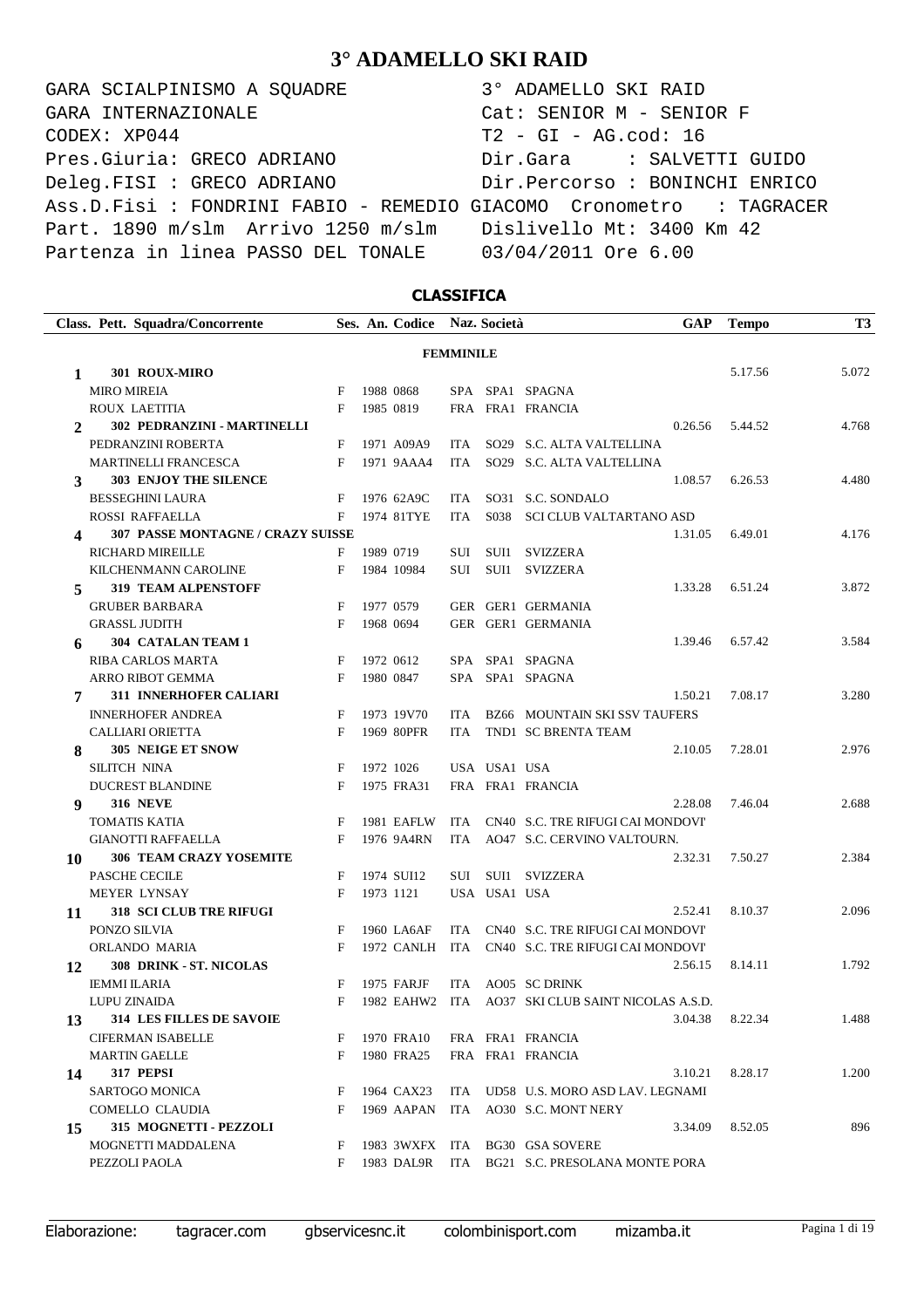GARA SCIALPINISMO A SQUADRE 3° ADAMELLO SKI RAID CODEX: XP044 T2 - GI - AG.cod: 16 Pres.Giuria: GRECO ADRIANO Dir.Gara : SALVETTI GUIDO Deleg.FISI : GRECO ADRIANO Dir.Percorso : BONINCHI ENRICO Ass.D.Fisi : FONDRINI FABIO - REMEDIO GIACOMO Cronometro : TAGRACER Part. 1890 m/slm Arrivo 1250 m/slm Dislivello Mt: 3400 Km 42 Partenza in linea PASSO DEL TONALE 03/04/2011 Ore 6.00 GARA INTERNAZIONALE Cat: SENIOR M - SENIOR F

### **CLASSIFICA**

| Class. Pett. Squadra/Concorrente |   | Ses. An. Codice Naz. Società |      |             |                                  | <b>GAP</b> | <b>Tempo</b> |   | T3  |
|----------------------------------|---|------------------------------|------|-------------|----------------------------------|------------|--------------|---|-----|
| 313 DOLOMITI SKI - ALP 2<br>16   |   |                              |      |             |                                  | 3.41.41    | 8.59.38      | * | 592 |
| DE FILIPPO CECILIA               | F | 1980–731.ED                  | ITA. |             | BLA1 DOLOMITI SKI                |            |              |   |     |
| ROSSI FRANCESCA                  | F | 1966 MOELI                   | ITA. |             | BL28 S.C. PONTE NELLE ALPI       |            |              |   |     |
| 312 COCA ZERO<br>17              |   |                              |      |             |                                  | 4.47.30    | 10.05.26     |   | 304 |
| TALLIA CHIARA                    | F | 1978 70AYP                   | IT A | <b>BI14</b> | LA BUFAROLA ASD                  |            |              |   |     |
| <b>GHIRARDI MILENA</b>           | F | 1966 40WJK                   | ITA. | BI14        | LA BUFAROLA ASD                  |            |              |   |     |
| <b>310 BAROLI SPORT</b>          |   |                              |      |             |                                  |            | DNF          |   |     |
| <b>NEX CHRISTIANE</b>            | F | 1973 60PA7                   | ITA. |             | AO11 SCI CLUB CORRADO GEX A.S.D. |            |              |   |     |
| LOCATELLI TATIANA                |   | 1979-91NL2                   | ITA. |             | AO47 S.C. CERVINO VALTOURN.      |            |              |   |     |

\* penalità di 3 minuti per passaggio in zona controlla senza la corda di sicurezza richiesta dall'organizzazione

**LA GIURIA**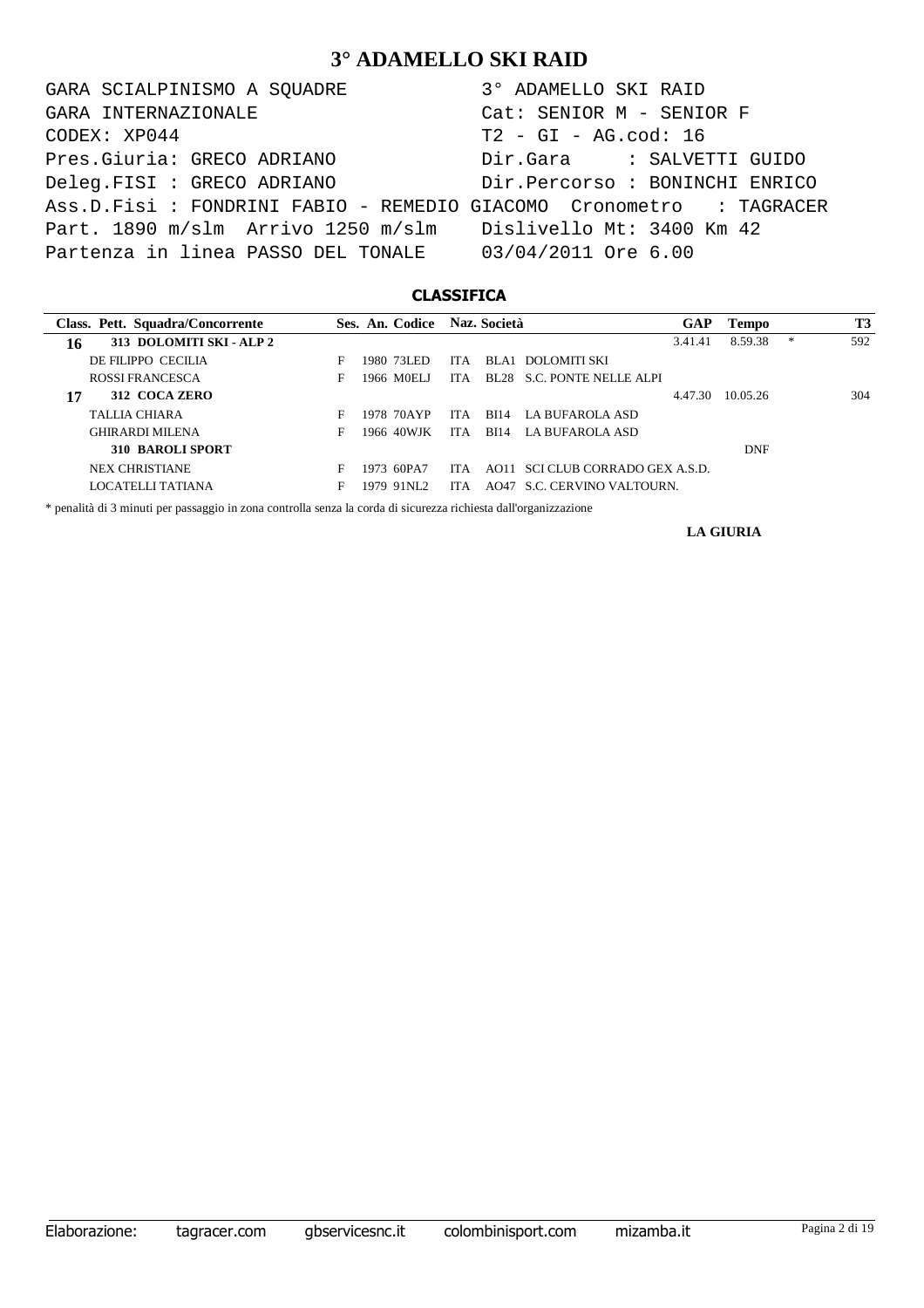GARA SCIALPINISMO A SQUADRE 3° ADAMELLO SKI RAID CODEX: XP044 T2 - GI - AG.cod: 16 Pres.Giuria: GRECO ADRIANO Dir.Gara : SALVETTI GUIDO Deleg.FISI : GRECO ADRIANO Dir.Percorso : BONINCHI ENRICO Ass.D.Fisi : FONDRINI FABIO - REMEDIO GIACOMO Cronometro : TAGRACER Part. 1890 m/slm Arrivo 1250 m/slm Dislivello Mt: 3400 Km 42 Partenza in linea PASSO DEL TONALE 03/04/2011 Ore 6.00 GARA INTERNAZIONALE Cat: SENIOR M - SENIOR F

### **CLASSIFICA**

|              | Class. Pett. Squadra/Concorrente |   |             | Ses. An. Codice Naz. Società |                 |              |                                      | <b>GAP</b> | <b>Tempo</b>    | <b>T3</b> |
|--------------|----------------------------------|---|-------------|------------------------------|-----------------|--------------|--------------------------------------|------------|-----------------|-----------|
|              |                                  |   |             |                              | <b>MASCHILE</b> |              |                                      |            |                 |           |
| 1            | 2 GIACOMELLI - HOLZKNECHT        |   |             |                              |                 |              |                                      |            | 4.30.46         | 8.544     |
|              | <b>GIACOMELLI GUIDO</b>          | M |             | 1980 3X9HC                   | ITA             |              | SO29 S.C. ALTA VALTELLINA            |            |                 |           |
|              | HOLZKNECHT LORENZO               | M |             | 1984 72CC4                   | <b>ITA</b>      |              | SO29 S.C. ALTA VALTELLINA            |            |                 |           |
| $\mathbf{2}$ | <b>25 EYDALLI/LENZI</b>          |   |             |                              |                 |              |                                      | 0.01.25    | 4.32.12         | 8.512     |
|              | <b>EYDALLIN MATTEO</b>           | M |             | 1985 13XM2                   | ITA             |              | GM01 C.S.ESERCITO                    |            |                 |           |
|              | <b>LENZI DAMIANO</b>             | M |             | 1987 1J3P4                   | ITA             |              | GM01 C.S.ESERCITO                    |            |                 |           |
| 3            | 3 CRAZY IDEA                     |   |             |                              |                 |              |                                      | 0.06.20    | 4.37.06         | 8.464     |
|              | <b>ANTHAMATTEN MARTIN</b>        | M | 1984 1023   |                              | SUI             |              | SUI1 SVIZZERA                        |            |                 |           |
|              | <b>BON MARDION WILLIAM</b>       |   | M 1983 0627 |                              |                 |              | FRA FRA1 FRANCIA                     |            |                 |           |
| 4            | <b>4 PEDRINI - LANFRANCHI</b>    |   |             |                              |                 |              |                                      | 0.09.47    | 4.40.33         | 8.432     |
|              | PEDRINI DANIELE                  | M |             | 1976 62R0D                   | ITA             |              | SO29 S.C. ALTA VALTELLINA            |            |                 |           |
|              | <b>LANFRANCHI PIETRO</b>         |   |             | M 1978 9064D                 | <b>ITA</b>      |              | BG08 S.C. VALGANDINO ASD             |            |                 |           |
| 5            | <b>8 MARTINI BECCARI</b>         |   |             |                              |                 |              |                                      | 0.21.33    | 4.52.19         | 8.400     |
|              | <b>MARTINI THOMAS</b>            | M |             | 1981 12VHH                   | ITA             |              | TNDI SC BRENTA TEAM                  |            |                 |           |
|              | <b>BECCARI FILIPPO</b>           | M |             | 1979 9AC97                   | ITA.            |              | TN45 SKI TEAM FASSA ASD              |            |                 |           |
| 6            | 22 KUHAR / ROTTMOSER             |   |             |                              |                 |              |                                      | 0.26.51    | 4.57.37         | 8.368     |
|              | <b>KUHAR NEJC</b>                | M | 1985 0494   |                              |                 | SLO SLO1 SLO |                                      |            |                 |           |
|              | ROTTMOSER JOSEF                  | M |             | 1990 GER31                   |                 |              | GER GER1 GERMANIA                    |            |                 |           |
| 7            | 20 HUG / FASSER                  |   |             |                              |                 |              |                                      | 0.28.13    | 4.58.59         | 8.320     |
|              | <b>HUG ALEXANDER</b>             | M | 1975 0077   |                              | SUI             |              | SUI1 SVIZZERA                        |            |                 |           |
|              | <b>FASSER ALEX</b>               |   | M 1975 1039 |                              |                 |              | AUT AUT1 AUSTRIA                     |            |                 |           |
| 8            | <b>18 PEDERGNANA - BULANTI</b>   |   |             |                              |                 |              |                                      | 0.31.38    | 5.02.25         | 8.288     |
|              | PEDERGNANA MATTEO                | M |             | 1980 52RTF                   | ITA             |              | SO29 S.C. ALTA VALTELLINA            |            |                 |           |
|              | <b>BULANTI MARCO</b>             | M |             | 1979 3EYCR                   | ITA             |              | SO38 SCI CLUB VALTARTANO ASD         |            |                 |           |
| 9            | 7 SC CORRADO GEX 3               |   |             |                              |                 |              |                                      | 0.31.40    | 5.02.26         | 8.256     |
|              | <b>JACQUEMOUD MATHEO</b>         | M | 1990 0026   |                              |                 |              | FRA FRA1 FRANCIA                     |            |                 |           |
|              | <b>CAZZANELLI FRANCOIS</b>       | M |             | 1990 3PXYN                   |                 |              | ITA AO11 SCI CLUB CORRADO GEX A.S.D. |            |                 |           |
| 10           | <b>10 TEAM MONTURA</b>           |   |             |                              |                 |              |                                      | 0.34.31    | 5.05.17         | 8.208     |
|              | <b>CAPPELLETTI DANIELE</b>       | M |             | 1982 64AH7                   | ITA             |              | BZA9 G.S. ALPINI PARACADUTISTI AD    |            |                 |           |
|              | PIERANTONI DAVIDE                | M |             | 1990 363TC                   | ITA             | VI41         | <b>SCI CLUB SCHIO</b>                |            |                 |           |
| 11           | 19 BOGN DA NIA 2                 |   |             |                              |                 |              |                                      | 0.35.42    | 5.06.28         | 8.176     |
|              | DEZULIAN RICCARDO                | M |             | 1972 1H2K4                   | ITA             |              | TNH9 BOGN DA NIA                     |            |                 |           |
|              | ZULIAN IVO                       | M |             | 1980 OCVN8                   | ITA             |              | TNH9 BOGN DA NIA                     |            |                 |           |
| 12           | <b>185 RIFUGIO LOBBIA</b>        |   |             |                              |                 |              |                                      | 0.38.03    | 5.08.49         | 8.144     |
|              | <b>SCALET TITTA</b>              |   |             | M 1986 17AK1                 |                 |              | ITA TN43 SKI SAN MARTINO             |            |                 |           |
|              | SALVADORI ALEX                   |   |             | M 1986 CAR6P                 |                 |              | ITA TNHF ALPIN GO VAL RENDENA        |            |                 |           |
| 13           | 9 BRENTA TEAM 1                  |   |             |                              |                 |              |                                      | 0.39.11    | 5.09.57         | 8.112     |
|              | <b>GALIZZI DAVIDE</b>            |   |             | M 1983 3D52H                 |                 |              | ITA TND1 SC BRENTA TEAM              |            |                 |           |
|              | ANTIGA IVAN                      |   |             |                              |                 |              | M 1971 4LHMM ITA TND1 SC BRENTA TEAM |            |                 |           |
| 14           | 5 CATALAN TEAM 2                 |   |             |                              |                 |              |                                      | 0.46.22    | 5.17.08         | 8.064     |
|              | PINSACH RUBIROLA MARC            |   | M 1989 0872 |                              |                 |              | SPA SPA1 SPAGNA                      |            |                 |           |
|              | SOLA PASTORET MARC               |   | M 1985 0684 |                              |                 |              | SPA SPA1 SPAGNA                      |            |                 |           |
| 15           | <b>12 DYNAFIT INTERNATIONAL</b>  |   |             |                              |                 |              |                                      |            | 0.52.46 5.23.32 | 8.032     |
|              | MARTIN DE VILLA JAVIER           |   | M 1981 0022 |                              |                 |              | SPA SPA1 SPAGNA                      |            |                 |           |
|              | <b>BOHEM BENEDIKT</b>            |   |             | M 1977 GER05                 |                 |              | GER GER1 GERMANIA                    |            |                 |           |

Elaborazione: tagracer.com gbservicesnc.it colombinisport.com mizamba.it Pagina 3 di 19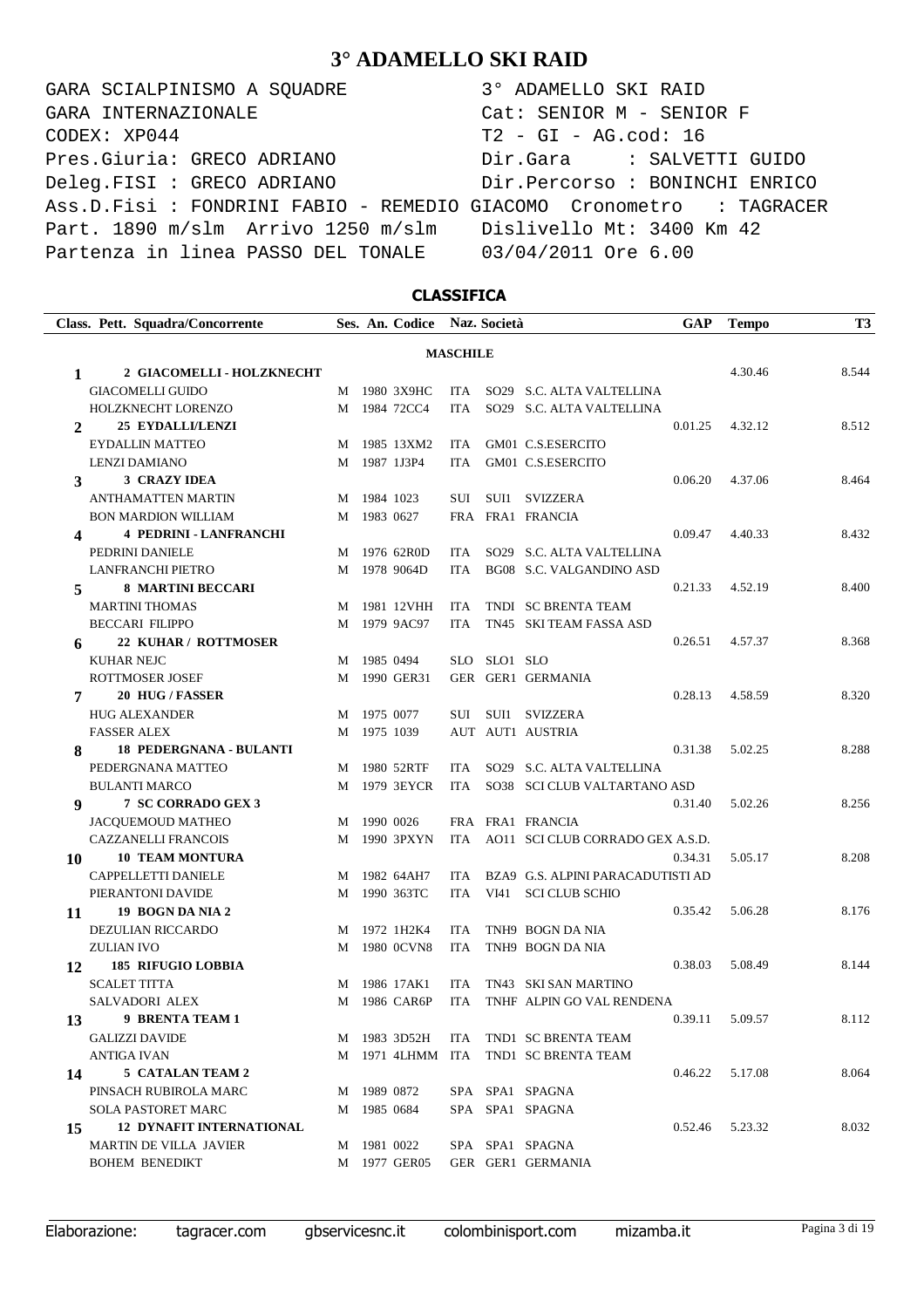GARA SCIALPINISMO A SQUADRE 3° ADAMELLO SKI RAID CODEX: XP044 T2 - GI - AG.cod: 16 Pres.Giuria: GRECO ADRIANO Dir.Gara : SALVETTI GUIDO Deleg.FISI : GRECO ADRIANO Dir.Percorso : BONINCHI ENRICO Ass.D.Fisi : FONDRINI FABIO - REMEDIO GIACOMO Cronometro : TAGRACER Part. 1890 m/slm Arrivo 1250 m/slm Dislivello Mt: 3400 Km 42 Partenza in linea PASSO DEL TONALE 03/04/2011 Ore 6.00 GARA INTERNAZIONALE Cat: SENIOR M - SENIOR F

### **CLASSIFICA**

|    | Class. Pett. Squadra/Concorrente      |                 | Ses. An. Codice |            | Naz. Società | <b>GAP</b>                           | <b>Tempo</b>    | <b>T3</b>      |
|----|---------------------------------------|-----------------|-----------------|------------|--------------|--------------------------------------|-----------------|----------------|
| 16 | <b>13 CMS ARECHES BEAUFORT</b>        |                 |                 |            |              | 0.53.46                              | 5.24.32         | 8.000          |
|    | <b>BLANC STEVEN</b>                   |                 | M 1985 253946   |            |              | FRA FRA1 FRANCIA                     |                 |                |
|    | DUC GONINAZ ALEXANDRE                 | M               | 1985 0954       |            |              | FRA FRA1 FRANCIA                     |                 |                |
| 17 | <b>15 EX PENSIONADOS</b>              |                 |                 |            |              | 0.53.53                              | 5.24.39         | 7.952          |
|    | OPRANDI OMAR PIETRO                   | М               | 1965 3WWW8 ITA  |            |              | TN40 L'ARCOBALENO S.C.               |                 |                |
|    | NICOLINI FRANCO                       | М               | 1960 18K5C      | <b>ITA</b> |              | TN45 SKI TEAM FASSA ASD              |                 |                |
| 18 | 157 LODO SPORT                        |                 |                 |            |              | 0.54.24                              | 5.25.10         | 7.920          |
|    | <b>MAGNINI LODOVICO</b>               |                 | M 1972 AA25D    | <b>ITA</b> |              | TND1 SC BRENTA TEAM                  |                 |                |
|    | <b>MENGONI LUCA</b>                   |                 | M 1980 M040T    | <b>ITA</b> |              | TV36 S.C. VALDOBBIADENE              |                 |                |
|    | PANIZZA LORIS                         | M               | 1980 64738      | <b>ITA</b> |              | TNHF ALPIN GO VAL RENDENA            |                 |                |
| 19 | 247 S.C. SCOPELLO                     |                 |                 |            |              | 0.55.06                              | 5.25.53         | 7.888          |
|    | <b>DEALBERTO DARIO</b>                | M               | 1983 CALMN      | ITA        |              | VC34 S.C. SCOPELLO FONDO ASD         |                 |                |
|    | PANTINI GIANNI                        | M               | 1900 ITA12      | <b>ITA</b> |              | ITA1 ITALIA                          |                 |                |
| 20 | <b>86 BUFALORA - SAINT NICOLAS</b>    |                 |                 |            |              | 1.02.02                              | 5.32.48         | 7.856          |
|    | PIVANO GIUSEPPE                       |                 | M 1978 70AYE    | ITA        |              | BI14 LA BUFAROLA ASD                 |                 |                |
|    | <b>GADIN FLAVIO</b>                   |                 | M 1971 194XE    | <b>ITA</b> |              | AO37 SKI CLUB SAINT NICOLAS A.S.D.   |                 |                |
|    | 209 SCI CLUB SONDALO 2                |                 |                 |            |              | 1.05.02                              | 5.35.48         | 7.808          |
| 21 |                                       |                 |                 |            |              |                                      |                 |                |
|    | <b>FRANZINI FABRIZIO</b>              | M               | 1965 DA3PZ      | ITA        |              | SO31 S.C. SONDALO                    |                 |                |
|    | <b>PINI EROS</b>                      | M               | 1978 81TV7      | <b>ITA</b> |              | SO31 S.C. SONDALO                    |                 |                |
| 22 | 89 CANAZEI 1                          |                 |                 |            |              | 1.05.36                              | 5.36.22         | 7.776          |
|    | <b>FERRARI GIANLUCA</b>               |                 | M 1973 91LC1    | ITA        |              | TN45 SKI TEAM FASSA ASD              |                 |                |
|    | <b>SANTIN OSWALD</b>                  |                 | M 1962 1D11H    | <b>ITA</b> |              | TN45 SKI TEAM FASSA ASD              |                 |                |
| 23 | 21 INNERHOFER/FACCHINELLI             |                 |                 |            |              | 1.05.52                              | 5.36.38         | 7.744          |
|    | <b>INNERHOFER PAUL</b>                |                 | M 1974 8094W    | <b>ITA</b> |              | <b>BZ66 MOUNTAIN SKI SSV TAUFERS</b> |                 |                |
|    | FACCHINELLI MARCO                     | M               | 1980 HA8HK      | <b>ITA</b> |              | TNH9 BOGN DA NIA                     |                 |                |
| 24 | 11 CRAZY - CORRADO GEX                |                 |                 |            |              | 1.06.37                              | 5.37.23         | 7.712          |
|    | <b>RIGHI FILIPPO</b>                  | M               | 1990 60NLE      | ITA        |              | AO11 SCI CLUB CORRADO GEX A.S.D.     |                 |                |
|    | THEUX MARCEL                          | M               | 1988 10159      | SUI        |              | SUI1 SVIZZERA                        |                 |                |
| 25 | <b>35 A.S.V. NIEDERORF RAIFFEISEN</b> |                 |                 |            |              | 1.09.49                              | 5.40.35         | 7.664          |
|    | <b>INNERKOFLER EUGEN</b>              |                 | M 1964 66M7Y    | ITA        |              | BZ79 S.C. VILLABASSA                 |                 |                |
|    | <b>WURZER MANFRED</b>                 | М               | 1963 30643      | ITA        |              | BZ79 S.C. VILLABASSA                 |                 |                |
| 26 | <b>70 AZZURRI DEL CERVINO 1</b>       |                 |                 |            |              | 1.10.17                              | 5.41.03         | 7.632          |
|    | RONCORONI MATTIA                      | M               | 1977 314L8      | <b>ITA</b> |              | AO6L AZZURRI DEL CERVINO             |                 |                |
|    | <b>HERIN MARCO</b>                    | M               | 1965 3PWF5      | <b>ITA</b> |              | AO6L AZZURRI DEL CERVINO             |                 |                |
| 27 | 92 CATALAN TEAM 4                     |                 |                 |            |              | 1.12.24                              | 5.43.10         | 7.600          |
|    | PALOMARES ADAM JORDI                  |                 | M 1980 SPA04    |            |              | SPA SPA1 SPAGNA                      |                 |                |
|    | SADURNI ROQUE XAVIER                  |                 | M 1968 SPA14    |            |              | SPA SPA1 SPAGNA                      |                 |                |
|    | 28 62 ASD LANZADA A                   |                 |                 |            |              |                                      | 1.13.06 5.43.52 | 7.552          |
|    | <b>SERTORE DAVIDE</b>                 |                 | M 1976 3X3H1    | ITA        |              | SO05 A.S.D. LANZADA                  |                 |                |
|    | <b>MOIZI ROBERTO</b>                  | M               | 1972 4HLDD      | <b>ITA</b> |              | SO05 A.S.D. LANZADA                  |                 |                |
| 29 | <b>202 SCI CLUB 13</b>                |                 |                 |            |              | 1.13.49                              | 5.44.35         | 7.520          |
|    | <b>ALBRICI FRANCESCO</b>              |                 | M 1970 C0R78    | ITA        |              | BG55 SCI CLUB 13 CLUSONE             |                 |                |
|    | PIFFARI MAURIZIO                      |                 | M 1962 14WH1    | ITA        |              | BG8P SNOWALP ALTA VALLE SERIANA      |                 |                |
| 30 | <b>14 LES BEAUFORTAINS</b>            |                 |                 |            |              | 1.14.00                              | 5.44.46         | 7.488          |
|    | <b>GACHET YANN</b>                    |                 | M 1900 FRA41    |            |              | FRA FRA1 FRANCIA                     |                 |                |
|    | PERRIER SEBASTIEN                     | М               | 1983 FRA42      |            |              | FRA FRA1 FRANCIA                     |                 |                |
| 31 | <b>113 ERTIPS SKI ALPINISME</b>       |                 |                 |            |              | 1.16.30                              | 5.47.16         | 7.456          |
|    | <b>GENTET FREDERIC</b>                |                 | M 1973 FRA03    |            |              | FRA FRA1 FRANCIA                     |                 |                |
|    | <b>LEONARD MARC</b>                   |                 | M 1971 FRA19    |            |              | FRA FRA1 FRANCIA                     |                 |                |
|    |                                       |                 |                 |            |              |                                      |                 |                |
|    | Elaborazione:<br>tagracer.com         | gbservicesnc.it |                 |            |              | mizamba.it<br>colombinisport.com     |                 | Pagina 4 di 19 |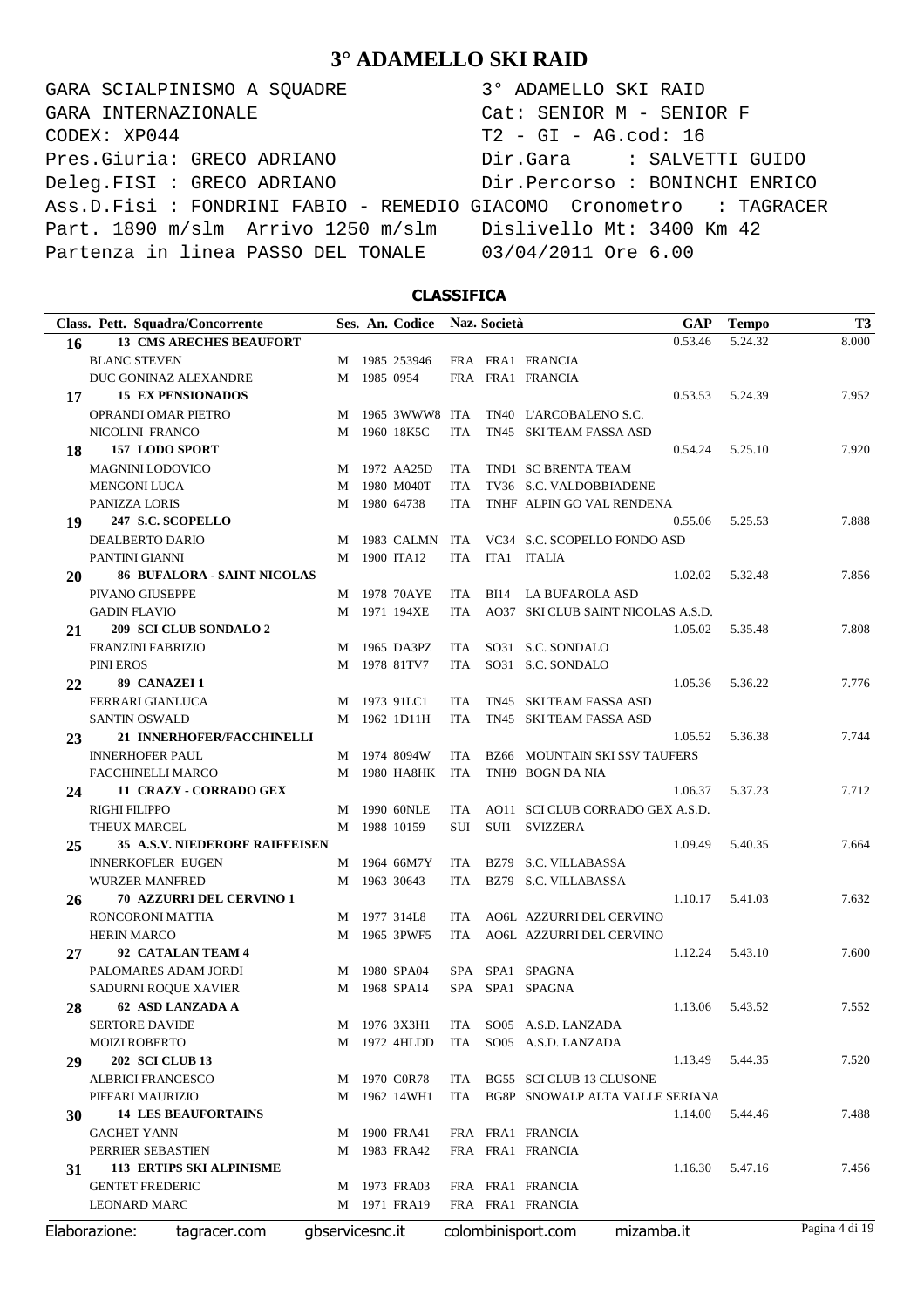GARA SCIALPINISMO A SQUADRE 3° ADAMELLO SKI RAID CODEX: XP044 T2 - GI - AG.cod: 16 Pres.Giuria: GRECO ADRIANO Dir.Gara : SALVETTI GUIDO Deleg.FISI : GRECO ADRIANO Dir.Percorso : BONINCHI ENRICO Ass.D.Fisi : FONDRINI FABIO - REMEDIO GIACOMO Cronometro : TAGRACER Part. 1890 m/slm Arrivo 1250 m/slm Dislivello Mt: 3400 Km 42 Partenza in linea PASSO DEL TONALE 03/04/2011 Ore 6.00 GARA INTERNAZIONALE Cat: SENIOR M - SENIOR F

### **CLASSIFICA**

|    | Class. Pett. Squadra/Concorrente              |   |             | Ses. An. Codice            |            | Naz. Società | <b>GAP</b>                                         | <b>Tempo</b> | T <sub>3</sub> |
|----|-----------------------------------------------|---|-------------|----------------------------|------------|--------------|----------------------------------------------------|--------------|----------------|
| 32 | 39 ADAMELLO SKI TEAM 3                        |   |             |                            |            |              | 1.17.35                                            | 5.48.22      | 7.408          |
|    | PANIZZA ROBERTO                               |   |             | M 1964 AA5H9               | ITA        |              | BSC6 ADAMELLO SKI TEAM                             |              |                |
|    | <b>TOGNI LIVIO</b>                            |   |             | M 1966 AA257               | ITA        |              | BSC6 ADAMELLO SKI TEAM                             |              |                |
| 33 | 102 CORRADO GEX & VALLE ANTIGORIO             |   |             |                            |            |              | 1.18.49                                            | 5.49.36      | 7.376          |
|    | PANZERA LORENZO                               |   |             | M 1970 81FX1               |            |              | ITA AO11 SCI CLUB CORRADO GEX A.S.D.               |              |                |
|    | <b>TOSI MARCO</b>                             |   |             | M 1964 4L9LF               | <b>ITA</b> |              | <b>VB09 VALLE ANTIGORIO</b>                        |              |                |
| 34 | 52 ALPINI PARACADUTISTI                       |   |             |                            |            |              | 1.20.40                                            | 5.51.26      | 7.344          |
|    | PENASA MIRKO                                  | M |             | 1976 DA3YV                 | ITA        |              | BZA9 G.S. ALPINI PARACADUTISTI AD                  |              |                |
|    | QUADRUBBI MATTEO                              |   |             |                            |            |              | M 1986 3WVDY ITA BZA9 G.S. ALPINI PARACADUTISTI AD |              |                |
| 35 | <b>183 PRESOLANA MONTEPORA</b>                |   |             |                            |            |              | 1.20.56                                            | 5.51.42      | 7.296          |
|    | <b>CINESI MICHEL</b>                          | М |             | 1983 HA5KF                 | ITA.       |              | BG21 S.C. PRESOLANA MONTE PORA                     |              |                |
|    | MIGLIORATI MARCO                              |   |             | M 1975 0T7RL               | ITA        |              | BG21 S.C. PRESOLANA MONTE PORA                     |              |                |
| 36 | <b>166 MONTEROSA SKI</b>                      |   |             |                            |            |              | 1.21.17                                            | 5.52.03      | 7.264          |
|    | <b>GIOVANETTO NADIR</b>                       | M |             | 1982 0AX0C                 | ITA.       |              | AO6L AZZURRI DEL CERVINO                           |              |                |
|    | PERON ANDREA                                  | M |             | 1971 FAH35                 | ITA.       |              | AO6L AZZURRI DEL CERVINO                           |              |                |
| 37 | 51 ALPINI BAGOLINO                            |   |             |                            |            |              | 1.24.04                                            | 5.54.50      | 7.232          |
|    | PARIS GIOVANNI                                | M |             | 1977 541CT                 | ITA.       |              | TND1 SC BRENTA TEAM                                |              |                |
|    | <b>LOMBARDI CLAUDIO</b>                       | М |             | 1976 060M8                 | <b>ITA</b> |              | <b>BSCE VALSABBIA</b>                              |              |                |
| 38 | 91 CATALAN TEAM 3                             |   |             |                            |            |              | 1.29.08                                            | 5.59.54      | 7.200          |
|    | <b>COSTA PAIRO PAU</b>                        |   |             | M 1985 SPA03               |            |              | SPA SPA1 SPAGNA                                    |              |                |
|    | CARDONA COLL NIL                              | M | 1990 0990   |                            |            |              | SPA SPA1 SPAGNA                                    |              |                |
| 39 | 34 A.S. PREMANA ASD 4                         |   |             |                            |            |              | 1.30.55                                            | 6.01.42      | 7.152          |
|    | <b>GIANOLA DOMENICO</b>                       |   |             | M 1976 0DE6D               |            |              | ITA LC08 A.S. PREMANA                              |              |                |
|    | <b>BERERA ADRIANO</b>                         | M |             | 1979 1ALXP                 |            |              | ITA LC08 A.S. PREMANA                              |              |                |
| 40 | 56 ANDALUCIA - CATALUNIA                      |   |             |                            |            |              | 1.31.42                                            | 6.02.28      | 7.120          |
|    | RODRIGUEZ BODAS JAVIER                        |   | M 1900 0387 |                            |            |              | SPA SPA1 SPAGNA                                    |              |                |
|    | FREIXINET ESPINOSA XAVIER                     |   |             | M 1981 SPA13               |            |              | SPA SPA1 SPAGNA                                    |              |                |
| 41 | 181 POLISPORTIVA ALBOSAGGIA 2                 |   |             |                            |            |              | 1.32.25                                            | 6.03.11      | 7.088          |
|    | <b>COLOMBINI GIORGIO</b>                      | M |             | 1986 628VL                 | ITA.       |              | SO09 ASD POL. ALBOSAGGIA                           |              |                |
|    | <b>LANZI GIUSEPPE</b>                         | М |             | 1961 52NE9                 | <b>ITA</b> |              | SO09 ASD POL. ALBOSAGGIA                           |              |                |
| 42 | 130 GAV VERTOVA 1                             |   |             |                            |            |              | 1.35.21                                            | 6.06.07      | 7.040          |
|    | <b>BONDIOLI MARZIO</b>                        | M |             | 1983 9291W                 | ITA        |              | <b>BG07 GAV VERTOVA</b>                            |              |                |
|    | RINALDI PAOLO                                 |   |             | M 1974 50YTL               | ITA        |              | <b>BG07 GAV VERTOVA</b>                            |              |                |
| 43 | <b>114 ERTIPS SKI ALPINISME 2</b>             |   |             |                            |            |              | 1.36.56                                            | 6.07.43      | 7.008          |
|    | <b>NOVERO LAURENT</b><br><b>COPIN LAURENT</b> |   |             | M 1980 FRA04<br>1980 FRA20 |            |              | FRA FRA1 FRANCIA<br>FRA FRA1 FRANCIA               |              |                |
|    | 169 MOUNTAIN SKI SU                           | M |             |                            |            |              | 1.39.13                                            | 6.09.59      | 6.976          |
| 44 | STIFTER HARTMANN                              |   |             |                            |            |              | M 1957 4HM4W ITA BZ66 MOUNTAIN SKI SSV TAUFERS     |              |                |
|    | UNTERHUBER GERAHARD                           |   |             | M 1969 7361A               |            |              | ITA BZ66 MOUNTAIN SKI SSV TAUFERS                  |              |                |
| 45 | 200 SCI CAI MARONE 1                          |   |             |                            |            |              | 1.40.47                                            | 6.11.33      | 6.944          |
|    | <b>OMODEI ANDREA</b>                          |   |             | M 1978 517E2               |            |              | ITA BS03 SCI CAI MARONE                            |              |                |
|    | <b>FENAROLI DIEGO</b>                         |   |             | M 1973 61D47               |            |              | ITA BS03 SCI CAI MARONE                            |              |                |
| 46 | 109 DOLOMITI SKI - ALP                        |   |             |                            |            |              | 1.41.26                                            | 6.12.12      | 6.896          |
|    | PROTTI ANDREA                                 |   |             | M 1981 CAVTD               |            |              | ITA BLA1 DOLOMITI SKI                              |              |                |
|    | CALZOLARI NICOLA                              |   |             | M 1983 FA7ND               |            |              | ITA BLA1 DOLOMITI SKI                              |              |                |
| 47 | <b>250 TEAM LA TRACE/VIRAGE</b>               |   |             |                            |            |              | 1.42.32                                            | 6.13.18      | 6.864          |
|    | DARBELLAY ALAIN                               |   |             | M 1980 10132               |            |              | SUI SUI1 SVIZZERA                                  |              |                |
|    | ANZENBERGER GERARD                            |   |             | M 1980 10237               |            |              | SUI SUI1 SVIZZERA                                  |              |                |
|    |                                               |   |             |                            |            |              |                                                    |              |                |

Elaborazione: tagracer.com gbservicesnc.it colombinisport.com mizamba.it Pagina 5 di 19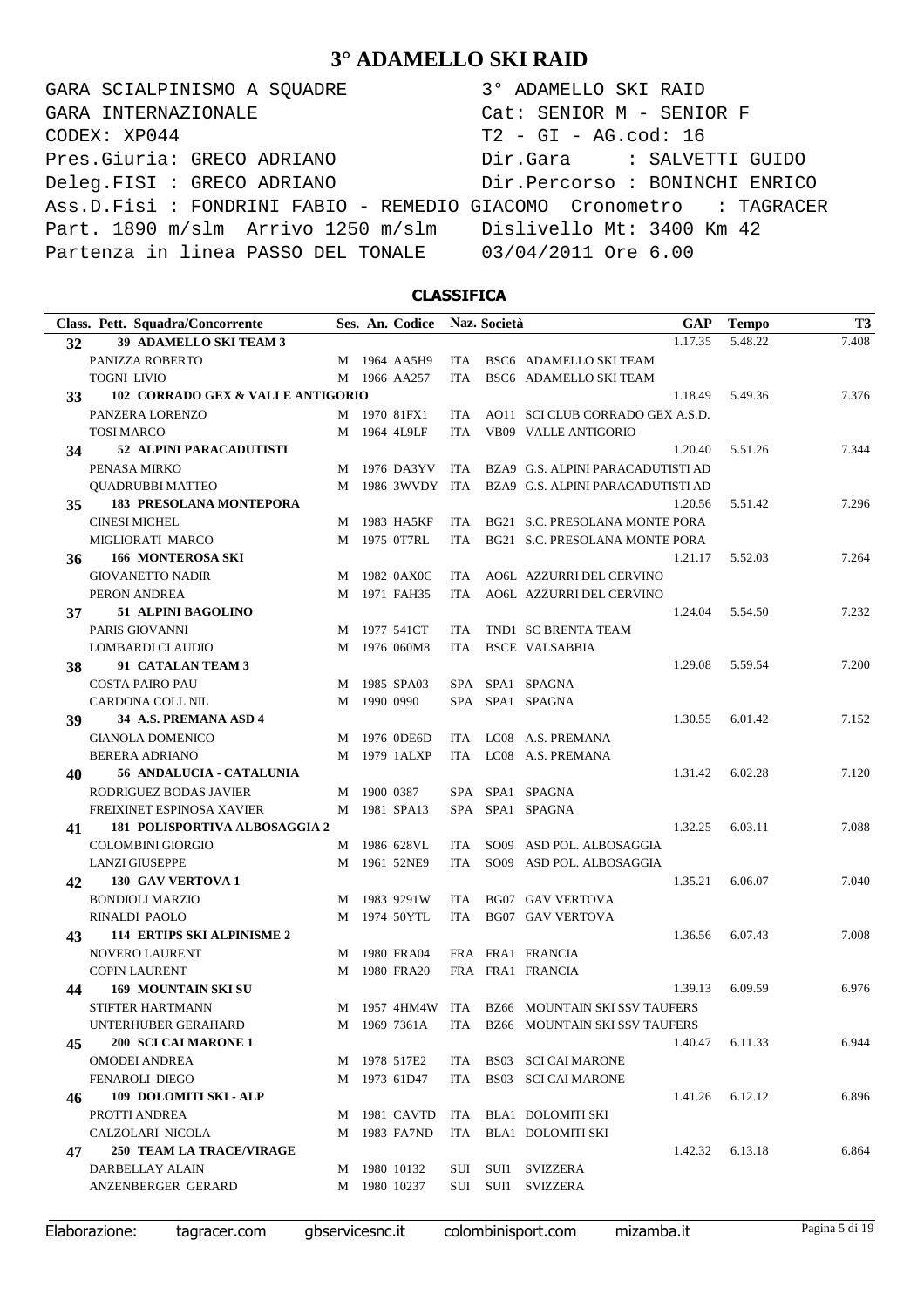GARA SCIALPINISMO A SQUADRE  $CODEX: XP044$ Pres.Giuria: GRECO ADRIANO Deleg.FISI : GRECO ADRIANO Ass.D.Fisi : FONDRINI FABIO - REMEDIO G Part. 1890 m/slm Arrivo 1250 m/slm Partenza in linea PASSO DEL TONALE GARA INTERNAZIONALE

| 3° ADAMELLO SKI RAID            |
|---------------------------------|
| $Cat:$ SENIOR $M -$ SENIOR F    |
| $T2 - GI - AG.cod: 16$          |
| Dir.Gara : SALVETTI GUIDO       |
| Dir. Percorso : BONINCHI ENRICO |
| GIACOMO Cronometro : TAGRACER   |
| Dislivello Mt: 3400 Km 42       |
| 03/04/2011 Ore 6.00             |

### **CLASSIFICA**

|    | Class. Pett. Squadra/Concorrente    |   | Ses. An. Codice Naz. Società |            |             | GAP                                           | <b>Tempo</b> | T <sub>3</sub> |
|----|-------------------------------------|---|------------------------------|------------|-------------|-----------------------------------------------|--------------|----------------|
| 48 | 196 SC SONDALO & SC ALTA VALTELLINA |   |                              |            |             | 1.44.16                                       | 6.15.02      | 6.832          |
|    | <b>SALA DINO</b>                    |   | M 1966 81XE6                 | ITA        |             | SO31 S.C. SONDALO                             |              |                |
|    | <b>BIGNOTTI MATTEO</b>              |   | M 1989 FAHJZ                 | <b>ITA</b> |             | SO29 S.C. ALTA VALTELLINA                     |              |                |
| 49 | 122 G.S.A. RANICALTITUDE            |   |                              |            |             | 1.46.29                                       | 6.17.15      | 6.784          |
|    | <b>ROTA NODARI FABIO</b>            |   | M 1976 A04NL                 | ITA.       |             | BG72 LAME PERREL GSA RANICA                   |              |                |
|    | SIGNORI MAURIZIO                    | M | 1967 0C305                   | <b>ITA</b> |             | BG81 GRUPPO SPORTIVO ALTITUDE                 |              |                |
| 50 | <b>160 MAURYSKYALP</b>              |   |                              |            |             | 1.47.50                                       | 6.18.36      | 6.752          |
|    | <b>ENRICI MAURIZIO</b>              |   | M 1978 0DM2N                 | <b>ITA</b> |             | CN40 S.C. TRE RIFUGI CAI MONDOVI'             |              |                |
|    | ROSAZZA BURRO AMOS                  | M | 1969 FAJ93                   | ITA        |             | AO11 SCI CLUB CORRADO GEX A.S.D.              |              |                |
| 51 | 144 I GAZANE                        |   |                              |            |             | 1.48.20                                       | 6.19.07      | 6.720          |
|    | <b>REDOLFI MARCO</b>                |   | M 1984 FA315                 | ITA.       |             | TN13 SCI FONDO VAL DI SOLE                    |              |                |
|    | <b>CASNA LORIS</b>                  |   | M 1985 FA62H                 | ITA        |             | TND1 SC BRENTA TEAM                           |              |                |
| 52 | 203 SCI CLUB 13 CLUSONE             |   |                              |            |             | 1.51.11                                       | 6.21.57      | 6.688          |
|    | SAVOLDELLI VINCENZO                 |   | M 1982 EA98A                 | ITA.       |             | BG55 SCI CLUB 13 CLUSONE                      |              |                |
|    | <b>BORTOLOTTI MANUEL</b>            |   | M 1981 EA98C                 | <b>ITA</b> |             | BG55 SCI CLUB 13 CLUSONE                      |              |                |
| 53 | <b>82 BRENTA TEAM 3</b>             |   |                              |            |             | 1.52.01                                       | 6.22.48      | 6.640          |
|    | ZAMBOTTI GIOVANNI                   |   | M 1970 AA25A                 | ITA        |             | TND1 SC BRENTA TEAM                           |              |                |
|    | RADOVAN MATTEO                      |   | M 1974 1AX58                 | ITA.       |             | TND1 SC BRENTA TEAM                           |              |                |
| 54 | 190 S.C. PEVERAGNO                  |   |                              |            |             | 1.53.05                                       | 6.23.51      | 6.608          |
|    | <b>CAVALLO FABIO</b>                |   | M 1984 CAJDR                 | ITA        |             | CN10 S.C. PEVERAGNO                           |              |                |
|    | <b>CIMENTI CARLALBERTO</b>          |   | M 1975 9A3ED                 | ITA        |             | TOEP TEAM NUOVI TRAGUARDI                     |              |                |
| 55 | <b>115 ERTIPS SKI ALPINISME OLD</b> |   |                              |            |             | 1.53.24                                       | 6.24.11      | 6.576          |
|    | <b>ARVIN-BEROD MARC</b>             |   | M 1970 FRA05                 |            |             | FRA FRA1 FRANCIA                              |              |                |
|    | <b>CHAMPLY FREDERIC</b>             |   | M 1970 FRA21                 |            |             | FRA FRA1 FRANCIA                              |              |                |
| 56 | 192 S.S. LA BUFAROLA                |   |                              |            |             | 1.54.29                                       | 6.25.16      | 6.528          |
|    | <b>FIORI ANDREA</b>                 |   | M 1976 3VYPF                 | ITA        | <b>BI14</b> | LA BUFAROLA ASD                               |              |                |
|    | MACCHETTO NICOLA                    |   | M 1976 50D41                 | ITA        |             | BI14 LA BUFAROLA ASD                          |              |                |
| 57 | <b>45 ALPE CAMPEI</b>               |   |                              |            |             | 1.54.58                                       | 6.25.44      | 6.496          |
|    | <b>COMETTI FABIO</b>                |   | M 1974 4HWL6                 | <b>ITA</b> |             | SO09 ASD POL. ALBOSAGGIA                      |              |                |
|    | <b>ROMERI MICHELE</b>               |   | M 1988 LA1LM                 | ITA        |             | SO09 ASD POL. ALBOSAGGIA                      |              |                |
| 58 | 95 CIMA XII / VALDOBBIADENE         |   |                              |            |             | 1.55.54                                       | 6.26.41      | 6.464          |
|    | LIRA GIANCARLO                      |   | M 1965 85LYD                 | ITA        |             | TN22 S.C. CIMA DODICI ASD                     |              |                |
|    | <b>ROCCON PAOLO</b>                 |   | M 1965 73P76                 | ITA        |             | TV36 S.C. VALDOBBIADENE                       |              |                |
| 59 | 273 VOROSSES 3                      |   |                              |            |             | 1.58.00                                       | 6.28.46      | 6.432          |
|    | <b>CHEVALLAY GILLES</b>             | M | 1962 FRA16                   |            |             | FRA FRA1 FRANCIA                              |              |                |
|    | <b>CHRISTIN JEAN-FRANCOIS</b>       | M | 1969 FRA30                   |            |             | FRA FRA1 FRANCIA                              |              |                |
|    | 268 VALSESIA                        |   |                              |            |             | 1.58.32                                       | 6.29.18      | 6.384          |
| 60 |                                     |   |                              |            |             |                                               |              |                |
|    | CIVEROLO CLAUDIO                    |   | M 1981 A0DR8                 |            |             | ITA VC34 S.C. SCOPELLO FONDO ASD              |              |                |
|    | DEALBERTIS LORENZO                  |   |                              |            |             | M 1978 HAPTM ITA VC34 S.C. SCOPELLO FONDO ASD |              |                |
| 61 | 23 NABES                            |   |                              |            |             | 1.59.33                                       | 6.30.19      | 6.352          |
|    | <b>BES JINESTA JORDI</b>            |   | M 1975 0015                  |            |             | SPA SPA1 SPAGNA                               |              |                |
|    | <b>SERRA JORDI</b>                  |   | M 1969 SPA17                 |            |             | SPA SPA1 SPAGNA                               |              |                |
| 62 | <b>186 ROBI SPORT BELLUNO</b>       |   |                              |            |             | 1.59.57                                       | 6.30.43      | 6.320          |
|    | BORTOLUZZI ALESSANDRO               |   | M 1956 73PEH                 | ITA        |             | BL28 S.C. PONTE NELLE ALPI                    |              |                |
|    | DE CARLI ENRICO                     |   | M 1982 HATYY                 | ITA        |             | BL28 S.C. PONTE NELLE ALPI                    |              |                |
| 63 | <b>66 ASV GOSSENSASS SKI ALP</b>    |   |                              |            |             | 2.00.00                                       | 6.30.46      | 6.288          |
|    | HOFER CHRISTOPH                     |   | M 1974 FA7M5                 | ITA.       |             | BZ11 ASV GOSSENSASS                           |              |                |
|    | CAPOVILLA ALESSANDRO                |   | M 1973 7360X                 | <b>ITA</b> |             | BZ11 ASV GOSSENSASS                           |              |                |
|    |                                     |   |                              |            |             |                                               |              |                |

Elaborazione: tagracer.com gbservicesnc.it colombinisport.com mizamba.it Pagina 6 di 19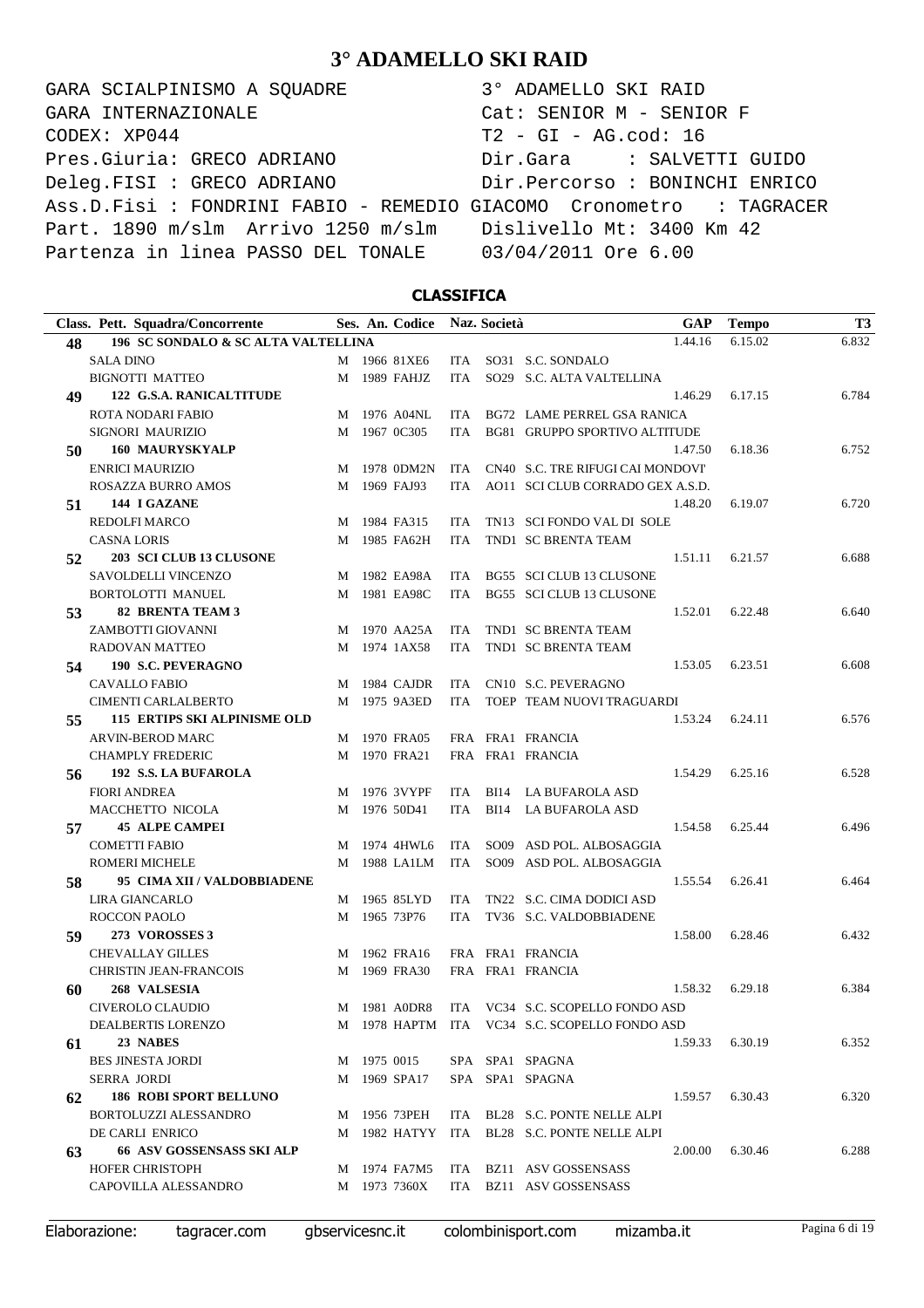GARA SCIALPINISMO A SQUADRE 3° ADAMELLO SKI RAID CODEX: XP044 T2 - GI - AG.cod: 16 Pres.Giuria: GRECO ADRIANO Dir.Gara : SALVETTI GUIDO Deleg.FISI : GRECO ADRIANO Dir.Percorso : BONINCHI ENRICO Ass.D.Fisi : FONDRINI FABIO - REMEDIO GIACOMO Cronometro : TAGRACER Part. 1890 m/slm Arrivo 1250 m/slm Dislivello Mt: 3400 Km 42 Partenza in linea PASSO DEL TONALE 03/04/2011 Ore 6.00 GARA INTERNAZIONALE Cat: SENIOR M - SENIOR F

### **CLASSIFICA**

|    | Class. Pett. Squadra/Concorrente    |   | Ses. An. Codice |            | Naz. Società | <b>GAP</b>                                  | <b>Tempo</b> | T <sub>3</sub> |
|----|-------------------------------------|---|-----------------|------------|--------------|---------------------------------------------|--------------|----------------|
| 64 | <b>309 S.C. VALDIGNE MONT BLANC</b> |   |                 |            |              | 2.00.01                                     | 6.30.48      | 6.240          |
|    | <b>CURTONI MATTIA</b>               |   | M 1981 90F1T    |            |              | ITA S038 SCI CLUB VALTARTANO ASD            |              |                |
|    | GIANATTI ALESSANDRA                 | F | 1981 A0933      | ITA.       |              | SO09 ASD POL. ALBOSAGGIA                    |              |                |
| 65 | 101 CORNELLA - MATTEI               |   |                 |            |              | 2.01.07                                     | 6.31.53      | 6.208          |
|    | <b>CORNELLA LUCA</b>                | M | 1982 HAEN1      | ITA        |              | TNA4 S.C. VALLE DEI LAGHI                   |              |                |
|    | <b>MATTEI ANDREA</b>                |   | M 1970 64L6M    | <b>ITA</b> |              | TNHF ALPIN GO VAL RENDENA                   |              |                |
| 66 | 58 ARCOBALENO 1                     |   |                 |            |              | 2.02.29                                     | 6.33.16      | 6.176          |
|    | MODENA CHRISTIAN                    |   | M 1984 72X1R    | ITA        |              | TN40 L'ARCOBALENO S.C.                      |              |                |
|    | <b>BIASIOLI ANDREA</b>              |   | M 1983 HA5F1    | ITA.       |              | TN40 L'ARCOBALENO S.C.                      |              |                |
| 67 | <b>47 ALPIN GO VAL RENDENA</b>      |   |                 |            |              | 2.02.44                                     | 6.33.30      | 6.128          |
|    | CAMPIGOTTO MATTEO                   | M | 1977 85FVE      | <b>ITA</b> |              | TNHF ALPIN GO VAL RENDENA                   |              |                |
|    | <b>MAGANZINI MARCO</b>              | M | 1977 85FVC      | <b>ITA</b> |              | TNHF ALPIN GO VAL RENDENA                   |              |                |
| 68 | 234 SPORTIVA PALU' POSCHIAVO        |   |                 |            |              | 2.03.18                                     | 6.34.04      | 6.096          |
|    | LEONARDI CORTESI NATASCIA           | F | 1971 0920       | SUI        |              | SUI1 SVIZZERA                               |              |                |
|    | <b>CORTESI RETO</b>                 | M | 1968 SUI15      | SUI        | SUI1         | SVIZZERA                                    |              |                |
| 69 | <b>233 SORAN</b>                    |   |                 |            |              | 2.04.37                                     | 6.35.23      | 6.064          |
|    | <b>BENVENUTI MIRKO</b>              | М | 1984 LA717      | ITA.       |              | TNA4 S.C. VALLE DEI LAGHI                   |              |                |
|    | <b>BOSETTI ALESSIO</b>              | M | 1981 FAMZP      | <b>ITA</b> |              | TNA4 S.C. VALLE DEI LAGHI                   |              |                |
| 70 | 232 SNOW ALP SCI CLUB GROMO         |   |                 |            |              | 2.07.21                                     | 6.38.07      | 6.032          |
|    | <b>BONACORSI ARRIGO</b>             | M | 1968 710PV      | ITA        |              | BG58 S.C. GROMO                             |              |                |
|    | <b>BONACORSI ROBERTO</b>            |   | M 1971 5135F    | ITA        |              | BG8P SNOWALP ALTA VALLE SERIANA             |              |                |
| 71 | <b>262 US DOLOMITICA</b>            |   |                 |            |              | 2.09.49                                     | 6.40.35      | 5.984          |
|    | DELLAGIACOMA ANDREA                 |   | M 1981 DAV35    | ITA        |              | TNF3 US DOLOMITICA ASD                      |              |                |
|    | DELLAGIACOMA GIUSEPPE               | M | 1978 FAMN9      | <b>ITA</b> |              | TNF3 US DOLOMITICA ASD                      |              |                |
| 72 | <b>177 PIETRO MICCA/BUFALORA</b>    |   |                 |            |              | 2.10.08                                     | 6.40.54      | 5.952          |
|    | PEDRAZZO CESARE                     | M | 1972 05CMJ      | <b>ITA</b> |              | BI12 APD PIETRO MICCA                       |              |                |
|    | <b>CILIESA ROBERTO</b>              | M | 1976 827EV      | ITA        |              | BI14 LA BUFAROLA ASD                        |              |                |
| 73 | <b>59 ARCOBALENO FOREVER</b>        |   |                 |            |              | 2.10.30                                     | 6.41.16      | 5.920          |
|    | <b>IORIATTI GIULIANO</b>            | M | 1964 DANF9      | <b>ITA</b> |              | TN40 L'ARCOBALENO S.C.                      |              |                |
|    | DAMAGGIO LORENZO                    | M | 1967 49LWM      | ITA        |              | TN40 L'ARCOBALENO S.C.                      |              |                |
| 74 | <b>48 ALPIN GO VAL RENDENA 2</b>    |   |                 |            |              | 2.10.46                                     | 6.41.32      | 5.872          |
|    | <b>VIVIANI PAOLO</b>                | M | 1985 DA634      | <b>ITA</b> |              | TNHF ALPIN GO VAL RENDENA                   |              |                |
|    | SARTORI RICCARDO                    | M | 1985 3CWLC      | ITA        |              | TNHF ALPIN GO VAL RENDENA                   |              |                |
| 75 | 220 SKI ALP VALLESABBIA             |   |                 |            |              | 2.11.56                                     | 6.42.43      | 5.840          |
|    | <b>SCALVINI ROBERTO</b>             | M | 1973 71CWE      | ITA        |              | <b>BS03 SCI CAI MARONE</b>                  |              |                |
|    | DEBALINI GIANLUCA                   |   | M 1974 CA3HY    | ITA        |              | BS06 SKIGROUP BANCA LOMBARDA                |              |                |
| 76 | 218 SKI ALP VAL DI SOLE             |   |                 |            |              | 2.12.13                                     | 6.42.59      | 5.808          |
|    | PENASA ALBINO                       |   |                 |            |              | M 1966 8788Y ITA TN13 SCI FONDO VAL DI SOLE |              |                |
|    | REDOLFI MAURO                       |   | M 1970 EAE26    |            |              | ITA TN13 SCI FONDO VAL DI SOLE              |              |                |
| 77 | 265 VAL SANGONE                     |   |                 |            |              | 2.12.28                                     | 6.43.14      | 5.776          |
|    | VERONESE LUCIANO                    |   | M 1967 90NE1    |            |              | ITA TO01 S.C. VALSANGONE                    |              |                |
|    | PERAUDO ALEX                        |   | M 1986 1H8K5    | ITA        |              | TOA1 S.C. PIAN BENAUT                       |              |                |
| 78 | <b>120 G.S.A. INTRA</b>             |   |                 |            |              | 2.12.46                                     | 6.43.32      | 5.728          |
|    | <b>TOFFOLET STEFANO</b>             |   | M 1968 E09YD    |            |              | ITA VB02 GRUPPO SPORTIVO ALPINI INTRA AC    |              |                |
|    | <b>MINOGGIO CRISTIAN</b>            |   | M 1984 E09YA    |            |              | ITA VB02 GRUPPO SPORTIVO ALPINI INTRA AC    |              |                |
| 79 | <b>182 PRESOLANA</b>                |   |                 |            |              | 2.14.23                                     | 6.45.09      | 5.696          |
|    | PEDROCCHI ANTONIO                   |   | M 1974 EA98L    |            |              | ITA BG21 S.C. PRESOLANA MONTE PORA          |              |                |
|    | <b>TRUSSARDI EMILIO</b>             |   | M 1971 905T8    |            |              | ITA BG55 SCI CLUB 13 CLUSONE                |              |                |
|    |                                     |   |                 |            |              |                                             |              |                |

Elaborazione: tagracer.com gbservicesnc.it colombinisport.com mizamba.it Pagina 7 di 19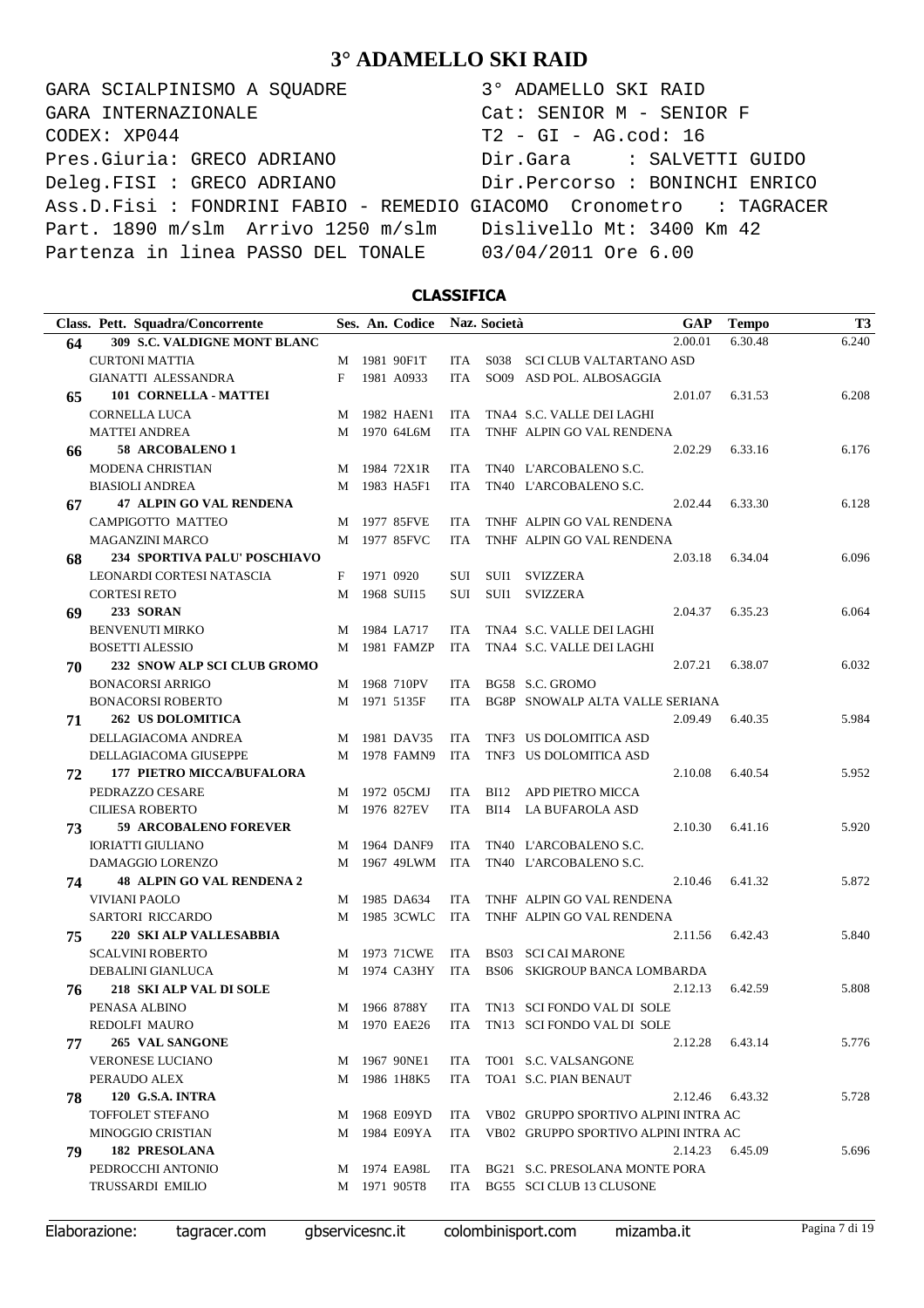GARA SCIALPINISMO A SQUADRE 3° ADAMELLO SKI RAID CODEX: XP044 T2 - GI - AG.cod: 16 Pres.Giuria: GRECO ADRIANO Dir.Gara : SALVETTI GUIDO Deleg.FISI : GRECO ADRIANO Dir.Percorso : BONINCHI ENRICO Ass.D.Fisi : FONDRINI FABIO - REMEDIO GIACOMO Cronometro : TAGRACER Part. 1890 m/slm Arrivo 1250 m/slm Dislivello Mt: 3400 Km 42 Partenza in linea PASSO DEL TONALE 03/04/2011 Ore 6.00 GARA INTERNAZIONALE Cat: SENIOR M - SENIOR F

### **CLASSIFICA**

|    | Class. Pett. Squadra/Concorrente     |   | Ses. An. Codice |            | Naz. Società |                                                | <b>GAP</b> | <b>Tempo</b>    | <b>T3</b> |
|----|--------------------------------------|---|-----------------|------------|--------------|------------------------------------------------|------------|-----------------|-----------|
| 80 | 228 SNOW ALP ALTA VALLE SERIANA 2    |   |                 |            |              | 2.14.32                                        |            | 6.45.18         | 5.664     |
|    | <b>ALBRICCI MANUEL</b>               |   | M 1972 9060C    | ITA        |              | BG8P SNOWALP ALTA VALLE SERIANA                |            |                 |           |
|    | <b>FORNONI ENRICO</b>                |   | M 1987 LA5AZ    | ITA        |              | BG8P SNOWALP ALTA VALLE SERIANA                |            |                 |           |
| 81 | <b>77 BOGN DA NIA ASV GOSSENSASS</b> |   |                 |            |              | 2.14.40                                        |            | 6.45.26         | 5.616     |
|    | PFEIFER MARKUS                       |   | M 1970 3R6N5    | ITA        |              | TNH9 BOGN DA NIA                               |            |                 |           |
|    | PFATTNER KURT                        |   | M 1973 HA973    | ITA        |              | BZ11 ASV GOSSENSASS                            |            |                 |           |
| 82 | <b>148 KALDI-BASTINO</b>             |   |                 |            |              | 2.15.44                                        |            | 6.46.30         | 5.584     |
|    | <b>UGHETTO CHRISTIAN</b>             | M | 1976 FAKEE      | ITA        |              | CN40 S.C. TRE RIFUGI CAI MONDOVI               |            |                 |           |
|    | FENOGLIO MAURIZIO                    |   | M 1982 M08KX    | ITA        |              | CN39 S.C. VALLE VARAITA                        |            |                 |           |
| 83 | <b>164 MONTE ROSA TEAM</b>           |   |                 |            |              | 2.17.48                                        |            | 6.48.34         | 5.552     |
|    | <b>GAMBARINI MANUEL</b>              |   | M 1977 60TLR    | ITA        |              | VC34 S.C. SCOPELLO FONDO ASD                   |            |                 |           |
|    | CAPPELLETTI FABIO                    |   | M 1973 531XY    | ITA.       |              | VB12 S.C. VALLE ANZASCA                        |            |                 |           |
| 84 | 227 SNOW ALP ALTA VALLE SERIANA 1    |   |                 |            |              | 2.19.17                                        |            | 6.50.03         | 5.520     |
|    | PASINI MARCO                         |   | M 1979 M02H2    | ITA        |              | BG8P SNOWALP ALTA VALLE SERIANA                |            |                 |           |
|    | RICCARDI CRISTIAN                    |   | M 1980 M0F65    | <b>ITA</b> |              | BG8P SNOWALP ALTA VALLE SERIANA                |            |                 |           |
| 85 | <b>175 PEZZORO 1</b>                 |   |                 |            |              | 2.19.43                                        |            | 6.50.29         | 5.472     |
|    | <b>MILINI LUCA</b>                   |   | M 1974 51L7M    | ITA        |              | BS90 S.C. PEZZORO                              |            |                 |           |
|    | <b>BERTUSSI GIANCARLO</b>            |   | M 1979 C03WT    | ITA        |              | BS90 S.C. PEZZORO                              |            |                 |           |
| 86 | 143 I COGNATI                        |   |                 |            |              | 2.20.01                                        |            | 6.50.48         | 5.440     |
|    | <b>GIUDICI SIMONE</b>                |   | M 1974 04KJJ    | ITA        |              | BG58 S.C. GROMO                                |            |                 |           |
|    | <b>BEGNIS ANDREA</b>                 |   | M 1985 403FH    | ITA        |              | BG58 S.C. GROMO                                |            |                 |           |
| 87 | 57 ARCOBALENO - BRENTA TEAM          |   |                 |            |              | 2.20.18                                        |            | 6.51.04         | 5.408     |
|    | <b>FORNI ALESSANDRO</b>              |   |                 |            |              | M 1980 HAEXW ITA TN40 L'ARCOBALENO S.C.        |            |                 |           |
|    | <b>LAMPIS MATTIA</b>                 | М | 1986 1CVVK ITA  |            |              | TN13 SCI FONDO VAL DI SOLE                     |            |                 |           |
| 88 | <b>69 AUSTRIA ALPIN TEAM</b>         |   |                 |            |              | 2.20.21                                        |            | 6.51.07         | 5.360     |
|    | <b>HAUSMANN FRANZ</b>                | М | 1957 AUT86      |            |              | AUT AUT1 AUSTRIA                               |            |                 |           |
|    | <b>TOD MANFRED</b>                   | М | 1966 AUT74      |            |              | AUT AUT1 AUSTRIA                               |            |                 |           |
| 89 | <b>133 GLI ORSI 2</b>                |   |                 |            |              | 2.20.32                                        |            | 6.51.18         | 5.328     |
|    | <b>CERQUETTINI DIEGO</b>             | M | 1973 828XM      | ITA        |              | CN40 S.C. TRE RIFUGI CAI MONDOVI'              |            |                 |           |
|    | SAULO ALBERTO                        | М | 1972 856WY      | ITA        |              | SV16 S.C. CEVA                                 |            |                 |           |
| 90 | <b>264 VAL GLERIS</b>                |   |                 |            |              | 2.20.42                                        |            | 6.51.28         | 5.296     |
|    | DE PODESTA' GIANNI                   | M | 1963 51MFX      |            |              | ITA UD12 G.S. VAL GLERIS PONTEBBA              |            |                 |           |
|    | DE PODESTA' DAVIDE                   |   |                 |            |              | M 1979 COMMA ITA UD12 G.S. VAL GLERIS PONTEBBA |            |                 |           |
| 91 | <b>251 TEAM MORZINE/AVORIAZ</b>      |   |                 |            |              | 2.21.39                                        |            | 6.52.26         | 5.264     |
|    | <b>GARREAU STEPHANE</b>              | М | 1968 FRA11      |            |              | FRA FRA1 FRANCIA                               |            |                 |           |
|    | <b>BUET NICOLAS</b>                  |   | M 1964 FRA26    |            |              | FRA FRA1 FRANCIA                               |            |                 |           |
| 92 | 210 SCI CLUB SONDALO ALP             |   |                 |            |              | 2.21.46                                        |            | 6.52.33         | 5.216     |
|    | DE MARON LUCA                        |   |                 |            |              | M 1986 M01JK ITA SO31 S.C. SONDALO             |            |                 |           |
|    | STRAMBINI MARIO                      |   |                 |            |              | M 1980 EA9E9 ITA SO31 S.C. SONDALO             |            |                 |           |
| 93 | <b>38 ADAMELLO SKI TEAM 2</b>        |   |                 |            |              |                                                |            | 2.21.58 6.52.45 | 5.184     |
|    | OCCHI MAURO                          |   | M 1977 EAC67    |            |              | ITA BSC6 ADAMELLO SKI TEAM                     |            |                 |           |
|    | <b>MARIOTTI DANIEL</b>               |   | M 1978 HAAF7    |            |              | ITA BSC6 ADAMELLO SKI TEAM                     |            |                 |           |
| 94 | 111 DRINK                            |   |                 |            |              | 2.25.29                                        |            | 6.56.15         | 5.152     |
|    | <b>JOUX CHRISTIAN</b>                |   | M 1976 03NCV    |            |              | ITA AO58 SKI CLUB PILA                         |            |                 |           |
|    | <b>CUNEAZ LAURENT</b>                |   | M 1980 06C8K    |            |              | ITA AO05 SC DRINK                              |            |                 |           |
| 95 | 79 BOGNANCO RUSH TEAM                |   |                 |            |              | 2.26.43                                        |            | 6.57.29         | 5.104     |
|    | DE LUCA STEFANO                      |   |                 |            |              | M 1970 HARTA ITA VB13 ASD S.C. BOGNANCO        |            |                 |           |
|    | PICCINI ALESSANDRO                   |   | M 1968 8236L    |            |              | ITA VB13 ASD S.C. BOGNANCO                     |            |                 |           |
|    |                                      |   |                 |            |              |                                                |            |                 |           |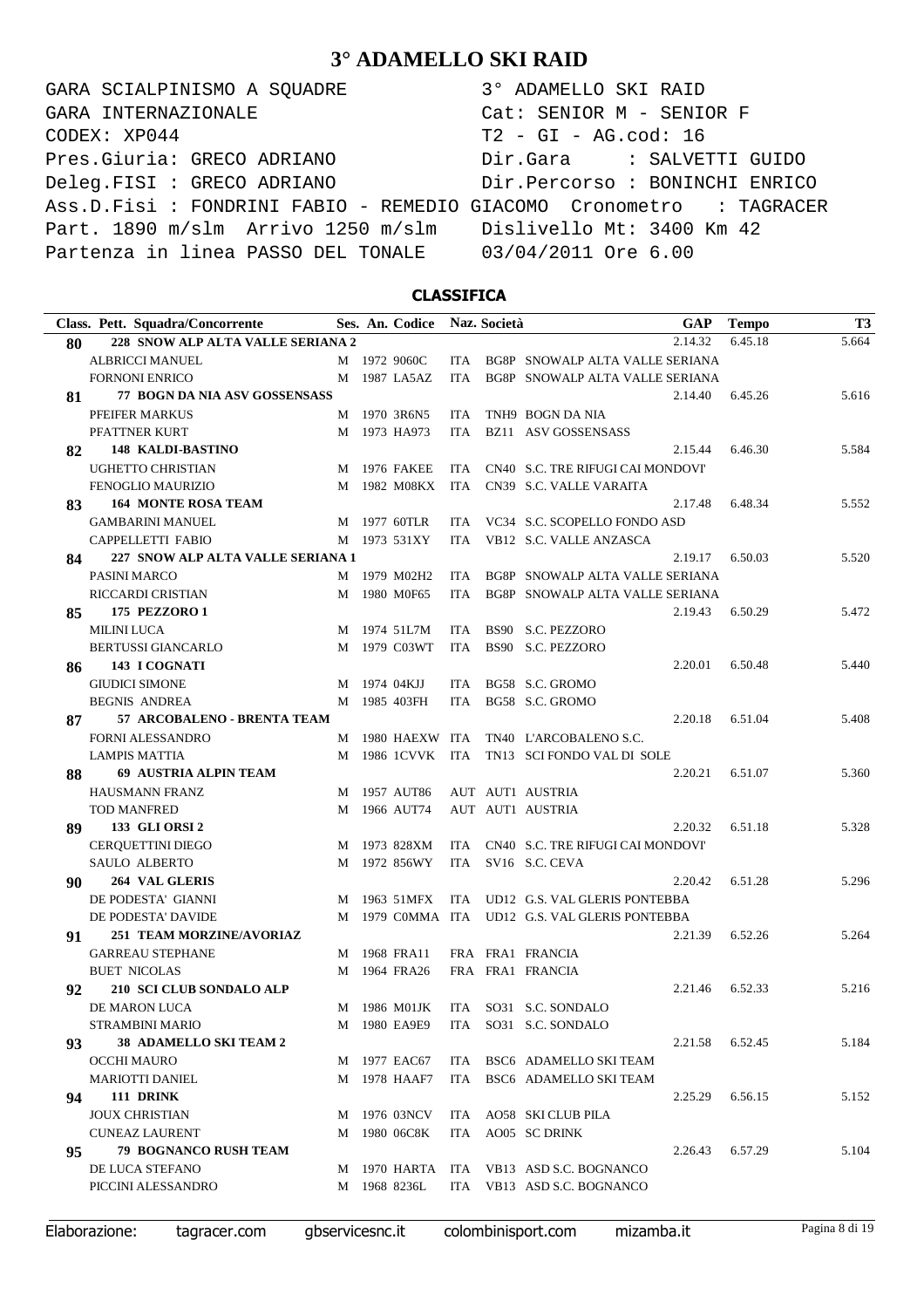GARA SCIALPINISMO A SQUADRE 3° ADAMELLO SKI RAID CODEX: XP044 T2 - GI - AG.cod: 16 Pres.Giuria: GRECO ADRIANO Dir.Gara : SALVETTI GUIDO Deleg.FISI : GRECO ADRIANO Dir.Percorso : BONINCHI ENRICO Ass.D.Fisi : FONDRINI FABIO - REMEDIO GIACOMO Cronometro : TAGRACER Part. 1890 m/slm Arrivo 1250 m/slm Dislivello Mt: 3400 Km 42 Partenza in linea PASSO DEL TONALE 03/04/2011 Ore 6.00 GARA INTERNAZIONALE Cat: SENIOR M - SENIOR F

### **CLASSIFICA**

|            | Class. Pett. Squadra/Concorrente   |   |             | Ses. An. Codice |            | Naz. Società | GAP                                       | <b>Tempo</b> | T <sub>3</sub> |
|------------|------------------------------------|---|-------------|-----------------|------------|--------------|-------------------------------------------|--------------|----------------|
| 96         | 195 SC CORRADO GEX 2               |   |             |                 |            |              | 2.28.13                                   | 6.58.59      | 5.072          |
|            | <b>CAMANDONA MARCO</b>             |   |             | M 1970 02MJT    |            |              | ITA AO11 SCI CLUB CORRADO GEX A.S.D.      |              |                |
|            | MARGUERETTAZ ALAIN                 | M |             | 1961 HATRK ITA  |            |              | AO11 SCI CLUB CORRADO GEX A.S.D.          |              |                |
| 97         | <b>104 CUGINI SKIALPER</b>         |   |             |                 |            |              | 2.29.34                                   | 7.00.20      | 5.040          |
|            | <b>CASTELLI ANGELO</b>             | M |             | 1978 HATV5      | ITA        |              | <b>BG07 GAV VERTOVA</b>                   |              |                |
|            | POLI PAOLO                         | M |             | 1990 LAW4K ITA  |            |              | BG08 S.C. VALGANDINO ASD                  |              |                |
| 98         | 222 SKI ALP VALLESABBIA 3          |   |             |                 |            |              | 2.30.31                                   | 7.01.18      | 5.008          |
|            | CHEMOTTI CRISTIAN                  |   |             | M 1975 CA86C    | ITA        |              | <b>BS03 SCI CAI MARONE</b>                |              |                |
|            | RICCI GIANLUCA                     |   |             | M 1973 48RMP    | <b>ITA</b> |              | <b>BS03 SCI CAI MARONE</b>                |              |                |
| 99         | 119 G & G                          |   |             |                 |            |              | 2.30.48                                   | 7.01.34      | 4.960          |
|            | <b>FERRARIS GIOVANNI</b>           |   |             | M 1965 358H1    | ITA        |              | AO11 SCI CLUB CORRADO GEX A.S.D.          |              |                |
|            | <b>GARDINI GUIDO</b>               | M |             | 1969 925AT      | ITA.       |              | AO11 SCI CLUB CORRADO GEX A.S.D.          |              |                |
| 100        | <b>134 GRESSONEY</b>               |   |             |                 |            |              | 2.31.26                                   | 7.02.12      | 4.928          |
|            | <b>BEVOLO CLAUDIO</b>              | M |             | 1964 9AAFY      | ITA.       |              | AO50 S.C. GRESSONEY MONTE ROSA            |              |                |
|            | TURINI RICCARDO                    | M |             | 1965 860LD      | ITA.       |              | AO50 S.C. GRESSONEY MONTE ROSA            |              |                |
| 101        | <b>180 POLISPORTIVA ALBOSAGGIA</b> |   |             |                 |            |              | 2.32.52                                   | 7.03.38      | 4.896          |
|            | <b>MARCONI ANDREA</b>              |   |             | M 1963 81VA7    | ITA.       |              | SO09 ASD POL. ALBOSAGGIA                  |              |                |
|            | VITALINI ERMANNO                   | M |             | 1960 4HLF4      | <b>ITA</b> |              | SO09 ASD POL. ALBOSAGGIA                  |              |                |
| 102        | <b>159 MAI ZEDER TEAM</b>          |   |             |                 |            |              | 2.33.53                                   | 7.04.39      | 4.864          |
|            | FEDEL DAMIANO                      | M |             | 1983 17DFM      | ITA        |              | TNAW G.S. COSTALTA                        |              |                |
|            | <b>BROSEGHINI GIANLUCA</b>         | M |             | 1976 DA3HR      | ITA        |              | TNA4 S.C. VALLE DEI LAGHI                 |              |                |
| 103        | 254 TEAM SPECK - SPORTS 1          |   |             |                 |            |              | 2.34.08                                   | 7.04.54      | 4.816          |
|            | <b>KREBS THOMAS</b>                |   | M 1971 0023 |                 |            |              | FRA FRA1 FRANCIA                          |              |                |
|            | <b>GEHANT ERIC</b>                 |   |             | M 1963 089403   |            |              | FRA FRA1 FRANCIA                          |              |                |
| 104        | 153 L'ARCOBALENO                   |   |             |                 |            |              | 2.35.00                                   | 7.05.46      | 4.784          |
|            | <b>GIOVANNINI FULVIO</b>           | M |             | 1966 EAMA4      | ITA        |              | TN40 L'ARCOBALENO S.C.                    |              |                |
|            | <b>BETTEGA FEDERICO</b>            | M |             | 1977 DAK8R      | ITA        |              | TN40 L'ARCOBALENO S.C.                    |              |                |
| 105        | 258 TESTINI & ROSSI                |   |             |                 |            |              | 2.36.09                                   | 7.06.55      | 4.752          |
|            | <b>TESTINI ROBERTO</b>             | M |             | 1969 03LH1      | ITA.       |              | BSC6 ADAMELLO SKI TEAM                    |              |                |
|            | ROSSI NICOLA                       | M |             | 1984 EA490      | ITA.       |              | BS81 BRIXIA SCI CENTRO AGON.              |              |                |
| 106        | <b>170 MULLER/FLORIN</b>           |   |             |                 |            |              | 2.37.02                                   | 7.07.48      | 4.704          |
|            | <b>MULLER ANDRE'</b>               |   |             | M 1967 SUI06    | SUI        | SUI1         | SVIZZERA                                  |              |                |
|            | <b>FLORIN JURG</b>                 | M |             | 1972 SUI16      | SUI        | SUI1         | SVIZZERA                                  |              |                |
| 107        | 229 SNOW ALP ALTA VALLE SERIANA 3  |   |             |                 |            |              | 2.37.04                                   | 7.07.50      | 4.672          |
|            | PASINI STEFANO                     |   |             | M 1984 1JL27    | ITA.       |              | BG8P SNOWALP ALTA VALLE SERIANA           |              |                |
|            | <b>NEGRONI MANUEL</b>              |   |             | M 1985 LA1PE    | <b>ITA</b> |              | BG8P SNOWALP ALTA VALLE SERIANA           |              |                |
| 108        | <b>187 RODES SKI ALP-TEAM</b>      |   |             |                 |            |              | 2.37.20                                   | 7.08.07      | 4.640          |
|            | BELOTTI LUCIANO                    |   |             |                 |            |              | M 1968 A092X ITA SO09 ASD POL. ALBOSAGGIA |              |                |
|            | <b>GIANONCELLI MORIS</b>           |   |             |                 |            |              | M 1975 LATC6 ITA SO09 ASD POL. ALBOSAGGIA |              |                |
| 109        | 224 SKI CLUB TORINO 1              |   |             |                 |            |              | 2.38.11                                   | 7.08.57      | 4.608          |
|            | BERTA LUCA                         |   |             | M 1983 EARAP    |            |              | ITA TO79 SKI CLUB TORINO                  |              |                |
|            | <b>GENINATTI COSSATIN GIUSEPPE</b> |   |             | M 1981 MOJAJ    |            |              | ITA TO79 SKI CLUB TORINO                  |              |                |
| <b>110</b> | 64 ASD LANZADA C                   |   |             |                 |            |              | 2.39.35                                   | 7.10.21      | 4.560          |
|            | <b>BARDEA FABIO</b>                |   |             | M 1987 AAPAT    |            |              | ITA SO05 A.S.D. LANZADA                   |              |                |
|            | DELL'ANDRINO WALTER                |   |             | M 1990 FAPWP    |            |              | ITA SO05 A.S.D. LANZADA                   |              |                |
| 111        | 87 CAI VERRES - DONNAS 1           |   |             |                 |            |              | 2.39.58                                   | 7.10.44      | 4.528          |
|            | <b>BOSONIN LUCIO</b>               |   |             | M 1973 A10YE    |            |              | ITA AO11 SCI CLUB CORRADO GEX A.S.D.      |              |                |
|            | DALBARD OSCAR                      |   |             | M 1975 3PWY5    |            |              | ITA AO11 SCI CLUB CORRADO GEX A.S.D.      |              |                |
|            |                                    |   |             |                 |            |              |                                           |              |                |

Elaborazione: tagracer.com gbservicesnc.it colombinisport.com mizamba.it Pagina 9 di 19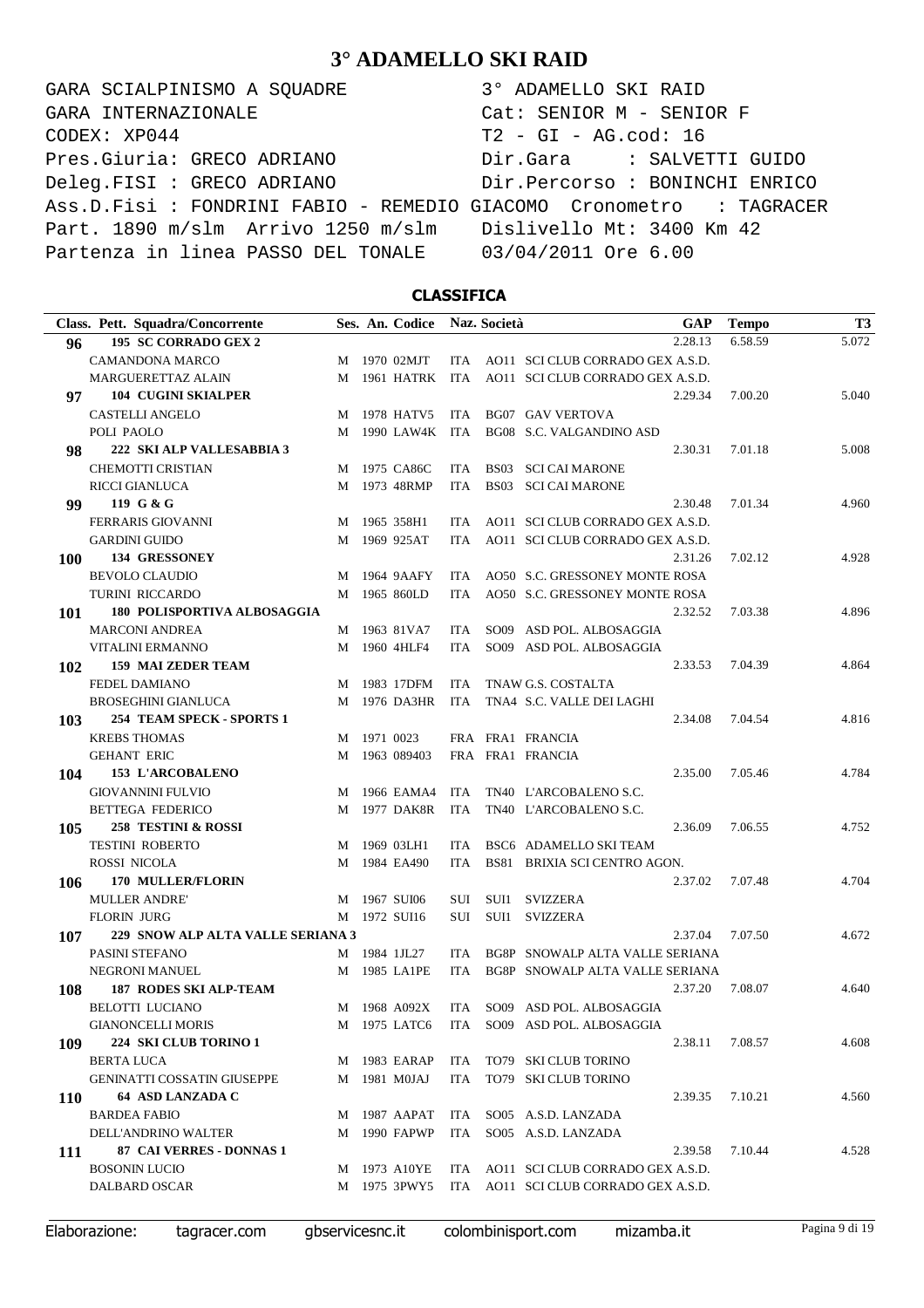GARA SCIALPINISMO A SQUADRE 3° ADAMELLO SKI RAID CODEX: XP044 T2 - GI - AG.cod: 16 Pres.Giuria: GRECO ADRIANO Dir.Gara : SALVETTI GUIDO Deleg.FISI : GRECO ADRIANO Dir.Percorso : BONINCHI ENRICO Ass.D.Fisi : FONDRINI FABIO - REMEDIO GIACOMO Cronometro : TAGRACER Part. 1890 m/slm Arrivo 1250 m/slm Dislivello Mt: 3400 Km 42 Partenza in linea PASSO DEL TONALE 03/04/2011 Ore 6.00 GARA INTERNAZIONALE Cat: SENIOR M - SENIOR F

### **CLASSIFICA**

| Class. Pett. Squadra/Concorrente                |   |             | Ses. An. Codice Naz. Società |            | GAP                                              | <b>Tempo</b> | <b>T3</b> |
|-------------------------------------------------|---|-------------|------------------------------|------------|--------------------------------------------------|--------------|-----------|
| 235 SPORTMAD<br>112                             |   |             |                              |            | 2.40.12                                          | 7.10.59      | 4.496     |
| <b>ALLIOD MICHELE</b>                           |   |             | M 1981 10415                 |            | ITA AO11 SCI CLUB CORRADO GEX A.S.D.             |              |           |
| <b>GAGGINO MASSIMO</b>                          |   |             | M 1973 HATT9                 | ITA.       | AO05 SC DRINK                                    |              |           |
| <b>138 H. MAURIENNAIS</b><br>113                |   |             |                              |            | 2.40.14                                          | 7.11.00      | 4.448     |
| WILLAY PHILIPPE                                 |   |             | M 1956 FRA06                 |            | FRA FRA1 FRANCIA                                 |              |           |
| <b>BRIGAUD THOMAS</b>                           |   |             | M 1985 FRA22                 |            | FRA FRA1 FRANCIA                                 |              |           |
| 53 ALTITUDE 1<br>114                            |   |             |                              |            | 2.41.36                                          | 7.12.22      | 4.416     |
| <b>BARCELLA DAVIDE</b>                          | М |             | 1967 C026E                   | ITA.       | BG81 GRUPPO SPORTIVO ALTITUDE                    |              |           |
| <b>BOLIS MATTEO</b>                             | M |             | 1979 9068X                   | ITA.       | <b>BG81 GRUPPO SPORTIVO ALTITUDE</b>             |              |           |
| <b>139 HERBRON GAUMONT</b><br>115               |   |             |                              |            | 2.41.45                                          | 7.12.32      | 4.384     |
| <b>HERBRON FRANCK</b>                           | М |             | 1972 FRA07                   |            | FRA FRA1 FRANCIA                                 |              |           |
| <b>GAUMONT YANN</b>                             | М |             | 1978 FRA23                   |            | FRA FRA1 FRANCIA                                 |              |           |
| <b>205 SCI CLUB ADAMELLO</b><br>116             |   |             |                              |            | 2.41.51                                          | 7.12.37      | 4.352     |
| <b>GREGORINI PAOLO</b>                          |   |             | M 1974 CA9YF                 | ITA        | BS13 SC ADAMELLO                                 |              |           |
| <b>MENICI MATTEO</b>                            |   |             | M 1982 1E7PJ                 | ITA        | BS13 SC ADAMELLO                                 |              |           |
| 245 TAGA TEAM CATALUNYA 2<br>117                |   |             |                              |            | 2.42.06                                          | 7.12.52      | 4.304     |
| FARRIOL ALMIRALL RICARD                         |   |             | M 1967 SPA12                 |            | SPA SPA1 SPAGNA                                  |              |           |
| VALLADARES MOLINA JONATHAN                      |   |             | M 1971 SPA15                 |            | SPA SPA1 SPAGNA                                  |              |           |
| 96 CISACIRI<br>118                              |   |             |                              |            | 2.44.15                                          | 7.15.01      | 4.272     |
| <b>CISAMOLO CLAUDIO</b>                         |   |             | M 1971 54HP4                 | ITA        | VR08 S.C. ROVERE' ASD                            |              |           |
| <b>CARPANE CLAUDIO</b>                          |   |             | M 1970 63RVV                 | <b>ITA</b> | VR05 NORDICO PRISMA                              |              |           |
| 212 SCI CLUB VALDOBBIADENE 1<br>119             |   |             |                              |            | 2.45.23                                          | 7.16.10      | 4.240     |
| <b>GERONAZZO DAVIDE</b>                         |   |             | M 1979 08Y60                 | <b>ITA</b> | TV36 S.C. VALDOBBIADENE                          |              |           |
| <b>GATTO MICHELE</b>                            |   |             | M 1975 740VH                 | <b>ITA</b> | TV36 S.C. VALDOBBIADENE                          |              |           |
| 32 A.S. PREMANA ASD<br>120                      |   |             |                              |            | 2.45.30                                          | 7.16.16      | 4.192     |
| <b>FAZZINI MAURO</b>                            |   |             | M 1978 40A46                 | ITA.       | LC08 A.S. PREMANA                                |              |           |
| <b>CODEGA ANDREA</b>                            |   |             | M 1977 8174W                 | <b>ITA</b> | LC08 A.S. PREMANA                                |              |           |
| 230 SNOW ALP ALTA VALLE SERIANA 4<br>121        |   |             |                              |            | 2.47.35                                          | 7.18.21      | 4.160     |
| <b>DONATI RICCARDO</b>                          |   |             | M 1981 9060H                 | ITA        | BG8P SNOWALP ALTA VALLE SERIANA                  |              |           |
| <b>BONORIS PIETRO</b>                           |   |             |                              |            | M 1985 1EVDM ITA BG8P SNOWALP ALTA VALLE SERIANA |              |           |
| 238 STRABAG ALPIN TEAM<br>122                   |   |             |                              |            | 2.48.26                                          | 7.19.12      | 4.128     |
| <b>KRAEFTNER MICHAEL</b>                        |   |             | M 1968 AUT40                 |            | AUT AUT1 AUSTRIA                                 |              |           |
| MORGENBEESER THOMAS                             |   |             | M 1978 AUT65                 |            | AUT AUT1 AUSTRIA                                 |              |           |
| 188 S.C. CORRADO GEX - S.C. VALCHIUSELLA<br>123 |   |             |                              |            | 2.48.47                                          | 7.19.33      | 4.096     |
| <b>BAIARDI LUCA</b>                             |   |             | M 1963 CAJA9                 | ITA.       | AO11 SCI CLUB CORRADO GEX A.S.D.                 |              |           |
| <b>TARDITI DAVIDE</b>                           |   |             | M 1978 CAR26                 | <b>ITA</b> | TO18 S.C. VALCHIUSELLA                           |              |           |
| <b>155 LINEA VERTICALE FELTRE</b><br>124        |   |             |                              |            | 2.49.30                                          | 7.20.16      | 4.048     |
| ZANOVELLO EMANUELE                              |   |             | M 1978 73P7E                 | ITA        | TN85 SKI TEAM LAGORAI                            |              |           |
| TAGLIAPIETRA MAURO                              |   |             | M 1974 CARM9                 | ITA        | TV36 S.C. VALDOBBIADENE                          |              |           |
| 226 SKYRUNNER 01<br>125                         |   |             |                              |            | 2.49.43                                          | 7.20.29      | 4.016     |
| <b>BIANCHINI GRAZIANO</b>                       |   |             | M 1978 CATRR ITA             |            | TND6 S.C. VIGOLO VATTARO                         |              |           |
| PEDROTTI LUCA                                   |   |             | M 1971 EANXL ITA             |            | TNE7 S.C. PANAROTTA                              |              |           |
| <b>150 KS KANDAHAR/BERGHAUS TEAM</b><br>126     |   |             |                              |            | 2.50.37                                          | 7.21.23      | 3.984     |
| <b>GOMOLA ADAM</b>                              |   | M 1972 0396 |                              |            | POL POL1 POLONIA                                 |              |           |
| <b>KILARSKI MAREK</b>                           |   |             | M 1975 POL21                 |            | POL POL1 POLONIA                                 |              |           |
| <b>165 MONTEBIANCO MAGAZINE</b><br>127          |   |             |                              |            | 2.51.05                                          | 7.21.51      | 3.936     |
| <b>SCANDROGLIO LORENZO</b>                      |   |             | M 1969 DAXR6                 |            | ITA VB09 VALLE ANTIGORIO                         |              |           |
| <b>BUZZI DAMIANO</b>                            |   |             | M 1990 LANK4                 |            | ITA VB09 VALLE ANTIGORIO                         |              |           |
|                                                 |   |             |                              |            |                                                  |              |           |

Elaborazione: tagracer.com gbservicesnc.it colombinisport.com mizamba.it Pagina 10 di 19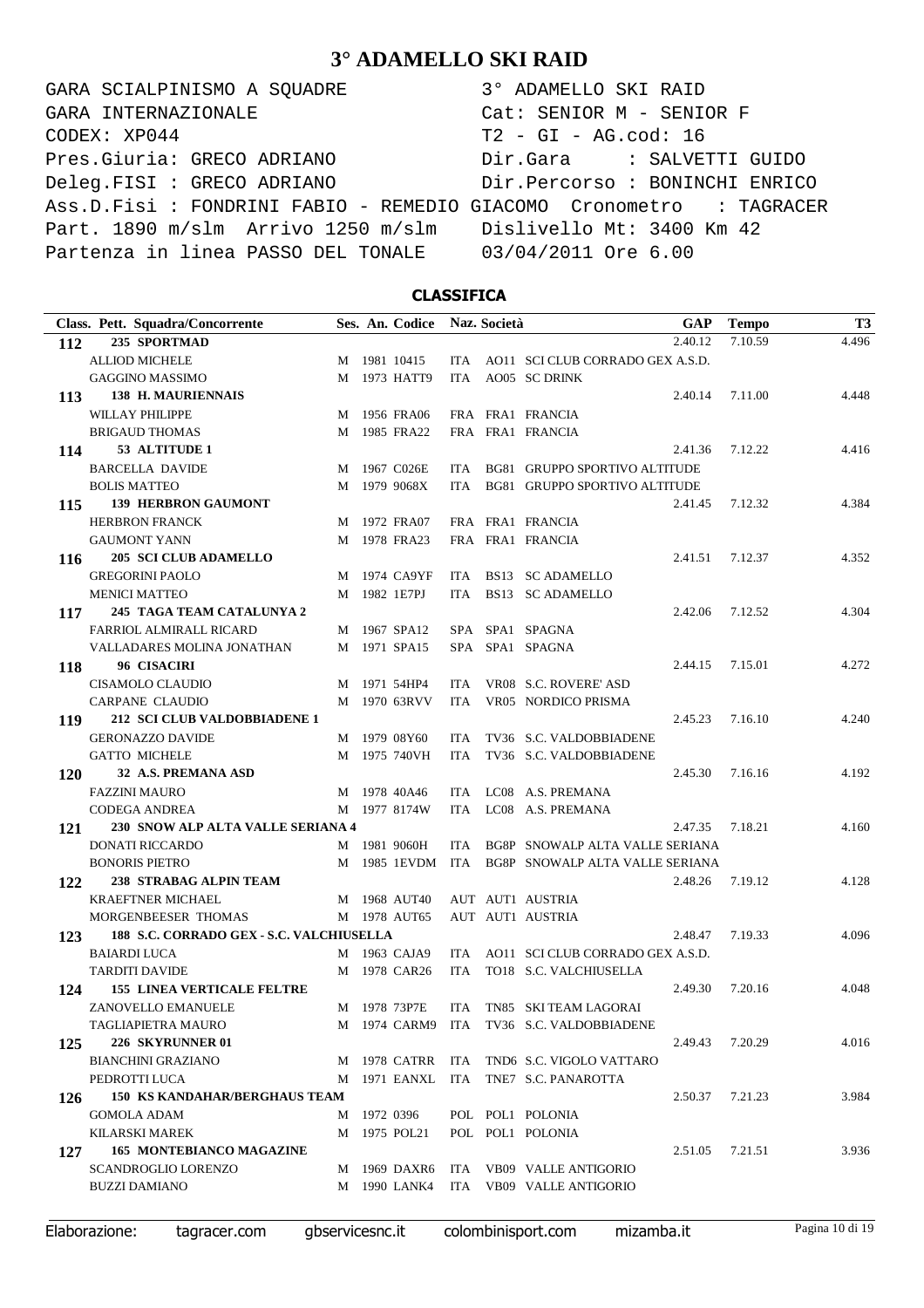GARA SCIALPINISMO A SQUADRE 3° ADAMELLO SKI RAID CODEX: XP044 T2 - GI - AG.cod: 16 Pres.Giuria: GRECO ADRIANO Dir.Gara : SALVETTI GUIDO Deleg.FISI : GRECO ADRIANO Dir.Percorso : BONINCHI ENRICO Ass.D.Fisi : FONDRINI FABIO - REMEDIO GIACOMO Cronometro : TAGRACER Part. 1890 m/slm Arrivo 1250 m/slm Dislivello Mt: 3400 Km 42 Partenza in linea PASSO DEL TONALE 03/04/2011 Ore 6.00 GARA INTERNAZIONALE Cat: SENIOR M - SENIOR F

### **CLASSIFICA**

| Class. Pett. Squadra/Concorrente        |   | Ses. An. Codice |            | Naz. Società |                                         | GAP | <b>Tempo</b> | T <sub>3</sub> |
|-----------------------------------------|---|-----------------|------------|--------------|-----------------------------------------|-----|--------------|----------------|
| <b>83 BRENTA TEAM 4</b><br>128          |   |                 |            |              | 2.51.54                                 |     | 7.22.40      | 3.904          |
| <b>MAESTRI GIOSUE'</b>                  |   | M 1969 A1H99    | ITA.       |              | TND1 SC BRENTA TEAM                     |     |              |                |
| <b>BUGNA MARINO</b>                     | М | 1964 A1H9F      | <b>ITA</b> |              | TND1 SC BRENTA TEAM                     |     |              |                |
| <b>241 SUPER TRAMP</b><br>129           |   |                 |            |              | 2.52.16                                 |     | 7.23.02      | 3.872          |
| LORA CARLO MARIA                        | M | 1978 FAE6W      | ITA.       | VI41         | <b>SCI CLUB SCHIO</b>                   |     |              |                |
| MASTROTTO MICHELE                       | М | 1980 EA6YL      | ITA        | VI41         | <b>SCI CLUB SCHIO</b>                   |     |              |                |
| <b>259 THE PATELAVAX</b><br><b>130</b>  |   |                 |            |              | 2.54.46                                 |     | 7.25.32      | 3.840          |
| <b>BIANCHETTI LUIGI</b>                 | M | 1960 D00CE      | ITA        |              | AO05 SC DRINK                           |     |              |                |
| <b>BRETTI GIACOMO</b>                   |   | M 1979 CAAZD    | ITA        |              | AO11 SCI CLUB CORRADO GEX A.S.D.        |     |              |                |
| 174 PERRAUDIN SP.OVERSTIM.S.<br>131     |   |                 |            |              | 2.56.48                                 |     | 7.27.35      | 3.792          |
| <b>SIERRO JEAN FREDERIC</b>             | M | 1900 SUI10      | SUI        |              | SUI1 SVIZZERA                           |     |              |                |
| <b>COMBY DANIEL</b>                     | M | 1900 SUI17      | SUI        | SUI1         | <b>SVIZZERA</b>                         |     |              |                |
| 152 LA BUFAROLA - MONT NERY 2<br>132    |   |                 |            |              | 2.57.07                                 |     | 7.27.53      | 3.760          |
| <b>BUSCA ROBERTO</b>                    |   | M 1963 1DL3Y    | ITA        |              | BI14 LA BUFAROLA ASD                    |     |              |                |
| ROCCHI DELFO                            |   | M 1960 30W5F    | ITA        |              | AO30 S.C. MONT NERY                     |     |              |                |
| 272 VIGOLONON<br>133                    |   |                 |            |              | 2.57.11                                 |     | 7.27.57      | 3.728          |
| <b>GIACOMELLI GIULIANO</b>              |   | M 1972 7092K    | <b>ITA</b> |              | TND6 S.C. VIGOLO VATTARO                |     |              |                |
| LEONARDELLI DANIELE                     |   | M 1975 FA87V    | <b>ITA</b> |              | TND1 SC BRENTA TEAM                     |     |              |                |
| 137 GS ALTITUDE<br>134                  |   |                 |            |              | 2.57.57                                 |     | 7.28.43      | 3.680          |
| <b>CONSONNI ANDREA</b>                  | M | 1975 DAP0E      | ITA        |              | BG81 GRUPPO SPORTIVO ALTITUDE           |     |              |                |
| <b>GOISIS PIERLUIGI</b>                 | М | 1978 C0269      | <b>ITA</b> |              | BG81 GRUPPO SPORTIVO ALTITUDE           |     |              |                |
| 88 CAMURRI - GARLASCHINI<br>135         |   |                 |            |              | 3.03.31                                 |     | 7.34.17      | 3.648          |
| <b>GARLASCHINI DAVIDE</b>               |   | M 1983 L030C    | ITA.       |              | VB13 ASD S.C. BOGNANCO                  |     |              |                |
| <b>CAMURRI IVAN</b>                     |   | M 1986 357AN    | <b>ITA</b> |              | VC34 S.C. SCOPELLO FONDO ASD            |     |              |                |
| <b>156 LOBA</b><br>136                  |   |                 |            |              | 3.03.52                                 |     | 7.34.38      | 3.616          |
| <b>SCOLA NADIA</b>                      | F | 1975 EA70E      | ITA.       |              | TN45 SKI TEAM FASSA ASD                 |     |              |                |
| <b>VALENTINI STEFANO</b>                | М | 1977 CARAZ      | ITA        |              | TN40 L'ARCOBALENO S.C.                  |     |              |                |
| 176 PIANDALMAS<br>137                   |   |                 |            |              | 3.04.00                                 |     | 7.34.46      | 3.584          |
| CAPOVILLA MANUEL                        |   | M 1983 FA71E    | ITA.       |              | TN03 S.C. VALLE DI CEMBRA               |     |              |                |
| FELICETTI MARCO                         | M | 1984 FA71J      | ITA        |              | TN03 S.C. VALLE DI CEMBRA               |     |              |                |
| 99 CLUB DE SKI<br>138                   |   |                 |            |              | 3.05.38                                 |     | 7.36.24      | 3.536          |
| <b>COLOMBO ALBERTO</b>                  | M | 1981 FACHP      | ITA.       |              | VC34 S.C. SCOPELLO FONDO ASD            |     |              |                |
| <b>VALLET CHRISTIAN</b>                 | М | 1984 4HCAF      | ITA.       |              | AO68 ASD CLUB DE SKI VALTOURNENCHE      |     |              |                |
| <b>60 ARCOBALENO SUPER</b><br>139       |   |                 |            |              | 3.05.48                                 |     | 7.36.34      | 3.504          |
| <b>CESCONI LORENZO</b>                  | M | 1978 91HVM      | ITA        |              | TN40 L'ARCOBALENO S.C.                  |     |              |                |
| <b>CASTELLAN MARCO</b>                  |   | M 1967 533R9    | <b>ITA</b> |              | TN40 L'ARCOBALENO S.C.                  |     |              |                |
| 37 ADAMELLO SKI TEAM 1<br>140           |   |                 |            |              | 3.06.06                                 |     | 7.36.53      | 3.472          |
| VIDILINI LUCA                           |   |                 |            |              | M 1975 LAAD2 ITA BSC6 ADAMELLO SKI TEAM |     |              |                |
| POLI GIORGIO                            |   | M 1975 EAC69    |            |              | ITA BSC6 ADAMELLO SKI TEAM              |     |              |                |
| <b>197 SC VALTARTANO MASTER</b><br>141  |   |                 |            |              | 3.06.31                                 |     | 7.37.17      | 3.440          |
| VAIRETTI DANIELE                        |   | M 1963 52RT6    |            |              | ITA SO38 SCI CLUB VALTARTANO ASD        |     |              |                |
| <b>BRIVIO FAUSTO</b>                    |   | M 1962 61X98    | ITA        |              | SO38 SCI CLUB VALTARTANO ASD            |     |              |                |
| 61 ASD G.S. ALTITUDE<br>142             |   |                 |            |              | 3.06.39                                 |     | 7.37.25      | 3.392          |
| <b>GHISALBERTI ALESSANDRO</b>           |   | M 1975 DOLTE    |            |              | ITA BG81 GRUPPO SPORTIVO ALTITUDE       |     |              |                |
| <b>BONI FRANCESCO</b>                   |   | M 1965 40463    |            |              | ITA BG81 GRUPPO SPORTIVO ALTITUDE       |     |              |                |
| <b>248 TEAM HIGH LAB FERRINO</b><br>143 |   |                 |            |              | 3.07.31                                 |     | 7.38.17      | 3.360          |
| MOLINENGO CLAUDIO                       |   | M 1964 HAA81    |            |              | ITA CN40 S.C. TRE RIFUGI CAI MONDOVI'   |     |              |                |
| <b>GALLIANO MARCO</b>                   |   | M 1967 3VTF0    |            |              | ITA CN33 A.D. S.C. MONVISO              |     |              |                |
|                                         |   |                 |            |              |                                         |     |              |                |

Elaborazione: tagracer.com gbservicesnc.it colombinisport.com mizamba.it Pagina 11 di 19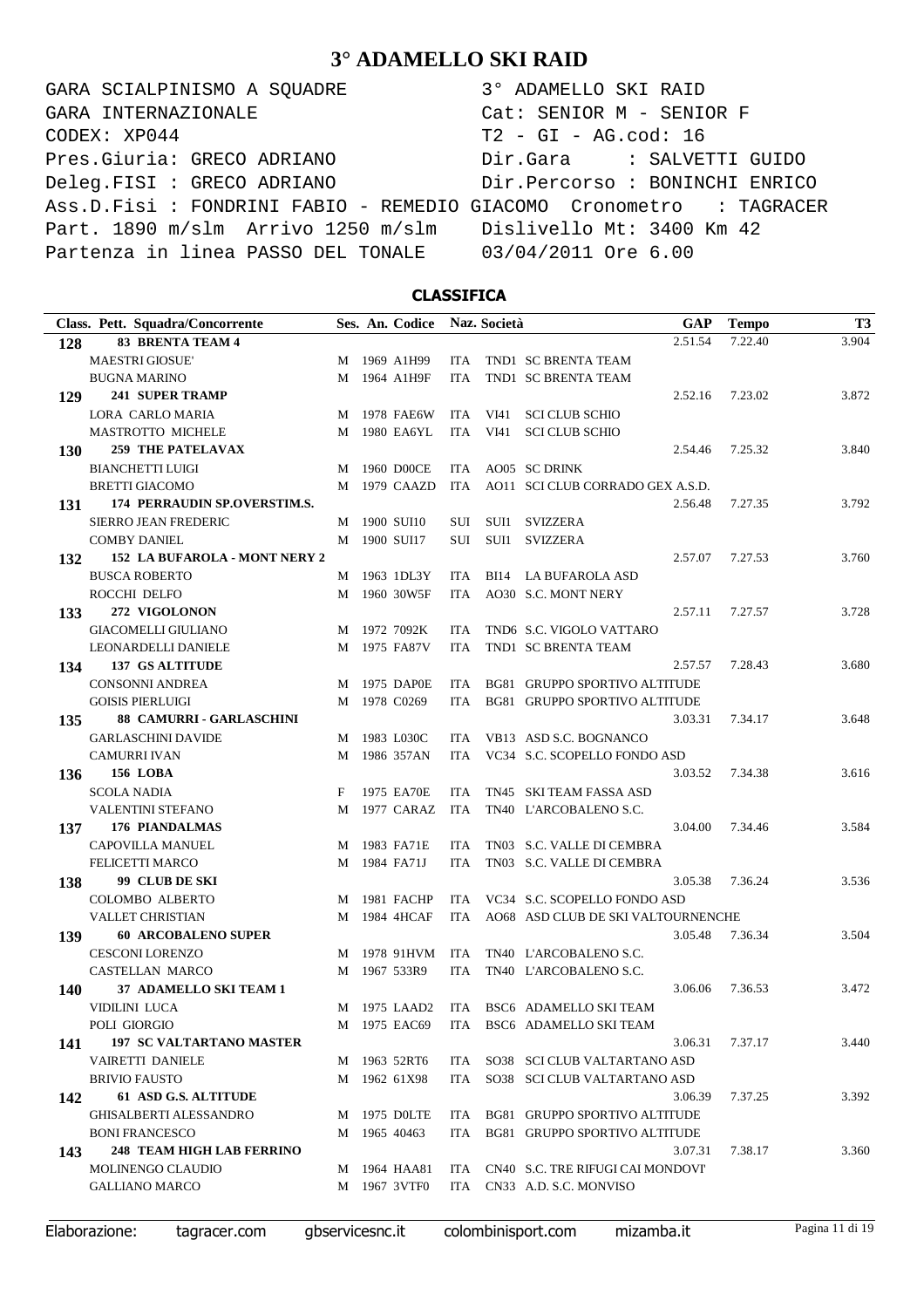GARA SCIALPINISMO A SQUADRE 3° ADAMELLO SKI RAID CODEX: XP044 T2 - GI - AG.cod: 16 Pres.Giuria: GRECO ADRIANO Dir.Gara : SALVETTI GUIDO Deleg.FISI : GRECO ADRIANO Dir.Percorso : BONINCHI ENRICO Ass.D.Fisi : FONDRINI FABIO - REMEDIO GIACOMO Cronometro : TAGRACER Part. 1890 m/slm Arrivo 1250 m/slm Dislivello Mt: 3400 Km 42 Partenza in linea PASSO DEL TONALE 03/04/2011 Ore 6.00 GARA INTERNAZIONALE Cat: SENIOR M - SENIOR F

### **CLASSIFICA**

|     | Class. Pett. Squadra/Concorrente   |   | Ses. An. Codice Naz. Società |            |                                   | <b>GAP</b> | <b>Tempo</b> | T <sub>3</sub> |
|-----|------------------------------------|---|------------------------------|------------|-----------------------------------|------------|--------------|----------------|
| 144 | <b>68 AURONZO DOLOMITI</b>         |   |                              |            |                                   | 3.07.49    | 7.38.35      | 3.328          |
|     | <b>MANAIGO CLAUDIO</b>             |   | M 1965 1F1C9                 |            | ITA BLA1 DOLOMITI SKI             |            |              |                |
|     | DA RIN PISTER ANGELO               |   | M 1968 MOEZN ITA             |            | BLAK A.S.D. DOLOMITICI            |            |              |                |
| 145 | <b>189 S.C. DRINK 3</b>            |   |                              |            |                                   | 3.07.52    | 7.38.38      | 3.280          |
|     | <b>FRUTAZ LUCA</b>                 | M | 1974 FAFAZ                   | ITA        | AO05 SC DRINK                     |            |              |                |
|     | PROT ROBERTO                       | M | 1971 HA6LW                   | ITA        | AO05 SC DRINK                     |            |              |                |
| 146 | 42 ADAMELLO SKI TEAM 6             |   |                              |            |                                   | 3.09.08    | 7.39.55      | 3.248          |
|     | MARTINAZZOLI SEVERINO              | M | 1981 MOM32 ITA               |            | BSC6 ADAMELLO SKI TEAM            |            |              |                |
|     | <b>URBANETTO FABIO</b>             | M | 1967 M03W2 ITA               |            | BSC6 ADAMELLO SKI TEAM            |            |              |                |
| 147 | <b>80 BOGNANCO VECC</b>            |   |                              |            |                                   | 3.09.25    | 7.40.11      | 3.216          |
|     | <b>LORENZI FABRIZIO</b>            |   | M 1973 36ER1                 | ITA.       | VB13 ASD S.C. BOGNANCO            |            |              |                |
|     | <b>TRISCONI MARCO</b>              |   | M 1951 DAV1X ITA             |            | VB13 ASD S.C. BOGNANCO            |            |              |                |
| 148 | <b>74 BELA LADINIA</b>             |   |                              |            |                                   | 3.09.32    | 7.40.18      | 3.184          |
|     | DAPORTA HARALD                     | M | 1971 C05TT                   | ITA.       | TN45 SKI TEAM FASSA ASD           |            |              |                |
|     | <b>VAJA ANDREAS</b>                |   | M 1973 3WMM2 ITA             |            | TN45 SKI TEAM FASSA ASD           |            |              |                |
| 149 | <b>263 V. STURA</b>                |   |                              |            |                                   | 3.09.37    | 7.40.23      | 3.136          |
|     | <b>IAVELLI GIANLUCA</b>            | M | 1983 EAFLR                   | ITA.       | CN40 S.C. TRE RIFUGI CAI MONDOVI' |            |              |                |
|     | ROMANA DANILO                      | M | 1961 LAXJW                   | ITA        | CN40 S.C. TRE RIFUGI CAI MONDOVI' |            |              |                |
| 150 | <b>206 SCI CLUB ARCOBALENO - 4</b> |   |                              |            |                                   | 3.10.09    | 7.40.55      | 3.104          |
|     | <b>TOLLER ROBERTO</b>              | M | 1965 EAL1N                   | <b>ITA</b> | TN40 L'ARCOBALENO S.C.            |            |              |                |
|     | RIOLFATTI RICCARDO                 | M | 1969 72VEL                   | <b>ITA</b> | TN40 L'ARCOBALENO S.C.            |            |              |                |
| 151 | <b>267 VALLE BREMBANA</b>          |   |                              |            |                                   | 3.11.22    | 7.42.08      | 3.072          |
|     | <b>ARSUFFI MIRKO</b>               | M | 1974 80PFD                   | ITA.       | BG81 GRUPPO SPORTIVO ALTITUDE     |            |              |                |
|     | <b>ROTA CARLO</b>                  |   | M 1975 50Y1X                 | <b>ITA</b> | BG81 GRUPPO SPORTIVO ALTITUDE     |            |              |                |
| 152 | 125 G.S.A. SOVERE 3                |   |                              |            |                                   | 3.11.27    | 7.42.13      | 3.024          |
|     | <b>CARRARA GIUSEPPE</b>            | M | 1963 1JK2K                   | ITA.       | <b>BG30 GSA SOVERE</b>            |            |              |                |
|     | SALVADORI MAURO                    | M | 1963 AA255                   | <b>ITA</b> | <b>BG30 GSA SOVERE</b>            |            |              |                |
| 153 | <b>63 ASD LANZADA B</b>            |   |                              |            |                                   | 3.12.29    | 7.43.15      | 2.992          |
|     | <b>GIORDANI MASSIMO</b>            |   | M 1981 627M3                 | ITA        | SO05 A.S.D. LANZADA               |            |              |                |
|     | <b>BARDEA VITO</b>                 | M | 1963 0543W                   | ITA        | SO05 A.S.D. LANZADA               |            |              |                |
| 154 | 132 GIO E JO                       |   |                              |            |                                   | 3.13.19    | 7.44.05      | 2.960          |
|     | ORSELLO GIOVANNI                   |   | M 1972 HADCZ                 | ITA        | CN40 S.C. TRE RIFUGI CAI MONDOVI' |            |              |                |
|     | <b>SASSANO GIUSEPPE</b>            | M | 1971 70DEN                   | ITA        | CN03 SC GARESSIO                  |            |              |                |
| 155 | 136 GRINTEAM                       |   |                              |            |                                   | 3.14.00    | 7.44.47      | 2.928          |
|     | <b>GARELLI GIULIANO</b>            | M | 1970 50F2N                   | ITA.       | CN40 S.C. TRE RIFUGI CAI MONDOVI' |            |              |                |
|     | <b>GRIMALDI FABRIZIO</b>           | M | 1970 50L12                   | ITA        | CN40 S.C. TRE RIFUGI CAI MONDOVI' |            |              |                |
| 156 | <b>84 BRENTA TEAM SELVAGGIA</b>    |   |                              |            |                                   | 3.16.12    | 7.46.58      | 2.880          |
|     | PILATI MICHELE                     |   | M 1982 A107F                 |            | ITA TND1 SC BRENTA TEAM           |            |              |                |
|     | PEDRANZ STEFANO                    |   | M 1976 85RCP                 |            | ITA TND1 SC BRENTA TEAM           |            |              |                |
| 157 | 270 VALTROMPIA TEAM                |   |                              |            |                                   | 3.17.35    | 7.48.21      | 2.848          |
|     | <b>BECCHETTI DAVIDE</b>            |   | M 1982 0E81C                 |            | ITA BS84 S.C. CONCESIO            |            |              |                |
|     | <b>SALERI LUCIO</b>                |   | M 1967 3DR64                 | ITA        | BS90 S.C. PEZZORO                 |            |              |                |
| 158 | 193 SARRE - COGNE                  |   |                              |            |                                   | 3.19.05    | 7.49.51      | 2.816          |
|     | BESENVAL CORRADO                   |   |                              |            | M 1970 AAD2K ITA AO05 SC DRINK    |            |              |                |
|     | <b>CAVAGNET ELVIN</b>              |   | M 1973 LAXF4                 |            | ITA AO10 SCI CLUB GRAN PARADISO   |            |              |                |
| 159 | 161 MODENA - PERENZONI             |   |                              |            |                                   | 3.20.02    | 7.50.48      | 2.768          |
|     | <b>MODENA GIULIANO</b>             |   | M 1962 17CND                 | ITA        | TN40 L'ARCOBALENO S.C.            |            |              |                |
|     | PERENZONI GABRIEL                  |   | M 1984 3D1V6                 | ITA.       | TN40 L'ARCOBALENO S.C.            |            |              |                |
|     |                                    |   |                              |            |                                   |            |              |                |

Elaborazione: tagracer.com gbservicesnc.it colombinisport.com mizamba.it Pagina 12 di 19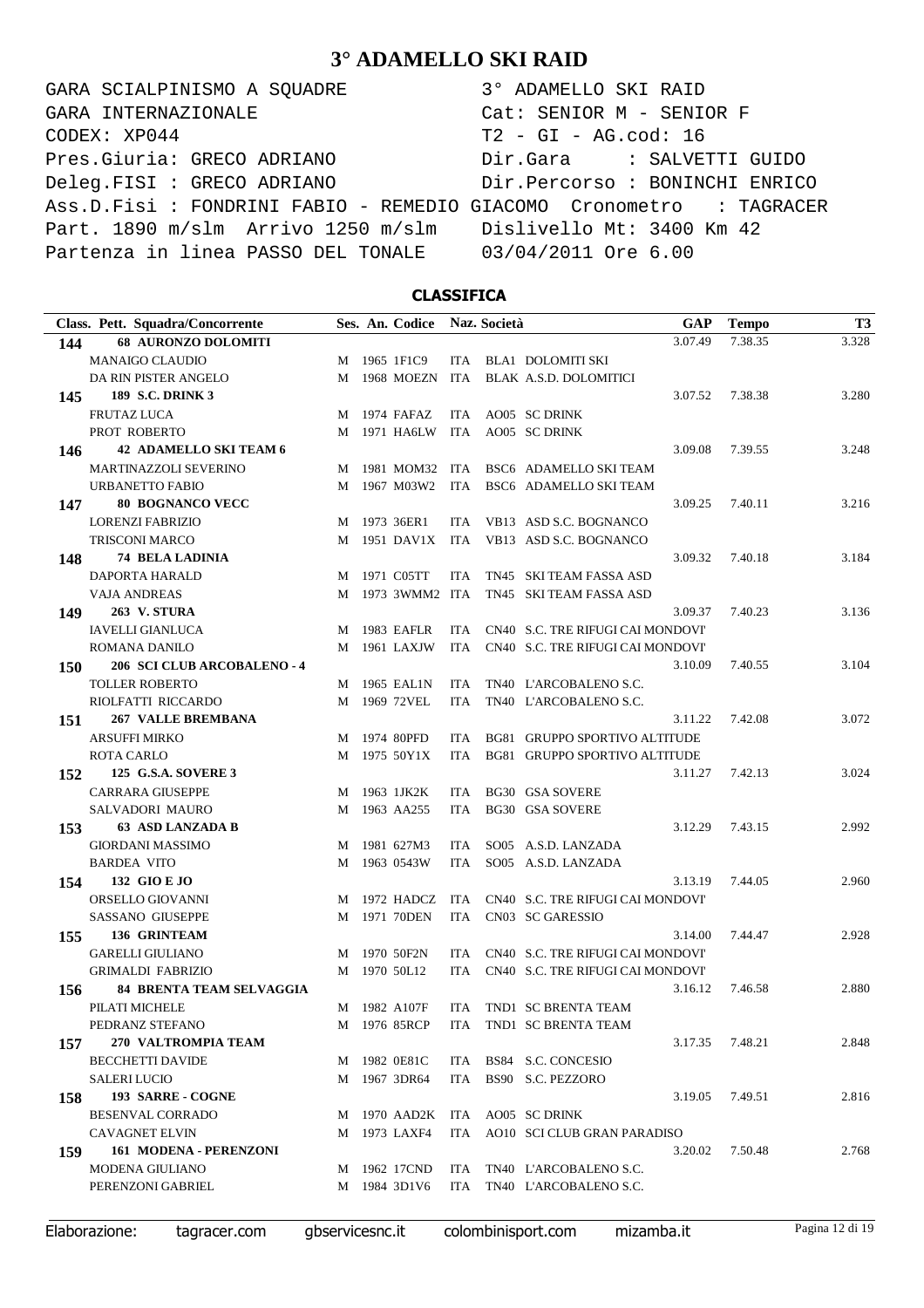GARA SCIALPINISMO A SQUADRE 3° ADAMELLO SKI RAID CODEX: XP044 T2 - GI - AG.cod: 16 Pres.Giuria: GRECO ADRIANO Dir.Gara : SALVETTI GUIDO Deleg.FISI : GRECO ADRIANO Dir.Percorso : BONINCHI ENRICO Ass.D.Fisi : FONDRINI FABIO - REMEDIO GIACOMO Cronometro : TAGRACER Part. 1890 m/slm Arrivo 1250 m/slm Dislivello Mt: 3400 Km 42 Partenza in linea PASSO DEL TONALE 03/04/2011 Ore 6.00 GARA INTERNAZIONALE Cat: SENIOR M - SENIOR F

### **CLASSIFICA**

| Class. Pett. Squadra/Concorrente          |   | Ses. An. Codice |            | Naz. Società |                                           | <b>GAP</b> | <b>Tempo</b> | <b>T3</b> |
|-------------------------------------------|---|-----------------|------------|--------------|-------------------------------------------|------------|--------------|-----------|
| 204 SCI CLUB 3 RIFUGI CUNEO<br>160        |   |                 |            |              |                                           | 3.20.22    | 7.51.09      | 2.736     |
| <b>MICHELIS SANDRO</b>                    |   | M 1945 3WOF7    |            |              | ITA CN16 S.C. ORMEA                       |            |              |           |
| <b>BERGIA ANTONELLO</b>                   | М | 1966 4DEEN      | ITA        |              | CN40 S.C. TRE RIFUGI CAI MONDOVI'         |            |              |           |
| 103 CORRADO GEX / MONT NERY<br>161        |   |                 |            |              |                                           | 3.21.09    | 7.51.55      | 2.704     |
| PUSCEDDU ALESSANDRO                       |   | M 1990 0D4PC    |            |              | ITA AO11 SCI CLUB CORRADO GEX A.S.D.      |            |              |           |
| <b>GROS PIERO</b>                         |   | M 1989 LAVA5    | ITA        |              | AO30 S.C. MONT NERY                       |            |              |           |
| 246 TEAM EB<br>162                        |   |                 |            |              |                                           | 3.24.49    | 7.55.35      | 2.672     |
| GOTTARDI LUCIANO RENATO                   | M | 1958 FAJCF      | ITA        |              | BS84 S.C. CONCESIO                        |            |              |           |
| <b>CONGIU FABIO</b>                       |   | M 1979 1JAY3    | ITA        |              | SO38 SCI CLUB VALTARTANO ASD              |            |              |           |
| 33 A.S. PREMANA ASD 2<br>163              |   |                 |            |              |                                           | 3.24.53    | 7.55.39      | 2.624     |
| <b>GIANOLA LEONARDO</b>                   | M | 1980 1JNTY      |            |              | ITA LC08 A.S. PREMANA                     |            |              |           |
| POMONI DIEGO                              |   | M 1986 EARC2    |            |              | ITA LC08 A.S. PREMANA                     |            |              |           |
| 146 ISNOGUD<br>164                        |   |                 |            |              |                                           | 3.25.18    | 7.56.04      | 2.592     |
| ZANOTELLI TOMMASO                         | M | 1965 9201T      | ITA.       | VI41         | <b>SCI CLUB SCHIO</b>                     |            |              |           |
| STRAMARE LUCA                             | М | 1974 FA5CO      | ITA        |              | PN28 MONTANAIA RACING                     |            |              |           |
| 78 BOGN DA NIA-ZON TE CADIN<br>165        |   |                 |            |              |                                           | 3.25.36    | 7.56.22      | 2.560     |
| DANTONE ENNIO                             | M | 1954 85FMX      | ITA        |              | TNH9 BOGN DA NIA                          |            |              |           |
| DELMARCO PAOLO                            | М | 1966 HARPV      | ITA        |              | TNF1 POLISPORTIVA MOLINA                  |            |              |           |
| 253 TEAM SALEVE 2<br>166                  |   |                 |            |              |                                           | 3.26.17    | 7.57.03      | 2.512     |
| <b>GENDRE STEVE</b>                       | M | 1900 FRA13      |            |              | FRA FRA1 FRANCIA                          |            |              |           |
| HOCHMANN MARC                             | М | 1900 SUI13      |            |              | SUI SUI1 SVIZZERA                         |            |              |           |
| <b>118 FRUSTAGARET</b><br>167             |   |                 |            |              |                                           | 3.27.51    | 7.58.37      | 2.480     |
| <b>GOTTA GIACOMO</b>                      |   | M 1971 LA8VJ    |            |              | ITA AO11 SCI CLUB CORRADO GEX A.S.D.      |            |              |           |
| PAGLIA PIERCARLO                          | M | 1978 EA98V      | ITA        |              | AO11 SCI CLUB CORRADO GEX A.S.D.          |            |              |           |
| <b>154 LES ASSOMES</b><br>168             |   |                 |            |              |                                           | 3.28.12    | 7.58.58      | 2.448     |
| PRETOT ERIC                               | M | 1900 FRA09      |            |              | FRA FRA1 FRANCIA                          |            |              |           |
| MORVAN THIBAUT                            | M | 1900 FRA24      |            |              | FRA FRA1 FRANCIA                          |            |              |           |
| <b>129 GAV VERTOVA</b><br>169             |   |                 |            |              |                                           | 3.30.37    | 8.01.23      | 2.416     |
| <b>MISTRI NICHOLAS</b>                    | M | 1984 CAKM8      | ITA        |              | <b>BG07 GAV VERTOVA</b>                   |            |              |           |
| <b>BONANDRINI PAOLO</b>                   | M | 1984 FA4T4      | <b>ITA</b> |              | <b>BG07 GAV VERTOVA</b>                   |            |              |           |
| 249 TEAM KINOMANA SKIALP 1<br>170         |   |                 |            |              |                                           | 3.31.27    | 8.02.13      | 2.368     |
| <b>KEIM ALEXANDER</b>                     | M | 1976 CAK5T      |            |              | ITA PR4A KINOMANA SKIALP ASD              |            |              |           |
| <b>CELEGHINI FEDERICO</b>                 |   |                 |            |              | M 1972 MOHAH ITA PR4A KINOMANA SKIALP ASD |            |              |           |
| <b>151 LA BUFAROLA - MONT NERY</b><br>171 |   |                 |            |              |                                           | 3.31.55    | 8.02.41      | 2.336     |
| <b>MARCHIONATTI ANDREA</b>                |   | M 1981 LACTV    | ITA        |              | BI14 LA BUFAROLA ASD                      |            |              |           |
| MONTICONE ALBERTO                         |   | M 1974 60M6Y    | ITA        |              | AO30 S.C. MONT NERY                       |            |              |           |
| 141 L'AQUILA<br>172                       |   |                 |            |              |                                           | 3.32.11    | 8.02.57      | 2.304     |
| <b>MANZOLINI PIETRO</b>                   |   |                 |            |              | M 1978 3ELE9 ITA AQ06 SCI CLUB PAGANICA   |            |              |           |
| FIAMMA FRANCESCO                          |   |                 |            |              | M 1978 3RT3P ITA AQ06 SCI CLUB PAGANICA   |            |              |           |
| 71 BALDU - HUGON<br>173                   |   |                 |            |              |                                           | 3.32.14    | 8.03.00      | 2.256     |
| <b>BALDUCHELLI YAN</b>                    |   | M 1979 1483     |            |              | SUI SUI1 SVIZZERA                         |            |              |           |
| <b>HUGON FRIEDDY</b>                      |   | M 1972 SUI14    |            |              | SUI SUI1 SVIZZERA                         |            |              |           |
| 242 SURSUM CORDA<br>174                   |   |                 |            |              |                                           | 3.33.11    | 8.03.57      | 2.224     |
| NOSEDA ANDREA                             |   | M 1964 48VV4    |            |              | ITA CO03 CLUB ALPINO OPERAIO              |            |              |           |
| <b>ARRIGONI ALESSIO</b>                   |   | M 1975 DA3PV    |            |              | ITA CO19 SCI CLUB BOLETTO                 |            |              |           |
| 117 FOLGORE<br>175                        |   |                 |            |              |                                           | 3.34.53    | 8.05.39      | 2.192     |
| <b>LUZZI FABIAN</b>                       |   | M 1976 LAEIT    |            |              | ITA SO38 SCI CLUB VALTARTANO ASD          |            |              |           |
| <b>MARTINOLI MARCO</b>                    |   |                 |            |              | M 1968 DAMPE ITA SO09 ASD POL. ALBOSAGGIA |            |              |           |
|                                           |   |                 |            |              |                                           |            |              |           |

Elaborazione: tagracer.com gbservicesnc.it colombinisport.com mizamba.it Pagina 13 di 19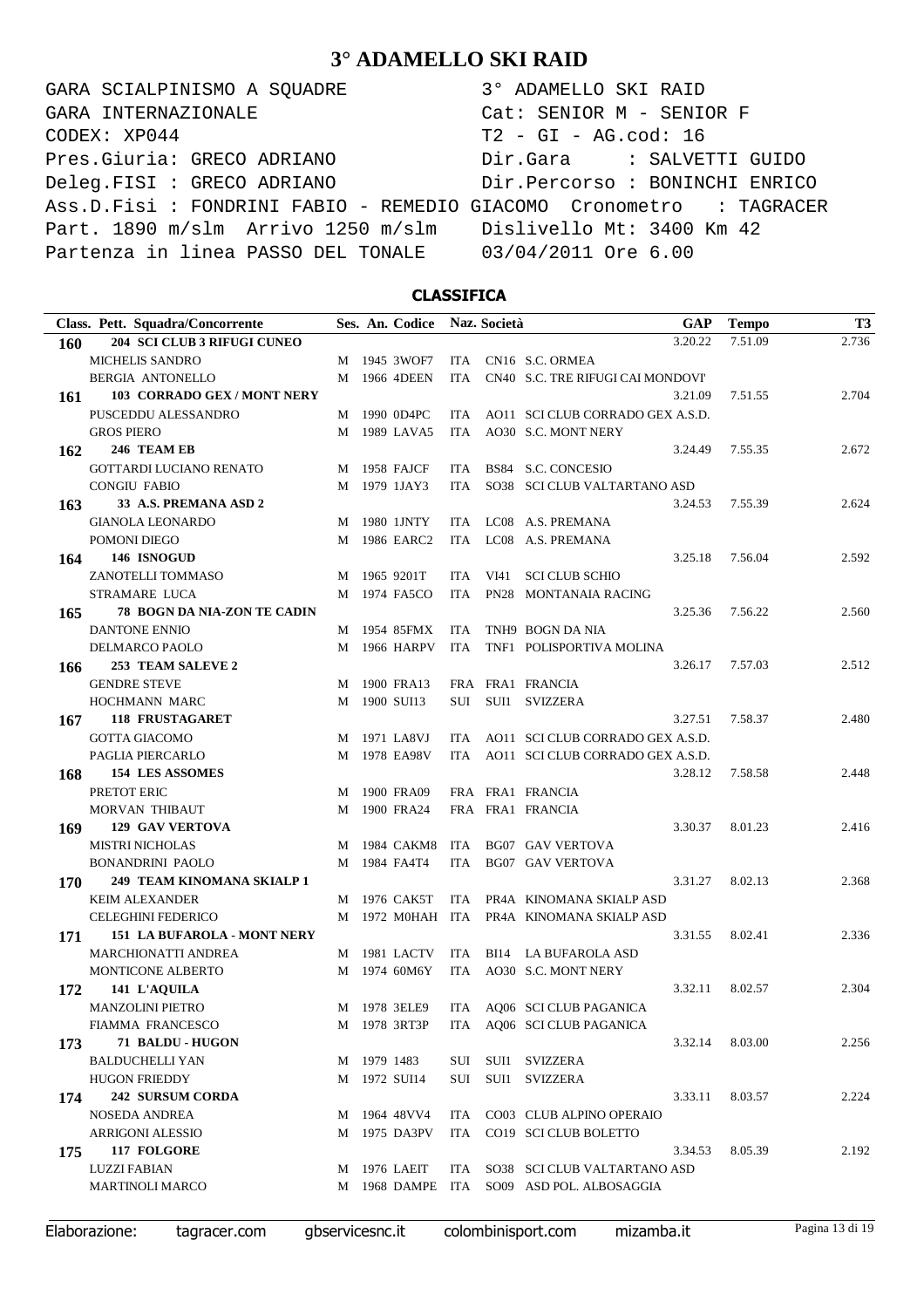GARA SCIALPINISMO A SQUADRE 3° ADAMELLO SKI RAID CODEX: XP044 T2 - GI - AG.cod: 16 Pres.Giuria: GRECO ADRIANO Dir.Gara : SALVETTI GUIDO Deleg.FISI : GRECO ADRIANO Dir.Percorso : BONINCHI ENRICO Ass.D.Fisi : FONDRINI FABIO - REMEDIO GIACOMO Cronometro : TAGRACER Part. 1890 m/slm Arrivo 1250 m/slm Dislivello Mt: 3400 Km 42 Partenza in linea PASSO DEL TONALE 03/04/2011 Ore 6.00 GARA INTERNAZIONALE Cat: SENIOR M - SENIOR F

### **CLASSIFICA**

|     | Class. Pett. Squadra/Concorrente    |   | Ses. An. Codice  |            | Naz. Società |                                          | <b>GAP</b> | <b>Tempo</b> | <b>T3</b> |
|-----|-------------------------------------|---|------------------|------------|--------------|------------------------------------------|------------|--------------|-----------|
| 176 | 243 T.N.T. TEAM NUOVI TRAGUARDI     |   |                  |            |              |                                          | 3.35.12    | 8.05.58      | 2.160     |
|     | <b>TANOTTI ROBERTO</b>              |   | M 1981 HA9TJ     | ITA.       |              | TOEP TEAM NUOVI TRAGUARDI                |            |              |           |
|     | <b>MORO CRISTIAN</b>                |   | M 1974 LCAZ9     | <b>ITA</b> |              | TOEP TEAM NUOVI TRAGUARDI                |            |              |           |
| 177 | 269 VALSTRONA/GS BOGNANCO           |   |                  |            |              |                                          | 3.35.48    | 8.06.34      | 2.112     |
|     | <b>VOLPONE IVAN</b>                 | M | 1974 E0A22       | ITA        |              | VB13 ASD S.C. BOGNANCO                   |            |              |           |
|     | <b>TRAGLIO PIETRO</b>               | M | 1980 M05WE       | ITA        |              | VB23 S.C. JOLLY SPORT ASD                |            |              |           |
| 178 | <b>105 DAL PONT COSTRUZIONI SPA</b> |   |                  |            |              |                                          | 3.36.30    | 8.07.16      | 2.080     |
|     | <b>IORIATTI ANDREA</b>              |   | M 1972 866C6     | ITA        |              | BL65 ASD POL. CAPRIOLI                   |            |              |           |
|     | <b>GALEAZZI MAURIZIO</b>            |   | M 1974 CARCZ     | ITA        |              | BL65 ASD POL. CAPRIOLI                   |            |              |           |
| 179 | <b>36 ADAMELLO OLD BOYS</b>         |   |                  |            |              |                                          | 3.37.04    | 8.07.50      | 2.048     |
|     | <b>MOIA FAUSTO</b>                  |   | M 1948 AA2A2     | ITA.       |              | BSC6 ADAMELLO SKI TEAM                   |            |              |           |
|     | <b>BALZARINI LINO</b>               |   | M 1960 AA4A6     | <b>ITA</b> |              | BSC6 ADAMELLO SKI TEAM                   |            |              |           |
| 180 | <b>85 BRESSAN-SOMMADOSSI</b>        |   |                  |            |              |                                          | 3.38.22    | 8.09.08      | 2.016     |
|     | <b>BRESSAN ALESSANDRO</b>           |   | M 1972 C0W24     | ITA        |              | TNA3 GSA POVO ASD                        |            |              |           |
|     | SOMMADOSSI RUDI                     |   | M 1981 EAR14     | <b>ITA</b> |              | TNA4 S.C. VALLE DEI LAGHI                |            |              |           |
| 181 | <b>199 SCI CAI MARONE</b>           |   |                  |            |              |                                          | 3.38.30    | 8.09.16      | 1.968     |
|     | <b>ZANOTTI DAVIDE</b>               |   | M 1972 CA2J5     | ITA        |              | <b>BS03 SCI CAI MARONE</b>               |            |              |           |
|     | SALVALAI GIAMBATTISTA               |   | M 1965 EA4R0     | ITA        |              | <b>BS03 SCI CAI MARONE</b>               |            |              |           |
| 182 | <b>40 ADAMELLO SKI TEAM 4</b>       |   |                  |            |              |                                          | 3.39.01    | 8.09.47      | 1.936     |
|     | <b>SANDRINI LUIGI</b>               | M | 1977 81103       | <b>ITA</b> |              | BS93 S.C. PONTE DI LEGNO                 |            |              |           |
|     | <b>COATTI PAOLO</b>                 | M | 1986 3X2V1       | <b>ITA</b> |              | BSC6 ADAMELLO SKI TEAM                   |            |              |           |
| 183 | 219 SKI ALP VAL DI SOLE 2           |   |                  |            |              |                                          | 3.39.29    | 8.10.15      | 1.904     |
|     | <b>FONDRIEST TOMMASO</b>            |   | M 1983 LAA8M     | ITA        |              | TN13 SCI FONDO VAL DI SOLE               |            |              |           |
|     | PODETTI PAOLO                       |   | M 1965 HA53T     | <b>ITA</b> |              | TN13 SCI FONDO VAL DI SOLE               |            |              |           |
| 184 | <b>260 TRE RIFUGI</b>               |   |                  |            |              |                                          | 3.39.52    | 8.10.39      | 1.856     |
|     | <b>SCLAVO DANIELE</b>               | M | 1975 F01TD       | <b>ITA</b> |              | CN40 S.C. TRE RIFUGI CAI MONDOVI'        |            |              |           |
|     | <b>BALBIS SONIA</b>                 | F | 1979 F01TE       | <b>ITA</b> |              | CN40 S.C. TRE RIFUGI CAI MONDOVI'        |            |              |           |
| 185 | 239 STRABAG ALPIN TEAM 2            |   |                  |            |              |                                          | 3.41.57    | 8.12.43      | 1.824     |
|     | <b>HAUSMANN GERALD</b>              |   | M 1971 AUT63     |            |              | AUT AUT1 AUSTRIA                         |            |              |           |
|     | <b>NAGL WILLI</b>                   |   | M 1970 AUT41     |            |              | AUT AUT1 AUSTRIA                         |            |              |           |
| 186 | 179 PIZZA                           |   |                  |            |              |                                          | 3.43.01    | 8.13.47      | 1.792     |
|     | <b>ZANEI MATTEO</b>                 |   | M 1977 EALJA     | ITA        |              | TNAW G.S. COSTALTA                       |            |              |           |
|     | <b>BAROZZI MASSIMO</b>              | М | 1966 FA6Z3       | ITA        |              | TN40 L'ARCOBALENO S.C.                   |            |              |           |
| 187 | 225 SKI CLUB TORINO 2               |   |                  |            |              |                                          | 3.44.42    | 8.15.29      | 1.760     |
|     | <b>BERTA SARA</b>                   | F | 1988 EARAT       | <b>ITA</b> |              | TO79 SKI CLUB TORINO                     |            |              |           |
|     | <b>FRANCONE RAFFAELE</b>            |   | M 1974 HATJY     | <b>ITA</b> |              | TO79 SKI CLUB TORINO                     |            |              |           |
| 188 | <b>90 CARBONSTREET</b>              |   |                  |            |              |                                          | 3.45.22    | 8.16.08      | 1.712     |
|     | PANIZ MATTEO                        |   |                  |            |              | M 1977 FA8K9 ITA TV36 S.C. VALDOBBIADENE |            |              |           |
|     | <b>CECCHIN DAVID</b>                |   | M 1984 LA6J5     |            |              | ITA BLA1 DOLOMITI SKI                    |            |              |           |
| 189 | 163 MONTANAIA RACING 1              |   |                  |            |              |                                          | 3.46.58    | 8.17.45      | 1.680     |
|     | PADESI RICCARDO                     |   | M 1967 19J1C     |            |              | ITA PN28 MONTANAIA RACING                |            |              |           |
|     | PERESSUTTI PIERLUIGI                |   | M 1967 FA5AT     | ITA        |              | PN28 MONTANAIA RACING                    |            |              |           |
| 190 | 54 ALTITUDE 5                       |   |                  |            |              |                                          | 3.48.32    | 8.19.19      | 1.648     |
|     | TAVOLARI LUCA                       |   | M 1969 AAKZ9     |            |              | ITA BG81 GRUPPO SPORTIVO ALTITUDE        |            |              |           |
|     | SIGNORELLI LUIGI                    |   | M 1964 DAWNL ITA |            |              | BG81 GRUPPO SPORTIVO ALTITUDE            |            |              |           |
| 191 | 271 VIGOLANA 1                      |   |                  |            |              |                                          | 3.50.44    | 8.21.30      | 1.600     |
|     | <b>BAILONI CLAUDIO</b>              |   | M 1970 HAPPP     | ITA        |              | TND6 S.C. VIGOLO VATTARO                 |            |              |           |
|     | <b>BIANCHINI MARCO</b>              |   | M 1967 01CJF     | ITA        |              | TND6 S.C. VIGOLO VATTARO                 |            |              |           |
|     |                                     |   |                  |            |              |                                          |            |              |           |

Elaborazione: tagracer.com gbservicesnc.it colombinisport.com mizamba.it Pagina 14 di 19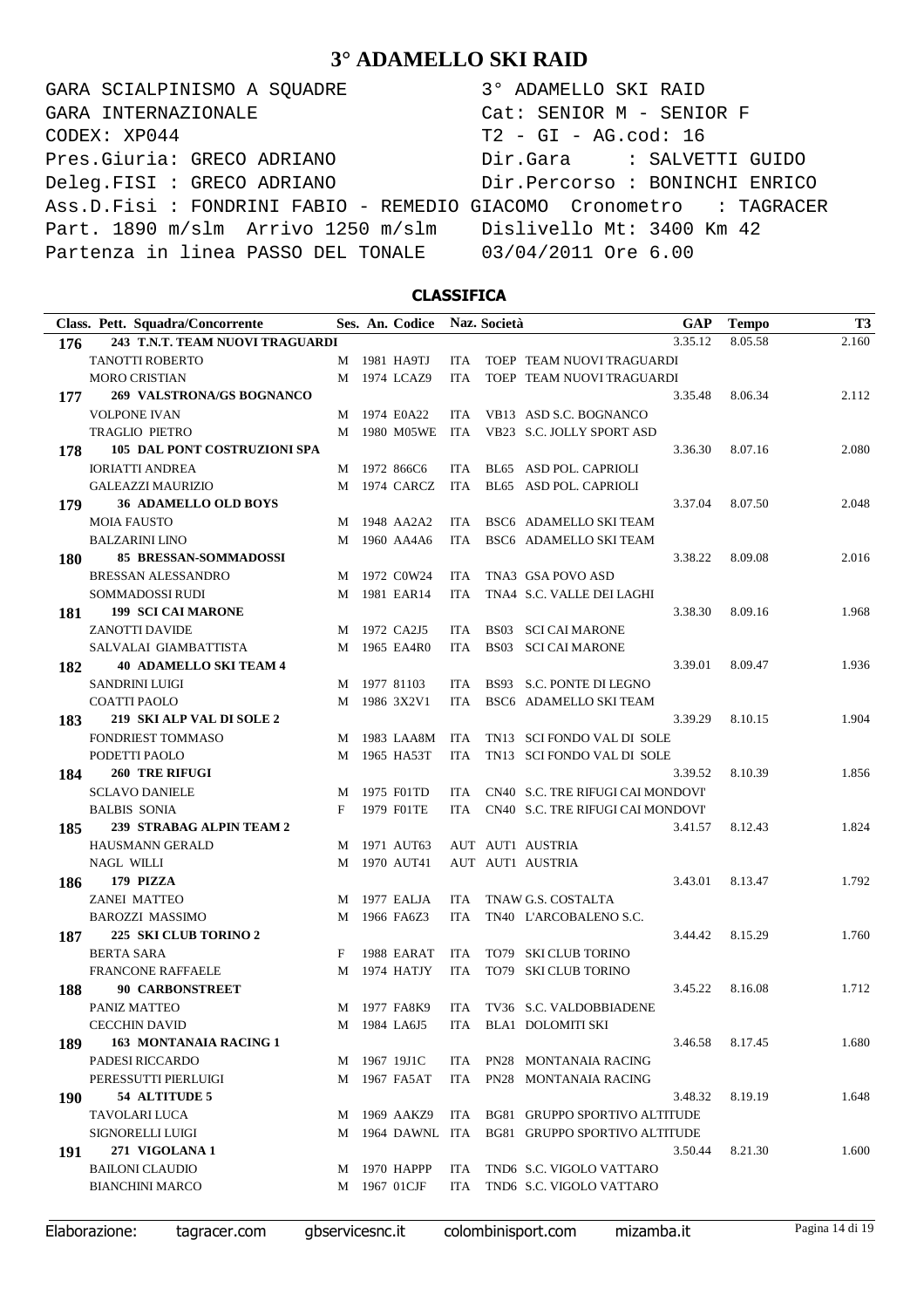GARA SCIALPINISMO A SQUADRE 3° ADAMELLO SKI RAID CODEX: XP044 T2 - GI - AG.cod: 16 Pres.Giuria: GRECO ADRIANO Dir.Gara : SALVETTI GUIDO Deleg.FISI : GRECO ADRIANO Dir.Percorso : BONINCHI ENRICO Ass.D.Fisi : FONDRINI FABIO - REMEDIO GIACOMO Cronometro : TAGRACER Part. 1890 m/slm Arrivo 1250 m/slm Dislivello Mt: 3400 Km 42 Partenza in linea PASSO DEL TONALE 03/04/2011 Ore 6.00 GARA INTERNAZIONALE Cat: SENIOR M - SENIOR F

### **CLASSIFICA**

|            | Class. Pett. Squadra/Concorrente |   | Ses. An. Codice |            | Naz. Società | <b>GAP</b>                           | <b>Tempo</b> | T <sub>3</sub> |
|------------|----------------------------------|---|-----------------|------------|--------------|--------------------------------------|--------------|----------------|
| 192        | 97 CITTADINI E QUARANTENNI       |   |                 |            |              | 3.53.14                              | 8.24.00      | 1.568          |
|            | MECIANI LORENZO                  | М | 1964 81FTE      |            |              | ITA MI78 ASD S.C. PASSO DOPO PASSO   |              |                |
|            | RIGHETTI FABRIZIO                | M | 1964 CADW7      | ITA        |              | BG81 GRUPPO SPORTIVO ALTITUDE        |              |                |
| 193        | 149 KRONPLATZ - OLANG            |   |                 |            |              | 3.54.19                              | 8.25.05      | 1.536          |
|            | <b>HUBER DIETMAR</b>             | M | 1965 M0H9Y      |            |              | ITA BZ07 AMATEURSPORTCLUB OLANG      |              |                |
|            | <b>SEEBER MANFRED</b>            | M | 1970 7321H      | ITA        |              | BZ07 AMATEURSPORTCLUB OLANG          |              |                |
| 194        | 261 TRE RIFUGI 7                 |   |                 |            |              | 3.55.30                              | 8.26.16      | 1.504          |
|            | <b>BARONTI MATTEO</b>            | M | 1973 AOCLR      | ITA        |              | CN40 S.C. TRE RIFUGI CAI MONDOVI'    |              |                |
|            | PACE MARCO                       | M | 1973 AAPNC      | ITA        |              | CN40 S.C. TRE RIFUGI CAI MONDOVI'    |              |                |
| 195        | <b>67 ATTITUDE GS</b>            |   |                 |            |              | 3.55.36                              | 8.26.22      | 1.456          |
|            | <b>BENEDETTI PIERANGELO</b>      | M | 1955 818AP      | ITA        |              | BG81 GRUPPO SPORTIVO ALTITUDE        |              |                |
|            | <b>MANZONI GIANCARLO</b>         | M | 1968 9AA3Y      | ITA        |              | <b>BG81 GRUPPO SPORTIVO ALTITUDE</b> |              |                |
| 196        | <b>194 SC CORRADO GEX</b>        |   |                 |            |              | 3.56.26                              | 8.27.12      | 1.424          |
|            | PIVA PAOLO                       | М | 1968 70AP1      | ITA        |              | AO11 SCI CLUB CORRADO GEX A.S.D.     |              |                |
|            | <b>FOGLIA EMILIO</b>             | М | 1966 MOL61      | ITA        |              | AO11 SCI CLUB CORRADO GEX A.S.D.     |              |                |
| 197        | 50 ALPINGO RICCARIVA             |   |                 |            |              | 3.57.35                              | 8.28.22      | 1.392          |
|            | RICCADONNA ANDREA                | M | 1976 DA632      | ITA.       |              | TNHF ALPIN GO VAL RENDENA            |              |                |
|            | RIVANI MATTEO                    | М | 1981 FA9YE      | <b>ITA</b> |              | TNHF ALPIN GO VAL RENDENA            |              |                |
| 198        | 46 ALPIN GO                      |   |                 |            |              | 3.57.40                              | 8.28.26      | 1.344          |
|            | <b>BIANCHI STEFANO</b>           | M | 1988 FAN14      | ITA.       |              | TNHF ALPIN GO VAL RENDENA            |              |                |
|            | PAOLI GIORGIO                    | M | 1988 49VXN      | <b>ITA</b> |              | TNHF ALPIN GO VAL RENDENA            |              |                |
| 199        | <b>124 G.S.A. SOVERE 2</b>       |   |                 |            |              | 4.01.50                              | 8.32.36      | 1.312          |
|            | <b>CARRARA ELIA</b>              | M | 1958 3W2HW ITA  |            |              | <b>BG30 GSA SOVERE</b>               |              |                |
|            | <b>BELOTTI GIUSEPPE</b>          | М | 1970 LA2HN      | ITA        |              | <b>BG30 GSA SOVERE</b>               |              |                |
| <b>200</b> | 211 SCI CLUB VALCHIUSELLA 1      |   |                 |            |              | 4.03.12                              | 8.33.58      | 1.280          |
|            | <b>ZENERINO ENRICO</b>           |   | M 1971 023T0    | ITA.       |              | TO18 S.C. VALCHIUSELLA               |              |                |
|            | POL GUALTIERO                    | М | 1972 F04DD      | ITA        |              | TO03 S.C. LEVANNA AD                 |              |                |
| 201        | 55 AMICI DINOSAURI SKI BRA       |   |                 |            |              | 4.06.53                              | 8.37.39      | 1.248          |
|            | <b>CRAVERO ROBERTO</b>           | M | 1962 FAJ5N      | ITA        |              | CN40 S.C. TRE RIFUGI CAI MONDOVI'    |              |                |
|            | <b>BELLOTTI ALBERTO</b>          | М | 1955 3VWLR      | ITA        |              | CN40 S.C. TRE RIFUGI CAI MONDOVI'    |              |                |
| 202        | 171 OSSOLA SKI TEAM              |   |                 |            |              | 4.14.09                              | 8.44.55      | 1.200          |
|            | VALENTINI MASSIMILIANO           | M | 1970 AL95P      | ITA        |              | VB13 ASD S.C. BOGNANCO               |              |                |
|            | <b>SGARIA ROBERTO</b>            |   | M 1967 3W2EY    | ITA        |              | VB13 ASD S.C. BOGNANCO               |              |                |
| 203        | <b>216 SCOPELLO 1</b>            |   |                 |            |              | 4.15.34                              | 8.46.20      | 1.168          |
|            | DE BIAGGI LUCA                   | М | 1977 DARJ1      | ITA.       |              | VC34 S.C. SCOPELLO FONDO ASD         |              |                |
|            | MUSAZZI SIMONE                   |   | M 1969 0007D    |            |              | ITA VC34 S.C. SCOPELLO FONDO ASD     |              |                |
| 204        | 244 TAGA TEAM CATALUNYA 1        |   |                 |            |              | 4.15.55                              | 8.46.41      | 1.136          |
|            | <b>BALET MANEL</b>               |   |                 |            |              | M 1957 SPA11 SPA SPA1 SPAGNA         |              |                |
|            | <b>CAIXACH PILAR</b>             | F | 1962 SPA18      |            |              | SPA SPA1 SPAGNA                      |              |                |
| 205        | 112 EDO TEAM                     |   |                 |            |              | 4.17.47                              | 8.48.33      | 1.088          |
|            | <b>BONVECCHIO EDOARDO</b>        | М | 1967 HA4AR      | ITA        |              | TN40 L'ARCOBALENO S.C.               |              |                |
|            | ROSO ZANOTTI GIUSEPPE            | М | 1962 64AY2      | ITA        |              | TN40 L'ARCOBALENO S.C.               |              |                |
| 206        | 266 VALLE ANZASCA                |   |                 |            |              | 4.20.43                              | 8.51.29      | 1.056          |
|            | ROLANDO FABRIZIO                 | M | 1971 D0F2F      |            |              | ITA VB12 S.C. VALLE ANZASCA          |              |                |
|            | <b>GALLONE FRANCESCA</b>         | F | 1972 F05P5      |            |              | ITA VB12 S.C. VALLE ANZASCA          |              |                |
| 207        | 106 DANI FABRI                   |   |                 |            |              | 4.21.06                              | 8.51.52      | 1.024          |
|            | <b>FONTANA DANIELE</b>           |   | M 1973 91E78    |            |              | ITA CN03 SC GARESSIO                 |              |                |
|            | PRATO FABRIZIO                   |   | M 1963 A0CLP    | ITA        |              | CN40 S.C. TRE RIFUGI CAI MONDOVI'    |              |                |
|            |                                  |   |                 |            |              |                                      |              |                |

Elaborazione: tagracer.com gbservicesnc.it colombinisport.com mizamba.it Pagina 15 di 19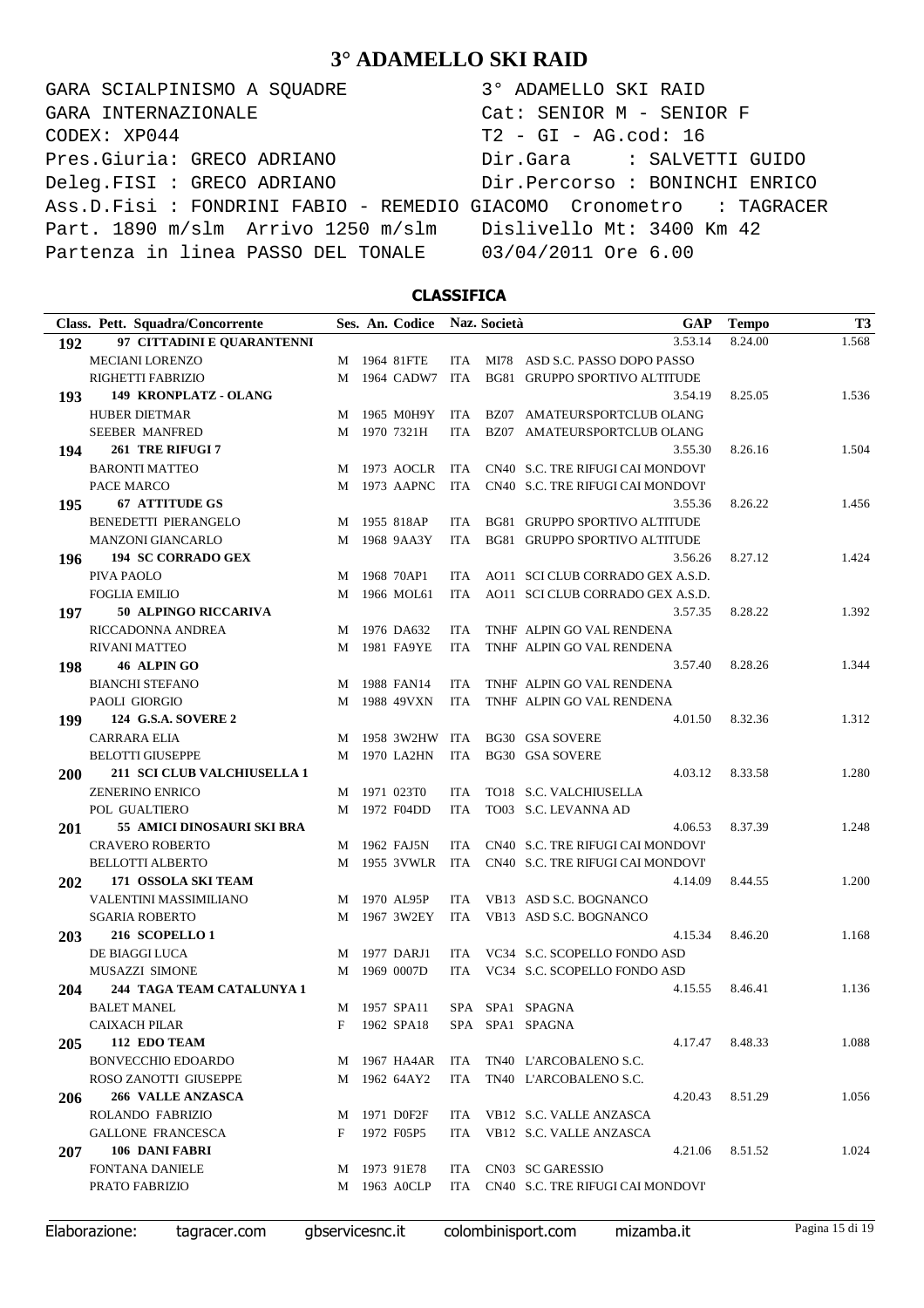GARA SCIALPINISMO A SQUADRE 3° ADAMELLO SKI RAID CODEX: XP044 T2 - GI - AG.cod: 16 Pres.Giuria: GRECO ADRIANO Dir.Gara : SALVETTI GUIDO Deleg.FISI : GRECO ADRIANO Dir.Percorso : BONINCHI ENRICO Ass.D.Fisi : FONDRINI FABIO - REMEDIO GIACOMO Cronometro : TAGRACER Part. 1890 m/slm Arrivo 1250 m/slm Dislivello Mt: 3400 Km 42 Partenza in linea PASSO DEL TONALE 03/04/2011 Ore 6.00 GARA INTERNAZIONALE Cat: SENIOR M - SENIOR F

### **CLASSIFICA**

| Class. Pett. Squadra/Concorrente            |   |             | Ses. An. Codice |            | Naz. Società | <b>GAP</b>                                     | <b>Tempo</b> | T <sub>3</sub> |
|---------------------------------------------|---|-------------|-----------------|------------|--------------|------------------------------------------------|--------------|----------------|
| 217 SKI ALP BIELLA ARCOTEC<br>208           |   |             |                 |            |              | 4.24.33                                        | 8.55.19      | 992            |
| EULOGIO RICCARDO                            |   |             | M 1976 90M7X    |            |              | ITA AO30 S.C. MONT NERY                        |              |                |
| <b>CANOVA IVAN</b>                          | М |             | 1969 DAV11      | <b>ITA</b> |              | BI14 LA BUFAROLA ASD                           |              |                |
| 221 SKI ALP VALLESABBIA 2<br><b>209</b>     |   |             |                 |            |              | 4.24.54                                        | 8.55.40      | 944            |
| <b>GNUTTI MASSIMO</b>                       | M |             |                 |            |              | 1968 AAMTY ITA BS03 SCI CAI MARONE             |              |                |
| PEVERADA GIANFRANCO                         |   |             | M 1963 AAK0V    | ITA        |              | <b>BS03 SCI CAI MARONE</b>                     |              |                |
| 127 G.S.A. SOVERE 6<br><b>210</b>           |   |             |                 |            |              | 4.25.21                                        | 8.56.07      | 912            |
| <b>BELLICINI LORENZO</b>                    | M |             | 1983 FAMPC      | ITA        |              | <b>BG30 GSA SOVERE</b>                         |              |                |
| <b>BELLICINI MICHELE</b>                    |   |             | M 1985 FAMPD    | ITA        |              | <b>BG30 GSA SOVERE</b>                         |              |                |
| <b>240 STURM TRUPPEN 3 RIFUGI</b><br>211    |   |             |                 |            |              | 4.35.26                                        | 9.06.12      | 880            |
| OLIVERO MASSIMO                             |   |             | M 1976 FAJTW    | ITA        |              | CN40 S.C. TRE RIFUGI CAI MONDOVI'              |              |                |
| <b>CORBELLINI FABIO</b>                     |   |             | M 1982 HATAT    | ITA        |              | CN40 S.C. TRE RIFUGI CAI MONDOVI'              |              |                |
| 135 GRIGNE<br>212                           |   |             |                 |            |              | 4.38.50                                        | 9.09.36      | 832            |
| <b>GILARDONI ALESSANDRO</b>                 |   |             | M 1959 816EF    | ITA        |              | SO38 SCI CLUB VALTARTANO ASD                   |              |                |
| <b>NOSEDA VITTORIO</b>                      |   |             | M 1962 51NC6    | ITA        |              | MILA S.C. PENNA NERA                           |              |                |
| <b>207 SCI CLUB CONCESIO</b><br>213         |   |             |                 |            |              | 4.39.01                                        | 9.09.48      | 800            |
| CASTEGNATI CLAUDIO                          | M |             | 1973 DAEHE      | ITA        |              | BS84 S.C. CONCESIO                             |              |                |
| CODENOTTI IVO                               | M |             | 1969 LAOTC      | ITA        |              | BS84 S.C. CONCESIO                             |              |                |
| 123 G.S.A. SOVERE 1<br>214                  |   |             |                 |            |              | 4.40.53                                        | 9.11.40      | 768            |
| <b>MARTINAZZOLI ANDREA</b>                  | M |             | 1975 924CM      | ITA        |              | BG30 GSA SOVERE                                |              |                |
| CROTTI DANIELE CARLO                        |   |             | M 1986 LA9CE    | ITA        |              | <b>BG30 GSA SOVERE</b>                         |              |                |
| <b>65 ASTURIAS</b><br>215                   |   |             |                 |            |              | 4.44.27                                        | 9.15.13      | 736            |
| <b>VALLE ZABALA EMILIO</b>                  |   | M 1955 0395 |                 |            |              | SPA SPA1 SPAGNA                                |              |                |
| GONZALEZ JOSE' MANUEL                       | M |             | 1900 SPA16      |            |              | SPA SPA1 SPAGNA                                |              |                |
| <b>184 PROVINCIA DI SONDRIO</b><br>216      |   |             |                 |            |              | 4.47.44                                        | 9.18.30      | 688            |
| <b>CORRADINI PIER PAOLO</b>                 |   |             | M 1974 016X2    | ITA        |              | SO29 S.C. ALTA VALTELLINA                      |              |                |
| MORETTI STEFANO                             |   |             | M 1970 62C1N    | ITA        |              | SO38 SCI CLUB VALTARTANO ASD                   |              |                |
| <b>173 PALTEGANE TIBETANE</b><br>217        |   |             |                 |            |              | 4.51.44                                        | 9.22.31      | 656            |
| <b>DEAVI PAOLO</b>                          |   |             | M 1972 FA9A5    | ITA.       |              | TN40 L'ARCOBALENO S.C.                         |              |                |
| <b>BERTOTTI DINO</b>                        | М |             | 1966 FA9AF      | ITA        |              | TN40 L'ARCOBALENO S.C.                         |              |                |
| <b>49 ALPIN GO VAL RENDENA 4</b><br>218     |   |             |                 |            |              | 4.52.33                                        | 9.23.19      | 624            |
| <b>FERRARI FABRIZIO</b>                     | M |             | 1966 EA7TY      | ITA.       |              | TNHF ALPIN GO VAL RENDENA                      |              |                |
| <b>TERZI LUCIANO</b>                        | M |             | 1961 FA9YJ      | ITA        |              | THNF ALPIN GO VAL RENDENA                      |              |                |
| 140 HOLLANDA<br>219                         |   |             |                 |            |              | 4.57.18                                        | 9.28.05      | 592            |
| NIEUWENHUYS GREG                            | M |             | 1979 NDL01      |            | NDL NDL1 NDL |                                                |              |                |
| <b>WOUTERS ROGIER</b>                       |   |             | M 1976 NDL02    |            | NDL NDL1 NDL |                                                |              |                |
| <b>256 TEAM STELLA ALPINA</b><br><b>220</b> |   |             |                 |            |              | 4.58.01                                        | 9.28.48      | 544            |
| <b>MARIANI DARIO</b>                        |   |             |                 |            |              | M 1969 OEECJ ITA BG81 GRUPPO SPORTIVO ALTITUDE |              |                |
| <b>MARCONI LUCA</b>                         |   |             |                 |            |              | M 1978 M0P8A ITA PR4A KINOMANA SKIALP ASD      |              |                |
| <b>107 DINOSAURI SKIALP BRA</b><br>221      |   |             |                 |            |              | 4.59.40                                        | 9.30.27      | 512            |
| PONZO GIAMPIERO                             |   |             | M 1958 D04P2    |            |              | ITA CN40 S.C. TRE RIFUGI CAI MONDOVI'          |              |                |
| SEBASTIANELLI MAURO                         |   |             | M 1953 09H2K    |            |              | ITA CN40 S.C. TRE RIFUGI CAI MONDOVI'          |              |                |
| 76 BOGN DA NIA 1<br>222                     |   |             |                 |            |              | 5.00.49                                        | 9.31.35      | 480            |
| LORENZ VALERIO                              |   |             | M 1961 3W2A7    |            |              | ITA TNH9 BOGN DA NIA                           |              |                |
| SACCHI LUCA                                 | M |             | 1965 90WR4      | ITA        |              | TNH9 BOGN DA NIA                               |              |                |
| 116 FIRST TIME<br><b>223</b>                |   |             |                 |            |              | 5.00.53                                        | 9.31.39      | 432            |
| <b>CARRARA FABIO</b>                        |   |             |                 |            |              | M 1983 MONXH ITA BG07 GAV VERTOVA              |              |                |
| <b>MERELLI ANDREA</b>                       |   |             | M 1984 HA4JH    |            |              | ITA BG07 GAV VERTOVA                           |              |                |
|                                             |   |             |                 |            |              |                                                |              |                |

Elaborazione: tagracer.com gbservicesnc.it colombinisport.com mizamba.it Pagina 16 di 19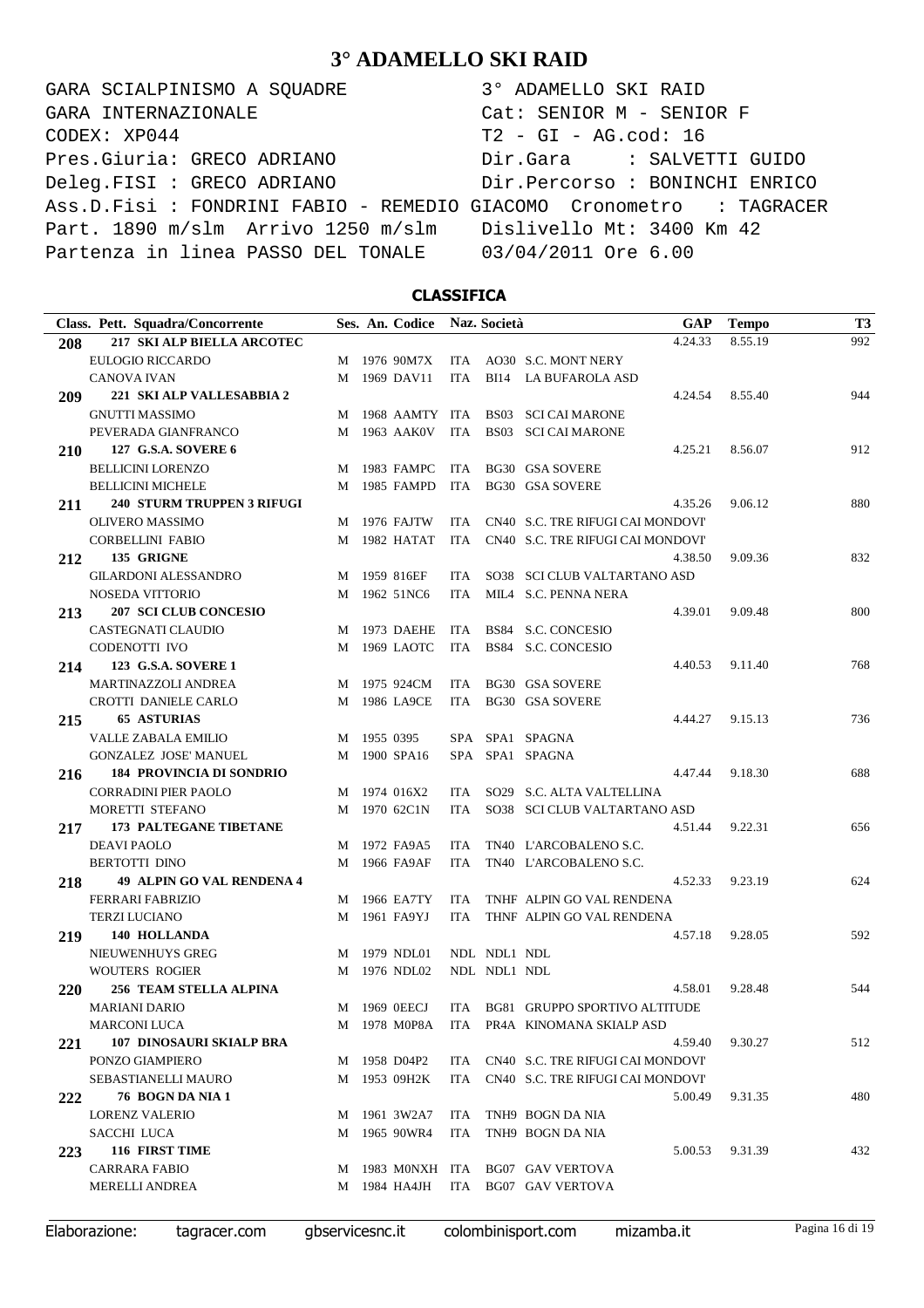GARA SCIALPINISMO A SQUADRE 3° ADAMELLO SKI RAID CODEX: XP044 T2 - GI - AG.cod: 16 Pres.Giuria: GRECO ADRIANO Dir.Gara : SALVETTI GUIDO Deleg.FISI : GRECO ADRIANO Dir.Percorso : BONINCHI ENRICO Ass.D.Fisi : FONDRINI FABIO - REMEDIO GIACOMO Cronometro : TAGRACER Part. 1890 m/slm Arrivo 1250 m/slm Dislivello Mt: 3400 Km 42 Partenza in linea PASSO DEL TONALE 03/04/2011 Ore 6.00 GARA INTERNAZIONALE Cat: SENIOR M - SENIOR F

### **CLASSIFICA**

|            | Class. Pett. Squadra/Concorrente  |   | Ses. An. Codice |            | Naz. Società |                                      | GAP     | <b>Tempo</b>     | T <sub>3</sub> |
|------------|-----------------------------------|---|-----------------|------------|--------------|--------------------------------------|---------|------------------|----------------|
| 224        | 178 PIETRO MICCA/BUFALORA 2       |   |                 |            |              |                                      | 5.01.08 | 9.31.54          | 400            |
|            | <b>BULLIO GUIDO</b>               |   | M 1964 HAP7R    | ITA        |              | BI14 LA BUFAROLA ASD                 |         |                  |                |
|            | VIGITELLO CORRADO                 |   | M 1985 HAKJ9    | <b>ITA</b> | <b>BI12</b>  | APD PIETRO MICCA                     |         |                  |                |
| 225        | <b>108 DODI</b>                   |   |                 |            |              |                                      | 5.01.08 | 9.31.54          | 368            |
|            | RUFFINO DOMENICO                  |   | M 1964 LA8FZ    | ITA        |              | CN03 SC GARESSIO                     |         |                  |                |
|            | <b>BRUZZONE MASSIMO</b>           | М | 1970 EAFW2      | <b>ITA</b> |              | CN03 SC GARESSIO                     |         |                  |                |
| 226        | 223 SKI APL 1                     |   |                 |            |              |                                      | 5.01.29 | 9.32.15          | 336            |
|            | PESCOSTA PIERO                    |   | M 1953 LARX2    | ITA        |              | <b>BLA1 DOLOMITI SKI</b>             |         |                  |                |
|            | <b>MISTRON MATTEO</b>             |   | M 1973 4L378    | ITA        |              | <b>BLA1 DOLOMITI SKI</b>             |         |                  |                |
| 227        | 126 G.S.A. SOVERE 5               |   |                 |            |              |                                      | 5.04.17 | 9.35.04          | 288            |
|            | PATELLI FULVIO                    | M | 1979 C0R7A      | ITA        |              | <b>BG30 GSA SOVERE</b>               |         |                  |                |
|            | PEDRAZZINI ALFRED                 | М | 1970 EANYD      | ITA        |              | <b>BG30 GSA SOVERE</b>               |         |                  |                |
| 228        | <b>213 SCI CLUB VALLE VARAITA</b> |   |                 |            |              |                                      | 5.05.52 | 9.36.38          | 256            |
|            | <b>BOTASSO PAOLO</b>              | M | 1968 50HHL      | ITA.       |              | CN39 S.C. VALLE VARAITA              |         |                  |                |
|            | <b>DECHIESA ALBERTO</b>           |   | M 1960 90N57    | ITA.       |              | CN39 S.C. VALLE VARAITA              |         |                  |                |
| 229        | <b>257 TEAM VALLE ORCO</b>        |   |                 |            |              |                                      | 5.07.58 | 9.38.44          | 224            |
|            | <b>CERESA PRINA DAVIDE</b>        | M | 1973 82CN2      | <b>ITA</b> |              | TO03 S.C. LEVANNA AD                 |         |                  |                |
|            | <b>CERUTTI DAVIDE</b>             |   | M 1975 EO873    | <b>ITA</b> |              | AO11 SCI CLUB CORRADO GEX A.S.D.     |         |                  |                |
| <b>230</b> | 255 TEAM SPECK - SPORTS 2         |   |                 |            |              |                                      | 5.08.30 | 9.39.17          | 176            |
|            | <b>ROOS FABRICE</b>               | M | 1900 FRA14      |            |              | FRA FRA1 FRANCIA                     |         |                  |                |
|            | <b>MAYER OLIVIER</b>              | М | 1900 FRA28      |            |              | FRA FRA1 FRANCIA                     |         |                  |                |
| 231        | <b>252 TEAM SALEVE</b>            |   |                 |            |              |                                      | 5.27.43 | 9.58.29          | 144            |
|            | <b>FALTIN DANIEL</b>              | M | 1900 SUI11      | SUI        |              | SUI1 SVIZZERA                        |         |                  |                |
|            | <b>TURILLOT ELOI</b>              |   | M 1987 FRA27    |            |              | FRA FRA1 FRANCIA                     |         |                  |                |
| 232        | 98 CLUB ALPINO OPERAIO COMO       |   |                 |            |              |                                      |         | 5.46.06 10.16.52 | 112            |
|            | <b>BERETTA MARCO</b>              |   | M 1960 A063L    | ITA.       |              | CO03 CLUB ALPINO OPERAIO             |         |                  |                |
|            | <b>FORIERI FLAMINIO</b>           | М | 1964 HAPYN      | ITA        |              | CO03 CLUB ALPINO OPERAIO             |         |                  |                |
| 233        | <b>208 SCI CLUB MANTA</b>         |   |                 |            |              |                                      |         | 5.48.43 10.19.29 | 80             |
|            | <b>BORETTO ALBERTO</b>            | M | 1969 AAPD8      | ITA.       |              | CN17 SCI CLUB MANTA                  |         |                  |                |
|            | <b>TESIO MASSIMO</b>              | M | 1966 AAPK2      | <b>ITA</b> |              | CN17 SCI CLUB MANTA                  |         |                  |                |
|            | 172 OUSITAN MOUNTAIN              |   |                 |            |              |                                      |         | 5.58.59 10.29.46 | 32             |
| 234        | <b>BRUN RICCARDO</b>              | M | 1972 M0FR1      | ITA        |              | TO83 S.C. SESTRIERE                  |         |                  |                |
|            | PERCIVATI GIAN MARIA              | M | 1976 MOFR2      | ITA        |              | TO83 S.C. SESTRIERE                  |         |                  |                |
|            | <b>41 ADAMELLO SKI TEAM 5</b>     |   |                 |            |              |                                      |         | <b>DNS</b>       |                |
|            | <b>GUZZA PIETRO</b>               |   | 1967 3WVA3      | ITA        |              | BSC6 ADAMELLO SKI TEAM               |         |                  |                |
|            | <b>GUZZA ALFIO</b>                | M | 1965 LAHRW ITA  |            |              |                                      |         |                  |                |
|            | <b>72 BDC RACE</b>                | M |                 |            |              | BSC6 ADAMELLO SKI TEAM               |         | <b>DNS</b>       |                |
|            | PIACINI EGON                      |   | M 1980 08PV7    |            |              | ITA TND1 SC BRENTA TEAM              |         |                  |                |
|            | ZAMBONI MICHELE                   |   |                 |            |              | M 1986 M0H4V ITA TND1 SC BRENTA TEAM |         |                  |                |
|            |                                   |   |                 |            |              |                                      |         | <b>DNS</b>       |                |
|            | <b>16 DEINI - IACCHINI</b>        |   |                 |            |              |                                      |         |                  |                |
|            | <b>DEINI ERWIN</b>                |   | M 1982 A099T    |            |              | ITA VB09 VALLE ANTIGORIO             |         |                  |                |
|            | <b>IACCHINI FABIO</b>             |   | M 1967 5315A    |            |              | ITA BG81 GRUPPO SPORTIVO ALTITUDE    |         |                  |                |
|            | <b>110 DORFMANN/ELSLER</b>        |   |                 |            |              |                                      |         | <b>DNS</b>       |                |
|            | <b>DORFMANN MANFRED</b>           |   | M 1970 53Y7Y    |            |              | ITA BZ66 MOUNTAIN SKI SSV TAUFERS    |         |                  |                |
|            | <b>ELSLER MARTIN</b>              |   | M 1966 64CER    | ITA        |              | TN45 SKI TEAM FASSA ASD              |         |                  |                |
|            | <b>145 I PRINCIPINI</b>           |   |                 |            |              |                                      |         | <b>DNS</b>       |                |
|            | VIVIANI ALESSANDRO                |   | M 1987 AALJL    |            |              | ITA TNHF ALPIN GO VAL RENDENA        |         |                  |                |
|            | <b>GIORGESI VALERIO</b>           |   | M 1975 91LTN    | ITA        |              | TNHF ALPIN GO VAL RENDENA            |         |                  |                |
|            |                                   |   |                 |            |              |                                      |         |                  |                |

Elaborazione: tagracer.com gbservicesnc.it colombinisport.com mizamba.it Pagina 17 di 19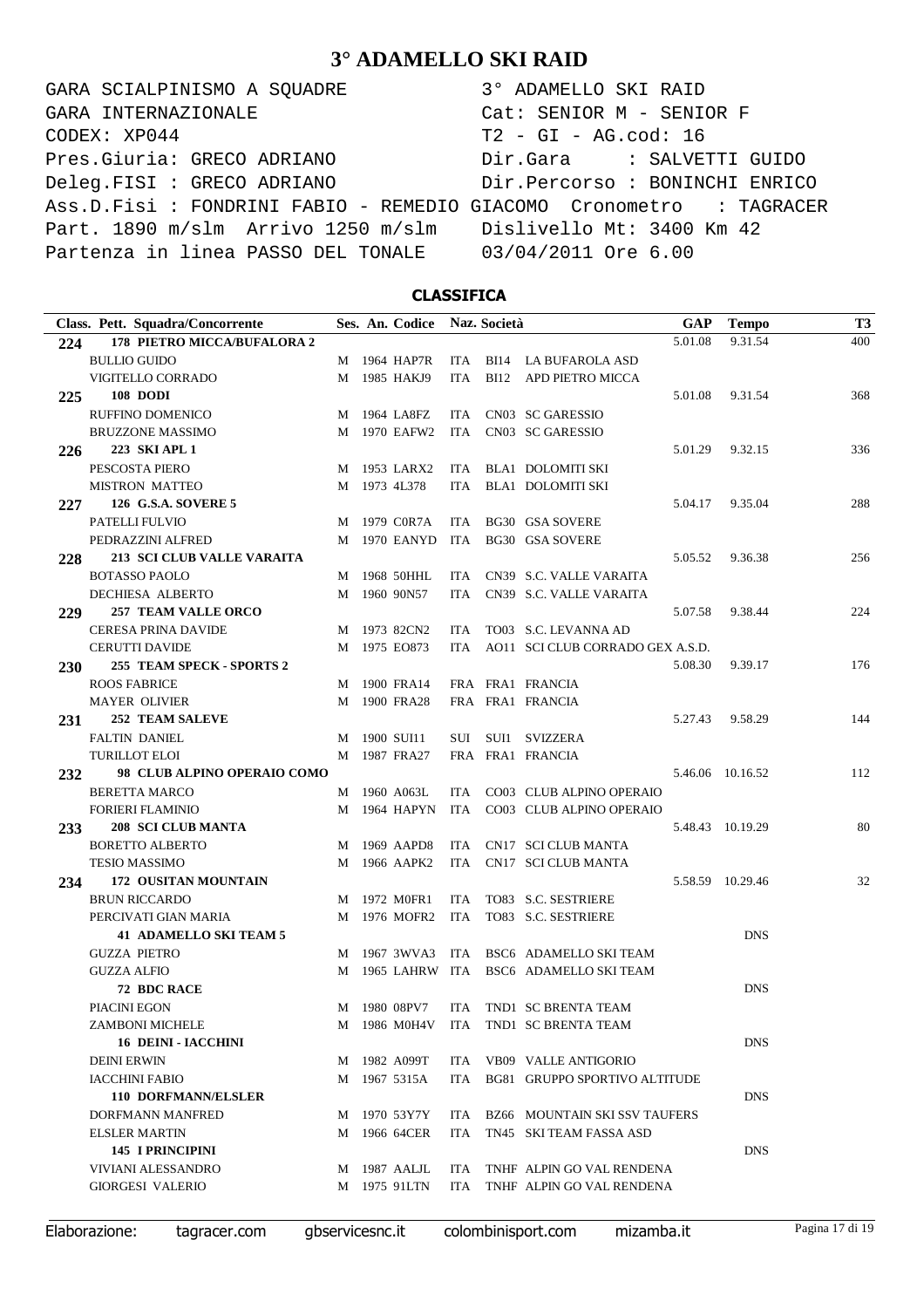GARA SCIALPINISMO A SQUADRE  $CODEX: XP044$ Pres.Giuria: GRECO ADRIANO Deleg.FISI : GRECO ADRIANO Ass.D.Fisi : FONDRINI FABIO - REMEDIO G Part. 1890 m/slm Arrivo 1250 m/slm Partenza in linea PASSO DEL TONALE GARA INTERNAZIONALE

| 3° ADAMELLO SKI RAID            |
|---------------------------------|
| Cat: SENIOR M - SENIOR F        |
| $T2 - GI - AG.cod: 16$          |
| Dir.Gara : SALVETTI GUIDO       |
| Dir. Percorso : BONINCHI ENRICO |
| GIACOMO Cronometro : TAGRACER   |
| Dislivello Mt: 3400 Km 42       |
| 03/04/2011 Ore 6.00             |

### **CLASSIFICA**

| Class. Pett. Squadra/Concorrente   |   | Ses. An. Codice |     | Naz. Società | <b>GAP</b>                                        | <b>Tempo</b> | T3 |
|------------------------------------|---|-----------------|-----|--------------|---------------------------------------------------|--------------|----|
| 24 PELLISSIER / BRUNOD             |   |                 |     |              |                                                   | <b>DNS</b>   |    |
| PELLISSIER JEAN                    |   | M 1972 3PRPE    |     |              | ITA AO47 S.C. CERVINO VALTOURN.                   |              |    |
| <b>BRUNOD DENNIS</b>               |   | M 1978 05F25    |     |              | ITA AO6M MONT AVIC POL.                           |              |    |
| <b>198 SC VALTARTANO Z</b>         |   |                 |     |              |                                                   | <b>DNS</b>   |    |
| <b>GUSMEROLI RENATO</b>            |   | M 1965 04CYJ    |     |              | ITA SO38 SCI CLUB VALTARTANO ASD                  |              |    |
| <b>236 STEINBACH BIKE TEAM</b>     |   |                 |     |              |                                                   | <b>DNS</b>   |    |
| <b>HUNDEGGER PETER</b>             |   | M 1963 AUT45    |     |              | AUT AUT1 AUSTRIA                                  |              |    |
| <b>BERNHART MATTHIAS</b>           |   |                 |     |              | M 1966 AUT113 AUT AUT1 AUSTRIA                    |              |    |
| <b>6 TEAM SCHIA - CRAZY IDEA</b>   |   |                 |     |              |                                                   | <b>DNS</b>   |    |
| <b>BOSCACCI MICHELE</b>            |   | M 1990 A0932    |     |              | ITA SO09 ASD POL. ALBOSAGGIA                      |              |    |
| <b>ANTONIOLI ROBERT</b>            |   | M 1990 4L9F2    |     |              | ITA SO29 S.C. ALTA VALTELLINA                     |              |    |
| 31 13 CLUSONE YEA                  |   |                 |     |              |                                                   | <b>DNF</b>   |    |
| <b>FIENGO RAFFAELE</b>             |   | M 1974 3X64P    |     |              | ITA BG55 SCI CLUB 13 CLUSONE                      |              |    |
| <b>GIUDICI MICHELE</b>             |   | M 1976 618NH    |     |              | ITA BG55 SCI CLUB 13 CLUSONE                      |              |    |
| <b>43 ADAMELLO SKI TEAM 7</b>      |   |                 |     |              |                                                   | <b>DNF</b>   |    |
| <b>VERALDI MIRCO</b>               |   | M 1974 HA21Y    |     |              | ITA BG30 GSA SOVERE                               |              |    |
| <b>CALDINELLI GABRIELE</b>         |   | M 1962 AA25K    |     |              | ITA BSC6 ADAMELLO SKI TEAM                        |              |    |
| 44 ALBOSAGGIA 1                    |   |                 |     |              |                                                   | <b>DNF</b>   |    |
| CRISTINI GIANLUCA                  |   | M 1969 4140V    |     |              | ITA SO09 ASD POL. ALBOSAGGIA                      |              |    |
| <b>VENTURINI PAOLO</b>             |   | M 1973 81V8E    |     |              | ITA SO09 ASD POL. ALBOSAGGIA                      |              |    |
| 17 ALBOSAGGIA 2                    |   |                 |     |              |                                                   | <b>DNF</b>   |    |
| <b>BOSCACCI GRAZIANO</b>           |   | M 1969 1M4WF    | ITA |              | SO09 ASD POL. ALBOSAGGIA                          |              |    |
| <b>MORIONDO PAOLO</b>              |   | M 1975 A092R    |     |              | ITA SO38 SCI CLUB VALTARTANO ASD                  |              |    |
| <b>73 BEACH BOYS</b>               |   |                 |     |              |                                                   | <b>DNF</b>   |    |
| ROSSATTI STEFANO                   |   | M 1968 DA3PW    |     |              | ITA SO31 S.C. SONDALO                             |              |    |
| CAPITANI DARIO UMBERTO             |   | M 1973 41664    |     |              | ITA SO31 S.C. SONDALO                             |              |    |
| <b>75 BERGRETTUNG OBERAMMERGAU</b> |   |                 |     |              |                                                   | <b>DNF</b>   |    |
| <b>WAGNER STEPHANE</b>             |   | M 1971 GER01    |     |              | GER GER1 GERMANIA                                 |              |    |
| REINDL STEPHAN                     | M | 1960 GER03      |     |              | GER GER1 GERMANIA                                 |              |    |
| <b>1 BLANC JORNET</b>              |   |                 |     |              |                                                   | <b>DNF</b>   |    |
| <b>BLANC DIDIER</b>                |   | M 1984 201361   |     |              | FRA FRA1 FRANCIA                                  |              |    |
| <b>JORNET BURGADA KILIAN</b>       |   | M 1987 0531     |     |              | SPA SPA1 SPAGNA                                   |              |    |
| 81 BOSCAIOLI                       |   |                 |     |              |                                                   | <b>DNF</b>   |    |
| <b>NAUDIN FABIO</b>                |   | M 1974 85VL3    |     |              | ITA AO11 SCI CLUB CORRADO GEX A.S.D.              |              |    |
| LATTUADA FRANCESCO                 |   |                 |     |              | M 1970 92AWM ITA AO11 SCI CLUB CORRADO GEX A.S.D. |              |    |
| 93 CERQUI - GAZZORELLI             |   |                 |     |              |                                                   | <b>DNF</b>   |    |
| <b>CEROUI LUCA</b>                 |   |                 |     |              | M 1980 MOKTM ITA BS03 SCI CAI MARONE              |              |    |
| GAZZORELLI DANIELE                 |   |                 |     |              | M 1976 61N8L ITA BS03 SCI CAI MARONE              |              |    |
| <b>94 CIALMARES</b>                |   |                 |     |              |                                                   | <b>DNF</b>   |    |
|                                    |   | M 1970 M0A2Y    |     |              |                                                   |              |    |
| <b>BELTRAMO ENRICO</b>             |   |                 | ITA |              | T018 S.C. VALCHIUSELLA                            |              |    |
| PELLINO ALESSANDRO                 |   | M 1976 LAHET    | ITA |              | T018 S.C. VALCHIUSELLA                            |              |    |
| 100 CORNACCI 1                     |   |                 |     |              |                                                   | DNF          |    |
| VARESCO LUCA                       | M | 1978 7031J      | ITA |              | TNC5 U.S. CORNACCI                                |              |    |
| DEFLORIAN PAOLO                    | М | 1968 72WNE      | ITA |              | TNC5 U.S. CORNACCI                                |              |    |
| 121 G.S.A. INTRA 2                 |   |                 |     |              |                                                   | <b>DNF</b>   |    |
| PARRAVICINI ALESSANDRO             |   |                 |     |              | M 1979 CONDH ITA VB13 ASD S.C. BOGNANCO           |              |    |
| <b>CERESOLI LUCA</b>               |   | M 1978 F05N7    |     |              | ITA VB02 GRUPPO SPORTIVO ALPINI INTRA AC          |              |    |